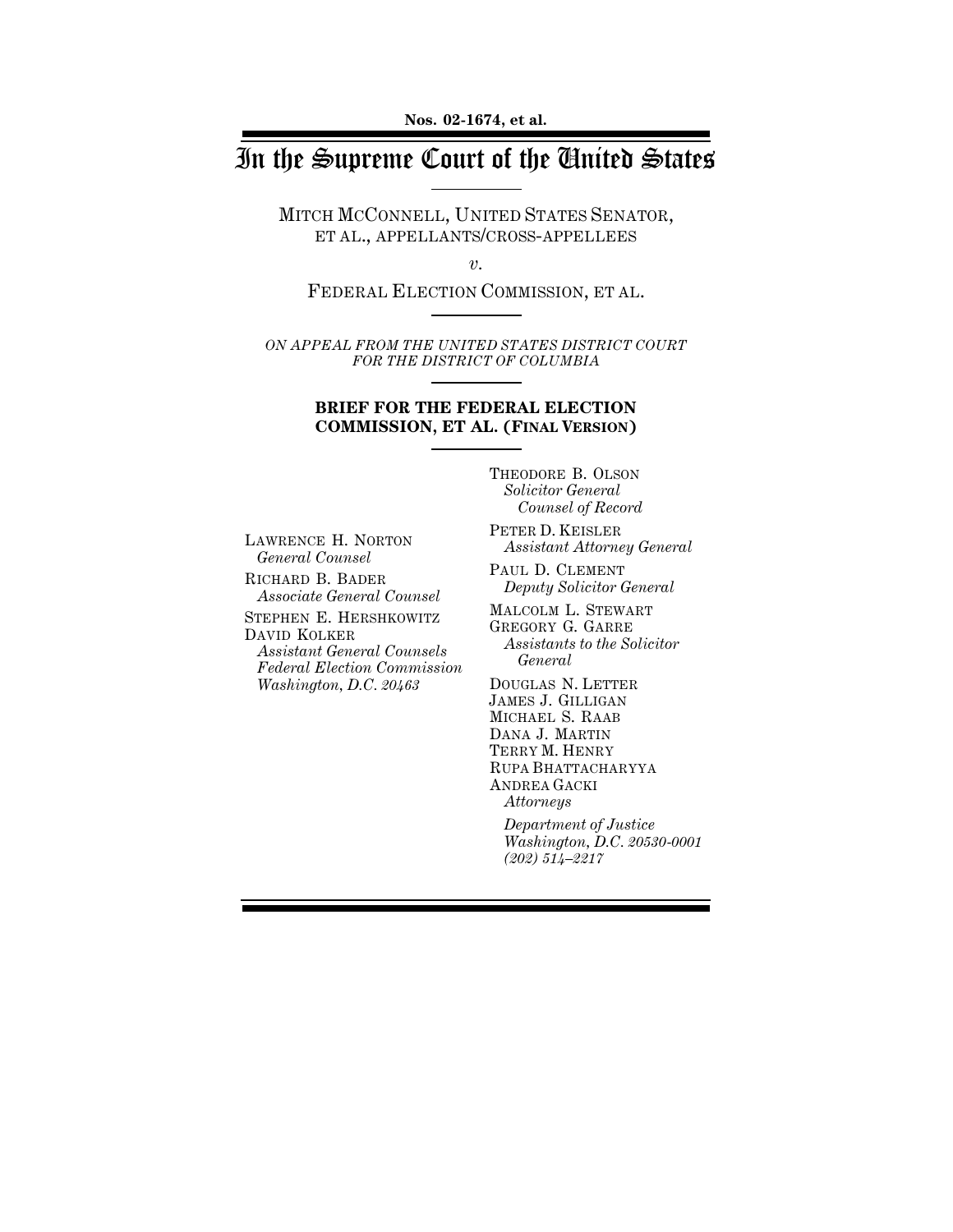#### **QUESTIONS PRESENTED**

In 2002, the President signed into law the Bipartisan Campaign Reform Act of 2002 (BCRA), Pub. L. No. 107-155, 116 Stat. 81, which amends the Federal Election Campaign Act (FECA), 2 U.S.C. 431 *et seq*. BCRA is designed to address various well-documented abuses associated with the financing of federal election campaigns. The questions presented are as follows:

1. Whether new FECA § 323(a) (added by BCRA § 101), which prohibits national political parties from soliciting or receiving funds except in compliance with FECA's disclosure requirements and source-and-amount contribution restrictions, is constitutional.

2. Whether new FECA § 323(b) (added by BCRA § 101), which generally requires that funds spent by state parties on four specified categories of "Federal election activity" must be raised in compliance with FECA's disclosure requirements and source-and-amount contribution restrictions, is constitutional.

3. Whether new FECA § 323(d) (added by BCRA § 101), which prohibits national and state political parties from soliciting funds for certain tax-exempt organizations, or making donations to such organizations, is constitutional.

4. Whether new FECA § 323(e) (added by BCRA § 101), which prohibits federal office-holders and candidates from soliciting funds for federal or state electoral campaigns except in compliance with FECA's source-and-amount contribution restrictions, is constitutional.

5. Whether new FECA § 323(f) (added by BCRA § 101), which provides that funds used by state candidates and office-holders for communications that promote or attack a federal candidate must be raised in compliance with FECA's

(I)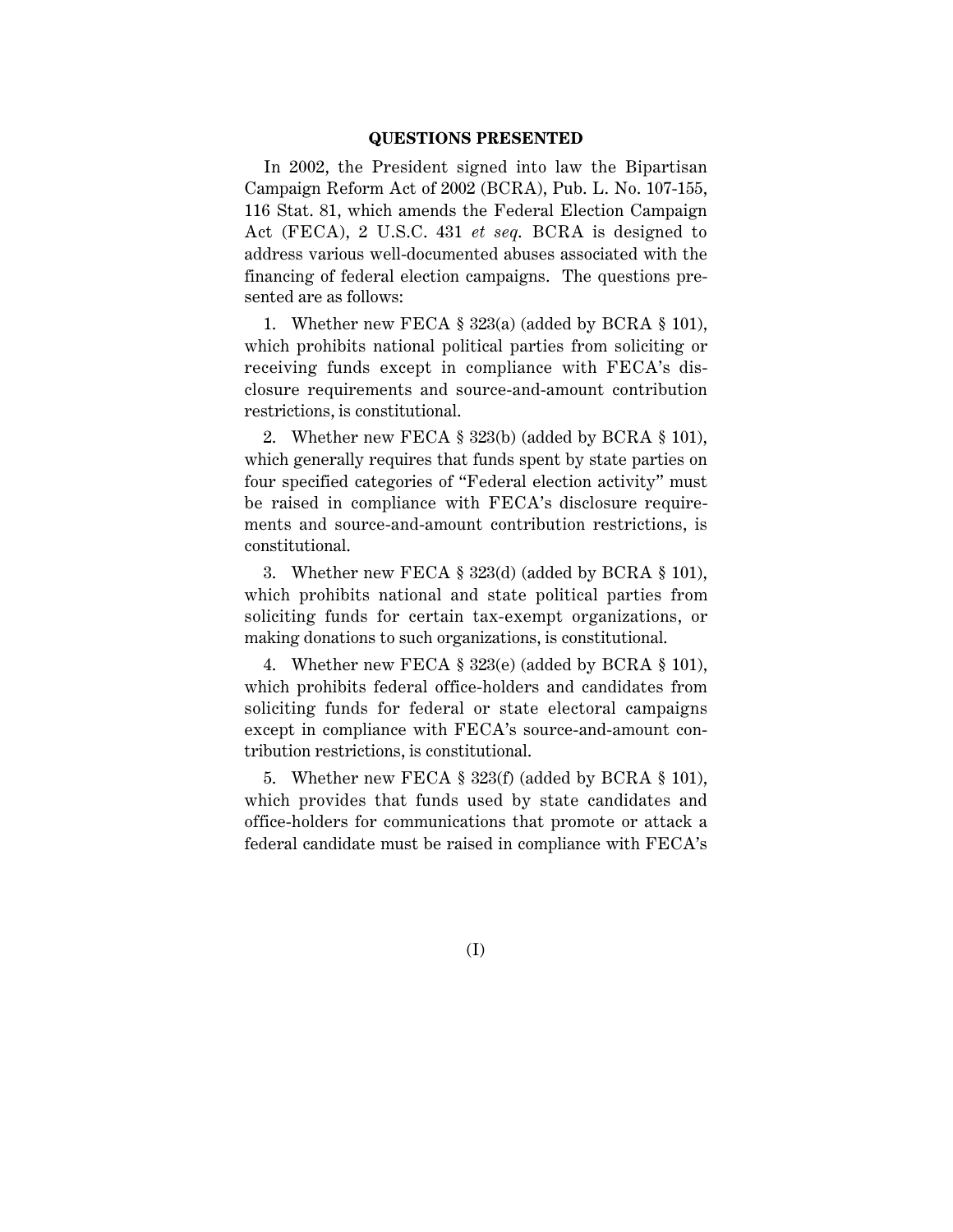disclosure requirements and source-and-amount contribution restrictions, is constitutional.

6. Whether BCRA § 213, which requires political parties under certain circumstances to choose between making independent or coordinated expenditures in support of their federal candidates, is constitutional.

7. Whether the source-of-funding limitation and disclosure requirements pertaining to "electioneering communications," imposed by BCRA §§ 201-203 and 311, are constitutional.

8. Whether the district court correctly dismissed plaintiffs' challenges to BCRA § 214(a)-(c), which states that expenditures coordinated with a political party shall be treated as contributions to the party  $(\S 214(a))$ ; directs the Federal Election Commission to promulgate new regulations governing "coordinated communications" (§ 214(b)); and provides that those regulations "shall not require agreement or formal collaboration to establish coordination"  $(\S 214(c))$ .

9. Whether the district court correctly dismissed plaintiffs' challenge to BCRA § 307, which increases from \$1000 to \$2000 the per-election limit on an individual's contributions to a federal candidate.

10. Whether the district court correctly dismissed plaintiffs' challenge to BCRA §§ 304 and 319, which establish increased contribution limits in certain circumstances when a candidate faces an opponent who expends substantial personal funds, beyond a statutory threshold amount, on his own campaign.

11. Whether the district court correctly dismissed plaintiffs' challenge to BCRA § 305, which imposes certain conditions on a federal candidate's entitlement to the "lowest unit charge" for broadcast advertising.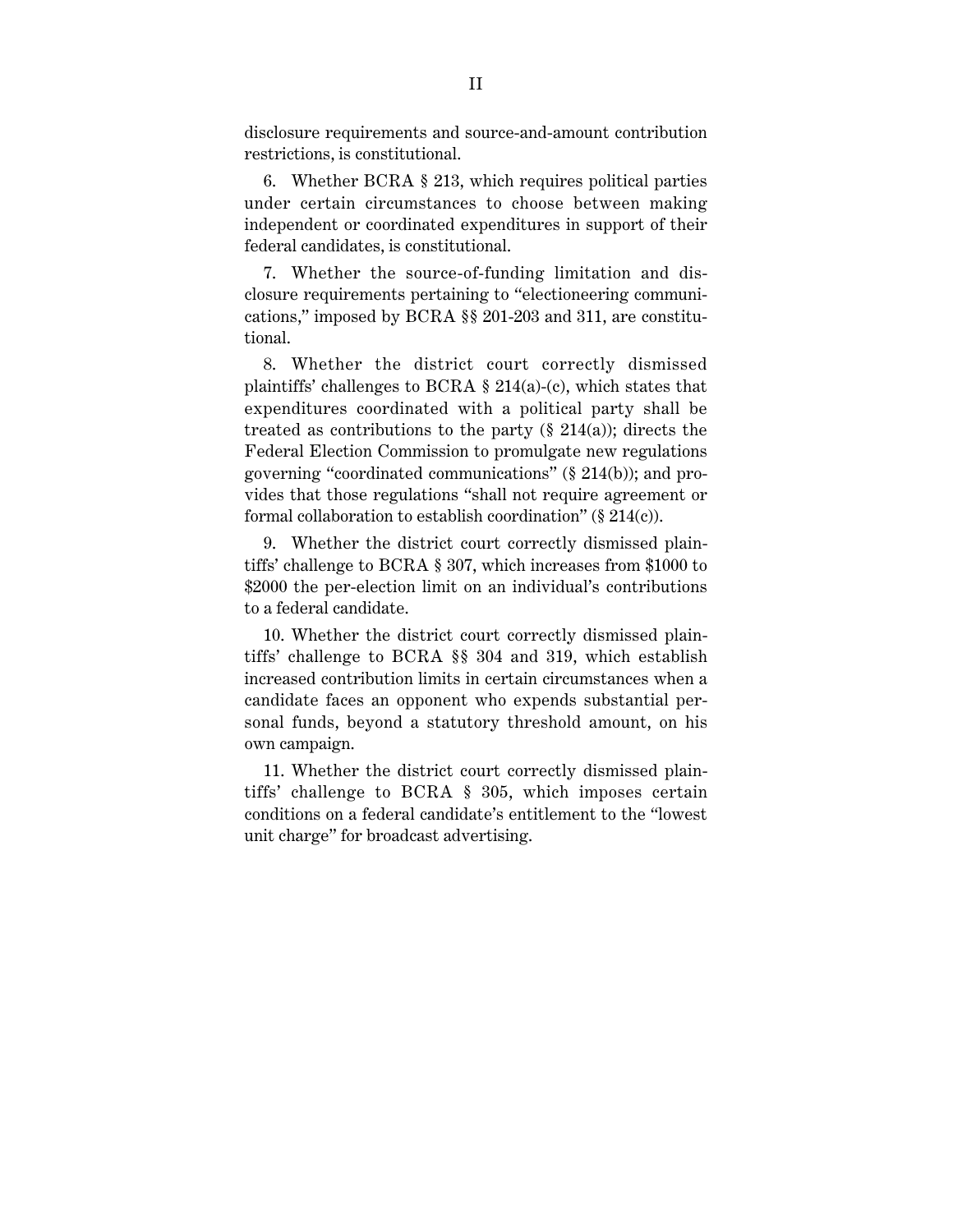12. Whether the reporting and record-keeping requirements imposed on broadcast stations by BCRA § 504 are constitutional.

13. Whether BCRA § 318, which prohibits minors from making contributions to federal candidates or political party committees, is constitutional.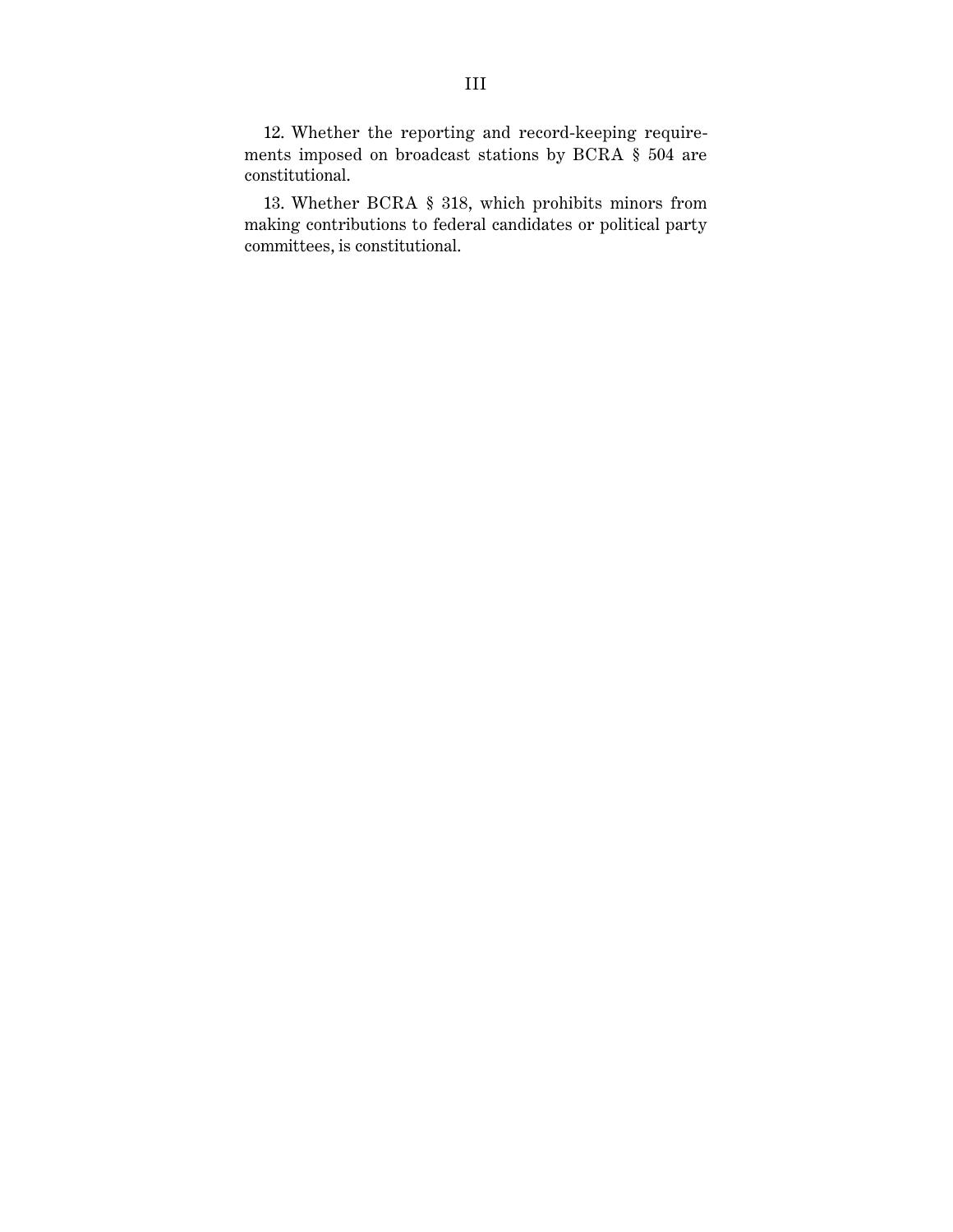## TABLE OF CONTENTS

|    |    |                                                      | $\mathbf{1}$   |
|----|----|------------------------------------------------------|----------------|
|    |    |                                                      | 1              |
|    |    |                                                      | $\overline{2}$ |
|    |    |                                                      | $\overline{2}$ |
|    |    |                                                      | 21             |
|    |    |                                                      | 27             |
| L. |    | Title I and Section 213 of BCRA are                  |                |
|    |    |                                                      | 28             |
|    |    | A. The restrictions on political party fund-         |                |
|    |    | raising imposed by Title I are consistent            |                |
|    |    | with other anti-corruption and conflict-             |                |
|    |    | of-interest provisions designed to protect           |                |
|    |    | the integrity of federal office-holders and          |                |
|    |    |                                                      | 28             |
|    | В. | The provisions of Title I and Section 213            |                |
|    |    | of BCRA are consistent with the First                |                |
|    |    |                                                      | 34             |
|    |    | The ban on receipt of soft money by<br>1.            |                |
|    |    | national party committees complies with              |                |
|    |    |                                                      | 34             |
|    |    | The restrictions on state parties' use of soft<br>2. |                |
|    |    | money for "Federal election activity" are            |                |
|    |    | reasonable and consistent with the First             |                |
|    |    |                                                      | 45             |
|    |    | Title I's solicitation restrictions reinforce<br>3.  |                |
|    |    | Title I's contribution limits and comply             |                |
|    |    |                                                      | 51             |
|    |    | New FECA § 323(f)'s restrictions on state<br>4.      |                |
|    |    | candidates and office-holders are valid              |                |
|    |    |                                                      | 59             |

(IV)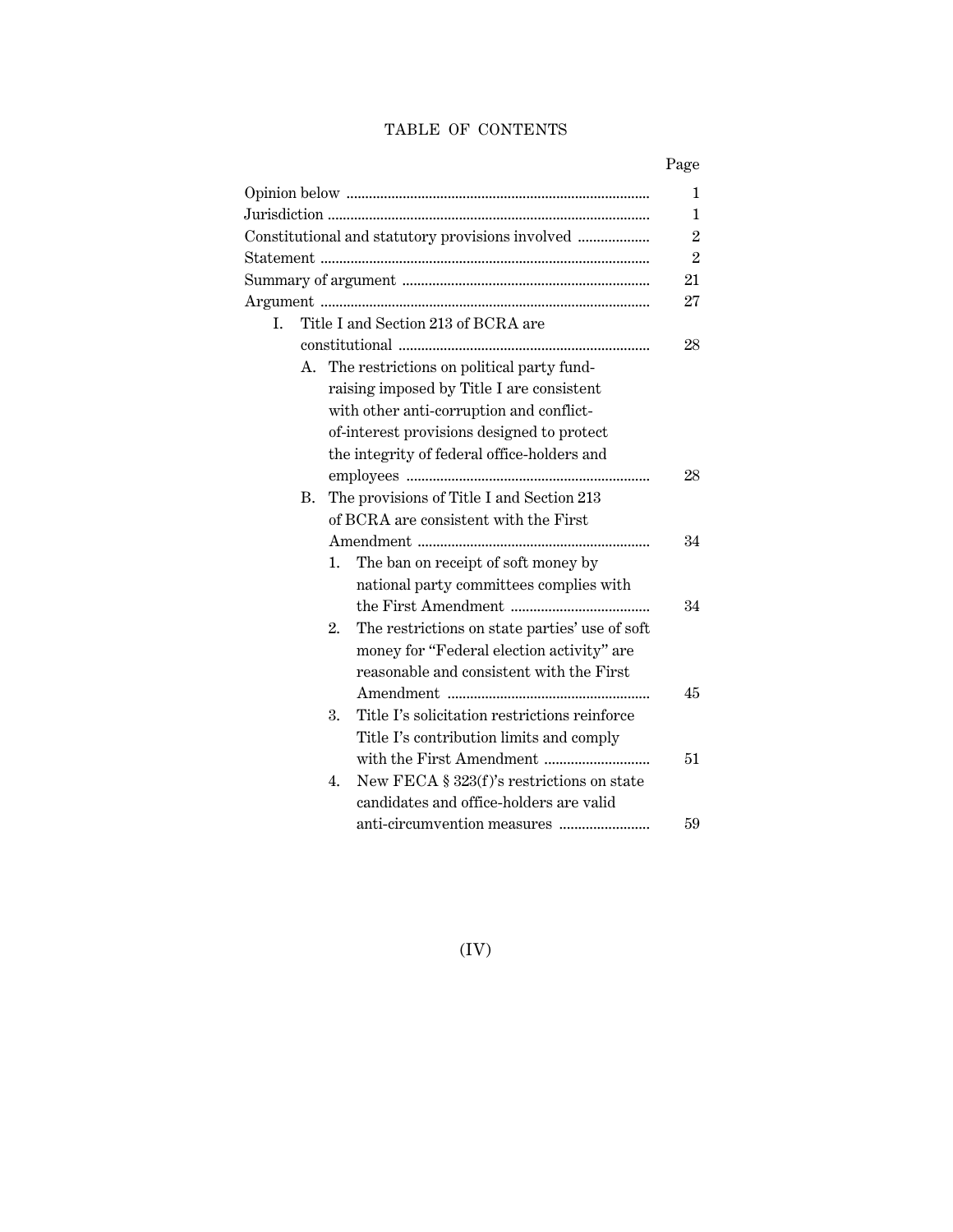|    |           | Table of Contents-Continued:                    | Page |
|----|-----------|-------------------------------------------------|------|
|    |           | 5.<br>BCRA § 213's provisions governing inde-   |      |
|    |           | pendent and coordinated expenditures by         |      |
|    |           | party committees comply with the First          |      |
|    |           |                                                 | 60   |
|    |           | C. Title I does not intrude upon the authority  |      |
|    |           | of the States to regulate their own elections   | 65   |
|    | D.        | Title I does not intrude impermissibly upon     |      |
|    |           | the ability of political party committees to    |      |
|    |           | associate and interact with each other          | 69   |
|    | Е.        | Title I does not violate the political parties' |      |
|    |           | rights under the equal protection component     |      |
|    |           | of the Fifth Amendment Due Process Clause       | 70   |
| Н. |           | The electioneering-communications provisions    |      |
|    |           |                                                 | 72   |
|    | А.        | BCRA's electioneering-communications            |      |
|    |           | provisions are a natural evolutionary step      |      |
|    |           | in Congress's longstanding regulation of        |      |
|    |           | corporate and union electoral spending          | 73   |
|    |           | For almost a century, Congress has cau-<br>1.   |      |
|    |           | tiously regulated the manner in which           |      |
|    |           | federal political activity may be financed      |      |
|    |           |                                                 | 74   |
|    |           | BCRA's electioneering-communications<br>2.      |      |
|    |           | provisions were enacted to plug a loop-         |      |
|    |           | hole in existing law that has been              |      |
|    |           | exploited by corporations and unions            | 78   |
|    | <b>B.</b> | BCRA's source limitation on electioneering      |      |
|    |           | communications is narrowly tailored to          |      |
|    |           | advance public interests that this Court has    |      |
|    |           | repeatedly recognized as compelling             | 85   |
|    |           | 1.<br>BCRA's electioneering-communications      |      |
|    |           | provisions advance several compelling           |      |
|    |           |                                                 | 86   |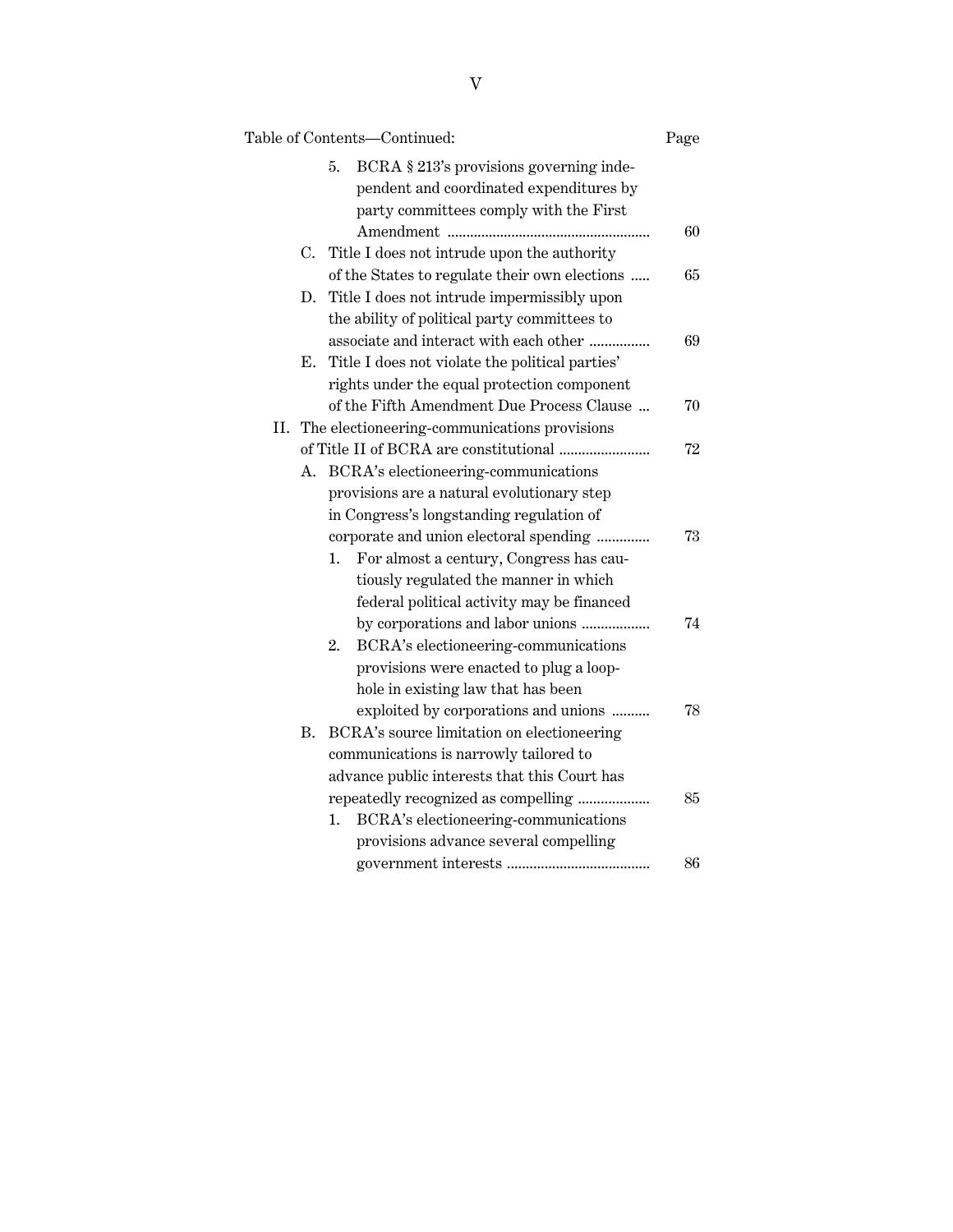|      |    | Table of Contents-Continued:                       | Page |
|------|----|----------------------------------------------------|------|
|      |    | 2.<br>BCRA's electioneering-communications         |      |
|      |    | provisions are narrowly tailored to ad-            |      |
|      |    | vance a compelling government interest             | 90   |
|      | C. | Plaintiffs' challenges to BCRA's source-of-        |      |
|      |    | funding limitation should be rejected              | 96   |
|      |    | BCRA's source-of-funding limitation on<br>1.       |      |
|      |    | electioneering communications does not             |      |
|      |    |                                                    | 97   |
|      |    | Neither Buckley nor MCFL adopted the<br>2.         |      |
|      |    | express-advocacy test as an absolute               |      |
|      |    |                                                    | 101  |
|      |    | The primary definition of "electioneering<br>3.    |      |
|      |    | communications" is not overbroad                   | 103  |
|      |    | The primary definition of "electioneering<br>4.    |      |
|      |    | communications" is not too narrow                  | 114  |
|      |    | 5.<br>BCRA's fallback definition of "election-     |      |
|      |    |                                                    | 116  |
|      | D. | BCRA's disclosure requirements with respect        |      |
|      |    | to electioneering communications are valid         | 119  |
|      | Е. | The district court correctly dismissed             |      |
|      |    | plaintiffs' challenges to BCRA $\S 214(a)-(c)$     | 122  |
| III. |    | Plaintiffs' challenges to Titles III and V of BCRA |      |
|      |    |                                                    | 125  |
|      | Α. | The district court correctly dismissed plain-      |      |
|      |    | tiffs' challenges to the increased individual      |      |
|      |    |                                                    | 125  |
|      | Β. | The district court correctly dismissed plain-      |      |
|      |    | tiffs' challenge to the "millionaire provisions"   |      |
|      |    |                                                    | 127  |
|      | C. | The district court correctly dismissed plain-      |      |
|      |    |                                                    | 128  |
|      | D. | The disclosure requirements in BCRA § 504          |      |
|      |    |                                                    | 131  |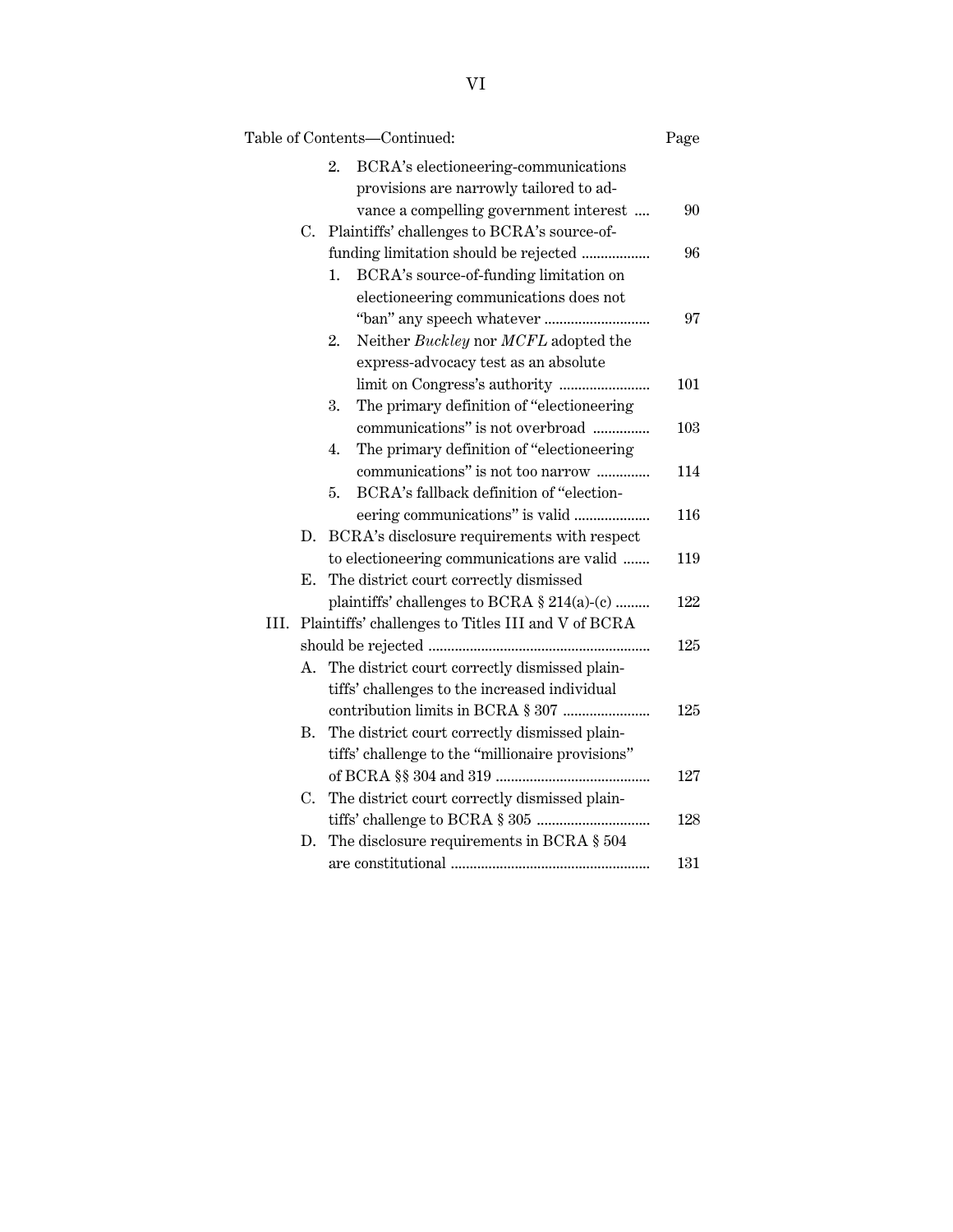| Table of Contents—Continued: |                                                  | Page |
|------------------------------|--------------------------------------------------|------|
|                              | E. BCRA $\S$ 318, which prohibits any minor from |      |
|                              | making a contribution to a federal candidate     |      |
|                              |                                                  | 133  |
|                              |                                                  | 135  |

## TABLE OF AUTHORITIES

### Cases:

| 125                                                              |
|------------------------------------------------------------------|
| Adams Fruit Co. v. Barrett, 494 U.S. 638 (1990)<br>69            |
| American Party of Tex. v. White, 415 U.S. 767                    |
| 69                                                               |
| 104                                                              |
| Ashcroft v. Free Speech Coalition, 535 U.S. 234                  |
| 118                                                              |
| Austin v. Michigan Chamber of Commerce, 494                      |
|                                                                  |
| <i>Blount v. SEC</i> , 61 F.3d 938 (D.C. Cir. 1995),             |
|                                                                  |
| 113                                                              |
| <i>Broadrick v. Oklahoma,</i> 413 U.S. 601 (1973)  103, 104, 105 |
| Buckley v. American Constitutional Law Found.,                   |
| 132                                                              |
| Buckley v. Valeo:                                                |
| 40                                                               |
|                                                                  |
| California Democratic Party v. Jones, 530 U.S.                   |
| 65, 69                                                           |
| California Med. Ass'n v. FEC, 453 U.S. 182                       |
|                                                                  |
| Citizens Against Rent Control v. Berkeley, 454 U.S.              |
| 121                                                              |
| Civil Serv. Comm'n v. Letter Carriers, 413 U.S.                  |
|                                                                  |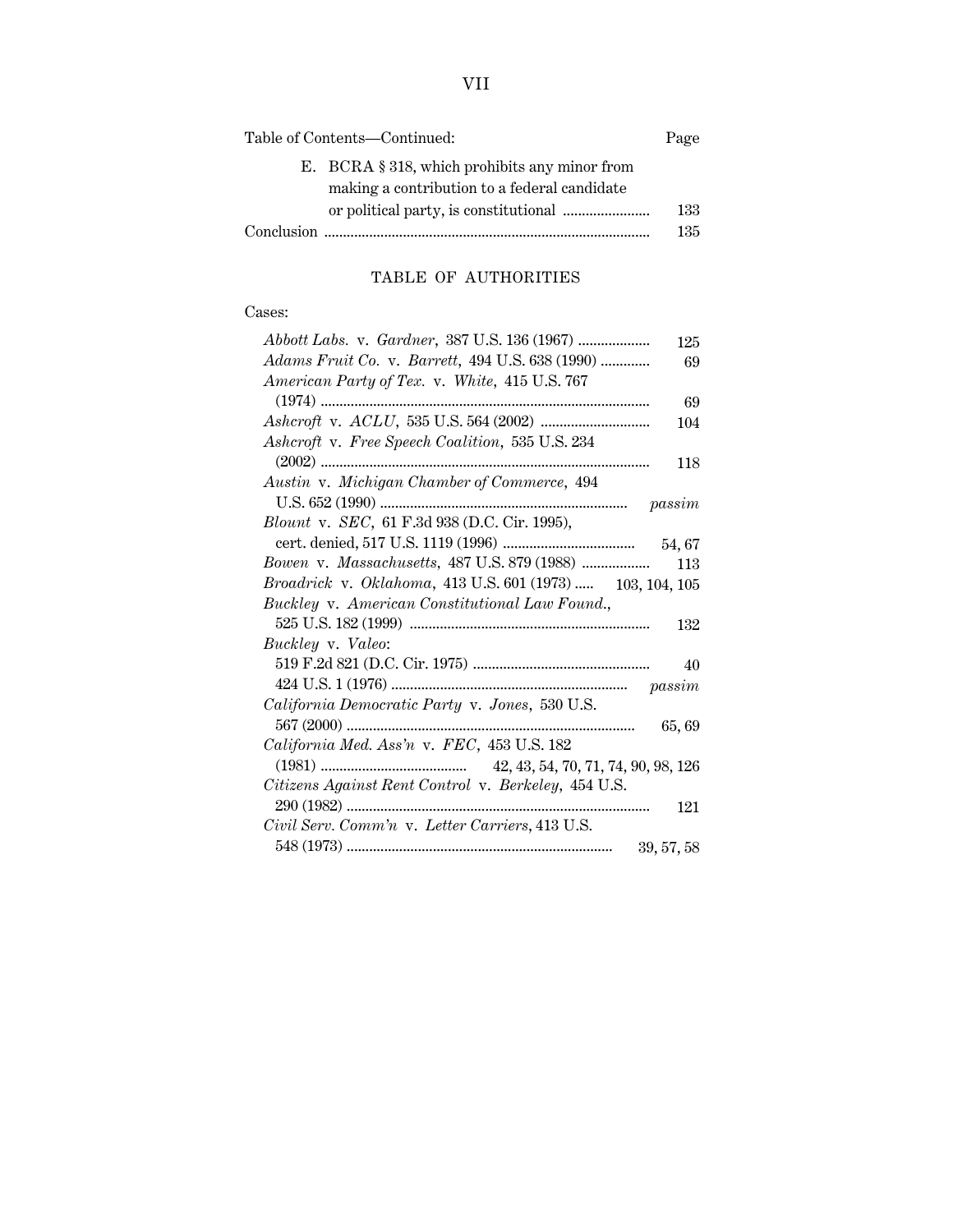| Cases-Continued:<br>Page                                 |
|----------------------------------------------------------|
| Colorado Republican Fed. Campaign Comm. v. FEC,          |
| 17-18, 62, 63, 64                                        |
| Common Cause v. FEC, 692 F. Supp. 1391                   |
| 10                                                       |
| 57                                                       |
| County of Allegheny v. ACLU, 492 U.S. 573<br>118         |
| Crandon v. United States, 494 U.S. 152 (1990)<br>29, 39  |
| passim                                                   |
| FEC v. Colorado Republican Fed. Campaign                 |
| passim                                                   |
| FEC v. Democratic Senatorial Campaign Comm.,             |
| 18,63                                                    |
| $FEC$ v. $Furgatch$ , 807 F.2d 857 (9th Cir.),           |
| 118                                                      |
| FEC v. Massachusetts Citizens for Life, Inc.,            |
| 14-15, 74,                                               |
| 77, 79, 97, 98, 102, 113, 114                            |
| FEC v. National Conservative Political Action            |
|                                                          |
| FEC v. National Rifle Ass'n, 254 F.3d 173 (D.C.          |
| 87                                                       |
| FEC v. National Right to Work Comm., 459 U.S.            |
| passim                                                   |
| Fidelity Fed. Sav. & Loan Ass'n v. De la Cuesta,         |
| 68                                                       |
| First Nat'l Bank v. Bellotti, 435 U.S. 765 (1978)<br>86, |
| 88, 99, 132                                              |
| -68                                                      |
| Grayned v. City of Rockford, 408 U.S. 104 (1972)<br>116  |
| Greenbelt Coop. Publ'g Ass'n v. Bresler, 398 U.S. 6      |
| 118                                                      |
| Hill v. Colorado, 530 U.S. 703 (2000)  104, 105, 117     |
| Humanitarian Law Project v. Reno, 205 F.3d               |
| 1130 (9th Cir. 2000), cert. denied, 532 U.S. 904         |
| 42                                                       |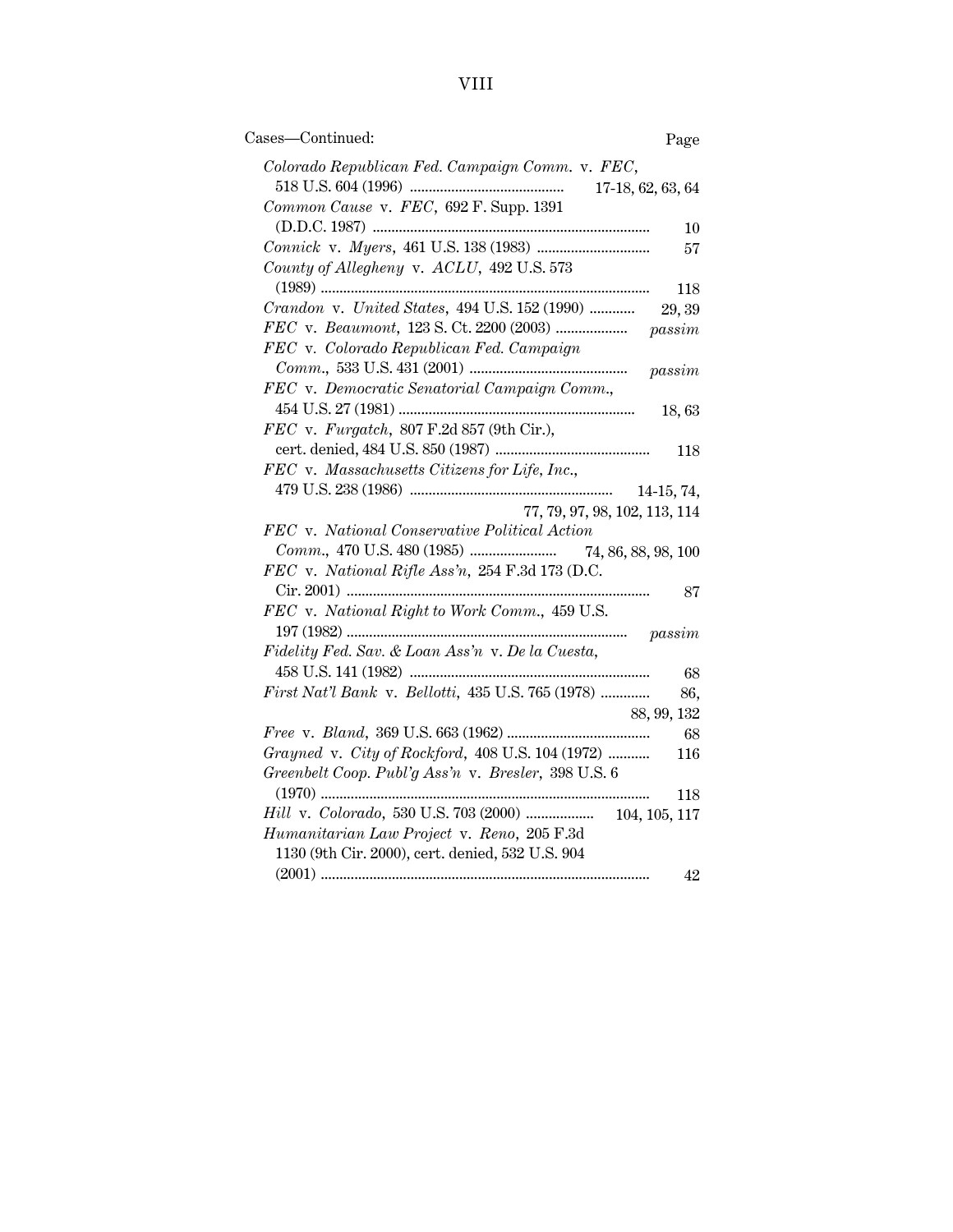| Cases-Continued:                                  | Page         |
|---------------------------------------------------|--------------|
| Lujan v. Defenders of Wildlife, 504 U.S. 555      |              |
| 125, 129-130                                      |              |
| Lujan v. National Wildlife Fed'n, 497 U.S. 871    |              |
|                                                   | 125          |
| McCormick v. United States, 500 U.S. 257 (1991)   | 67,68        |
| Minneapolis Star & Tribune Co. v. Minnesota       |              |
|                                                   | 115          |
| NAACP v. Alabama ex rel. Patterson, 357 U.S.      |              |
|                                                   | 99, 120      |
| National Endowment for the Arts v. Finley, 524    |              |
|                                                   | 117          |
|                                                   |              |
| New York v. United States, 505 U.S. 144 (1992)    | 65           |
| Nixon v. Shrink Missouri Gov't PAC, 528 U.S. 377  |              |
| 6, 7, 28, 30, 31, 32, 36, 39, 44                  |              |
|                                                   | 30           |
| Pickering v. Board of Educ., 391 U.S. 563         |              |
|                                                   | 57           |
| Pipefitters Local Union No. 562 v. United States, |              |
|                                                   | 3, 4, 75, 97 |
| Pittsburgh Press Co. v. Pittsburgh Comm'n on      |              |
|                                                   | 53           |
| Public Workers v. Mitchell, 330 U.S. 75 (1947)    | 58           |
| Regan v. Taxation with Representation, 461 U.S.   |              |
|                                                   | 56,75        |
| Riley v. National Fed'n of the Blind, 487 US.     |              |
|                                                   | 51, 52       |
| Schenck v. Pro-Choice Network of Western N.Y.,    |              |
|                                                   | 117          |
|                                                   | 66,67        |
| United States v. Automobile Workers, 352 U.S.     |              |
| 3, 4, 5, 73, 74, 75, 77, 86                       |              |
|                                                   | 3,75         |
|                                                   | 116          |
|                                                   | 66           |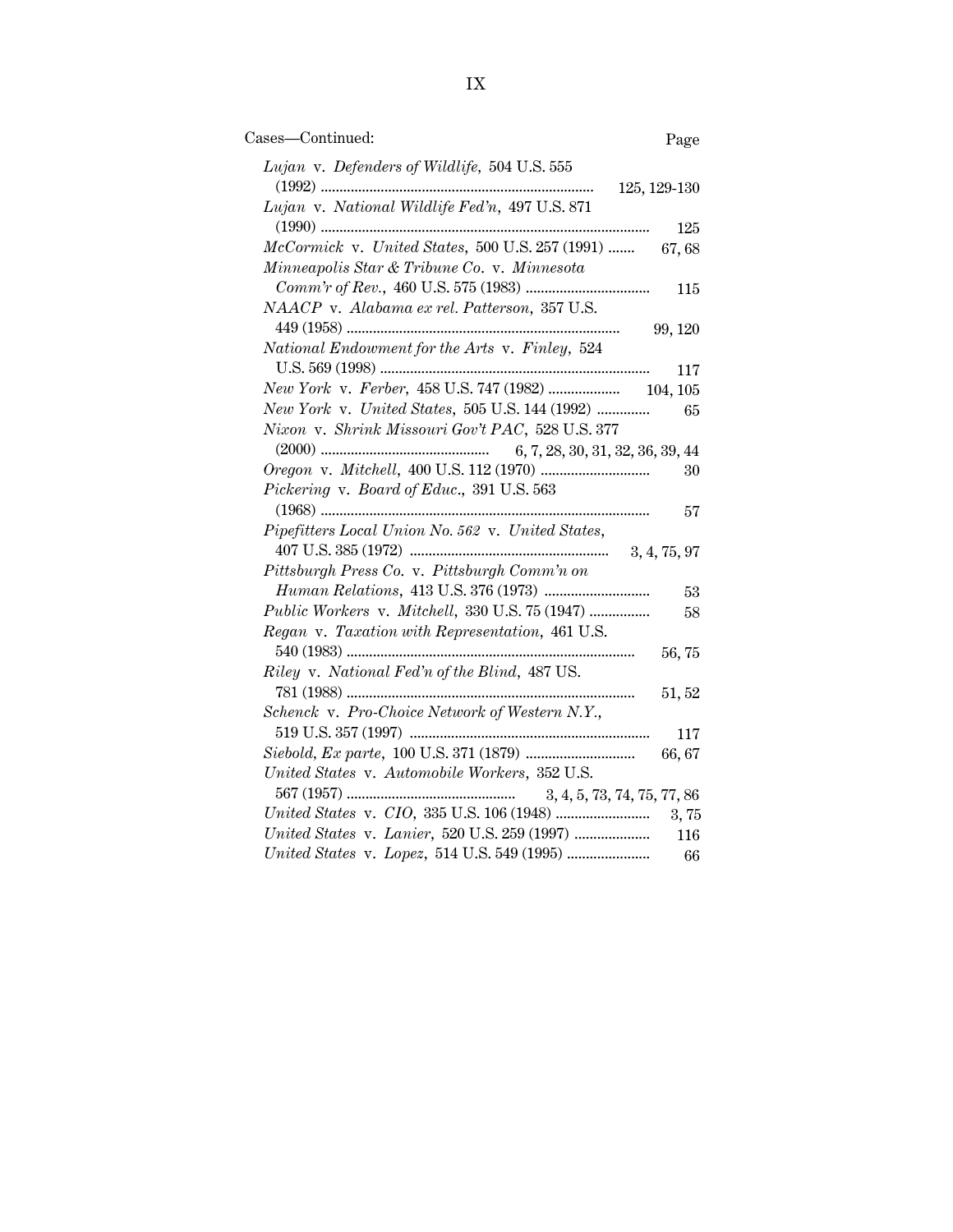| Cases—Continued: | Page |
|------------------|------|
|                  |      |

| United States v. Mississippi Valley Co., 364 U.S.                               |        |
|---------------------------------------------------------------------------------|--------|
|                                                                                 | 29, 39 |
| United States v. Morrison, 529 U.S. 598 (2000)                                  | 66     |
|                                                                                 | 58     |
|                                                                                 | 117    |
|                                                                                 | 104    |
| United States v. Sun-Diamond Growers, 526 U.S.                                  |        |
|                                                                                 | 28, 29 |
| United States v. Thirty-Seven Photographs, 402                                  |        |
|                                                                                 | 102    |
| <i>Virginia</i> v. <i>Hicks</i> , 123 S. Ct. 2191 (2003).<br>103, 104, 105, 111 |        |
| Virginia Society for Human Life v. FEC, 263 F.3d                                |        |
|                                                                                 | 79     |
|                                                                                 | 67     |
| Zelman v. Simmons-Harris, 536 U.S. 639 (2002)                                   | 118    |

Constitution, statutes and regulations:

| U.S. Const.:                                    |  |
|-------------------------------------------------|--|
|                                                 |  |
| -- 125                                          |  |
| 66,69                                           |  |
|                                                 |  |
|                                                 |  |
|                                                 |  |
| 76                                              |  |
|                                                 |  |
| Bipartisan Campaign Reform Act of 2002, Pub. L. |  |
|                                                 |  |
| passim                                          |  |
|                                                 |  |
| 13, 45, 59                                      |  |
| 12, 32                                          |  |
|                                                 |  |
| 15                                              |  |
|                                                 |  |
|                                                 |  |
|                                                 |  |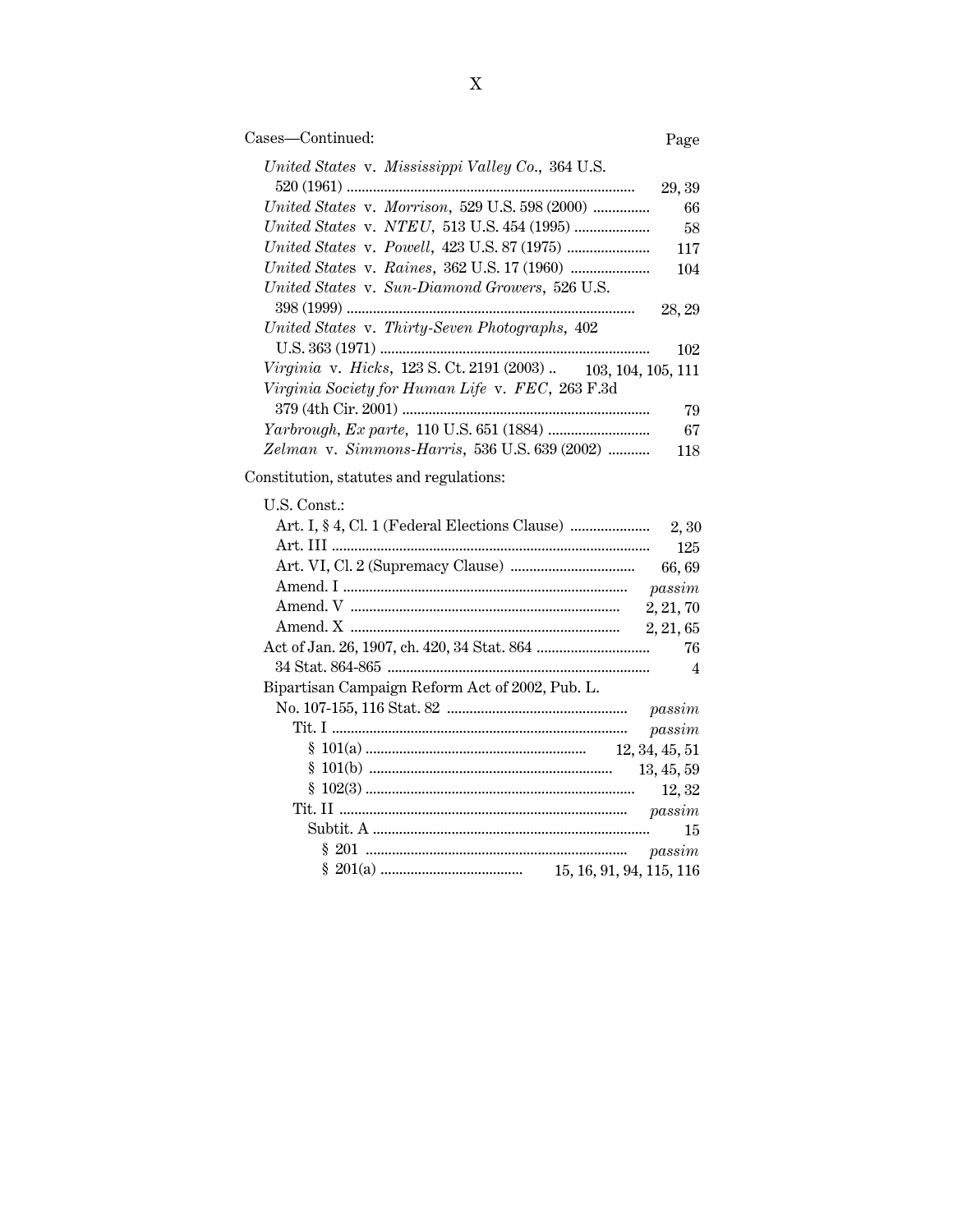| Statutes and regulations—Continued: | Page           |
|-------------------------------------|----------------|
|                                     | 17             |
|                                     |                |
| 112, 113                            |                |
| Subtit. B:                          |                |
|                                     |                |
|                                     |                |
|                                     | 123            |
|                                     |                |
|                                     | 123            |
|                                     |                |
|                                     |                |
| Tit. III:                           |                |
|                                     | 31             |
|                                     | 67             |
|                                     |                |
|                                     | 19, 127        |
|                                     |                |
|                                     | 20, 129        |
| § 307                               |                |
|                                     |                |
|                                     |                |
|                                     | 12             |
|                                     | 12             |
|                                     |                |
|                                     |                |
|                                     |                |
|                                     |                |
| Tit. IV:                            |                |
|                                     | 20             |
|                                     |                |
|                                     | $\overline{2}$ |
|                                     |                |
|                                     | 20             |
| Tit. V:                             |                |
| 19, 20, 26, 131, 132, 133           |                |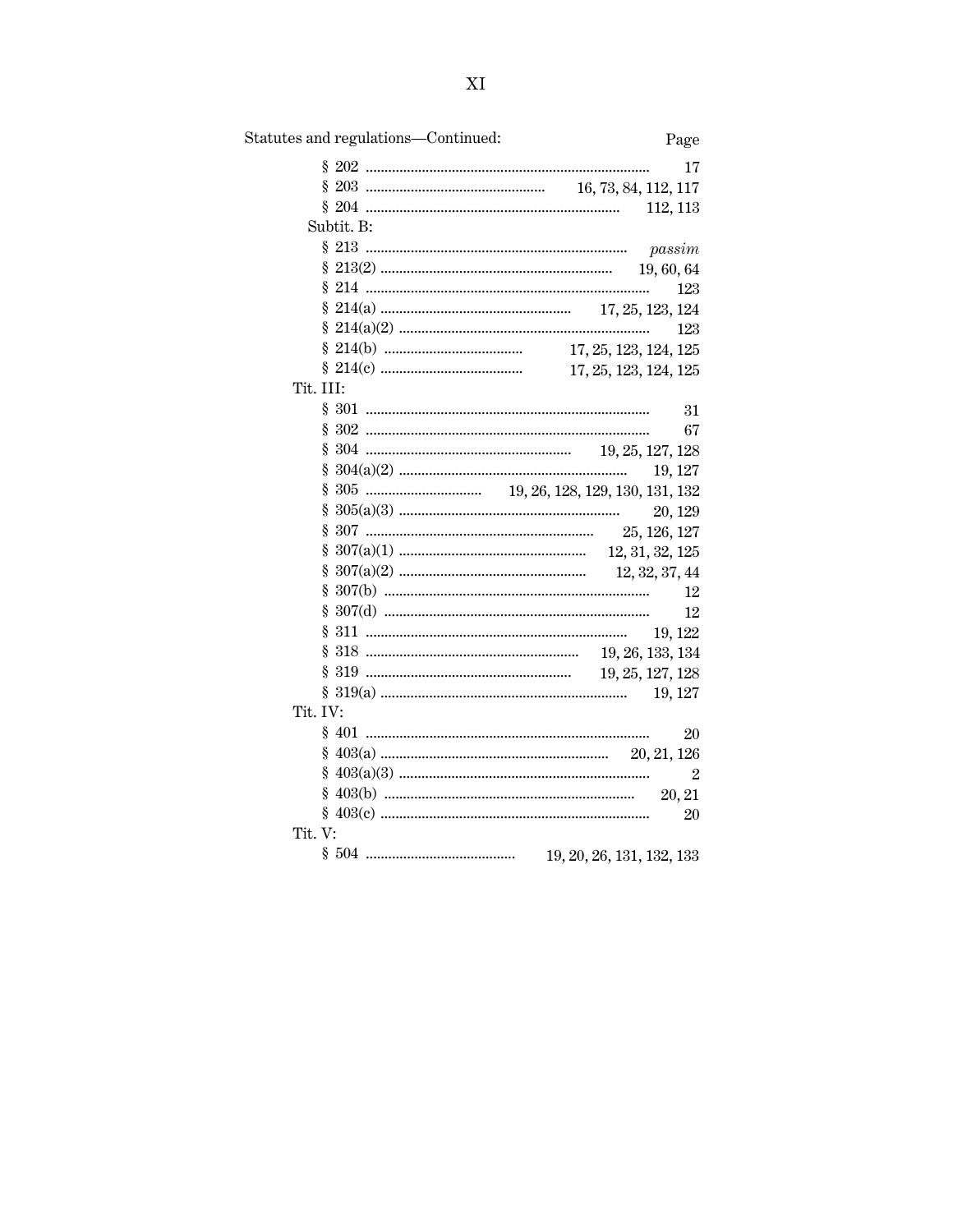| Statutes and regulations-Continued:                  | Page    |
|------------------------------------------------------|---------|
| Communications Act of 1934, 47 U.S.C. 201 et seq.:   |         |
|                                                      | 19      |
|                                                      | 19, 129 |
|                                                      | 20      |
|                                                      | 20      |
|                                                      | 129     |
|                                                      | 129     |
|                                                      | 20, 129 |
|                                                      | 20      |
|                                                      | 131     |
|                                                      | 20      |
|                                                      | 133     |
| Federal Corrupt Practices Act of 1925, ch. 368,      |         |
|                                                      | 76      |
| Federal Election Campaign Act Amendments of          |         |
| 1976, Pub. L. No. 94-283, Tit. I, § 112(2), 90 Stat. |         |
|                                                      | 6       |
| Federal Election Campaign Act of 1971, 2 U.S.C. 431  |         |
|                                                      | passim  |
|                                                      | $7-8$   |
|                                                      | 79      |
|                                                      | 122     |
|                                                      | 7,33    |
|                                                      | 119     |
|                                                      | 15, 119 |
|                                                      | 119     |
|                                                      | 119     |
|                                                      | 114     |
|                                                      | 94      |
|                                                      | 121     |
|                                                      | 3       |
|                                                      | 104     |
|                                                      | 3       |
|                                                      | 3, 104  |
|                                                      | 104     |
|                                                      | 126     |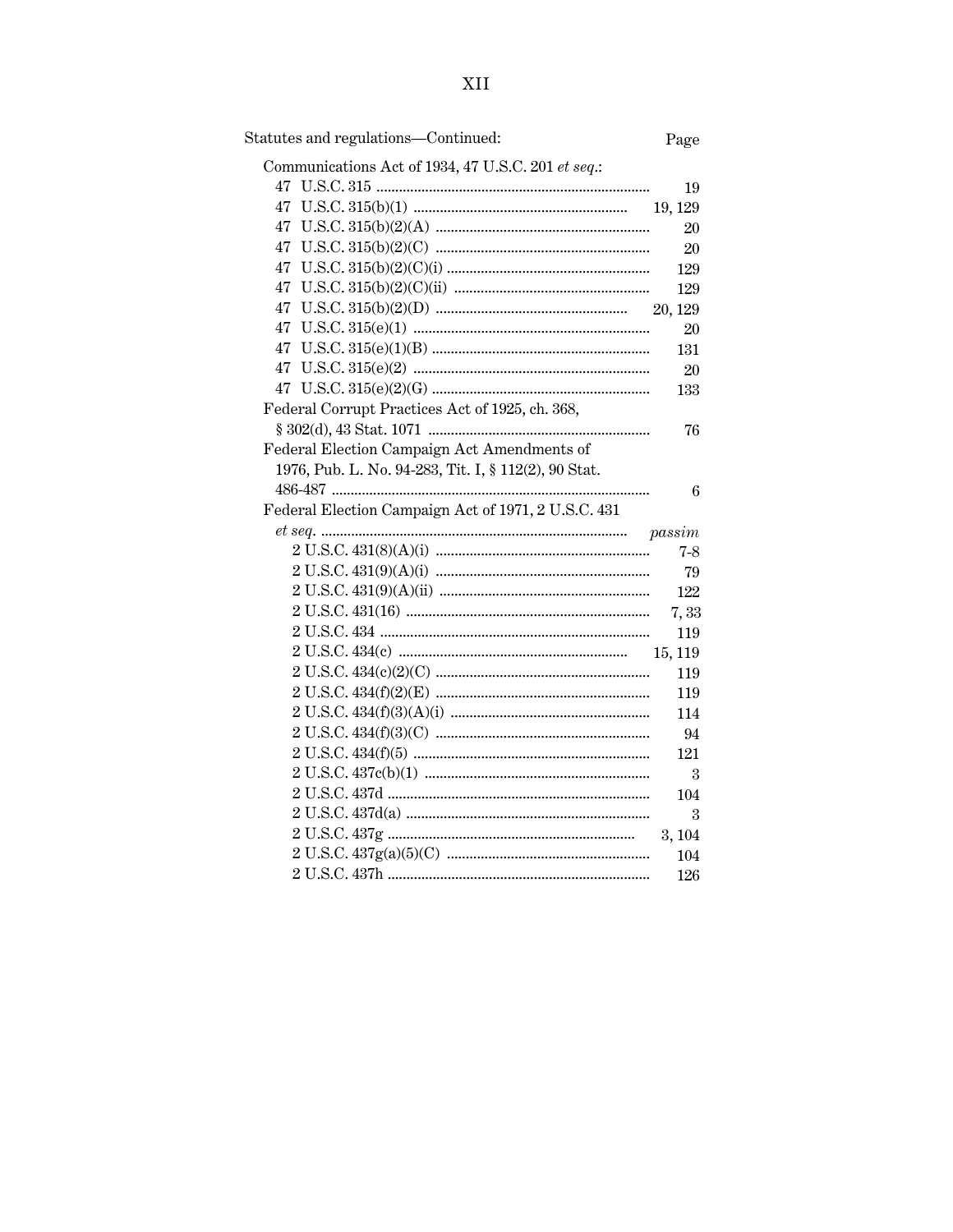| Statutes and regulations-Continued: | Page           |
|-------------------------------------|----------------|
|                                     | 3, 18          |
|                                     | 18             |
|                                     | 7,63           |
|                                     | 7              |
|                                     | $\overline{7}$ |
|                                     | 7,63           |
|                                     | 17,61          |
|                                     | 7, 70, 71      |
|                                     | 64             |
|                                     |                |
|                                     | 123            |
|                                     | 18             |
|                                     |                |
|                                     | 18             |
|                                     |                |
|                                     | 60             |
|                                     | 61             |
|                                     |                |
|                                     | 79             |
|                                     | 16,84          |
|                                     | 4              |
|                                     |                |
|                                     | 16             |
|                                     | 98             |
|                                     | 67             |
|                                     | 67             |
|                                     | 67             |
| Internal Revenue Code (26 U.S.C.):  |                |
|                                     | 55             |
|                                     |                |
|                                     | 54             |
|                                     |                |
|                                     | 51, 55, 56     |
|                                     | 112            |
|                                     | 71             |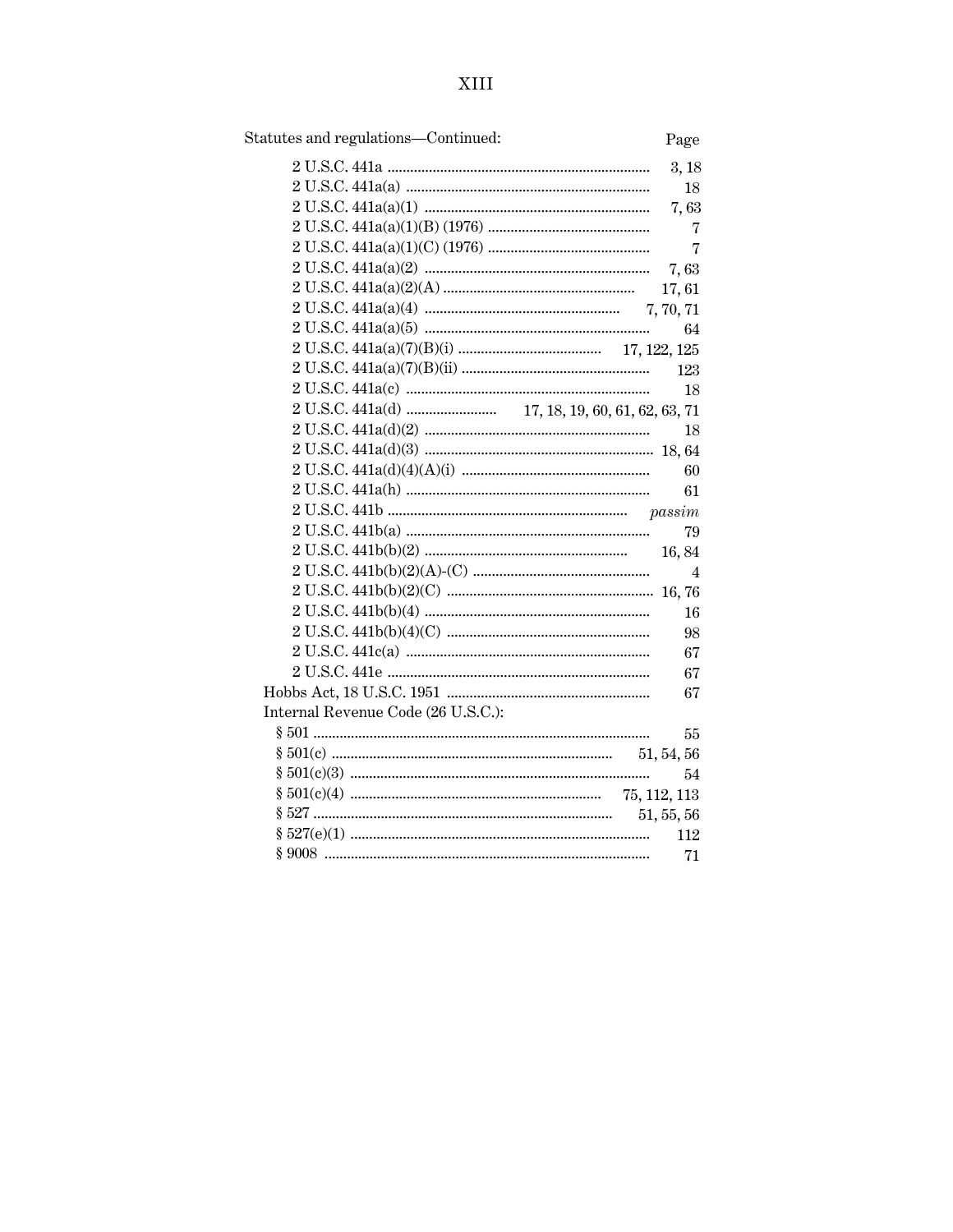| Statutes and regulations—Continued:                  | Page           |
|------------------------------------------------------|----------------|
| Labor-Management Relatons Act, 1947, ch. 120, § 304, |                |
|                                                      | 76             |
| War Labor Disputes Act of 1943, ch. 144, § 9,        |                |
|                                                      | 76             |
|                                                      | 124            |
|                                                      | 54,58          |
|                                                      | 57,58          |
|                                                      | 58             |
|                                                      | 58             |
|                                                      | 29             |
|                                                      | 34, 57         |
|                                                      | 29             |
|                                                      | 34             |
|                                                      | 29             |
|                                                      | 30             |
|                                                      | 29             |
|                                                      | 29             |
|                                                      | 67             |
|                                                      | $\overline{5}$ |
|                                                      | 5              |
|                                                      | 101            |
| 5 C.F.R.:                                            |                |
|                                                      | 29             |
|                                                      | 34,53          |
| 11 C.F.R.:                                           |                |
|                                                      | 16,79          |
|                                                      | 122            |
|                                                      | 97             |
|                                                      | 9              |
|                                                      | 122            |
|                                                      | 9              |
|                                                      | 10             |
|                                                      | 10             |
|                                                      | 10             |
|                                                      | 10             |
|                                                      | 10             |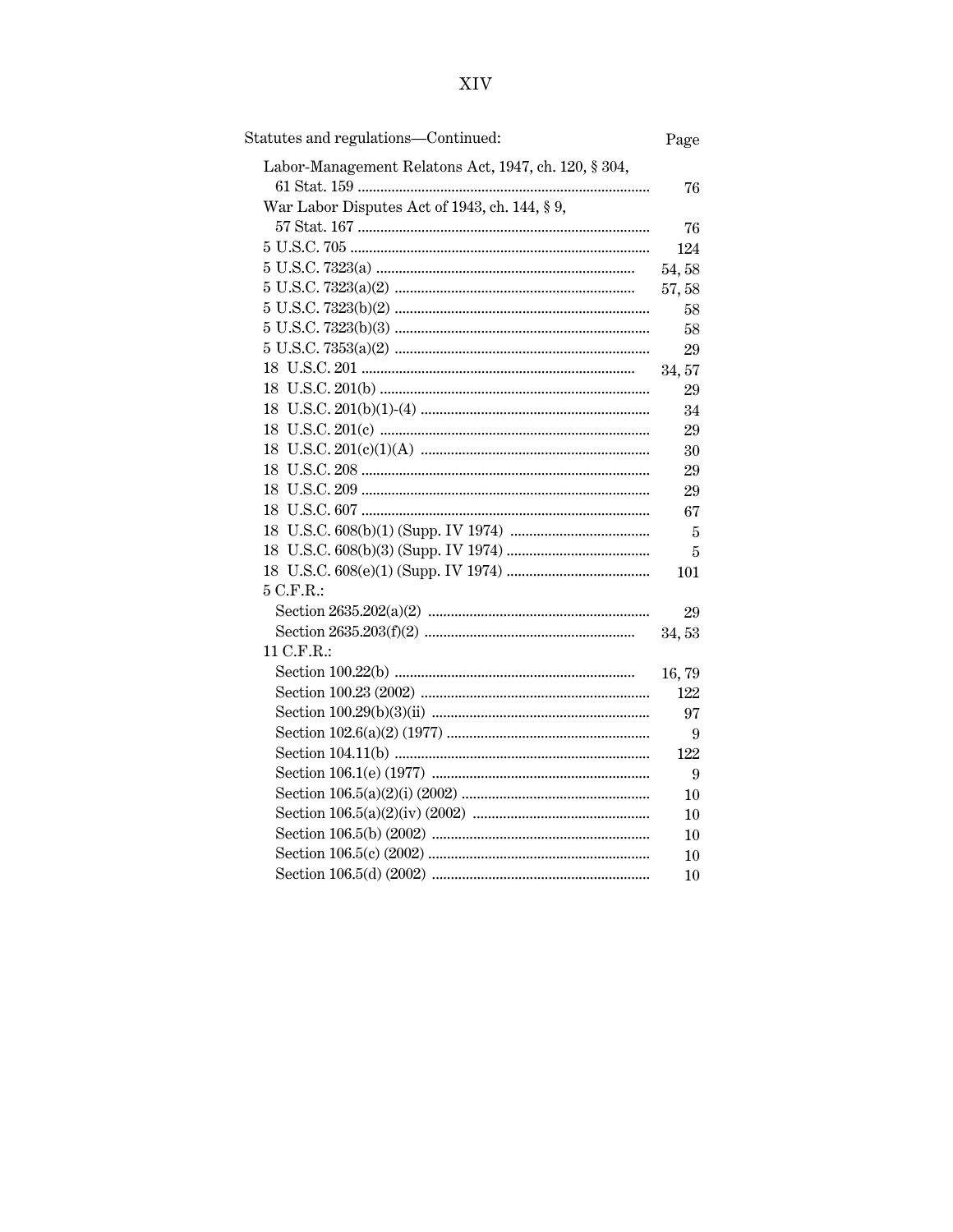## Regulations-Continued:

## Page

|                      | 18       |
|----------------------|----------|
|                      | 18       |
|                      | 18       |
|                      | 18       |
|                      | 18       |
|                      | 18,70    |
|                      | 113      |
|                      | 50       |
| 47 C.F.R. $(2002)$ : |          |
|                      | 130      |
|                      | 132      |
|                      | 131      |
|                      | 131      |
|                      | 131      |
|                      | 132, 133 |
|                      | 132, 133 |
|                      | 132, 133 |
| Miscellaneous:       |          |

| Richard Briffault, The Political Parties and Cam- |         |
|---------------------------------------------------|---------|
| paign Finance Reform, 100 Colum. L. Rev. 620      |         |
|                                                   | 41      |
|                                                   | 115     |
| 147 Cong. Rec.:                                   |         |
|                                                   | 131     |
|                                                   | 83      |
|                                                   | 12      |
| 148 Cong. Rec.:                                   |         |
|                                                   | 42      |
|                                                   | 59      |
|                                                   | 122-123 |
| 55 Fed. Reg. (1990):                              |         |
|                                                   | 9, 10   |
|                                                   | 10      |
| 63 Fed. Reg. (1998):                              |         |
|                                                   | 8       |
|                                                   | 9       |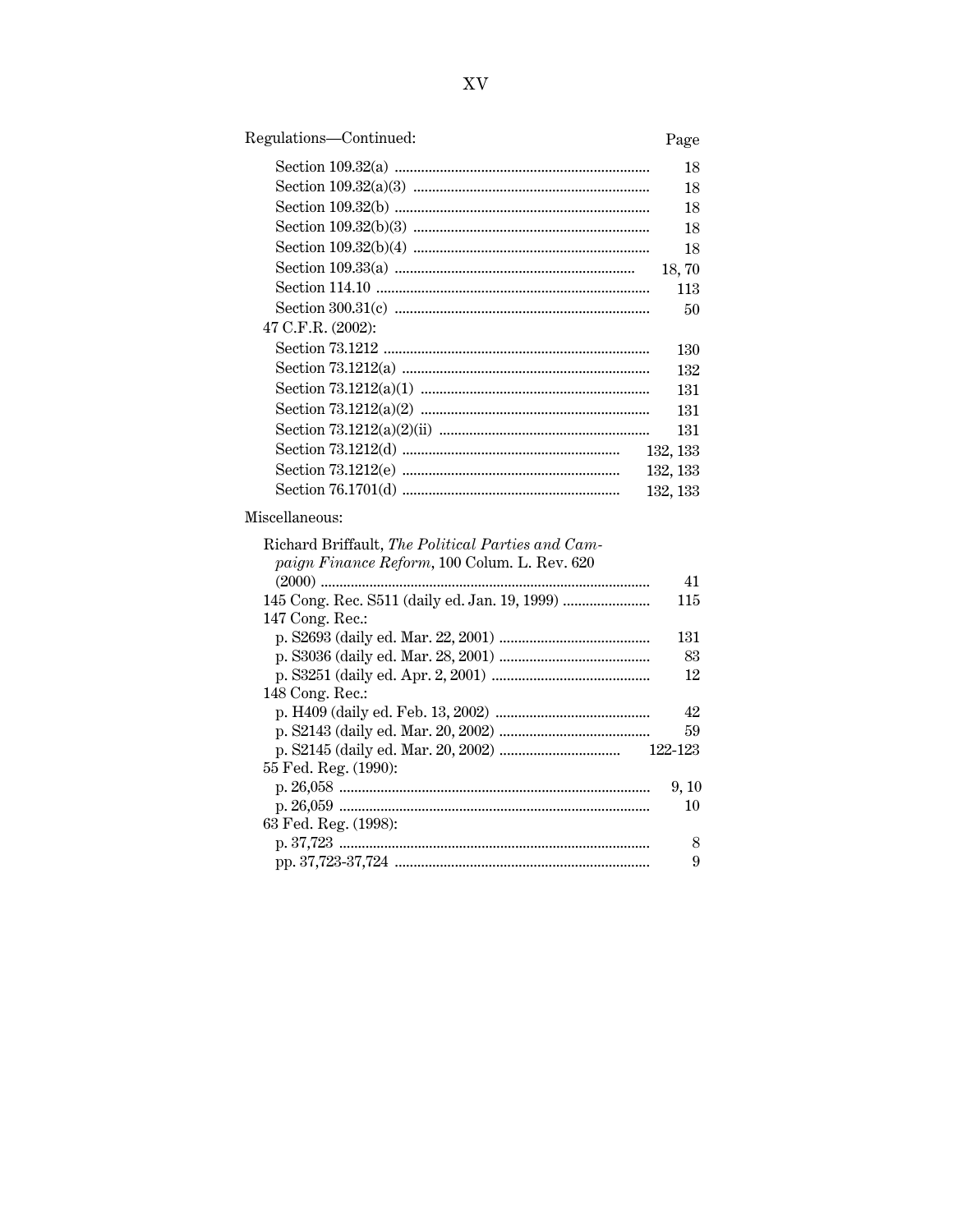| Miscellaneous—Continued:                       | Page |
|------------------------------------------------|------|
|                                                | 122  |
| 67 Fed. Reg. (2002):                           |      |
|                                                | 54   |
|                                                | 122  |
|                                                | 122  |
|                                                | 123  |
| H.R. Conf. Rep. No. 1057, 94th Cong., 2d Sess. |      |
|                                                | 63   |
| http://www.fec.gov/press/053101pacfund/tables/ |      |
|                                                | 98   |
|                                                | 31   |
| Senate Rules:                                  |      |
|                                                | 31   |
|                                                | 34   |
|                                                | 31   |
|                                                |      |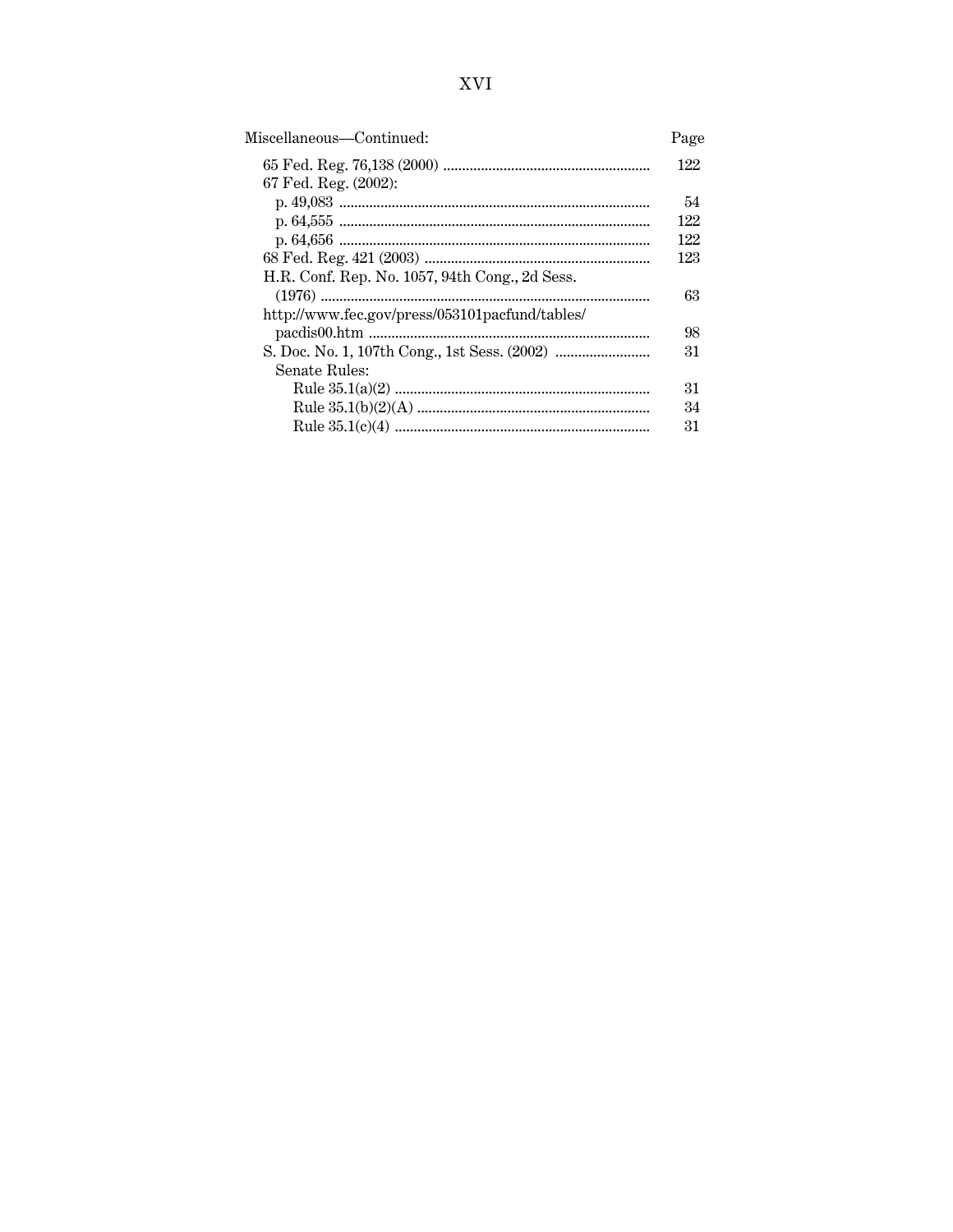## In the Supreme Court of the United States

Nos. 02-1674, et al.

MITCH MCCONNELL, UNITED STATES SENATOR, ET AL., APPELLANTS/CROSS-APPELLEES

*v.*

FEDERAL ELECTION COMMISSION, ET AL.

*ON APPEAL FROM THE UNITED STATES DISTRICT COURT FOR THE DISTRICT OF COLUMBIA*

### **BRIEF FOR THE FEDERAL ELECTION** COMMISSION, ET AL.<sup>1</sup>

### **OPINION BELOW**

The opinion of the district court (Supp. App. 1sa-1382sa) is reported at 251 F. Supp. 2d 176.

### **JURISDICTION**

The judgment of the district court was entered on May 2, 2003. This Court noted probable jurisdiction on June 5, 2003. The jurisdiction of this Court rests on the Bipartisan

### (1)

 <sup>1</sup> This brief is filed on behalf of the Federal Election Commission (FEC) and David M. Mason, Ellen L. Weintraub, Danny L. McDonald, Bradley A. Smith, Scott E. Thomas, and Michael E. Toner, in their capacities as Commissioners of the FEC; John Ashcroft, in his capacity as Attorney General of the United States; the United States Department of Justice; the Federal Communications Commission; and the United States of America. Those parties are appellants in *Federal Election Commission* v. *Mitch McConnell, United States Senator*, No. 02-1676.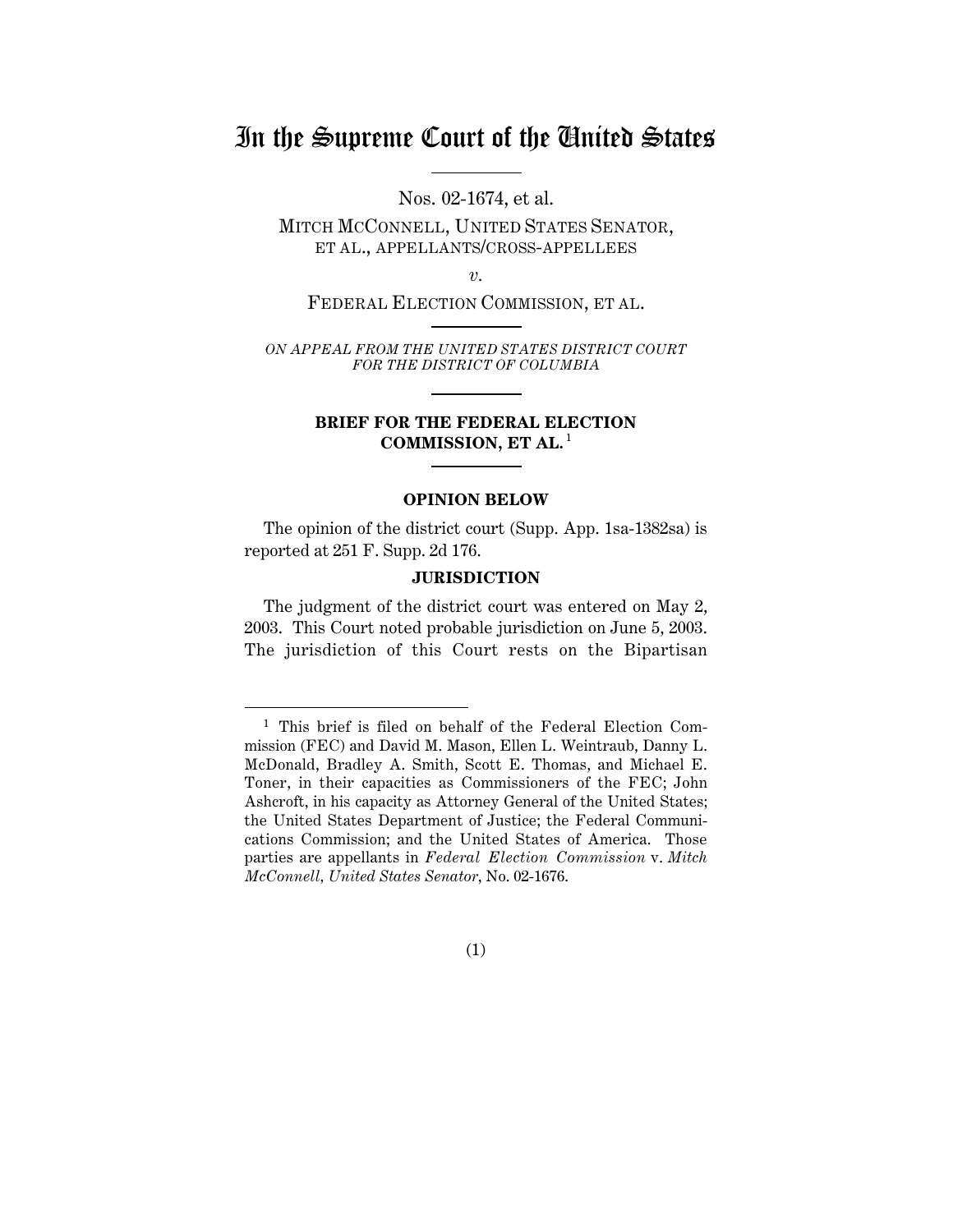Campaign Reform Act of 2002, Pub. L. No. 107-155, § 403(a)(3), 116 Stat. 114.

### **CONSTITUTIONAL AND STATUTORY PROVISIONS INVOLVED**

1. Article I, Section 4, Clause 1 of the United States Constitution is reproduced at 02-1676 J.S. App. 10a.

2. The First Amendment to the United States Constitution is reproduced at 02-1676 J.S. App. 11a.

3. The Fifth Amendment to the United States Constitution is reproduced at 02-1676 J.S. App. 12a.

4. The Tenth Amendment to the United States Constitution is reproduced at 02-1676 J.S. App. 13a.

5. The Bipartisan Campaign Reform Act of 2002, Pub. L. No. 107-155, 116 Stat. 81, is reproduced at 02-1676 J.S. App. 14a-86a.

### **STATEMENT**

These consolidated cases arise out of pre-enforcement facial constitutional challenges to various provisions of the Bipartisan Campaign Reform Act of 2002 (BCRA), Pub. L. No. 107-155, 116 Stat. 81. A three-judge panel of the District Court for the District of Columbia sustained several of the challenged BCRA provisions, held that other provisions violate the First Amendment, and found that certain of the constitutional challenges are not justiciable in the present suits.

1. "[T]he history of federal campaign finance regulation, having its origins in the Administration of President Theodore Roosevelt, is a long-standing and recurring problem that has challenged our government for nearly half of the life of our Republic." Supp. App. 16sa (per curiam). This Court has previously canvassed the history of such regulation and has repeatedly recognized Congress's authority to protect the integrity of federal elections and prevent corruption of federal office-holders. See, *e.g.*, *FEC* v. *Beaumont*, 123 S.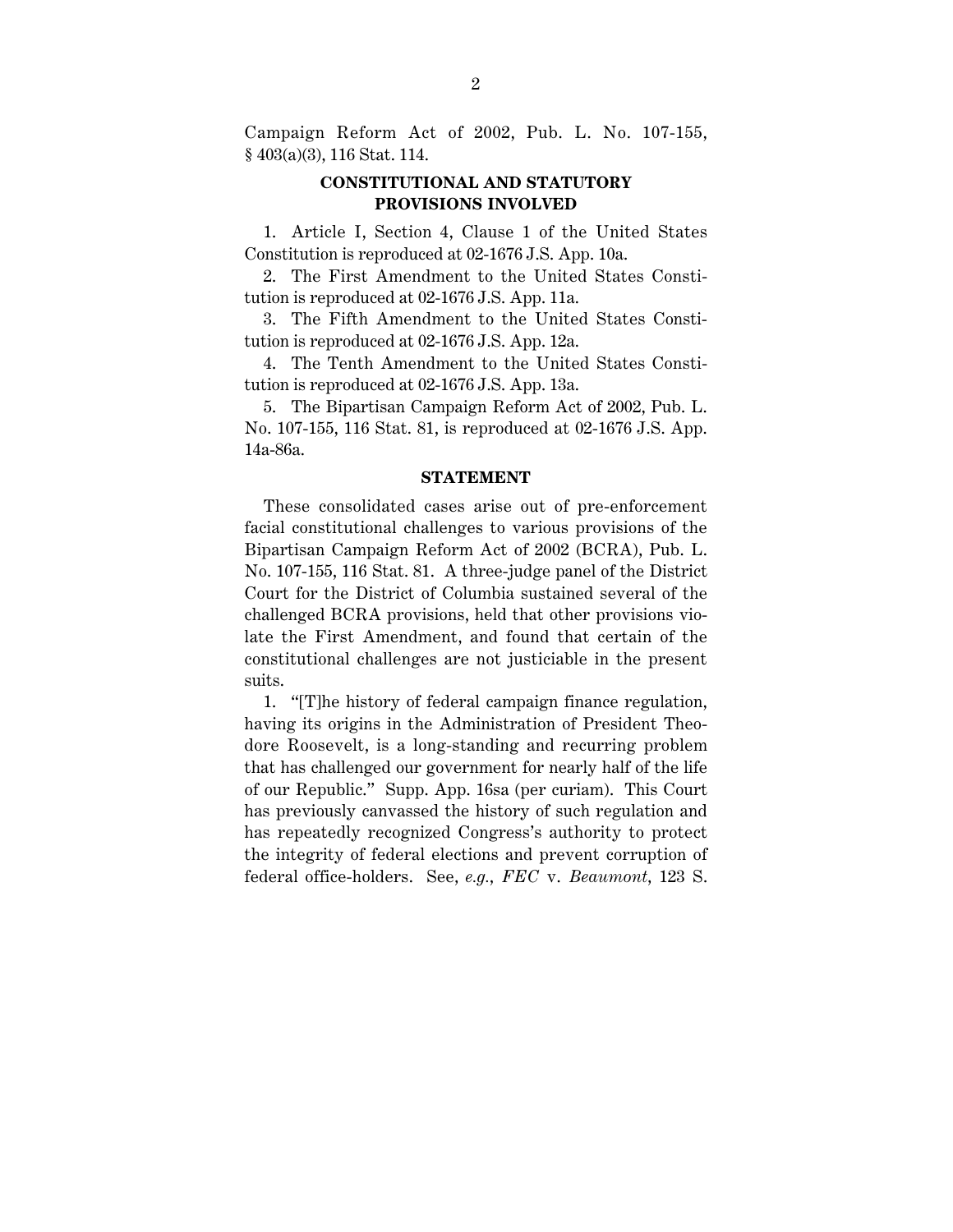Ct. 2200 (2003); *FEC* v. *Colorado Republican Fed. Campaign Comm.*, 533 U.S. 431 (2001) (*Colorado II*); *FEC* v. *National Right to Work Comm.*, 459 U.S. 197 (1982) (*NRWC*); *Buckley* v. *Valeo*, 424 U.S. 1 (1976) (per curiam); *Pipefitters Local Union No. 562* v. *United States*, 407 U.S. 385 (1972); *United States* v. *Automobile Workers*, 352 U.S. 567 (1957) (*UAW*); *United States* v. *CIO*, 335 U.S. 106, 113 (1948). As the district court explained, Supp. App. 15sa-40sa (per curiam), the development of federal campaign-finance regulation has followed a pattern of congressional action to address particular electoral abuses; attempts to circumvent the limitations established by Congress; and renewed legislative action to respond to the efforts at circumvention and "plug [an] existing loophole." *UAW*, 352 U.S. at 582. After years of deliberation and debate, Congress enacted BCRA to adjust the existing statutory scheme in light of "burgeoning problems with federal campaign finance laws" experienced in the prior decade. Supp. App. 40sa (per curiam).

2. BCRA amends the Federal Election Campaign Act of 1971 (FECA), 2 U.S.C. 431 *et seq*. The Federal Election Commission (FEC) is empowered to administer and enforce FECA's provisions. See generally 2 U.S.C. 437c(b)(1), 437d(a), 437g. Two central features of the pre-BCRA statutory regime are of particular significance here. First, federal law has long prohibited the use of corporate and labor union general treasury funds for contributions or expenditures in connection with federal elections, while allowing such contributions or expenditures to be made through separate segregated accounts. 2 U.S.C. 441b. Second, for more than 25 years, FECA has limited the amounts of money that individuals and unincorporated associations may contribute to federal candidates, political parties, and independent political committees. 2 U.S.C. 441a.

a. *Prohibited sources of federal campaign spending*: The cornerstone of federal campaign-finance regulation is the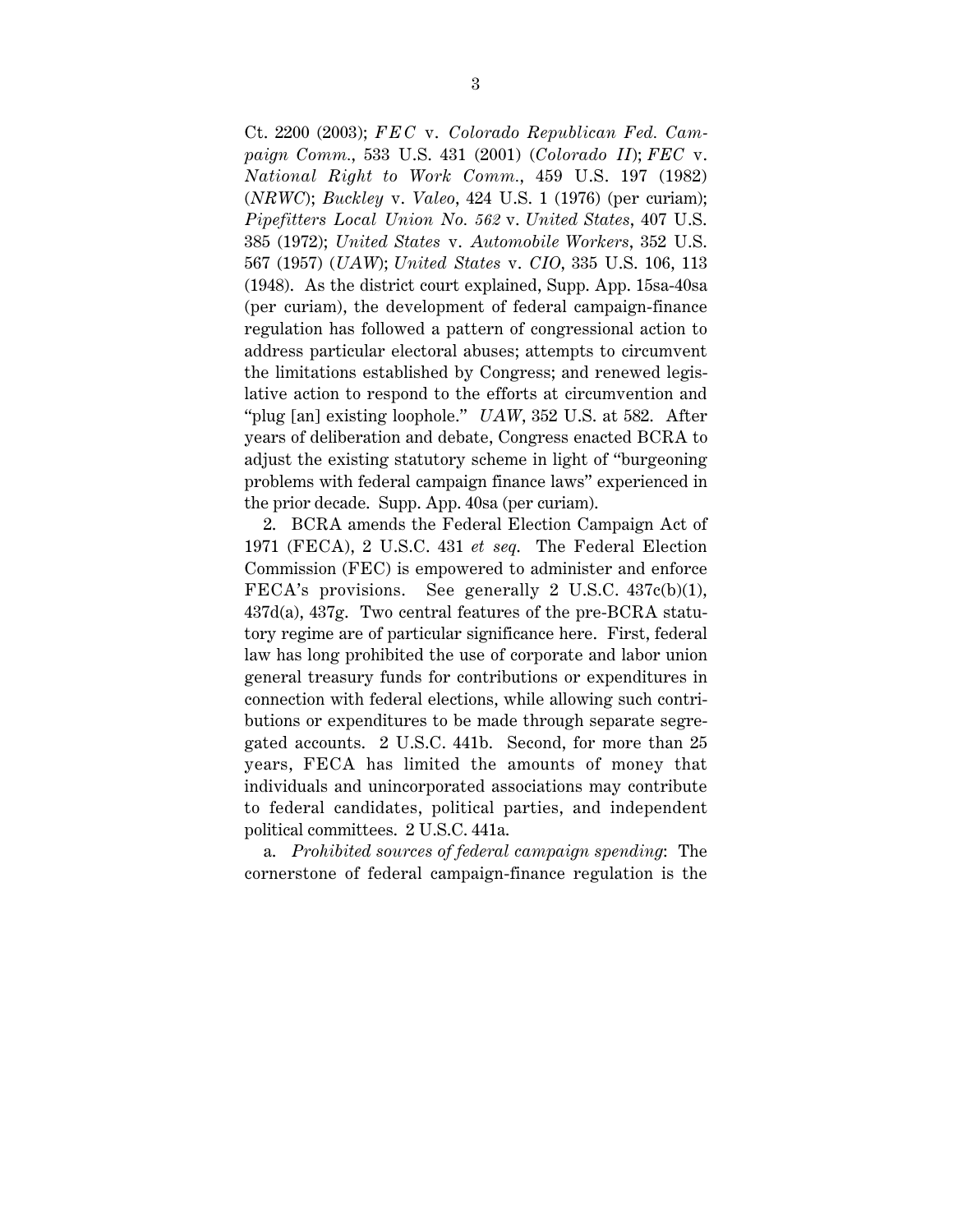longstanding prohibition against the use of corporate general treasury funds for contributions and expenditures in connection with federal elections. See 2 U.S.C. 441b; see generally *Beaumont*, 123 S. Ct. at 2205-2206 (summarizing historical development of relevant legislation); see also pp. 74-76, *infra*. In 1907, Congress first prohibited any corporation from making a "money contribution" in connection with a federal election. Act of Jan. 26, 1907, ch. 420, 34 Stat. 864- 865. Congress has since extended that ban to cover "expenditures" as well as "contributions," and to subject labor unions as well as corporations to the prohibition on federal campaign spending. See *UAW*, 352 U.S. at 582-583.

Corporations and unions are permitted to establish and administer separate segregated accounts (commonly called political action committees or "PACs") for the purpose of making political contributions and expenditures, using funds collected from stockholders, members, or certain other personnel and relatives. See 2 U.S.C. 441b(b)(2)(A)-(C); *Pipefitters*, 407 U.S. at 409-410; *Beaumont*, 123 S. Ct. at 2203, 2211. Money so acquired can be contributed by the PAC to federal candidates (subject to FECA's contribution limits) or used to pay for independent campaign-related spending. See Supp. App. 62sa-63sa (per curiam).

This Court has squarely held that Congress and the state legislatures may prohibit the use of corporate and union general treasury funds for election-related contributions and expenditures, and may require instead that corporations and unions finance their election-related spending with money contributed specifically for that purpose. In *Austin* v. *Michigan Chamber of Commerce*, 494 U.S. 652 (1990), this Court considered and rejected a First Amendment challenge to a Michigan statute, modeled on 2 U.S.C. 441b, that "prohibit[ed] corporations from using corporate treasury funds for independent expenditures in support of, or in opposition to, any candidate in elections for state office." *Id*. at 654.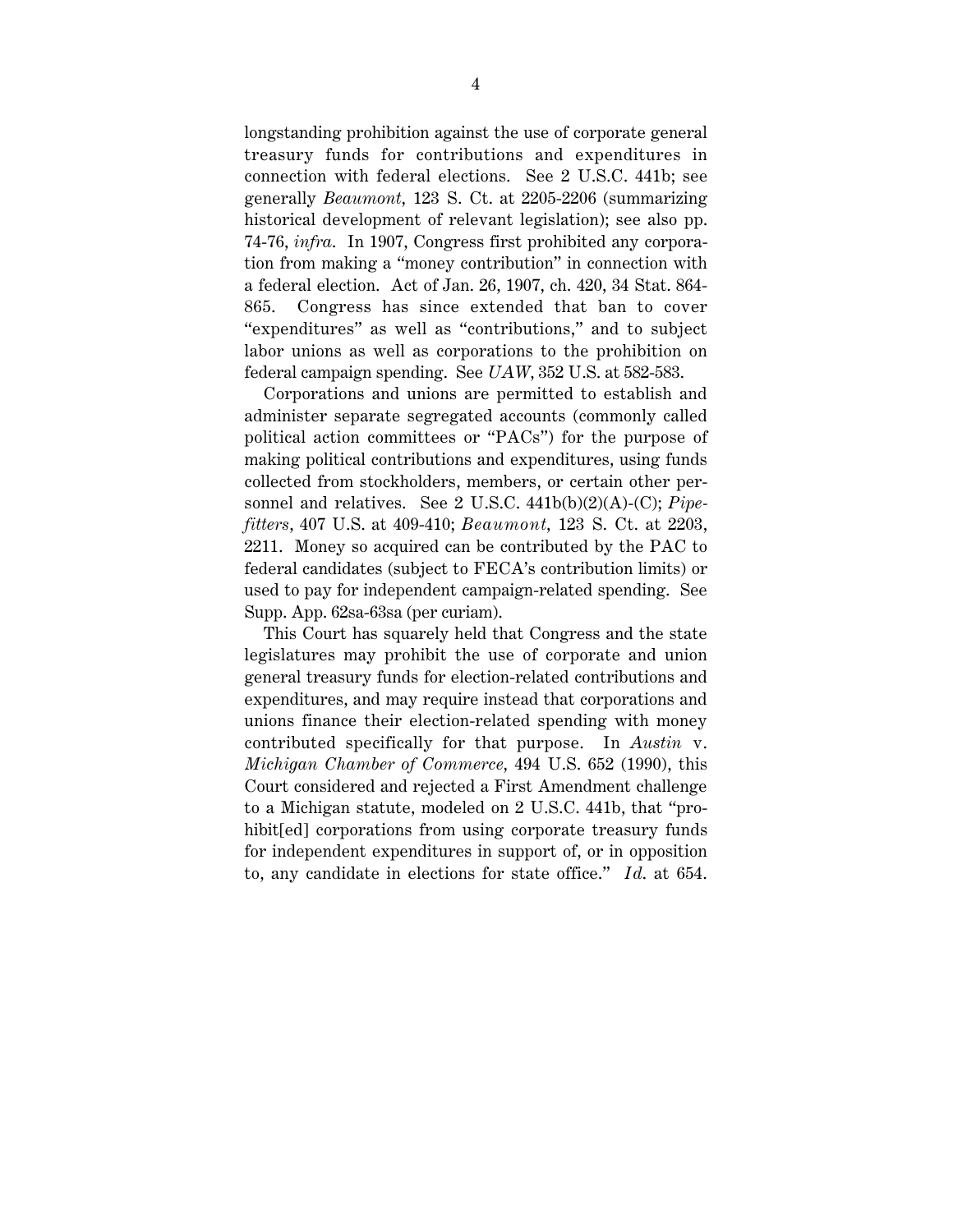The Court held that corporations may be barred from using treasury funds to make independent expenditures for the purpose of influencing electoral results, at least so long as they retain the option of establishing separate segregated accounts to finance such communications. *Id*. at 657-661.

In *Beaumont*, this Court reaffirmed the validity of 2 U.S.C. 441b's prohibition on the use of corporate treasury funds for federal campaign contributions. 123 S. Ct. at 2205- 2211. The Court observed that any constitutional challenge to that ban "goes against the current of a century of congressional efforts to curb corporations' potentially 'deleterious influences on federal elections." *Id.* at 2205 (quoting *UAW*, 352 U.S. at 585). The Court explained that the ban on corporate treasury contributions serves (1) to prevent actual or apparent corruption of federal office-holders, (2) to protect the interests of individuals who have paid money to a corporation or union for non-political purposes, and (3) to prevent circumvention of other contribution limits. *Id*. at 2206-2207.

b. *Amount limitations on federal campaign contributions from permitted sources*: FECA was intended to reduce "the actuality and appearance of corruption" resulting from the "opportunities for abuse inherent in a regime of large individual financial contributions." *Buckley*, 424 U.S. at 26-27. As amended in 1974, FECA prohibited individuals from contributing more than \$1000 per election to any candidate for federal office, or more than \$25,000 per year to all federal candidates and political committees (including political parties) combined. 18 U.S.C. 608(b)(1) and (3) (Supp. IV 1974). In *Buckley*, this Court upheld those contribution limits against a First Amendment challenge. 424 U.S. at 12- 38.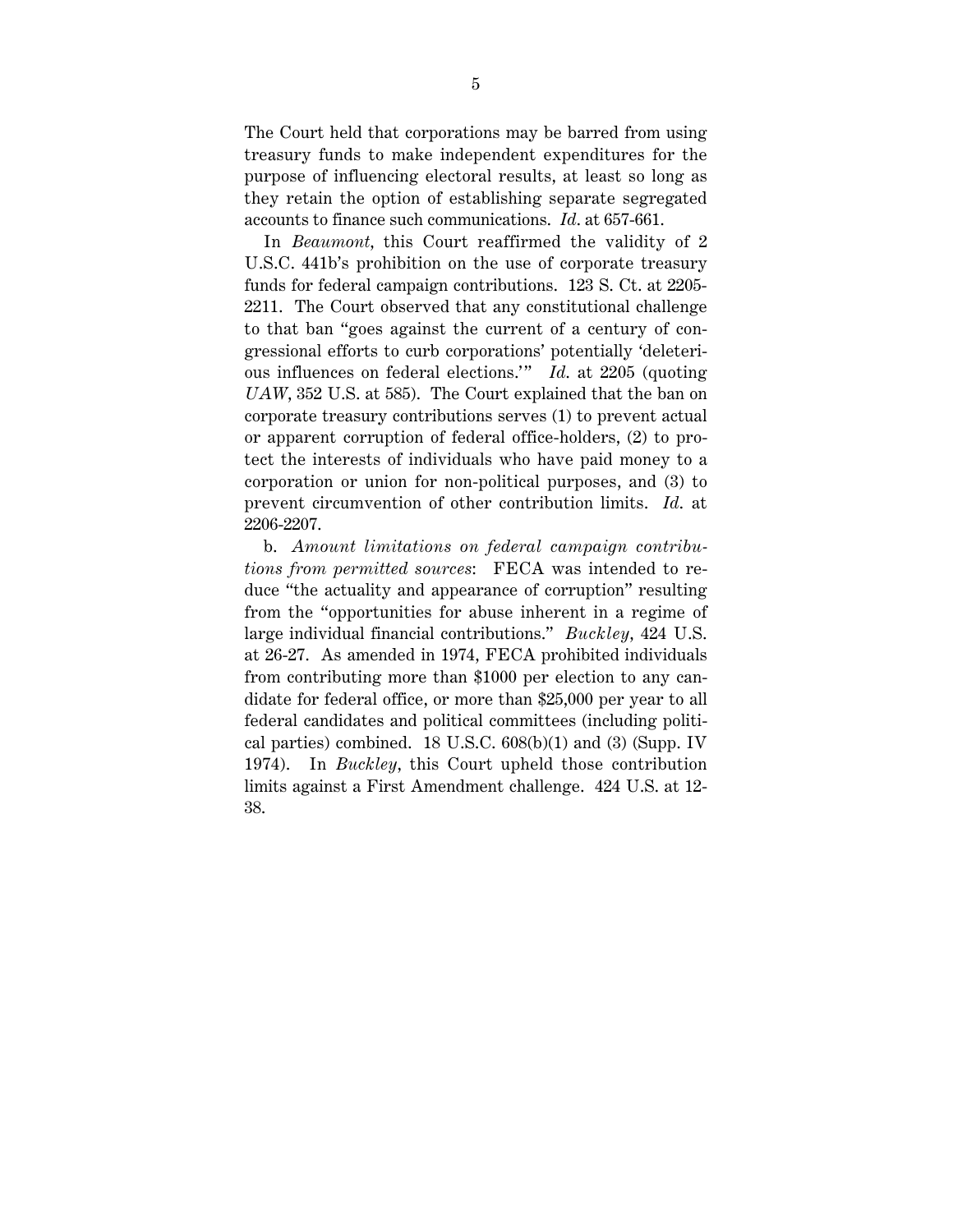The *Buckley* Court explained that

[t]he Act's \$1,000 contribution limitation focuses precisely on the problem of large campaign contributions the narrow aspect of political association where the actuality and potential for corruption have been identified —while leaving persons free to engage in independent political expression, to associate actively through volunteering their services, and to assist to a limited but nonetheless substantial extent in supporting candidates and committees with financial resources.

424 U.S. at 28. The Court found "no indication" that the FECA limits would prevent effective electoral advocacy, explaining that "[t]he overall effect of the Act's contribution ceilings is merely to require candidates and political committees to raise funds from a greater number of persons." *Id*. at 21-22. The Court also upheld the \$25,000 annual ceiling on an individual's aggregate contributions to all federal candidates and political committees, characterizing it as a "quite modest restraint upon protected political activity" that "serves to prevent evasion of" FECA's \$1000 limit on individual contributions to candidates. *Id.* at 38.<sup>2</sup>

In *Nixon* v. *Shrink Missouri Government PAC*, 528 U.S. 377 (2000), the Court reaffirmed the holding in *Buckley* that reasonable limits on contributions to political candidates do not violate the First Amendment. The Court observed that contribution limits reflect "a concern not confined to bribery

 <sup>2</sup> At the time *Buckley* was decided, FECA did not impose a specific ceiling on an individual's contributions to a political committee, including a national or state party committee. Thus, the only practical limitation on the amount that an individual could contribute to such entities was the \$25,000 annual aggregate limit on an individual's overall contributions. Limits on individual contributions to national parties and to other political committees were added to FECA in 1976. Federal Election Campaign Act Amendments of 1976, Pub. L. No. 94-283, Tit. I, § 112(2), 90 Stat. 486- 487; see p. 7, *infra*.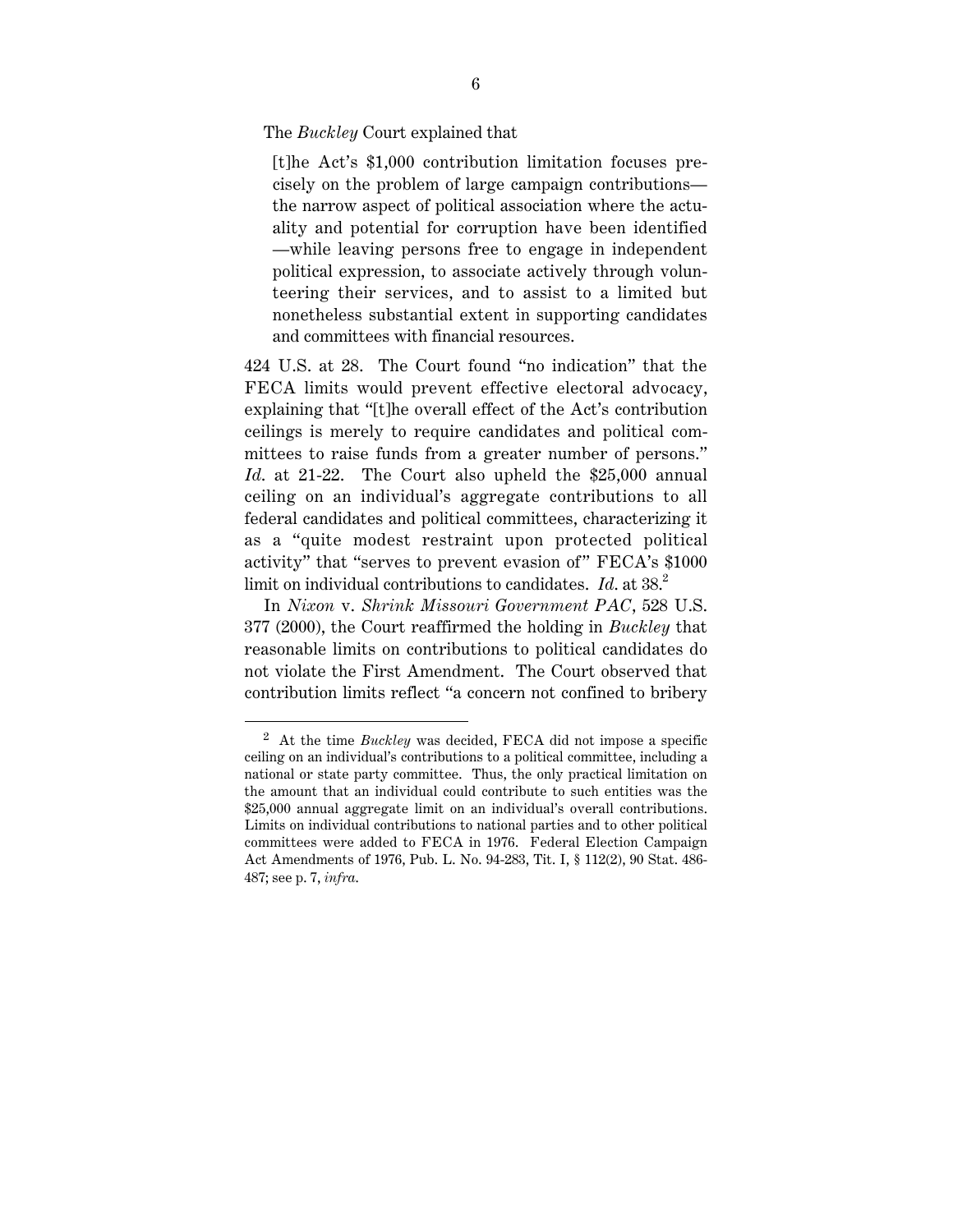of public officials, but extending to the broader threat from politicians too compliant with the wishes of large contributors." *Id*. at 389. In rejecting the contention that the challenged contribution limits were too low, the Court framed the applicable test as "whether the contribution limitation [i]s so radical in effect as to render political association ineffective, drive the sound of a candidate's voice below the level of notice, and render contributions pointless." *Id*. at 397.

3. *Developments leading to enactment of BCRA:* Before BCRA was enacted, application of FECA's source-andamount restrictions to a donation received by a national or state political party committee turned on the uses to which the relevant funds were put. As amended in 1976 (see note 2, *supra*), FECA imposed a \$20,000 limit on an individual's "contributions" to a national political party committee, and a \$5000 limit on individual "contributions" to other political committees, including state party committees. See 2 U.S.C.  $441a(a)(1)(B)$  and (C) (1976).<sup>3</sup> Those limits remained in effect until the enactment of BCRA. The term "contribution" was (and is) defined to mean a gift or similar transfer made "for the purpose of influencing any election for Federal office." 2

 <sup>3</sup> The term "political party" is defined to mean "an association, committee, or organization which nominates a candidate for election to any Federal office whose name appears on the election ballot as the candidate of such association, committee, or organization." 2 U.S.C. 431(16). FECA imposes generally applicable limits on the amount that one "political committee" as defined in the Act may contribute to a federal candidate or to another "political committee." See 2 U.S.C. 441a(a)(1) and (2). The Act provides, however, that "[t]he limitations on contributions contained in paragraphs (1) and (2) do not apply to transfers between and among political committees which are national, State, district, or local committees (including any subordinate committee thereof) of the same political party." 2 U.S.C. 441a(a)(4). Party committees remain free under BCRA to transfer funds amongst themselves without being subject to the limits that otherwise apply to contributions made by one political committee to another.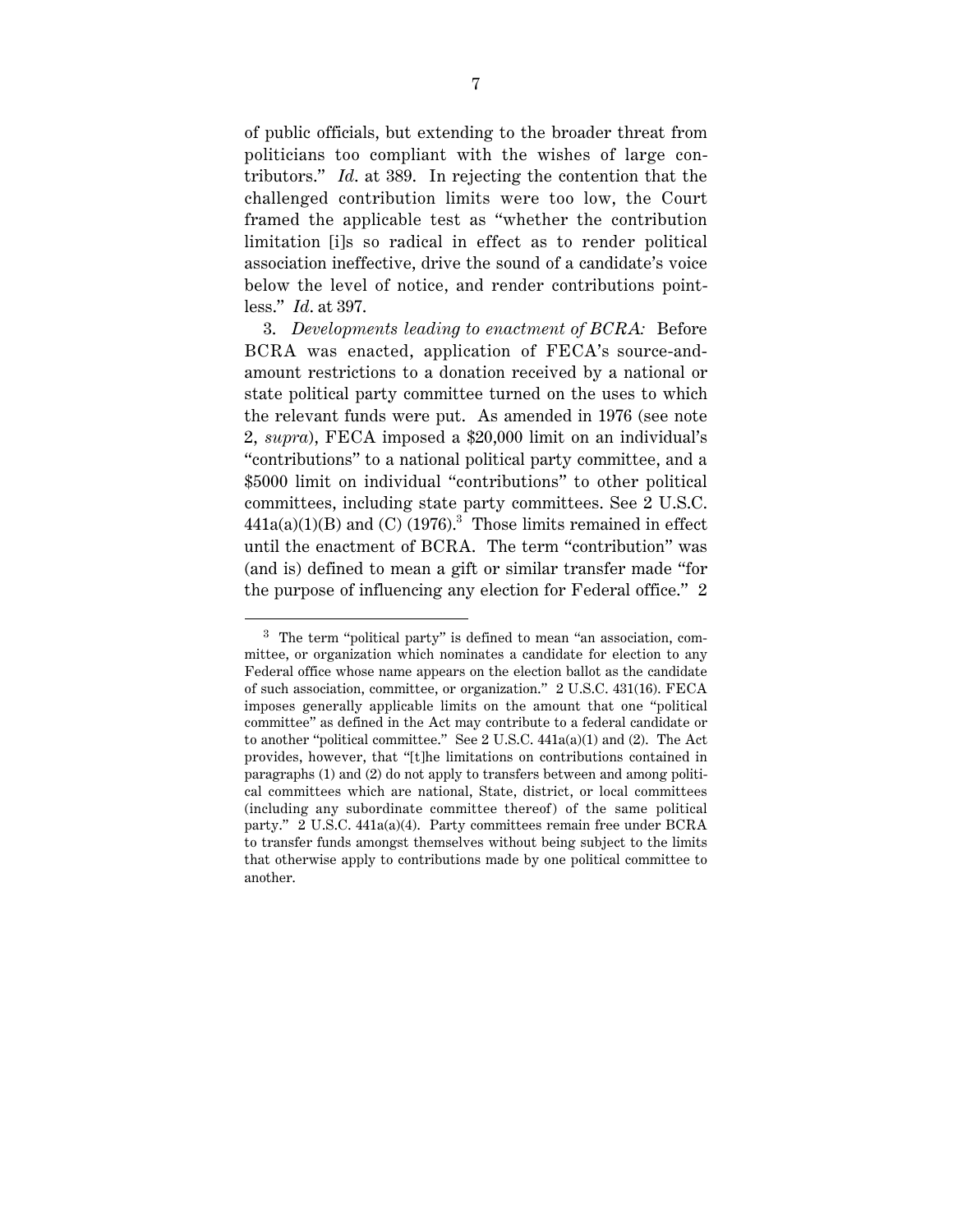U.S.C. 431(8)(A)(i). FECA also prohibited the use of corporate or union general treasury funds for contributions in connection with any federal election. 2 U.S.C. 441b; see pp. 3-5, *supra*. Party activities intended to influence federal elections were thus required to be financed with funds, known as "hard" or "federal" money, that had been raised in compliance with FECA's disclosure requirements and source-and-amount contribution limits.

Political parties were also permitted, however, to raise additional funds, known as "soft" or "nonfederal" money, and to spend those funds for activities intended to influence state or local elections. Because donations used for such purposes did not fall within the FECA definition of a "contribution," they could lawfully be made outside the framework of the FECA source-and-amount limits. The "soft money" given to national and state parties included donations of corporate or labor union general treasury funds, as well as individual donations in amounts well above the applicable FECA contribution limits.4

Application of the FECA contribution limits to funds used for various "party-building" activities (*e.g.*, get-out-the-vote drives, or generic party advertising), which influence the outcome of *both* federal and state elections, proved to be difficult. "Since early in its history, the Commission has struggled with the fact that many party functions have an impact on both federal and non-federal elections." 63 Fed. Reg. 37,723 (1998). In a series of advisory opinions, informational letters, and formal rulemakings, the FEC has

 <sup>4</sup> Thus, under the pre-BCRA regime, an individual who wished to donate \$100,000 to a national party committee would have been permitted to contribute up to the \$20,000 FECA limit in "hard" or "federal" money contributions (which could lawfully be used to influence federal elections), and could have designated an additional \$80,000 for deposit in a "soft money" account (which could not legally be used for federal-election purposes).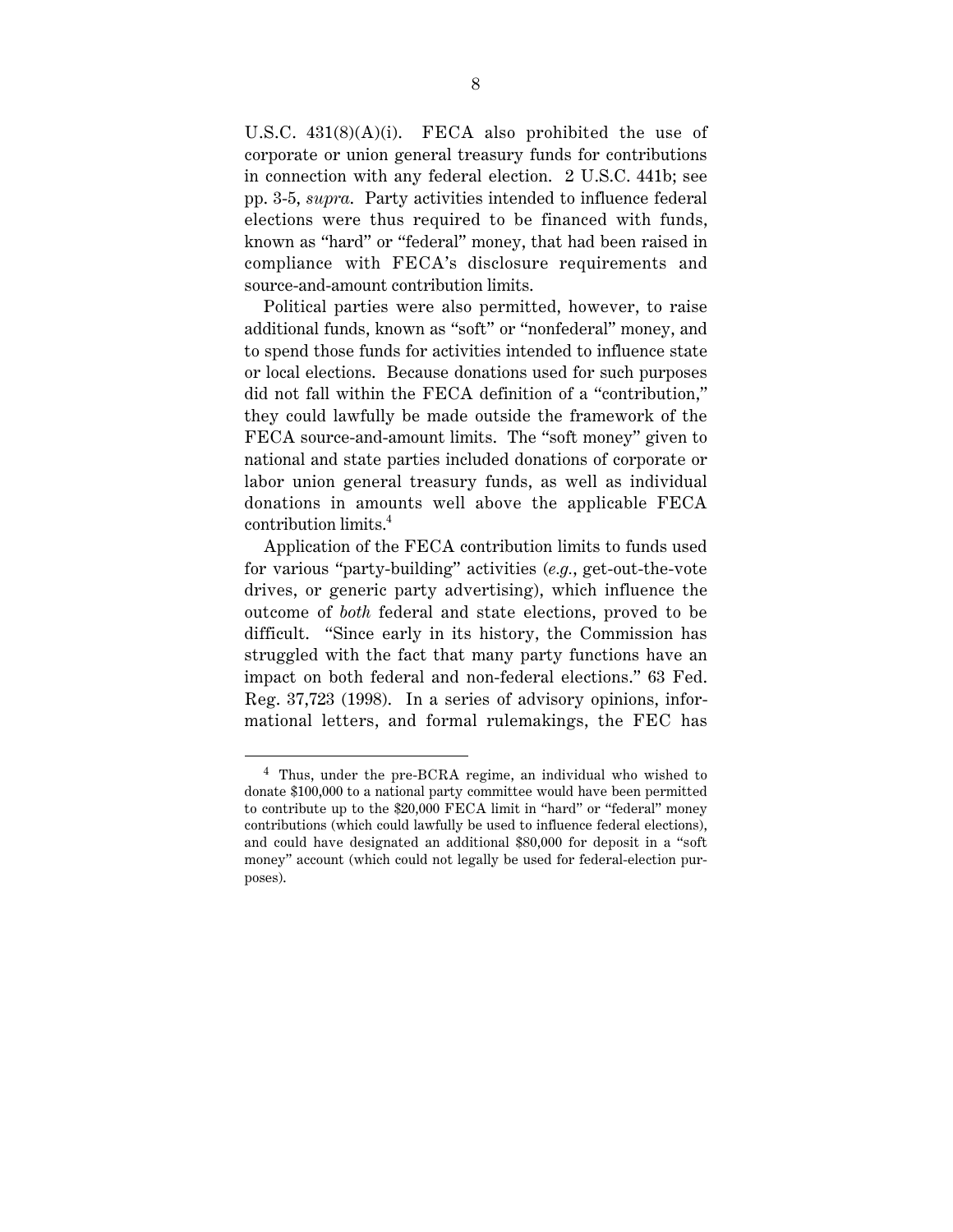addressed the use of soft money to fund such activities. See *id*. at 37,723-37,724 (summarizing history of FEC regulatory efforts); Supp. App. 29sa-34sa (per curiam) (same).

The FEC initially appeared to take inconsistent positions on the question whether party activities having a likely effect on both federal and state elections could be financed in part with funds (*e.g.*, corporate donations) raised outside the framework of FECA's source-and-amount limits. See Supp. App. 29sa-30sa (per curiam). Regulations promulgated in 1976 clarified the Commission's views. Those rules authorized any political committee to establish separate federal and non-federal accounts, and to allocate its administrative expenses between the accounts. 11 C.F.R.  $102.6(a)(2)$  and 106.1(e) (1977); see Supp. App. 30sa (per curiam). Advisory opinions issued in 1978 and 1979 allowed state and national party committees to accept corporate and union treasury funds for deposit in a non-federal account, and permitted the parties to allocate the costs of voter registration and getout-the-vote activities between the federal and non-federal accounts in the same manner as administrative expenses. *Ibid*. Thus, "by the middle of 1979, the FEC permitted national and state party committees to solicit and accept donations outside of FECA's source and amount limitations \* \* \* provided that these monies were placed in separate accounts from the federal funds." *Id*. at 30sa-31sa. From that time until the enactment of BCRA, moreover, the FEC's consistent view was that the costs of activities that influence both federal and state elections could be allocated between a party committee's hard- and soft-money accounts.

In 1990, the FEC promulgated regulations that required various party expenses to be funded in part with hard money, and that established formulas to be used in allocating those expenses. See 55 Fed. Reg. at 26,058 (announcing final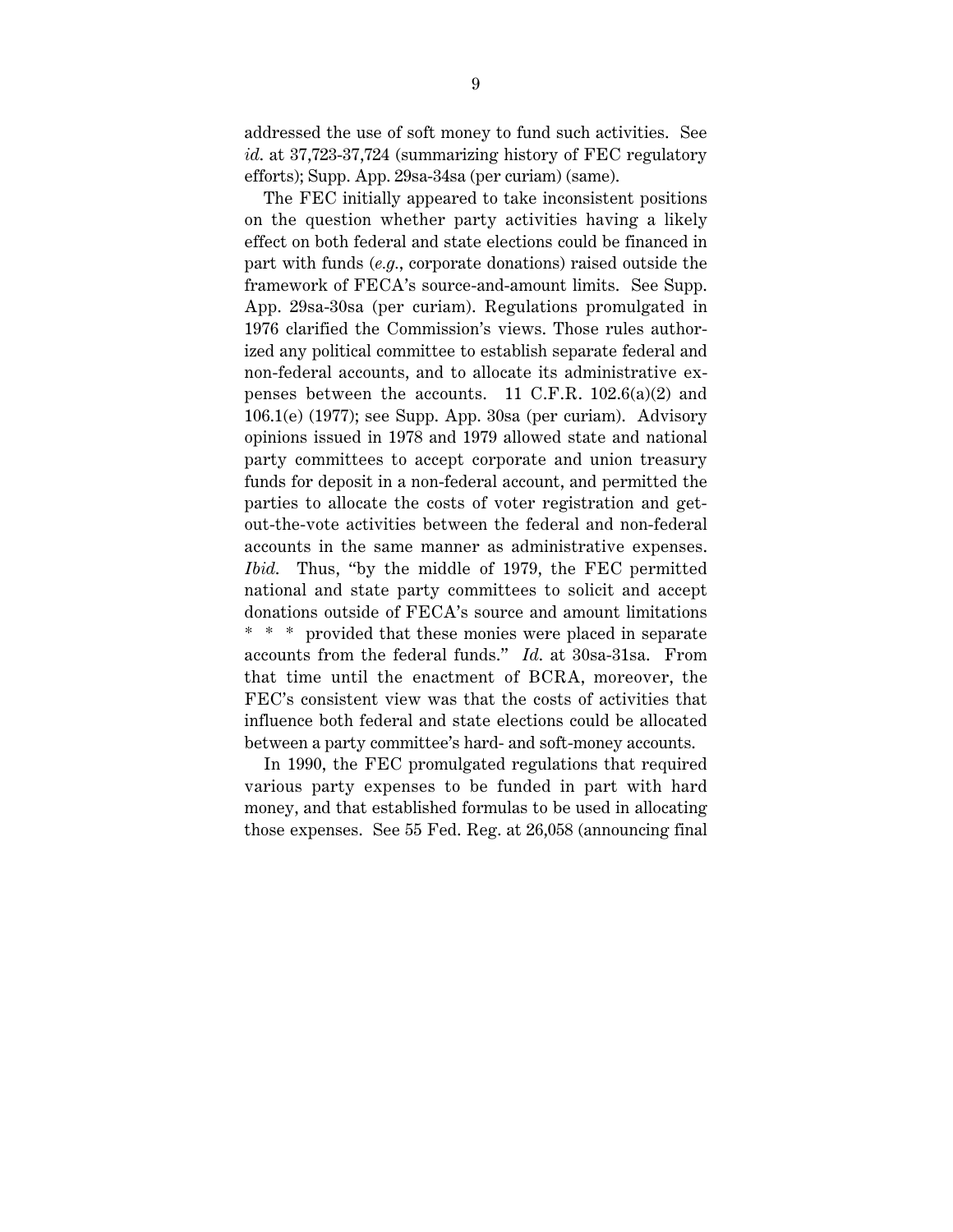rules).<sup>5</sup> Those regulations, which remained substantially unchanged until the Commission's promulgation of new rules to implement BCRA, applied to party committees' "[a]dministrative expenses" (11 C.F.R.  $106.5(a)(2)(i)$  (2002)) and to their expenses for, *inter alia*, "[g]eneric voter drives," which included "voter identification, voter registration, and getout-the-vote drives." 11 C.F.R. 106.5(a)(2)(iv) (2002). National party committees were required to allocate at least 65% of those expenses to federal accounts during presidential election years, and at least 60% in non-presidential election years. 11 C.F.R. 106.5(b) and (c) (2002). For state and local parties, the allocation was determined by the proportion of federal offices to all offices on the state's general election ballot. See 11 C.F.R. 106.5(d) (2002).

4. *The provisions of BCRA:* "In the area of campaign finance regulation, congressional action has been largely incremental and responsive to the most prevalent abuses or evasions of existing law at particular points in time." Supp. App. 481sa (Kollar-Kotelly); see *id*. at 15sa-40sa (per curiam) (reviewing Congress's incremental approach to campaignfinance regulation); *NRWC*, 459 U.S. at 209 (discussing Congress's "cautious," "step by step" approach). BCRA is the product of more than six years of intensive congressional study and debate. See Supp. App. 40sa-47sa (per curiam). In crafting the statute, Congress sought principally to address (1) the potential for corruption of federal office-

 <sup>5</sup> In *Common Cause* v. *FEC*, 692 F. Supp. 1391, 1394-1396 (D.D.C. 1987), the district court accepted in principle the FEC's determination that the costs of party activities affecting both state and federal elections could be allocated between hard-and soft-money accounts, but held that the Commission had failed to provide sufficient guidance regarding the proper method(s) of allocation. See 55 Fed. Reg. at 26,058. The 1990 regulations were intended to "provide committees with significantly more guidance on how they are to allocate their administrative expenses and costs for combined federal and non-federal activities." *Id*. at 26,059; see Supp. App. 33sa (per curiam).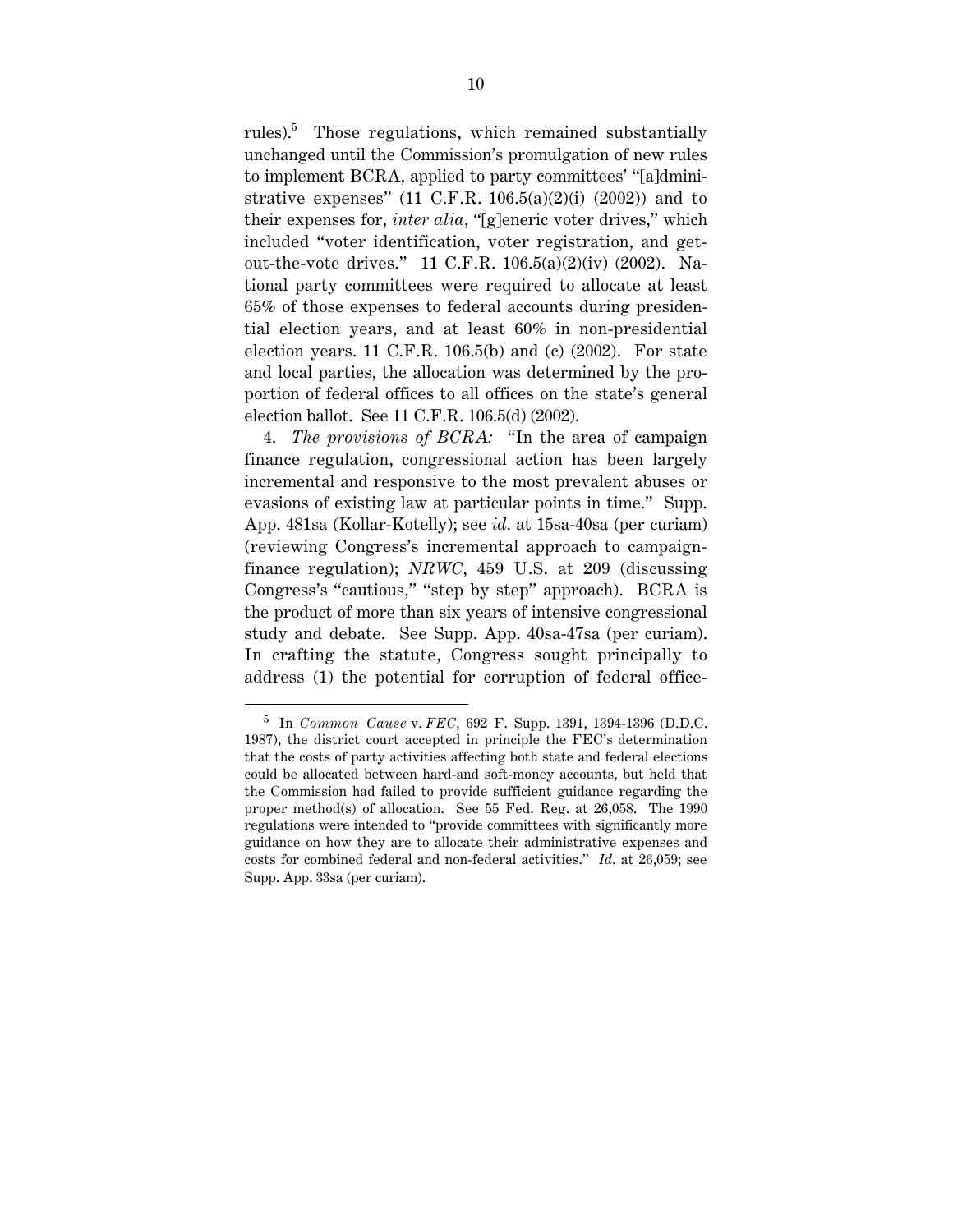holders that is created by soft-money donations to political parties; and (2) the growing use of corporate and union general treasury funds for communications that are designed to influence, or are likely to have the effect of influencing, the outcome of federal candidate elections.

a. In recent years, soft-money donations to political parties have increased dramatically. See Supp. App. 34sa-35sa, 38sa (per curiam) (national parties' soft-money spending increased from \$80 million in 1992 to \$272 million in 1996 and \$498 million in 2000). In addition to funding an allocable share of administrative and generic party-building expenses, as specifically contemplated by FEC regulations, soft money has been used to purchase advertisements that have featured federal candidates but have not expressly advocated a particular electoral result. See *id*. at 35sa-36sa. The parties have paid for such advertisements "with a mix of federal and nonfederal funds as permitted by FEC allocation rules." *Id*. at 36sa. Under the pre-BCRA regime, national party funds were often transferred to state parties for use in such activities because FEC regulations established more favorable allocation formulas (i.e., permitted greater use of soft money) for state than for national party committees. See *ibid*. 6 In addition, large-scale soft-money donors frequently sought and were granted special access to federal officeholders, with the attendant potential to influence legislation, through arrangements brokered by the political parties. See Supp. App. 567sa-626sa (Kollar-Kotelly); pp. 37-41, *infra*.

Congress enacted Title I of BCRA to prevent the real or apparent corruption of federal office-holders that may result

 $6$  The record evidence in this case indicates, and two members of the district court panel specifically found, that national party officials characteristically have insisted on retaining control of the content of advertisements that were financed with money transferred from national to state party committees. See Supp. App. 522sa-523sa, 524sa-525sa (Kollar-Kotelly); *id*. at 1234sa (Leon).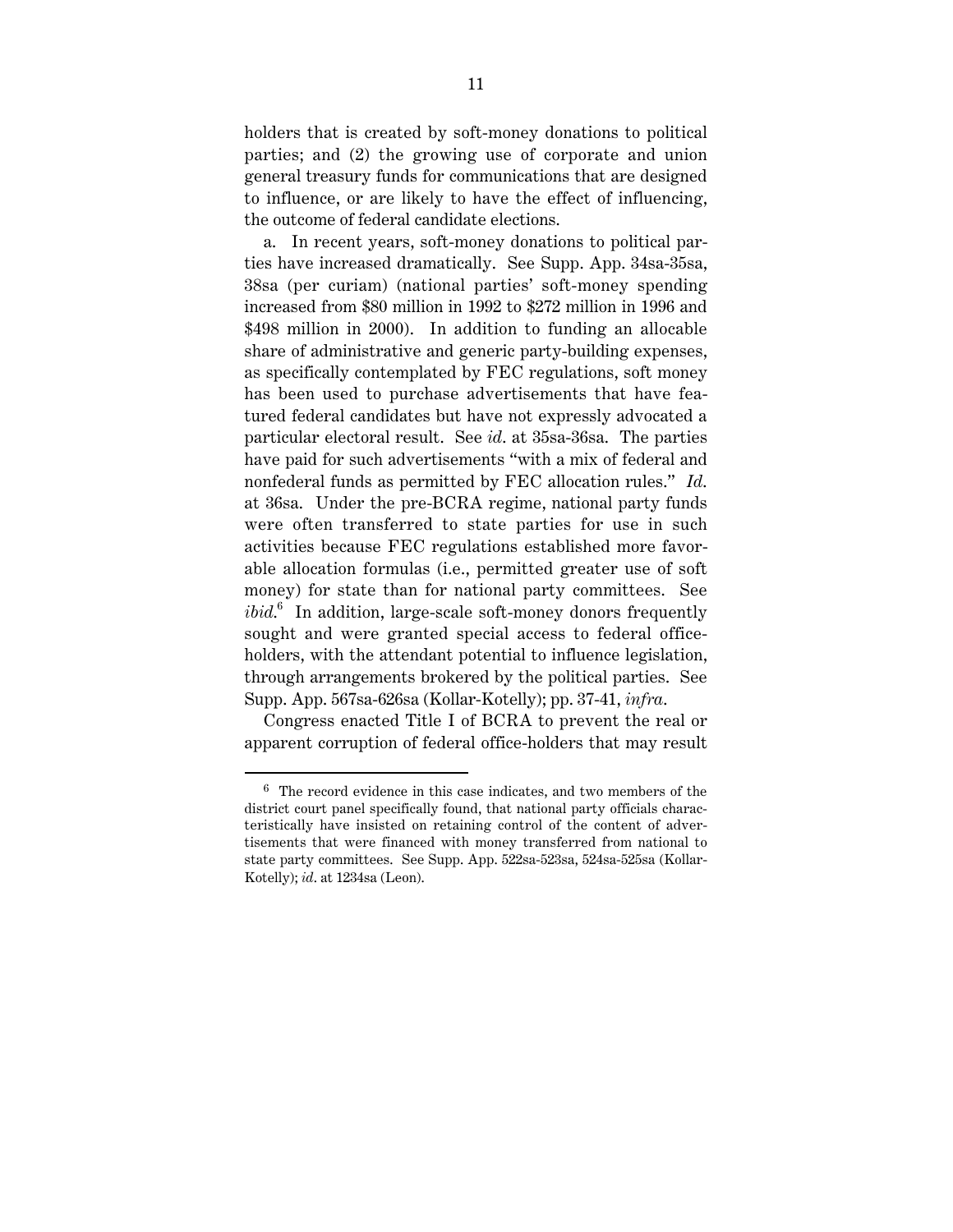from political parties' solicitation and receipt of donations made either (i) from sources (principally corporate and union general treasury funds) that have historically been barred from making contributions in connection with federal elections, or (ii) in amounts that exceed the FECA limits on contributions by other donors. BCRA § 101(a) adds a new FECA § 323, which consists of several interrelated provisions designed to ensure "that national parties, federal officeholders and federal candidates use only funds permitted in federal elections to influence federal elections, and that state parties stop serving as vehicles for channeling soft money into federal races to help federal candidates." 147 Cong. Rec. S3251 (daily ed. Apr. 2, 2001) (statement of Sen. Thompson).<sup>7</sup>

New FECA  $\S$  323(a)(1) provides that "[a] national committee of a political party (including a national congressional campaign committee of a political party) may not solicit, receive, or direct to another person a contribution, donation, or transfer of funds or any other thing of value, or spend any funds, that are not subject to the limitations, prohibitions, and reporting requirements of [FECA]."<sup>8</sup> That provision

 <sup>7</sup> Although Title I of BCRA restricts the ability of political parties to obtain donations from prohibited sources or in amounts that exceed the FECA contribution limits, the limits themselves have been increased by other BCRA provisions. Individuals are now permitted to contribute up to \$25,000 per year to any national political party committee, \$10,000 per year to any state party committee, and \$2000 per election to any federal candidate. See BCRA  $\S$  102(3), 307(a)(1) and (2). The overall annual limit is now \$37,500 per election cycle for contributions to candidates and \$57,500 for other contributions (of which not more than \$37,500 may be attributable to contributions to political committees that are not national party committees). See BCRA § 307(b). Most of the current contribution limits are indexed for inflation. See BCRA § 307(d); Supp. App. 472sa (Henderson).

<sup>8</sup> Currently operating under the auspices of the two major political parties are a total of six national committees: the Republican National Committee, the National Republican Senatorial Committee, the National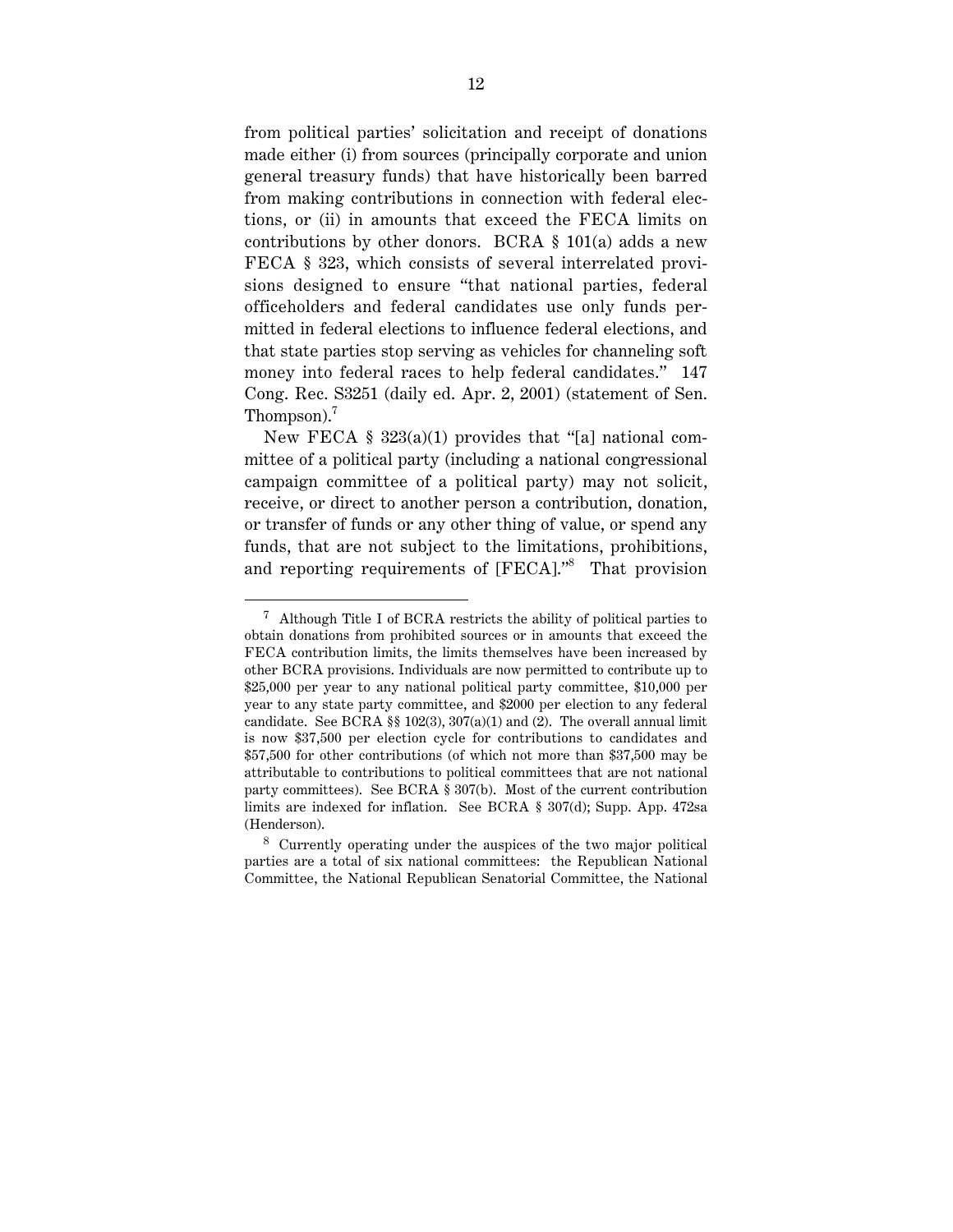imposes no limits on how the national party committees may spend their money. Rather, it is directed solely at the *acquisition* of funds: its purpose and effect is to require that all money solicited and received by national parties will be treated as "contributions" subject to the longstanding disclosure requirements and source-and-amount restrictions imposed by FECA.

New FECA § 323(b) addresses the acquisition by state and local party committees of funds they use to affect federal elections. New FECA § 323(b)(1) provides as a general rule that any disbursements made by a state, district, or local committee of a political party for "Federal election activity" must "be made from funds subject to the limitations, prohibitions, and reporting requirements of [FECA]." The term "Federal election activity" is defined to include (i) voter registration activity within the 120 days before a federal election; (ii) voter drives and generic campaign activities "conducted in connection with an election in which a candidate for Federal office appears on the ballot"; (iii) any "public communication that refers to a clearly identified candidate for federal office \* \* \* and that promotes or supports a candidate for that office, or attacks or opposes a candidate for that office"; and (iv) all services provided by any employee who devotes more than 25% of his compensated time in any month to activities in connection with federal elections. See BCRA § 101(b) (adding FECA § 301(20)(A)(i)- (iv)). New FECA  $\S$  323(b)(2)—known as the "Levin Amendment"—establishes exceptions to that general rule, authorizing state-level party committees to use soft money in limited amounts, raised under certain restrictions, to fund

Republican Congressional Committee, the Democratic National Committee, the Democratic Senatorial Campaign Committee, and the Democratic Congressional Campaign Committee. See Supp. App. 544sa (Kollar-Kotelly); *id*. at 1186sa (Leon). Of those six committees, only the Republican National Committee is a party to the instant cases.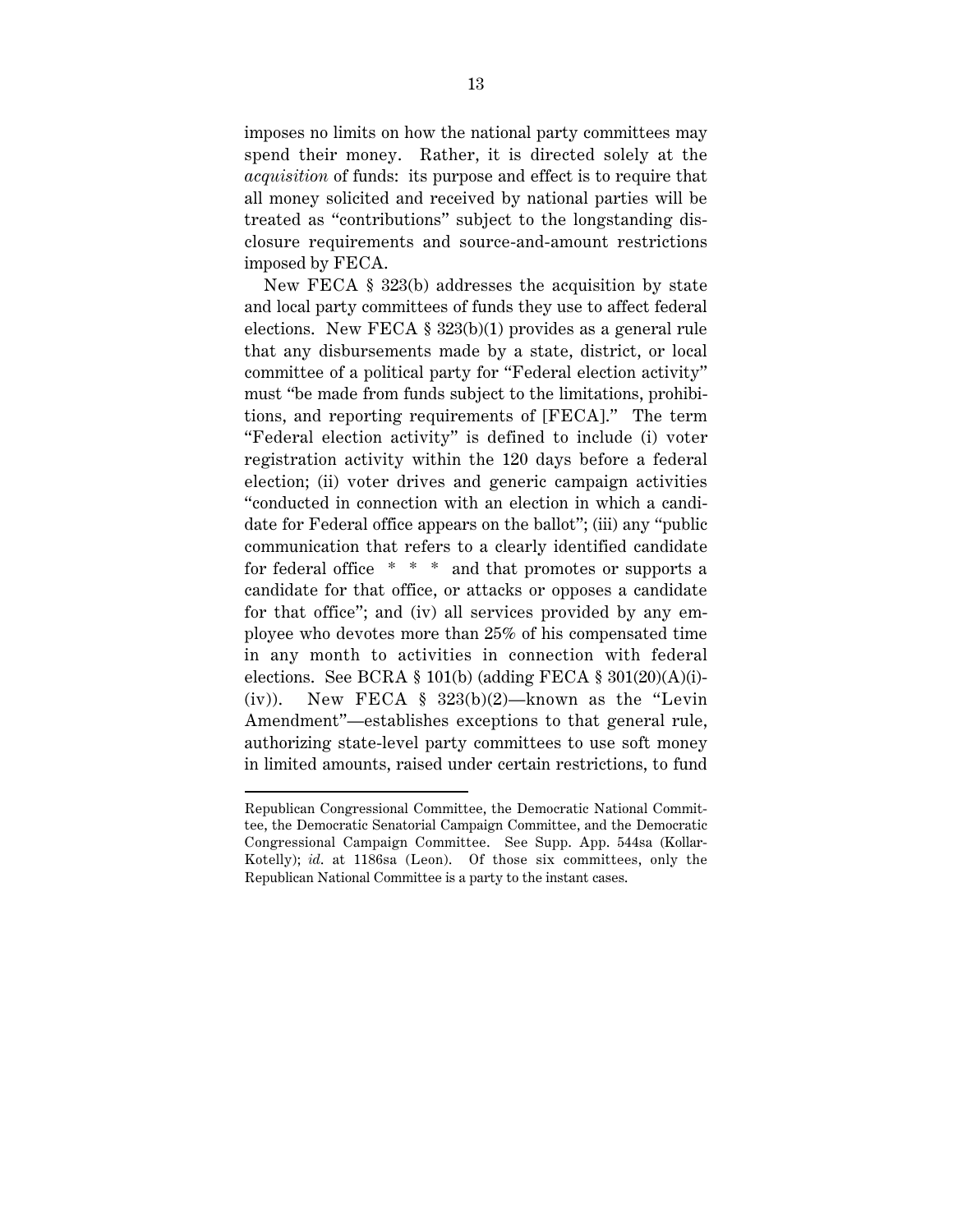an allocated portion of the costs of specified activities that affect both federal and state elections. See Supp. App. 56sa (per curiam). BCRA imposes no limit on the amount of money that a state party committee may spend on "Federal election activity"; it simply requires the party committee to comply with FECA's source-and-amount restrictions in raising funds used for such activities.

New FECA § 323(d) prohibits political party committees from soliciting any funds for, or making or directing any donations to, certain organizations described in Sections 501(c) and 527 of the Internal Revenue Code. See Supp. App. 57sa-58sa (per curiam). New FECA § 323(e)(1) provides that federal candidates and officeholders may solicit funds in connection with any federal or non-federal election only if the amount solicited is "not in excess of" the applicable FECA/BCRA contribution limit and the solicitation is "not from sources prohibited by the Act." See Supp. App. 58sa (per curiam). Finally, new FECA § 323(f) prohibits any state or local office-holder, or any candidate for such office, from spending soft money for a public communication that promotes or attacks a candidate for federal office. See Supp. App. 59sa (per curiam).

b. Title II of BCRA addresses the escalating use of union and corporate treasury funds for broadcast advertising that is likely to influence the outcome of federal elections, yet escaped federal regulation under the prior legal regime. Federal law has long prohibited corporations and labor unions from spending general treasury funds to influence federal elections. See 2 U.S.C. 441b; pp. 3-5, *supra*. This Court, however, has construed 2 U.S.C. 441b's restrictions on corporate and union independent campaign expenditures to apply only to communications that "expressly advocate" the election or defeat of an identified federal candidate. *FEC* v. *Massachusetts Citizens for Life, Inc.*, 479 U.S. 238,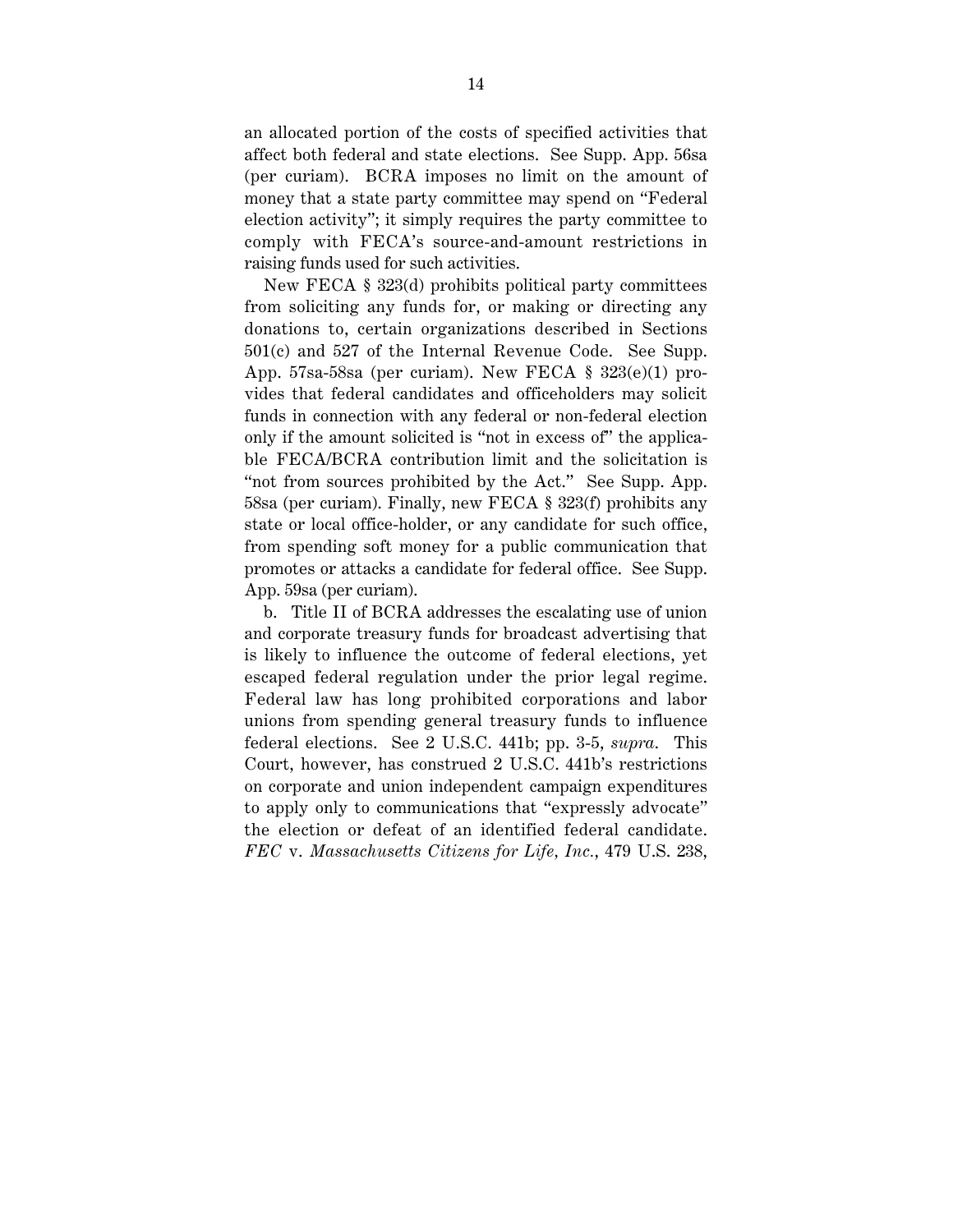$248$ -249 (1986) ( $MCFL$ ). $^9$  With respect to persons other than political committees, the Court has interpreted FECA's requirements for disclosure of independent political expenditures (2 U.S.C. 434(c)) in a similar manner. See note 9, *supra*. In recent years and with increasing frequency, corporations and unions have spent hundreds of millions of dollars in general treasury funds to pay for so-called "issue advocacy" campaigns, disseminating advertisements that praise or denounce a candidate for federal office but do not use terms that explicitly urge his election or defeat. See Supp. App. 38sa-39sa (per curiam). Because those advertisements do not include words of express advocacy, the corporate or union disbursements used to finance them have entirely escaped regulation under FECA.

Subtitle A of Title II of BCRA reflects Congress's effort to identify, through precise and easily administrable standards, an important category of advertisements, "electioneering communications," that can be expected to influence federal elections, whether or not they contain "express advocacy." New FECA  $\S$  304(f)(3) (added by BCRA  $\S$  201(a)) defines the term "electioneering communication" to mean (i) a television or radio communication that (ii) "refers to a clearly identified candidate for Federal office"; (iii) is made within the 60 days before the federal general election, or the 30 days before the federal primary election, in which the identified candidate is running; and (iv) is "targeted to the relevant electorate" (meaning that it can be received by at least 50,000 persons in the State or district where the

 <sup>9</sup> The Court in *MCFL* based that holding on *Buckley*'s similar construction of other FECA provisions pertaining to independent campaign expenditures. See 479 U.S. at 248-249; p. 79, *infra*. Neither the validity nor the proper construction of 2 U.S.C. 441b was at issue in *Buckley*.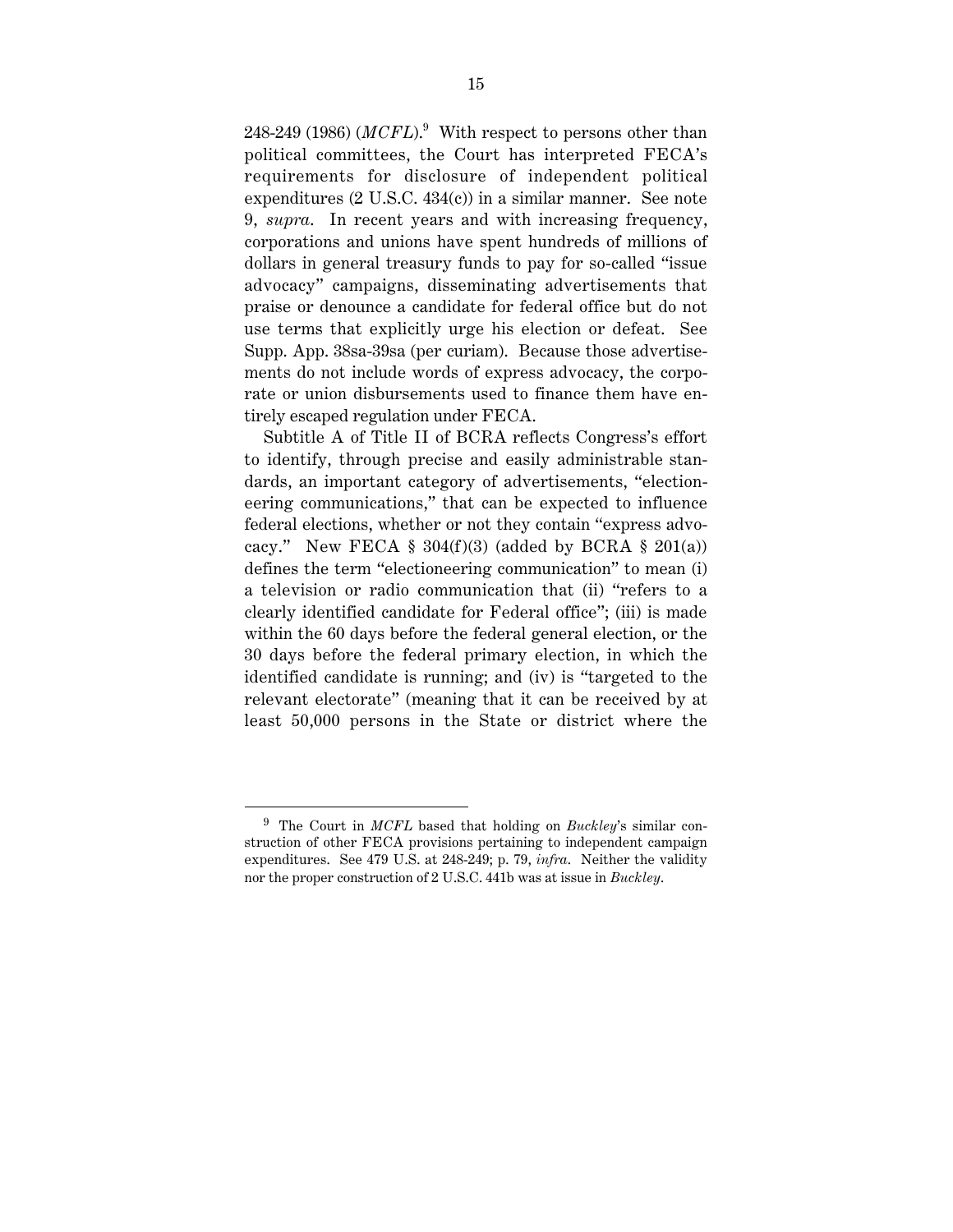election is to be held). See Supp. App. 59sa-60sa (per curiam). $^{10}$ 

BCRA § 203(a) amends FECA § 316(b)(2) (2 U.S.C. 441b(b)(2)) to provide that corporate and labor union general treasury funds, whose use for express advocacy has long been forbidden, likewise may not be used to finance "electioneering communications" as defined in BCRA. See Supp. App. 61sa (per curiam). "The prohibition on electioneering communications only applies to the general treasury funds of national banks, corporations, and labor unions, or any other person using funds donated by these entities." *Id*. at 62sa. Because BCRA does not alter the pre-existing FECA provisions that allow corporations and labor unions to use funds from separate segregated accounts (or PACs) for the purpose of influencing federal elections, such funds may lawfully be used to sponsor electioneering communications. See 2 U.S.C. 441b(b)(2)(C) and (4); Supp. App. 62sa (per curiam).

New FECA  $\S$  304(f)(1)-(2) (added by BCRA  $\S$  201(a)) requires that any person who spends more than \$10,000 on electioneering communications in a calendar year must file statements with the FEC that identify, *inter alia*, the persons making the disbursements, those to whom the disbursements were made, and the persons who contributed \$1000 or more to the persons making the disbursement. New FECA § 304(f)(5) provides that "[f]or purposes of this subsection, a

 <sup>10</sup> BCRA also includes a backup definition of the term "electioneering communication," to be used in the event that the primary definition is held to be unconstitutional. Under the backup definition, "the term 'electioneering communication' means any broadcast, cable, or satellite communication which promotes or supports a candidate for [federal] office, or attacks or opposes a candidate for that office (regardless of whether the communication expressly advocates a vote for or against a candidate) and which also is suggestive of no plausible meaning other than an exhortation to vote for or against a specific candidate." BCRA § 201(a) (adding FECA § 304(f )(3)(A)(ii)); see Supp. App. 61sa (per curiam); compare 11 C.F.R. 100.22(b).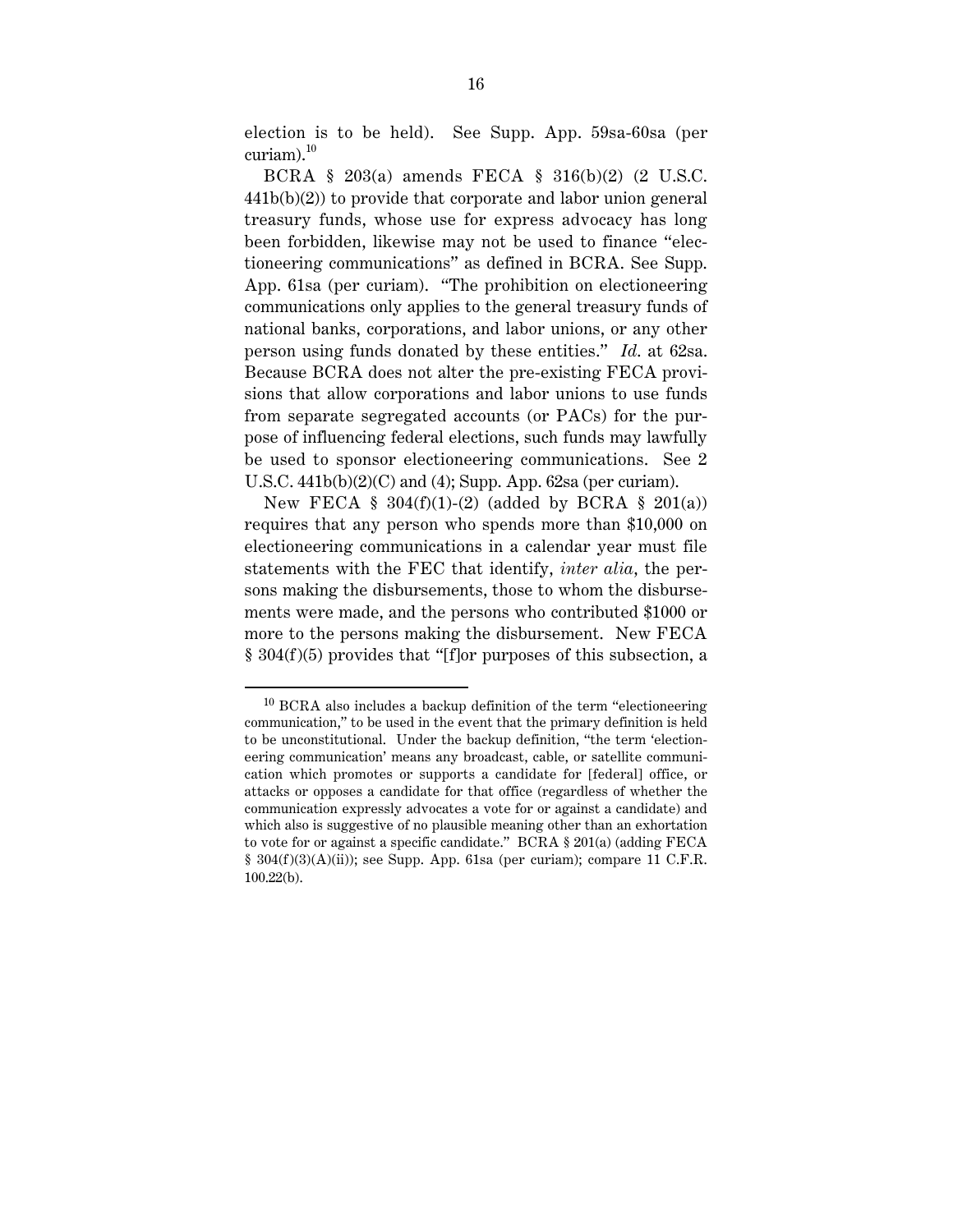person shall be treated as having made a disbursement if the person has executed a contract to make the disbursement."

BCRA also includes provisions updating FECA's regulation of coordinated expenditures. BCRA § 202 amends FECA § 315(a)(7) to provide that any disbursement for an electioneering communication that is coordinated with a candidate or political party shall be treated as a contribution to the candidate or party. BCRA § 214(a) states that "expenditures" made in coordination with political party committees will be treated as contributions to the party. BCRA §§ 202 and 214(a) parallel pre-existing FECA provisions under which campaign spending in coordination with a candidate is treated as a contribution to the candidate. See 2 U.S.C. 441a(a)(7)(B)(i); see also *Buckley*, 424 U.S. at 46 (noting that "controlled or coordinated expenditures are treated as contributions rather than expenditures under the Act"); Supp. App. 70sa (per curiam); *id*. at 385sa-386sa (Henderson). BCRA § 214(b) repeals FEC regulations promulgated in December 2000 that address coordinated communications financed by persons other than candidates or parties, and BCRA § 214(c) directs the FEC to promulgate new rules on the subject that "shall not require agreement or formal collaboration to establish coordination."

c. Title II of BCRA also addresses campaign expenditures made by political parties in support of their candidates. Although expenditures coordinated with federal candidates are subject as a general rule to FECA's contribution limits, FECA allows political party committees to make coordinated expenditures in amounts much greater than the limits that apply to other donors. Thus, while other multi-candidate political committees can contribute no more than \$5000 per election to a candidate, see 2 U.S.C. 441a(a)(2)(A), party committees are permitted to make contributions in the form of coordinated expenditures that far exceed that amount, see 2 U.S.C. 441a(d); *Colorado II*, 533 U.S. at 455; *Colorado*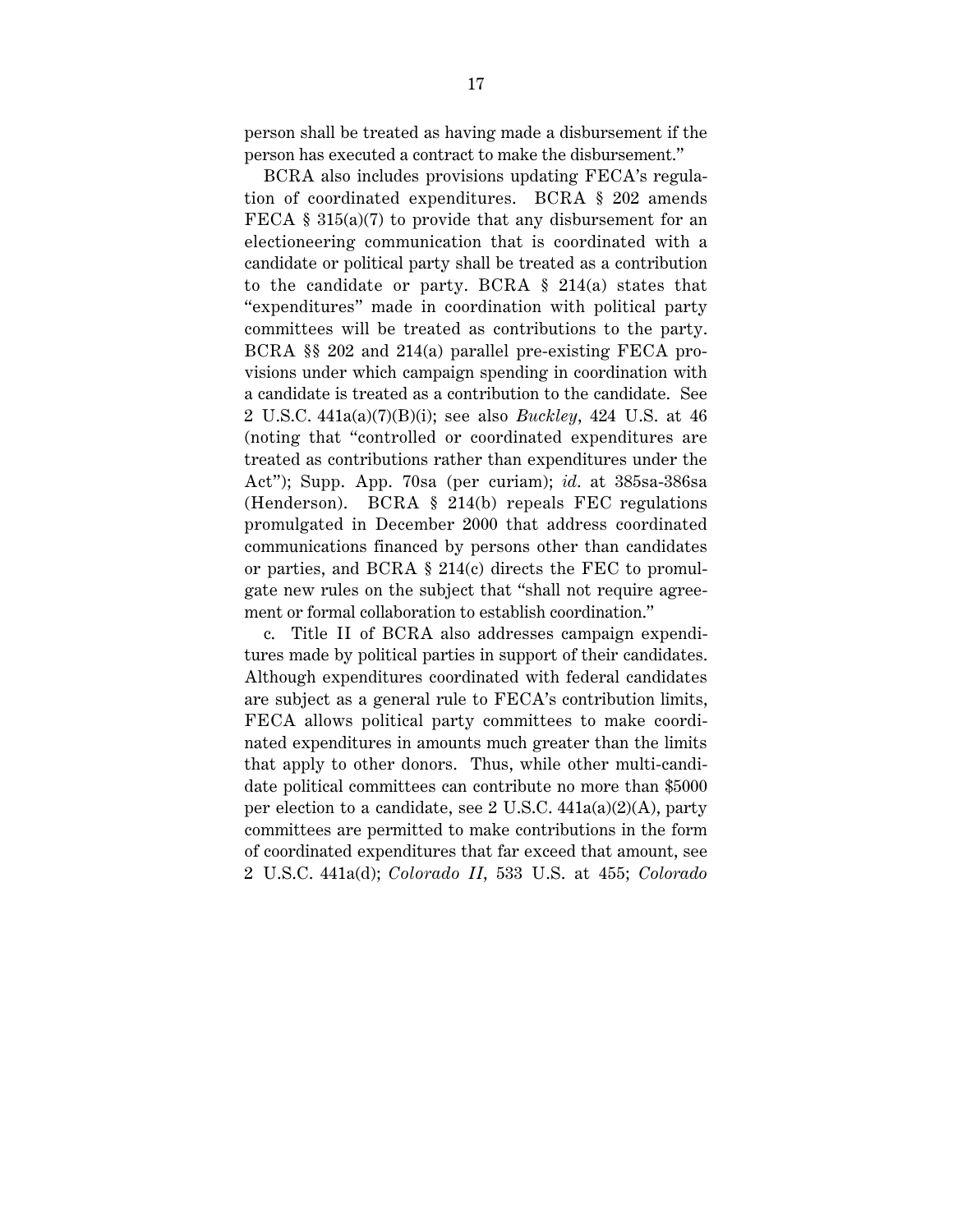*Republican Fed. Campaign Comm.* v. *FEC*, 518 U.S. 604, 610-611 (1996) (opinion of Breyer, J.) (*Colorado I*).11 Under this Court's decision in *Colorado I*, political party committees also have a First Amendment right to make unlimited independent expenditures to support the party's candidates. See *id*. at 608, 618 (opinion of Breyer, J.); *id*. at 629-631 (opinion of Kennedy, J.); *id*. at 648 (opinion of Thomas, J.).

BCRA § 213 alters the range of spending options available to a party committee, while preserving the party's statutory prerogative of making coordinated expenditures well in excess of the contribution limits that apply to other donors. After a party has nominated a candidate for a particular federal election, Section 213 requires the party either (1) to forgo independent expenditures in support of that candidate, while remaining free to invoke the increased coordinated-

<sup>&</sup>lt;sup>11</sup> The national committee of a political party may make coordinated expenditures of up to 2 cents multiplied by the voting age population of the United States in support of a Presidential candidate. See 2 U.S.C.  $441a(d)(2)$ ; 11 C.F.R. 109.32(a). The national committee and a state party committee may each make coordinated expenditures of up to the greater of \$20,000 or 2 cents multiplied by the voting age population of a State in support of the State's candidate for Senator, and up to \$10,000 in support of a candidate for Representative. See 2 U.S.C. 441a(d)(3); 11 C.F.R. 109.32(b). National and state party committees are permitted to assign their authority to make coordinated expenditures to another political party committee. 11 C.F.R. 109.33(a); *FEC* v. *Democratic Senatorial Campaign Comm.*, 454 U.S. 27 (1981) (*DSCC*). The statutory limits are adjusted each year for inflation. 2 U.S.C. 441a(c); 11 C.F.R. 109.32(b)(3). In the year 2000, the limits on those additional coordinated expenditures ranged from \$33,780 to \$67,560 for House of Representatives races, and from \$67,560 to \$1.6 million for Senate races. See *Colorado II*, 533 U.S. at 439 n.3. The FEC interprets 2 U.S.C. 441a to permit national and state political parties to make direct contributions to a candidate of up to \$5000 (the limit applicable to contributions by political committees generally under  $2 \text{ U.S.C. } 441a(a)$  in addition to the coordinated expenditures authorized by 2 U.S.C. 441a(d). See, *e.g.*, 11 C.F.R. 109.32(a)(3) and (b)(4); *Colorado II*, 533 U.S. at 455 n.16.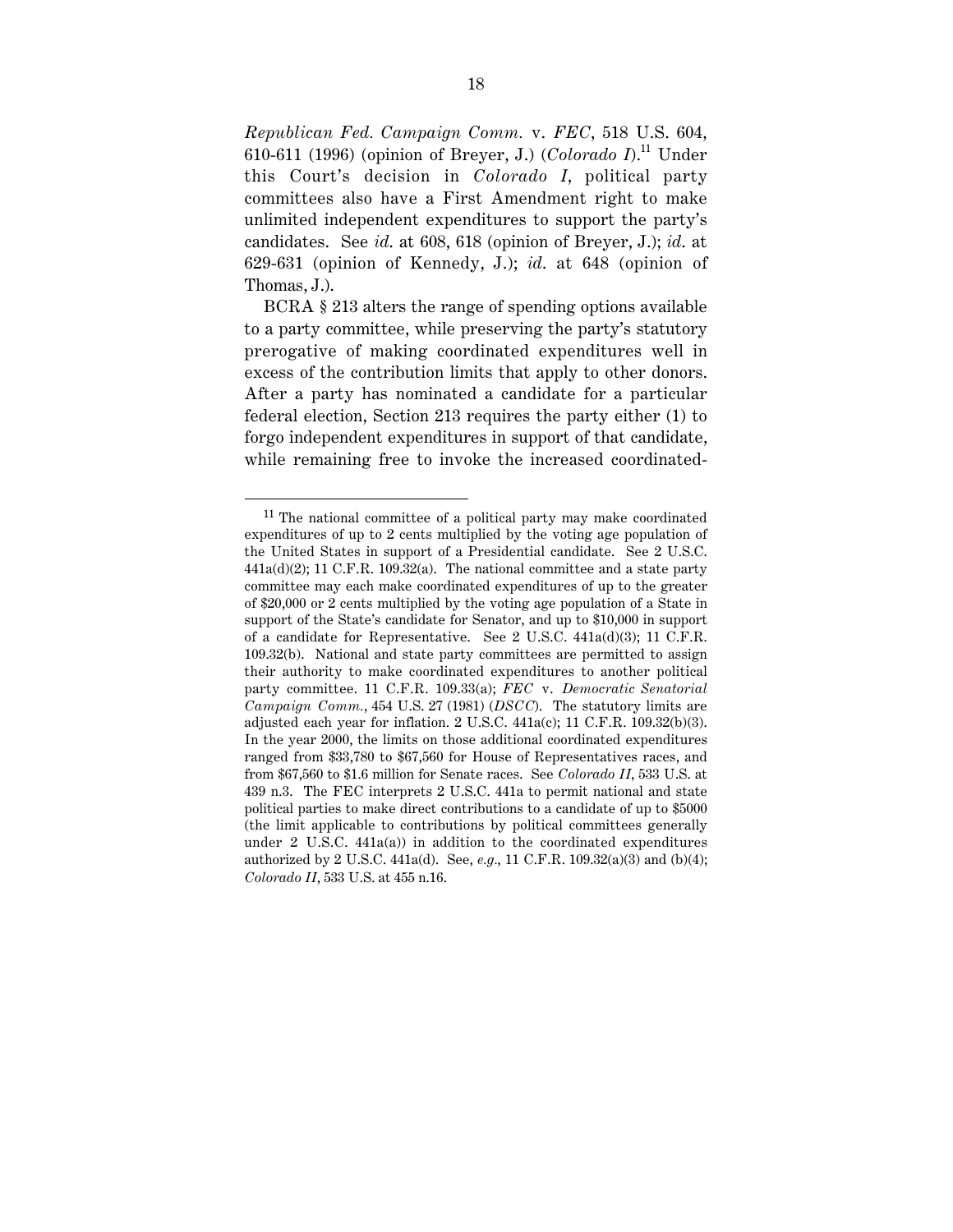expenditure limits applicable to political parties under 2 U.S.C. 441a(d); or (2) to abide by the \$5000 limit on contributions and coordinated expenditures applicable to all other multicandidate political committees, while retaining the right to make unlimited independent expenditures in support of that candidate. For purposes of Section 213, all national and state committees of a particular political party "shall be considered to be a single political committee." BCRA § 213(2) (adding FECA § 315(d)(4)(B)).

d. BCRA §§ 304 and 319 are known collectively as the "millionaire provisions." Those provisions allow a congressional candidate to accept contributions in excess of the generally applicable FECA limits under specified circumstances when his opponent expends substantial personal funds on the opponent's own campaign. See BCRA  $\S$  304(a)(2) (Senate); BCRA § 319(a) (House of Representatives); Supp. App. 211sa-212sa, 475sa-476sa (Henderson).

e. BCRA § 311 imposes additional requirements concerning the identification of sponsors of election-related advertisements, and makes the sponsorship-identification requirements applicable to "electioneering communications" as defined in BCRA § 201. See Supp. App. 157sa-158sa (per curiam).

f. BCRA § 318 prohibits individuals who are less than 18 years old from making contributions to federal candidates or to political party committees. See Supp. App. 74sa-75sa (per curiam).

g. BCRA §§ 305 and 504 amend Section 315 of the Communications Act of 1934, 47 U.S.C. 315. The Communications Act requires stations to sell broadcast time to a candidate at the "lowest unit charge" during the 45-day period before a federal primary election or the 60-day period before a federal general election. 47 U.S.C. 315(b)(1). Under BCRA § 305, a candidate is entitled to the "lowest unit charge" only if he satisfies one of two requirements. First,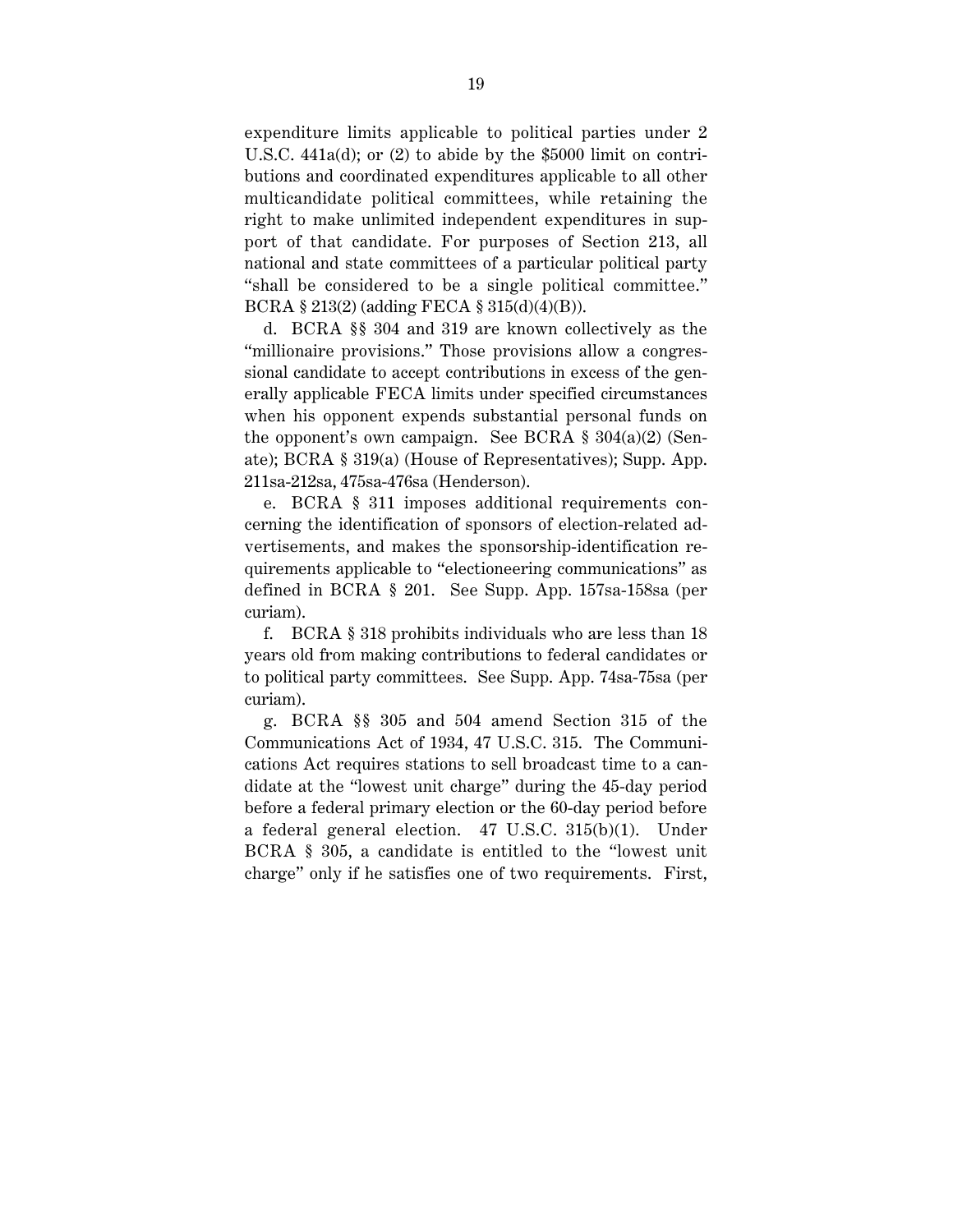the candidate may certify in writing that neither he nor any authorized committee will make any "direct reference to another candidate for the same office" during the broadcast advertisement. BCRA § 305(a)(3) (adding 47 U.S.C.  $315(b)(2)(A)$ . Alternatively, the candidate can retain his entitlement to the lowest unit charge without making such a promise if he identifies himself in a specified manner at the end of the advertisement and states that he approves of the broadcast. BCRA § 305(a)(3) (adding 47 U.S.C. 315(b)(2)(C) and (D)); see Supp. App. 73sa (per curiam).

BCRA § 504 requires a broadcast station to maintain and make publicly available a complete record of requests to purchase broadcast time "made by or on behalf of a legally qualified candidate for public office" or to broadcast a "message relating to any political matter of national importance," including "a legally qualified candidate," "any election to Federal office," or "a national legislative issue of public importance." BCRA  $\S$  504 (adding 47 U.S.C. 315(e)(1)). The record created by the licensee must include "the name of the person purchasing the time, the name, address, and phone number of a contact person for such person, and a list of the chief executive officers or members of the executive committee or of the board of directors of such person." BCRA § 504 (adding 47 U.S.C. 315(e)(2)).

h. BCRA § 401 is a severability provision stating that the invalidation of any BCRA provision, or of any application of the statute, shall not affect the validity of the remainder of the Act. BCRA § 403(a) provides that suits challenging the constitutionality of the Act will be heard by a three-judge district court in the District of Columbia, and that the final decision in any such suit will be reviewable by appeal to this Court. BCRA § 403(b) authorizes any Member of Congress to intervene in any suit in which the constitutionality of the Act is called into question, and BCRA § 403(c) authorizes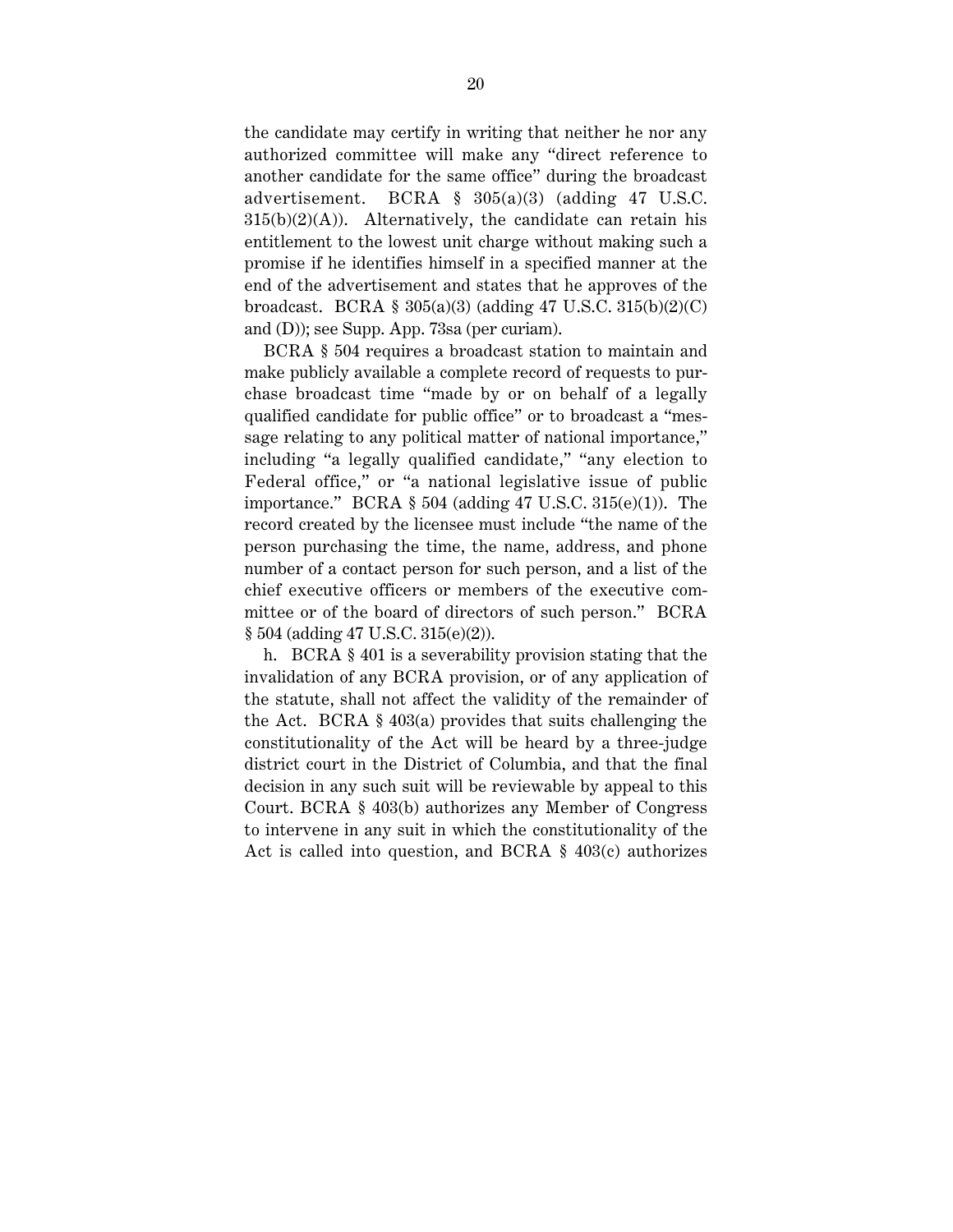Members of Congress to file suit to challenge the constitutionality of the Act.

5. Pursuant to BCRA § 403(a), a variety of individuals, party committees, interest groups, and others filed 11 separate lawsuits, alleging that BCRA on its face violates the First, Fifth, and Tenth Amendments to the Constitution. The FEC, the individual FEC Commissioners, the Federal Communications Commission (FCC), the Department of Justice, and the Attorney General were named as defendants. The United States intervened as a defendant to defend the constitutionality of BCRA. The principal sponsors of BCRA also were granted leave to intervene as defendants pursuant to BCRA § 403(b). After expedited discovery and briefing, the three-judge district court upheld some provisions of the statute; invalidated other BCRA provisions and enjoined their enforcement and application; and found that some of the constitutional challenges were not justiciable in these suits. See Supp. App. 4sa-15sa (per curiam) (summarizing the district court's disposition of the various constitutional challenges); 02-1676 J.S. 16-20 (same).

## **SUMMARY OF ARGUMENT**

A. Title I and Section 213 of BCRA are constitutional.

1. Both in campaign-finance legislation and in a broad range of other laws, Congress has limited the flow of money to federal officers in order to safeguard the integrity of government operations. Because federal elected officeholders are inextricably linked to their political parties, Congress reasonably concluded that large donations to party committees pose a threat of corruption similar to that created by large donations to candidates.

2. Title I's effort to close the soft-money loophole by subjecting all donations to national parties to source-andamount limitations is consistent with the First Amendment. Limits on contributions are subject to relatively relaxed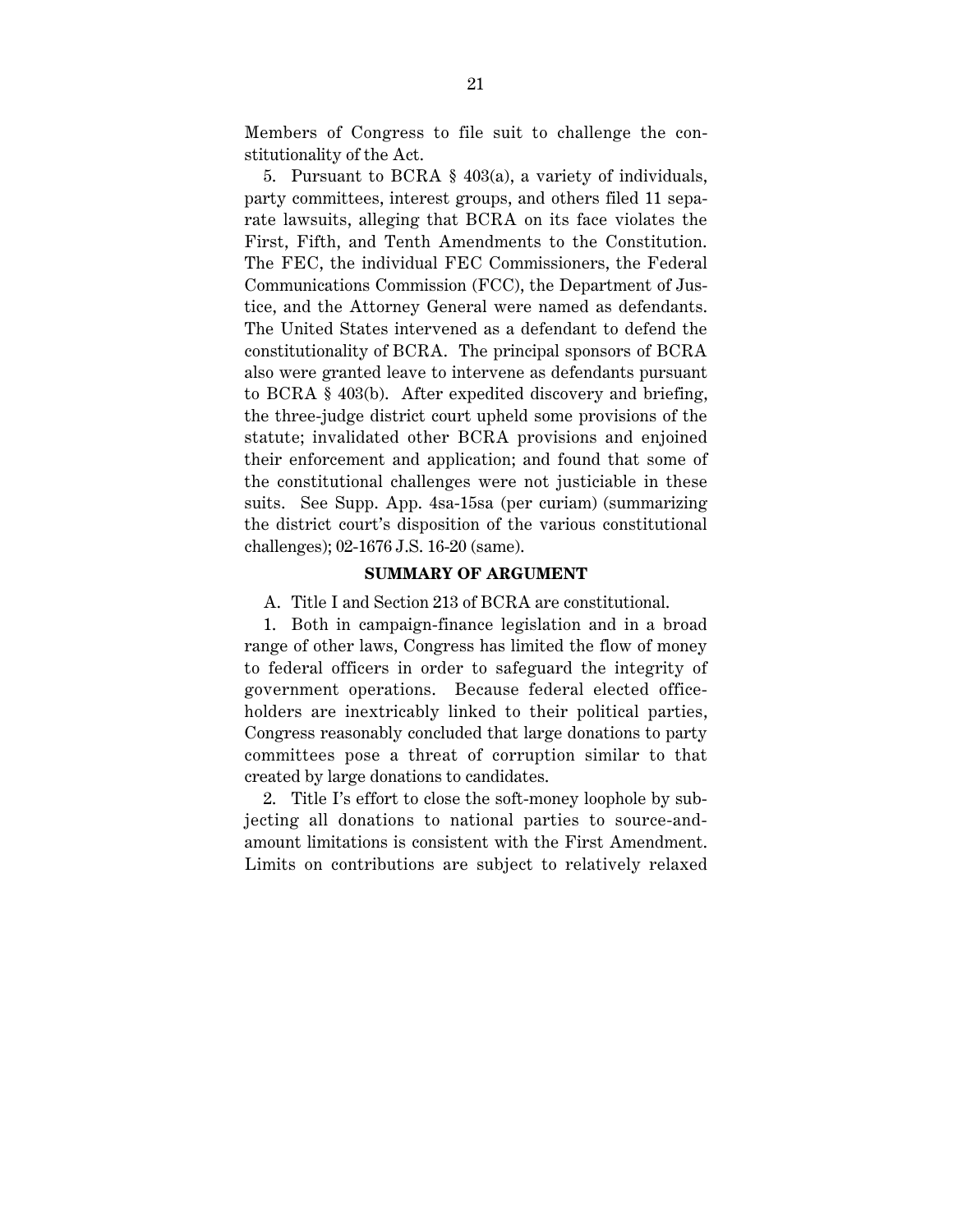constitutional scrutiny. Congress's concern that such donations could result in actual or apparent corruption of officeholders is reasonable on its face. It is also supported by abundant record evidence that describes a systemic exchange of large soft-money donations for access to federal office-holders, through arrangements brokered by the parties. In light of the national parties' demonstrated ability to raise large sums of *hard* money, there is no meaningful danger that the soft-money ban will prevent effective advocacy.

3. Congress validly required that state party committees comply with applicable federal limits when the state parties finance "Federal election activity" as defined in BCRA. Because each category of "Federal election activity" involves conduct that by its nature will affect federal elections, large donations used for such activities substantially assist federal candidates and thus directly implicate the federal government's interest in preventing actual or apparent corruption. The fact that such activities will often affect state elections as well does not diminish the federal interest involved. The financing of such activities has long been subject to federal regulation; BCRA simply (and validly) requires that *all* (rather than an allocable portion) of their costs be paid with hard money.

4. Title I's solicitation restrictions validly serve to prevent party committees and federal office-holders and candidates from using surrogate recipients as a means to circumvent other FECA/BCRA contribution limits. Both in the campaign-finance context and elsewhere, restrictions on an entity's freedom to solicit payments to a third party are frequently used to prevent circumvention of limits on that entity's ability to receive such payments directly.

5. Title I validly prohibits state candidates from spending soft money for a communication that "promotes" or "attacks" a clearly identified federal candidate. That ban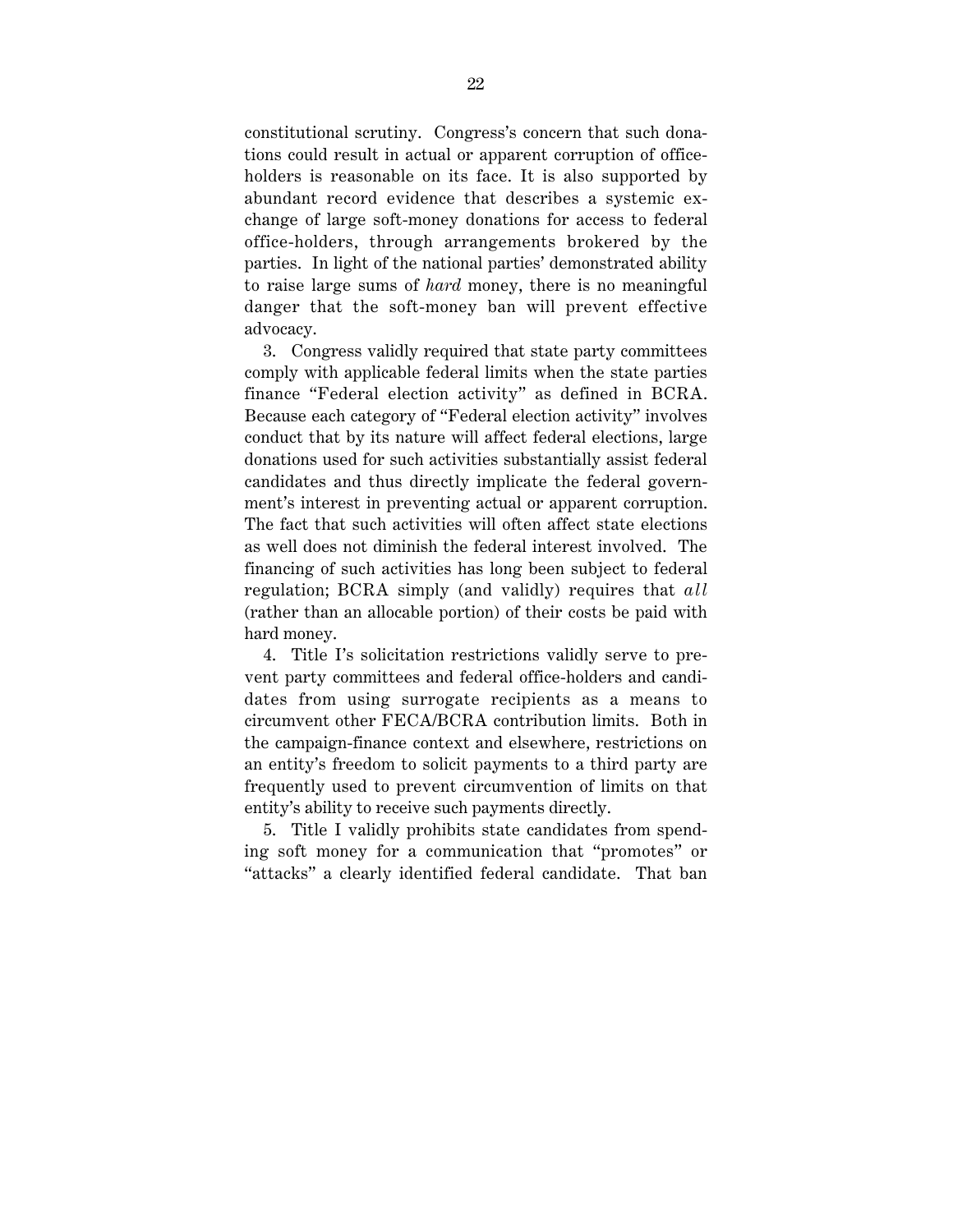helps to prevent circumvention of the FECA/BCRA contribution limits, and it does not impose any onerous burden on state candidates and office-holders.

6. BCRA § 213 validly requires political parties, with respect to each nominated federal candidate, to forgo either independent expenditures in support of that candidate or the increased coordinated expenditures that parties alone are allowed to make. Congress might constitutionally have compelled the parties to utilize the second alternative, thereby subjecting them to the same legal regime that applies to all other political committees. Congress's decision to give political parties an additional option creates no constitutional infirmity.

B. The electioneering-communications provisions of Title II of BCRA are constitutional.

1. This Court has repeatedly affirmed Congress's judgment that the unique legal and economic attributes of corporations and labor unions warrant regulation of political spending by corporations and unions that would not be permitted as to individuals or unincorporated groups. Because corporations and unions may amass wealth that does not necessarily reflect the popularity of their political views, federal law (2 U.S.C. 441b) has long prohibited them from using general treasury funds to make contributions or independent expenditures in connection with federal elections, and instead requires them to engage in such political activity through a separate segregated fund.

Section 441b's general prohibition on the direct funding of corporate and union political activity is of well-established constitutional validity and has been interpreted by this Court to apply to the financing of advertisements that contain express advocacy—*e.g.*, "Vote for Smith." Title II of BCRA adjusts that longstanding prohibition to apply it to the corporate or union funding of candidate-centered advertisements—defined as "electioneering communications"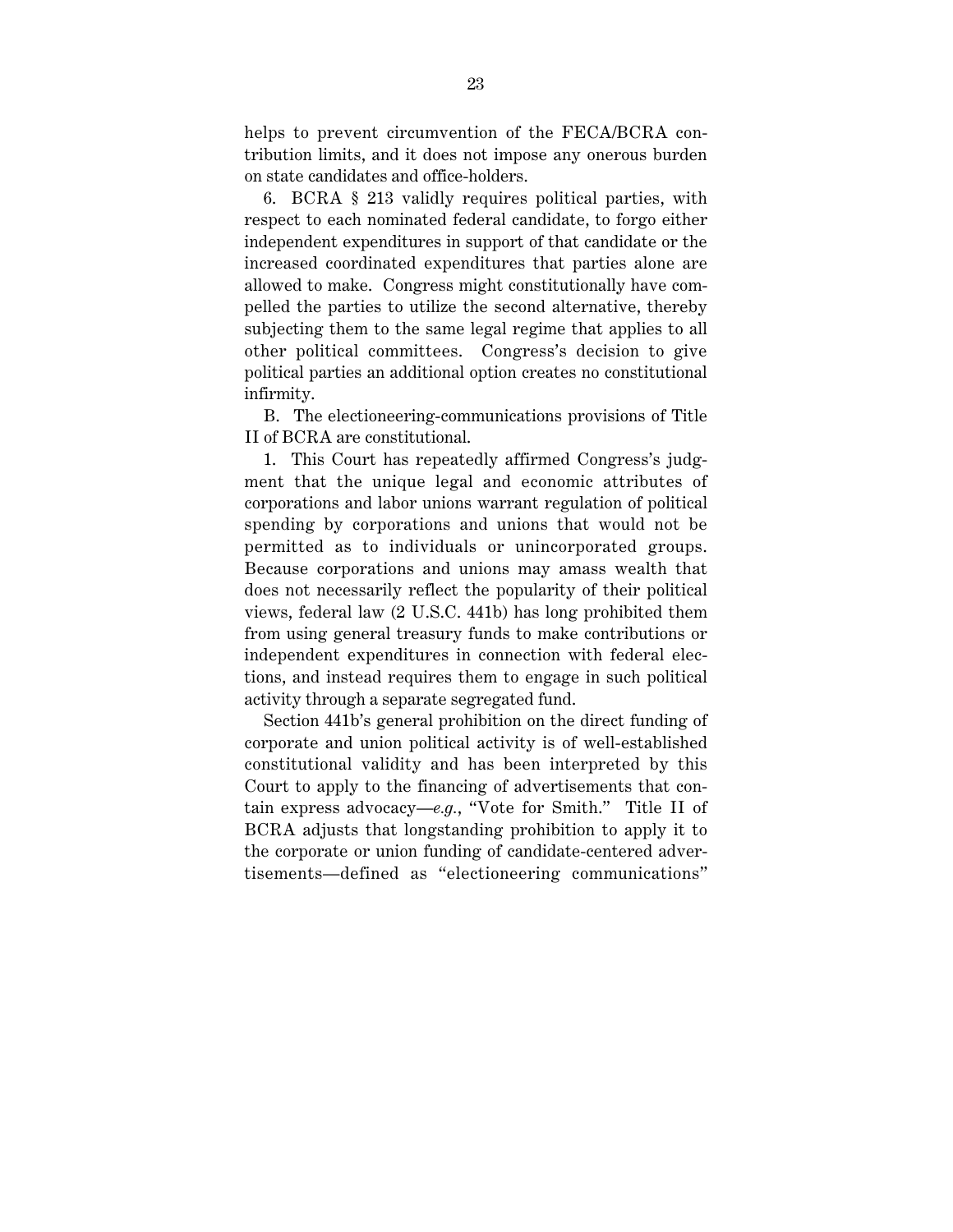(BCRA § 201)—which have escaped regulation because they avoid express advocacy, but nonetheless clearly identify candidates and in all likelihood have the same influence on federal candidate elections as advertisements containing express advocacy. In the past eight years, corporations and unions have poured hundreds of millions of dollars in general treasury funds into federal candidate elections in the form of such "electioneering communications."

2. Title II's source-of-funding limitation on "electioneering communications" is narrowly tailored to serve several compelling government interests. BCRA's primary definition of "electioneering communications" is not only clear and objective, but is supported by empirical evidence showing that advertisements that clearly identify federal candidates and are broadcast shortly before an election to the candidate's own electorate are highly likely to influence electoral outcomes. The objective factors identified by Congress in BCRA § 201 will pose little or no obstacle to entities that are interested in financing "genuine" issue advertisements, but are carefully calibrated to capture so-called "sham" issue advertisements. Preventing the influx of general treasury funds to finance electioneering communications directly advances compelling government interests in eliminating real and apparent corruption in connection with federal elections, as well as in preventing circumvention of the longstanding federal policy embodied in 2 U.S.C. 441b.

3. Neither plaintiffs nor the district court has identified any reason to invalidate Title II's electioneering-communications provisions. In particular, plaintiffs' reliance on the overbreadth doctrine is fundamentally misplaced. The conclusion that Title II meets the narrow-tailoring requirement of strict scrutiny forecloses any finding that the statute is unconstitutionally overbroad. Moreover, because Title II of BCRA does not ban any speech whatsoever, but instead merely places a restriction on the manner in which corpora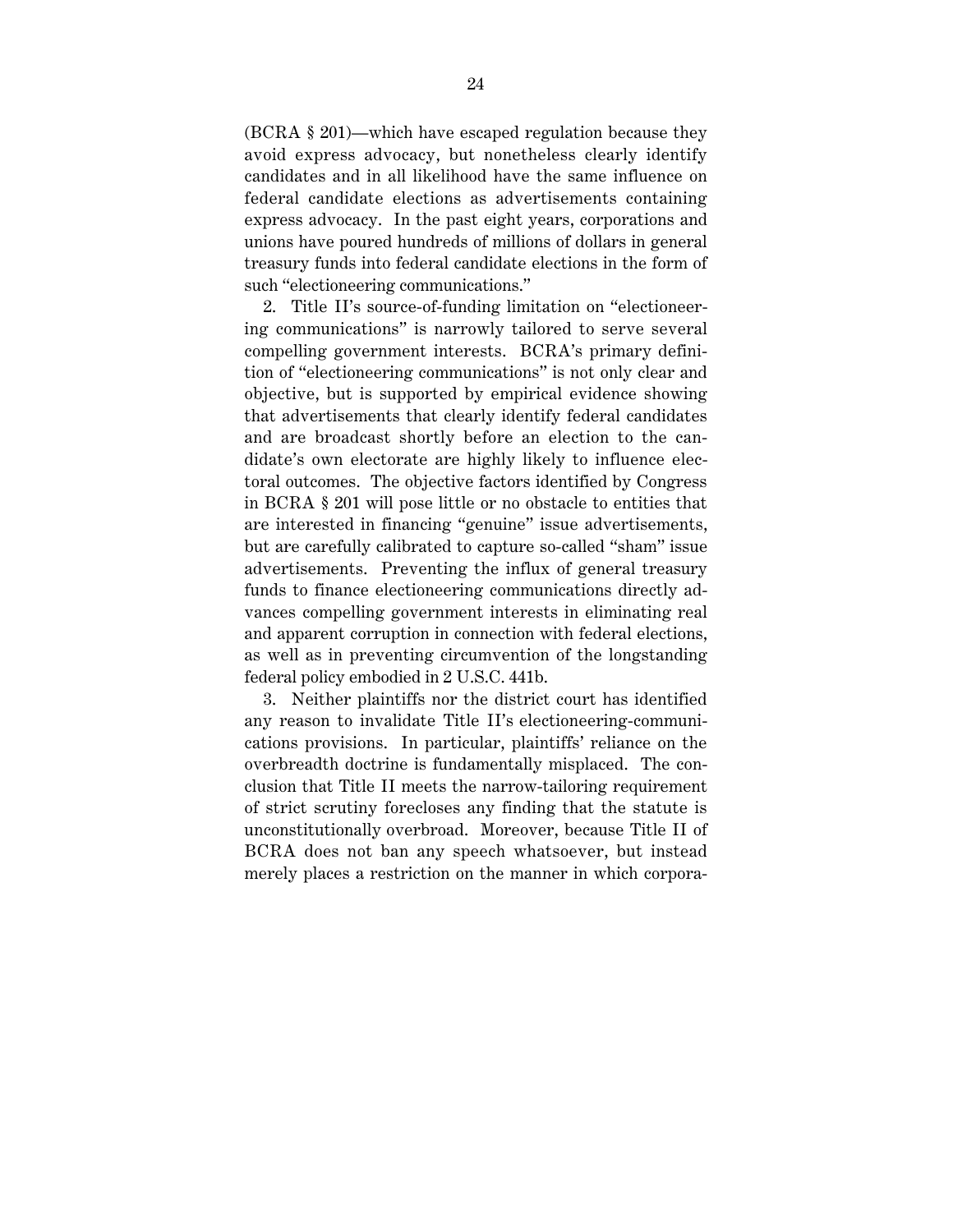tions or unions may *finance* certain speech, the Act does not create the sort of "chill" that this Court has held sufficient to call for the extraordinary step of invalidating a statute on its face. In any event, plaintiffs' attempt to manufacture overbreadth from a few anecdotal examples that they have culled from the massive record in this case does not begin to establish the sort of *substantial* overbreadth required by this Court's precedents. To the contrary, the best examples plaintiffs themselves could find only confirm the wisdom of the objective factors identified in BCRA § 201.

4. Title II's disclosure requirements with respect to electioneering communications are valid. This Court has upheld FECA's disclosure requirements concerning campaign expenditures, recognizing that such provisions prevent real or apparent corruption by exposing significant campaign spending to the light of day and assist the electorate in making predictions about candidates' future performance in office. The disclosure provisions of Title II simply update the similar requirements under FECA that have long applied to the funding of express advocacy.

5. The district court correctly dismissed plaintiffs' challenges to BCRA § 214(a)-(c). BCRA § 214(a) validly applies the same standard that has long governed spending coordinated with federal candidates to spending undertaken in cooperation with political parties. BCRA § 214(b) and (c) imposes no substantive obligation on plaintiffs, but simply directs the FEC to promulgate regulations that are themselves subject to judicial review. In and of itself, BCRA § 214(b) and (c) causes plaintiffs no injury, and it therefore is not subject to challenge in this lawsuit.

C. Plaintiffs' challenges to Titles III and V of BCRA should be rejected.

1. Plaintiffs lack standing to challenge BCRA §§ 304, 307, and 319, which increase the applicable limits on individual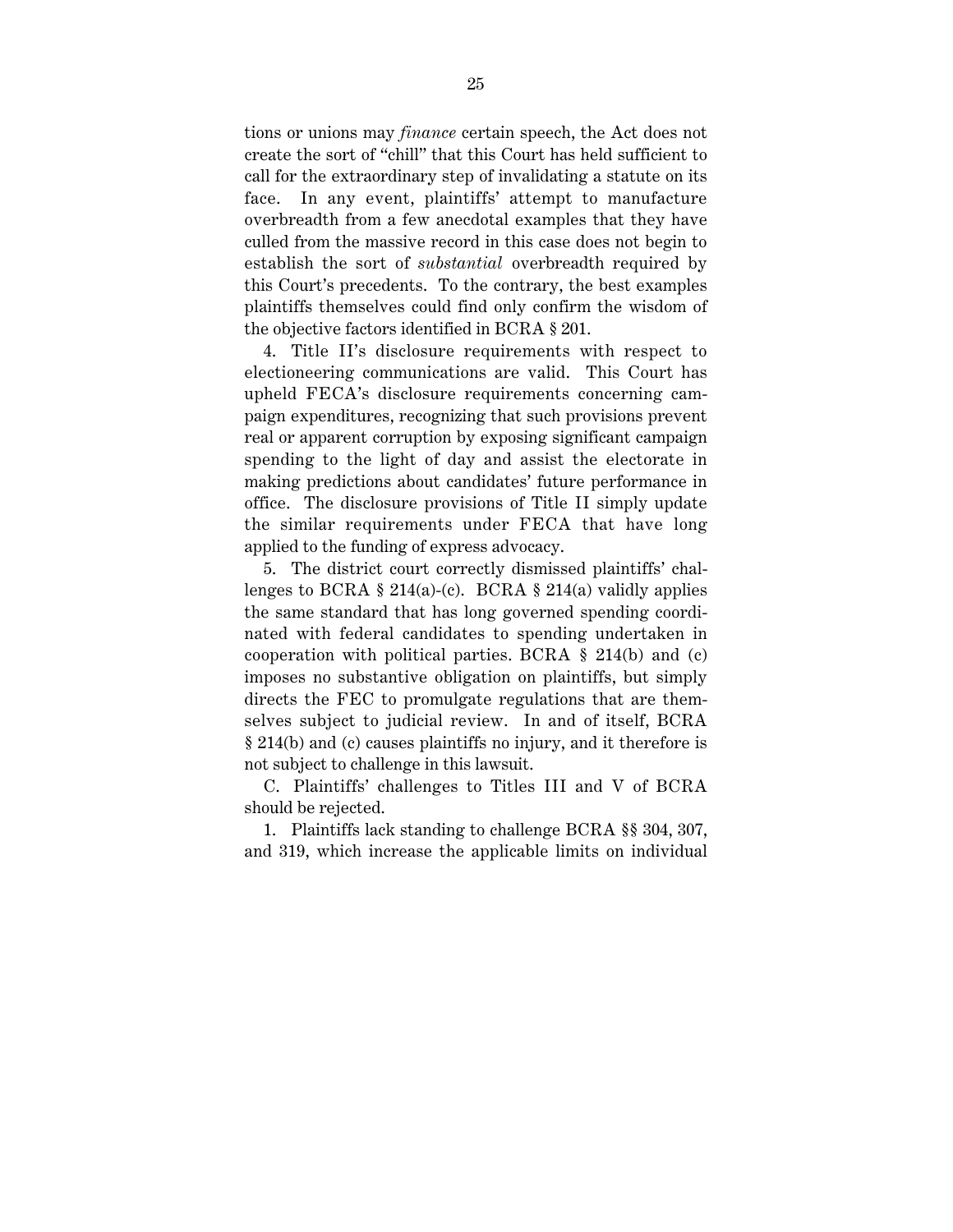contributions to federal candidates. Plaintiffs themselves are entitled to give and receive contributions in the increased amounts. The competitive injury they claim is much too speculative to support standing and is not fairly traceable to BCRA or to any action of the defendants. In any event, plaintiffs' equal protection claim lacks merit: Congress was under no constitutional obligation to enact contribution limits at all, and it has broad latitude to define and adjust the applicable ceilings.

2. Plaintiffs also lack standing to challenge BCRA § 305, which establishes specific sponsorship-identification requirements for broadcast advertisements that directly refer to an opposing candidate, if the sponsoring candidate asserts his statutory entitlement to the "lowest unit charge" for broadcast time. Because the "lowest unit charge" is available only during specific periods immediately preceding an election, and Senator McConnell's current term does not expire until the year 2008, BCRA § 305 has no actual or imminent impact on any plaintiff's communicative activities. In any event, BCRA § 305 is constitutional. The FCC has long required that the sponsor of *every* broadcast advertisement be identified in the advertisement itself. BCRA § 305 simply provides for identification of the relevant sponsor in an especially clear and unmistakable manner.

3. BCRA § 504, which requires broadcast stations to maintain and keep publicly available records of requests to purchase broadcast time for certain categories of political advertising, is constitutional. BCRA § 504 largely codifies longstanding and unchallenged regulatory requirements imposed by the FCC.

4. BCRA § 318's prohibition on contributions by minors to federal candidates and political parties is a constitutionally valid means of preventing circumvention of the FECA/BCRA contribution limits by adults who might otherwise use minors as surrogate contributors.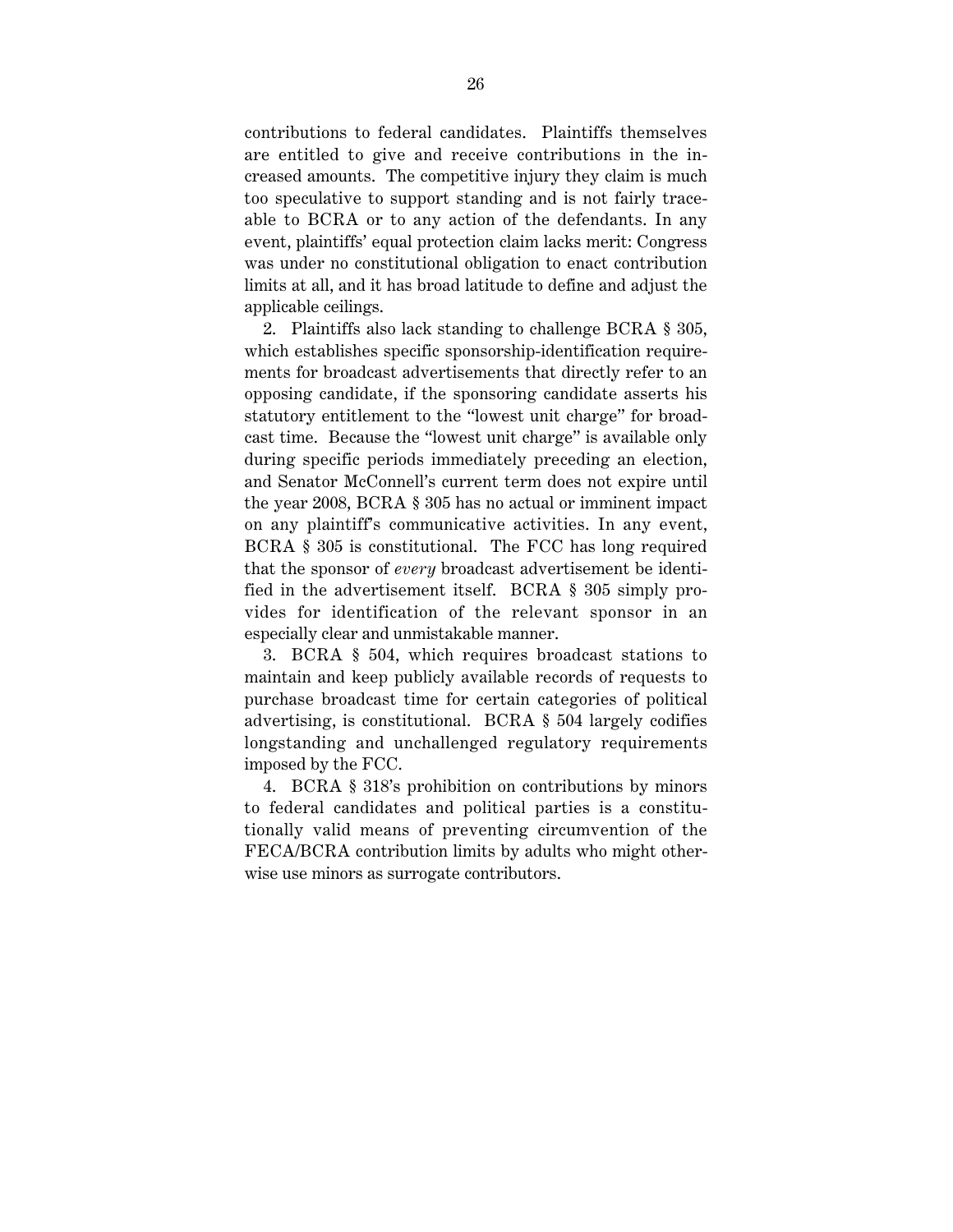## **ARGUMENT**

Contrary to plaintiffs' characterizations, BCRA represents a refinement of pre-existing campaign-finance rules. It is an effort to prevent circumvention of the established statutory scheme, rather than a repudiation of the prior legal regime. In particular, BCRA brings two of the most notorious efforts to circumvent pre-existing law—unregulated soft-money donations to political parties and unregulated election-related advertisements paid for out of corporate and union treasuries—within the regulatory regime and makes related adjustments to the law's disclosure requirements and source-and-amount limitations. Congress has the undoubted power and responsibility to safeguard the integrity of federal elections and to prevent actual or apparent corruption of federal office-holders. Its past efforts to achieve those objectives include a variety of restrictions, previously upheld by this Court, on the financing of federal electoral campaigns. As with other anti-corruption and conflict-ofinterest rules whose validity is unquestioned here, Congress in enacting prior campaign-finance laws has sought to prevent monied—and especially corporate—interests from exercising undue influence on the judgment of federal officeholders and on the outcome of federal elections.

As central participants in the federal campaign system, Members of Congress are particularly well-positioned to assess both the inadequacies of existing campaign-finance legislation and the likely efficacy and practicality of alternative proposed solutions. In drafting and enacting BCRA, Congress remained faithful to the core principles that have underlain prior campaign-finance laws, while adapting the statutory regime in light of newly emerging threats to the integrity of federal elections and officeholders. That "careful legislative adjustment of the federal electoral laws, in a cautious advance, step by step, \* \* \*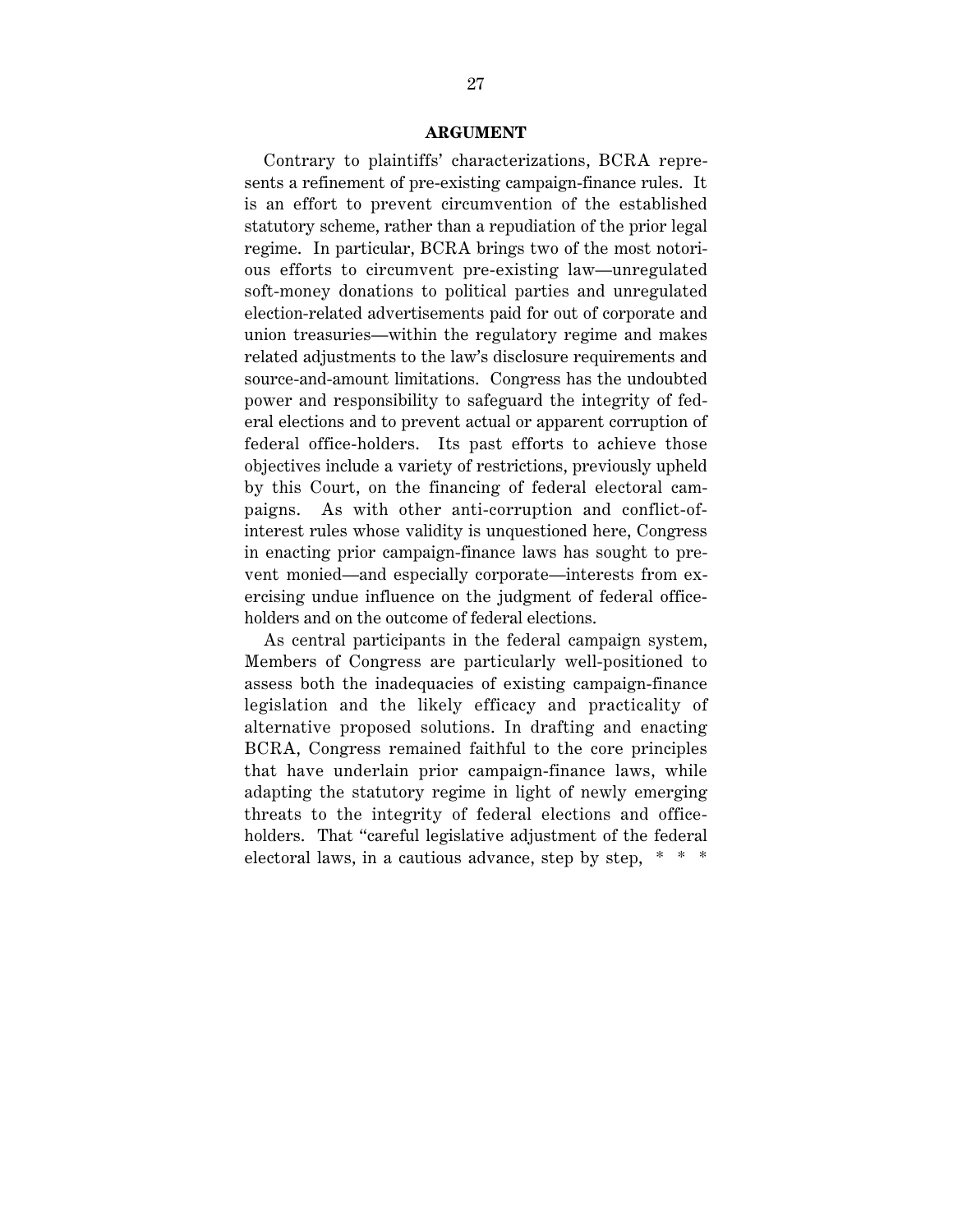warrants considerable deference" from this Court. *NRWC*, 459 U.S. at 209 (internal quotation marks omitted). And the adjustments challenged in these cases comport with the principles established by this Court's campaign-finance jurisprudence. The challenged provisions of BCRA should be sustained.

## **1. TITLE I AND SECTION 213 OF BCRA ARE CON-STITUTIONAL**

**A. The Restrictions On Political Party Fundraising Imposed By Title I Are Consistent With Other Anti-Corruption And Conflict-Of-Interest Provisions Designed To Protect The Integrity Of Federal Office-Holders And Employees**

1. "The governmental interest in preventing both actual corruption and the appearance of corruption of elected representatives has long been recognized." *NRWC*, 459 U.S. at 210. As the Court held in *Buckley*, see 424 U.S. at 26-29, limits on contributions to candidates for elective office are a constitutionally permissible means of pursuing that objective. To address "the broader threat from politicians too compliant with the wishes of large contributors," *Shrink Missouri*, 528 U.S. at 389, Congress may prohibit donors from transmitting, and candidates from accepting, infusions of money above a statutory threshold.

Limits on campaign contributions, however, are simply one means by which Congress has addressed the danger that federal officers, in performing their governmental duties, might be tempted to favor their financial benefactors or otherwise to advance their own pecuniary interests at the expense of the public good. Federal law also contains "an intricate web of regulations, both administrative and criminal, governing the acceptance of gifts and other selfenriching actions by public officials." *United States* v. *Sun-Diamond Growers*, 526 U.S. 398, 409 (1999). Thus, a federal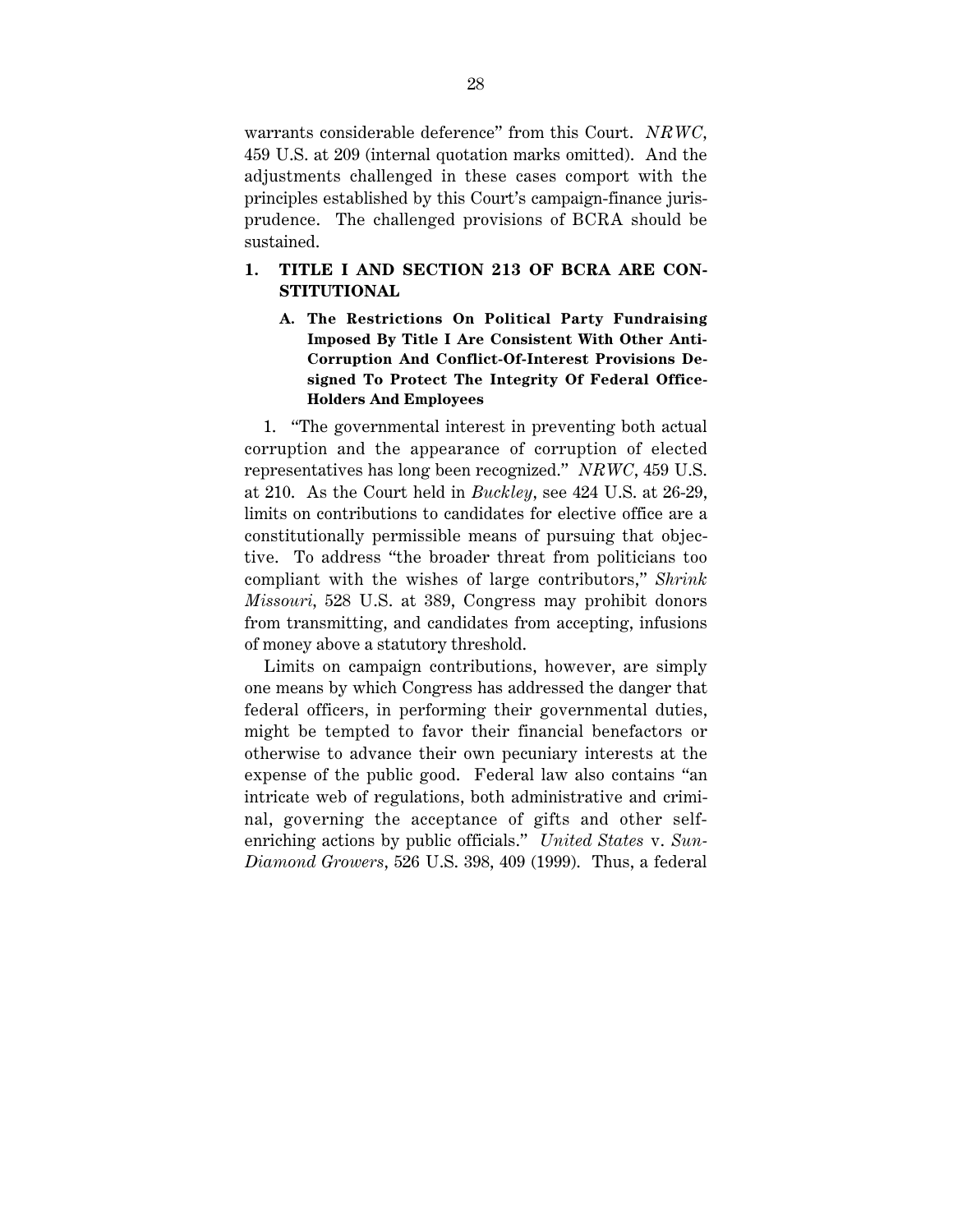official is subject to criminal penalties if he solicits or accepts a bribe or illegal gratuity, see 18 U.S.C. 201(b) and (c), *Sun-Diamond*, 526 U.S. at 404; participates in his official capacity in a matter in which he has a personal financial interest, see 18 U.S.C. 208, *United States* v. *Mississippi Valley Co.*, 364 U.S. 520, 548-549 (1961) (discussing predecessor statute); or receives a supplementation of salary from any source outside the United States government, see 18 U.S.C. 209, *Crandon* v. *United States*, 494 U.S. 152, 158-166 (1990). Officers and employees within all three Branches of government are barred, subject to limited exceptions, from soliciting or accepting anything of value from any person "whose interests may be substantially affected by the performance or nonperformance of the individual's official duties." 5 U.S.C. 7353(a)(2). Executive Branch employees are further barred, again subject to limited exceptions, from soliciting or accepting any gift "[g]iven because of the employee's official position." 5 C.F.R. 2635.202(a)(2).

As the Court explained in *Crandon*, such restrictions serve to prevent actual and apparent corruption of the federal work force and to ensure that federal officers and employees bear undivided loyalty to their public employer:

First, the outside payor has a hold on the employee deriving from his ability to cut off one of the employee's economic lifelines. Second, the employee may tend to favor his outside payor even though no direct pressure is put on him to do so. And, third, because of these real risks, the arrangement has a generally unwholesome appearance that breeds suspicion and bitterness among fellow employees and other observers.

*Crandon*, 494 U.S. at 165. The anti-corruption rationale for limits on contributions to candidates for public office, accepted by this Court in *Buckley* and its progeny, thus closely resembles the long-accepted bases for more sweeping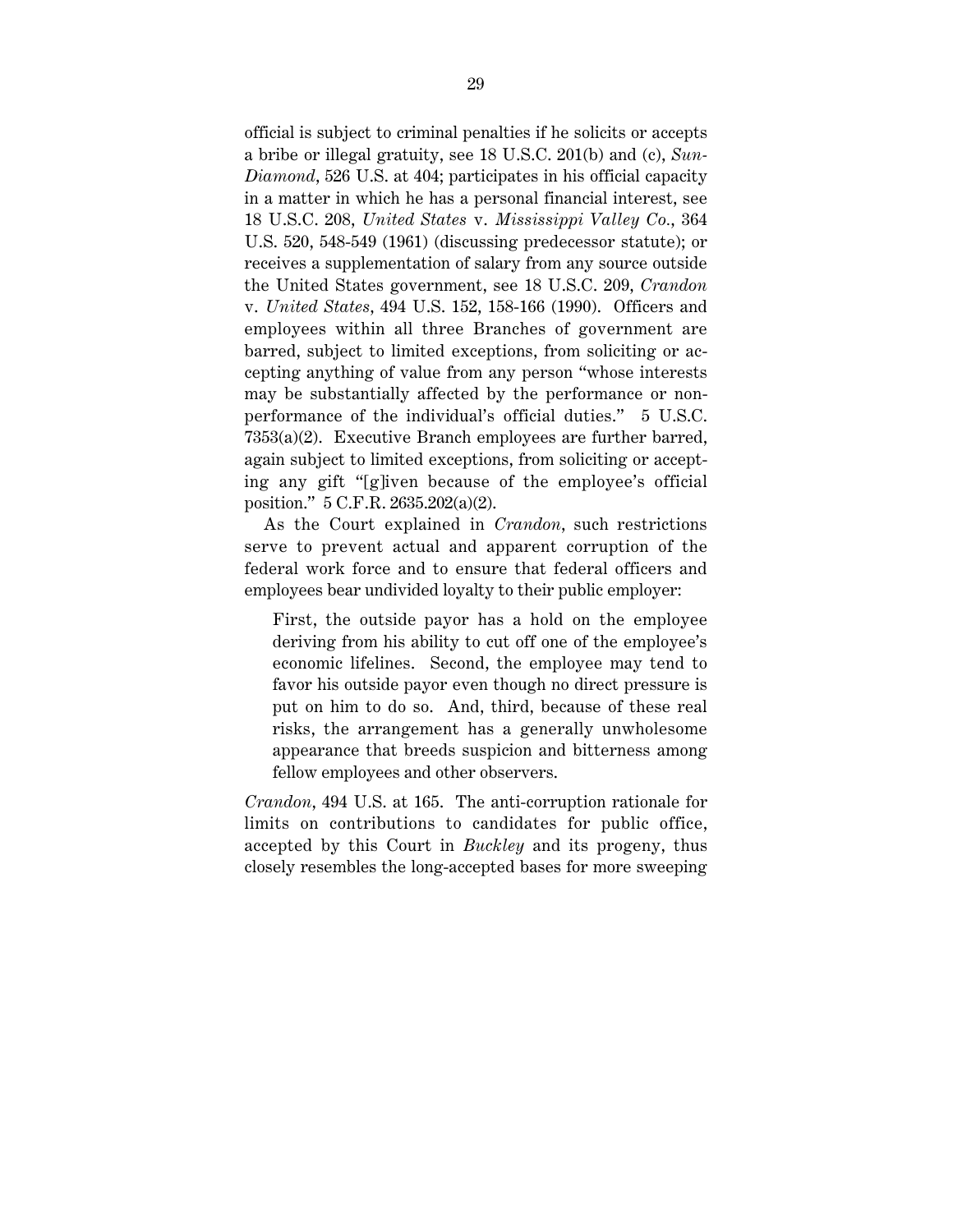restrictions on the receipt by public officials of payments and gifts from persons outside the government. See *Shrink Missouri*, 528 U.S. at 390.

Thus, while the Federal Elections Clause (U.S. Const. Art. I, § 4, Cl. 1) provides a fully sufficient constitutional basis for the statutory provisions at issue in this case, cf. *Buckley*, 424 U.S. at 13, it is not the only source of Congress's power to act in this sphere. Congress possesses in addition a more general power to superintend and protect the integrity of the federal work force. As Justice Black explained, "inherent in the very concept of a supreme national government with national officers is a residual power in Congress to insure that those officers represent their national constituency as responsively as possible. This power arises from the nature of our constitutional system of government and from the Necessary and Proper Clause." *Oregon* v. *Mitchell*, 400 U.S. 112, 124 n.7 (1970) (opinion of Black, J.). Congress has undoubted authority, for example, to prohibit the payment of bribes even to *unelected* federal officers and employees.

The extensive network of laws described above also makes clear that the FECA/BCRA limits on federal campaign contributions do not represent an exception to some general rule that persons outside the government are free to use transfers of money to express approval of official conduct or to associate with public officers. No one (to our knowledge) contends that 18 U.S.C.  $201(c)(1)(A)$ , which prohibits the transfer of anything of value to a federal official "for or because of any official act," unconstitutionally impairs the expressive or associational rights of either the donor or the donee. Outside the context of electoral campaign contributions, it is uncontroversial that persons who wish to register their approval of official actions must employ modes of expression other than the transfer of money to federal personnel. The existing FECA/BCRA regime thus is not a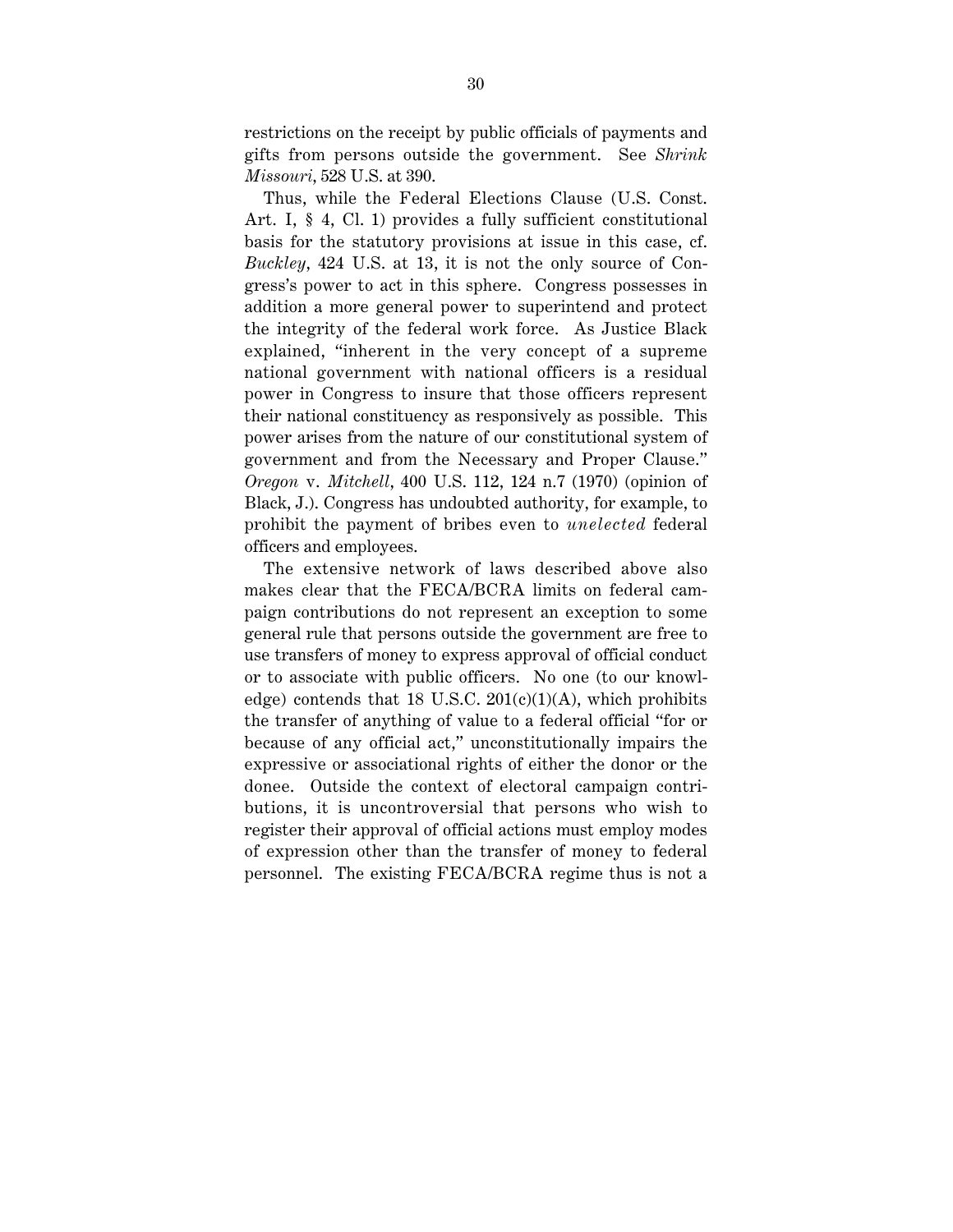unique constraint on the use of money in support of political objectives, but instead represents a pragmatic effort to achieve the same objectives that underlie federal anti-corruption and conflict-of-interest laws, while allowing federal candidates to obtain the funds needed to wage vigorous electoral campaigns.

Although FECA restricts the amounts that an individual or association may contribute to a candidate for federal office, the applicable contribution limits far exceed the (essentially *de minimis*) value of the gifts that federal officials are otherwise permitted to receive. Compare, *e.g.*, BCRA § 307(a)(1) (individual may contribute up to \$2000 per election to federal candidate's campaign) with Senate Rule 35.1(a)(2) and (c)(4), S. Doc. 107-1, at 58-59 (2002) (Senator may not accept gifts from a single source worth \$100 or more during a calendar year if gifts are given because of the Senator's official position). With respect to candidates, therefore, there is no "soft money"—all contributions are subject to FECA's source-and-amount restrictions. Moreover, in order to reduce the corruptive potential of campaign contributions, federal law prohibits the diversion of such funds to the candidate's personal use. See BCRA § 301 (amending FECA  $\S$  313(b)(1)). By allowing donors to give money specifically earmarked for campaign-related purposes, in amounts that are limited but that may substantially exceed the value of gifts that could permissibly be made on account of the individual's official status, Congress has sought to minimize the risk of actual or apparent corruption while ensuring that candidates for elective office are able to "amass the resources necessary for effective advocacy." *Shrink Missouri*, 528 U.S. at 397 (brackets and internal quotation marks omitted) (quoting *Buckley*, 424 U.S. at 21).

2. Federal limits on contributions to political party committees reflect a similar balancing of interests. Just as an elected official might be tempted to favor the interests of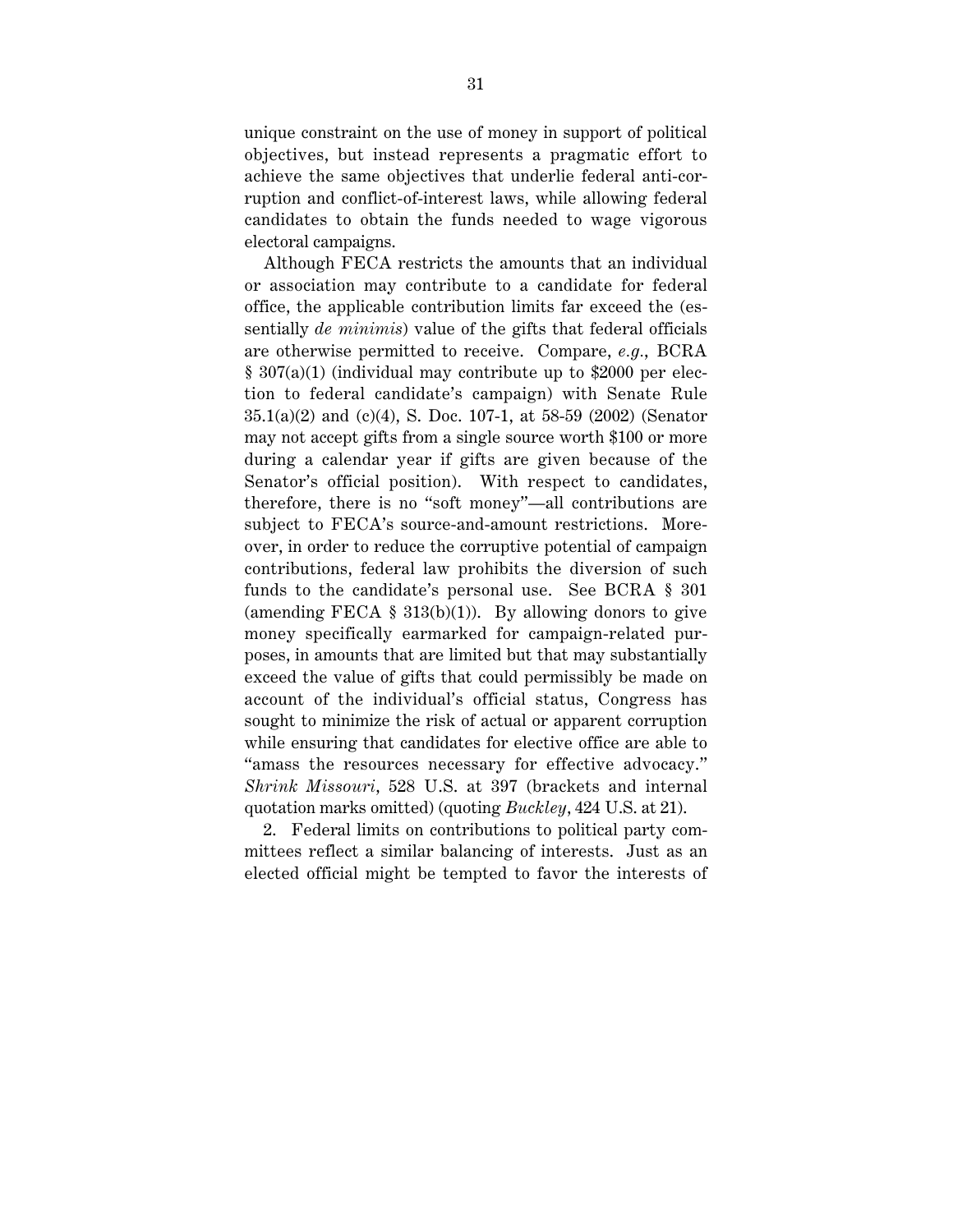persons who have given (or might be expected to give) large sums to his own campaign, he might also be tempted to favor the interests of donors who have made substantial contributions to his political party, especially when direct contributions to candidates are capped. $12$  In part that is true because party committees frequently seek to influence particular federal elections, and the parties' spending decisions are often responsive to the wishes of large-scale donors. As this Court recognized in *Colorado II*, parties frequently "act as agents for spending on behalf of those who seek to produce obligated officeholders," 533 U.S. at 452, when "[d]onors give to the party with the tacit understanding that the favored candidate will benefit," *id*. at 458. When a federal officeholder has cause to believe that a contribution to the party has been or will be used for spending that directly furthers his own electoral prospects, he is particularly likely to regard it as functionally comparable to a contribution to his own campaign.

 $12$  Contrary to the McConnell plaintiffs' contention (Br. 23), the validity of the challenged BCRA provisions does not depend on the premise that a donation to a party committee "is just as corrupting of a candidate as a contribution directly to the candidate." BCRA clearly does not equate the two types of donations, since it allows contributions to national and state party committees in amounts much larger than the applicable limits on contributions to candidates. Compare BCRA  $\S$  102(3), 307(a)(2) (annual limit of \$10,000 on contributions to state party committee and \$25,000 on contributions to national party committee) with BCRA  $\S 307(a)(1)$  (limit of \$2000 per election on contributions to federal candidate). BCRA *does* reflect a congressional judgment that donations to parties in amounts above the statutory thresholds may ultimately skew the judgment of federal office-holders in essentially the same way as exorbitant contributions to candidates. Once the validity of *some* cap on donations to party committees is accepted, Congress has considerable latitude to determine appropriate dollar limits, see *Buckley*, 424 U.S. at 30, at least so long as the limits do not deprive the parties of the resources needed for effective advocacy, see *Shrink Missouri*, 528 U.S. at 397; p. 44, *infra*.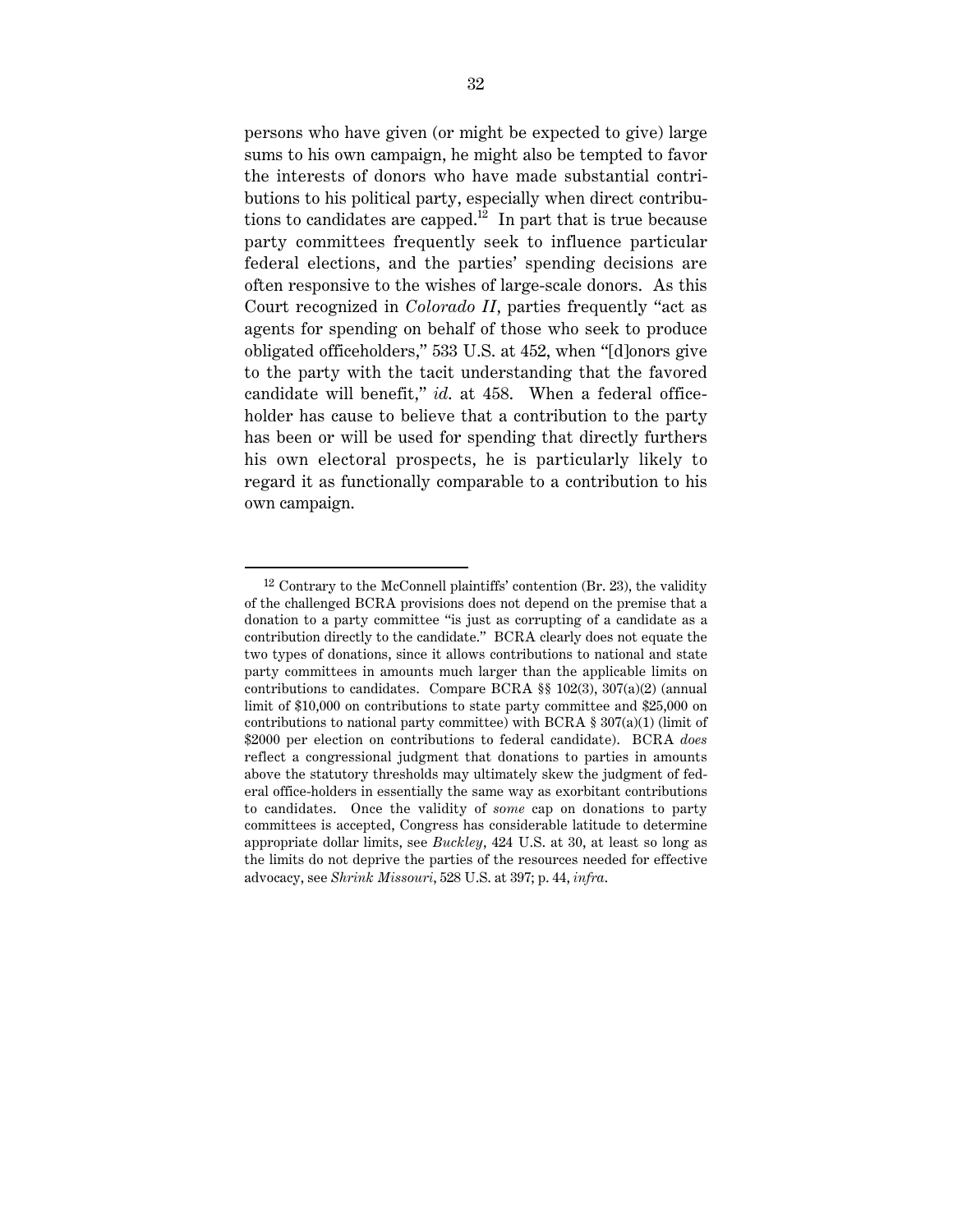Even when that sort of direct and specific benefit is absent, however, a Member of Congress can be expected to feel a natural temptation to favor those persons who have helped the "team," especially when those persons have also made contributions to the individual "team member" up to the legal limits. A variety of factors contribute to the close identification between candidate and party. A candidate for federal office typically runs on a party ticket and is customarily identified by party affiliation. Indeed, under FECA, the distinguishing feature of a "political party" is that it "nominates a candidate for election to any Federal office whose name appears on the election ballot as the candidate of such association, committee, or organization." 2 U.S.C. 431(16).

The close connection between the party and its member legislators extends beyond the electoral process. "Once elected to legislative office, public officials enter an environment in which political parties-in-government control the resources crucial to subsequent electoral success and legislative power." J.A. 1196 (D. Green Rep.). Each House of Congress is organized along party lines, and an individual Member's stature and responsibilities will vary dramatically depending on whether his party is in the majority or in the minority. See, *e.g.*, J.A. 1196-1197 ("Power within each committee and subcommittee [of Congress] is distributed according to political party, with the majority party enjoying special procedural prerogatives and staffing resources."). Party officials both inside and outside Congress will naturally seek to cultivate an attitude that each party member has an important stake in the success of the larger organization. A Member's prospects of obtaining reelection may be significantly affected by the willingness of party leaders to offer their support, as well as by public perceptions of the party with which the Member is associated. See J.A. 1198; J.A. 1298 (Krasno/Sorauf Rep.). It was thus wholly reasonable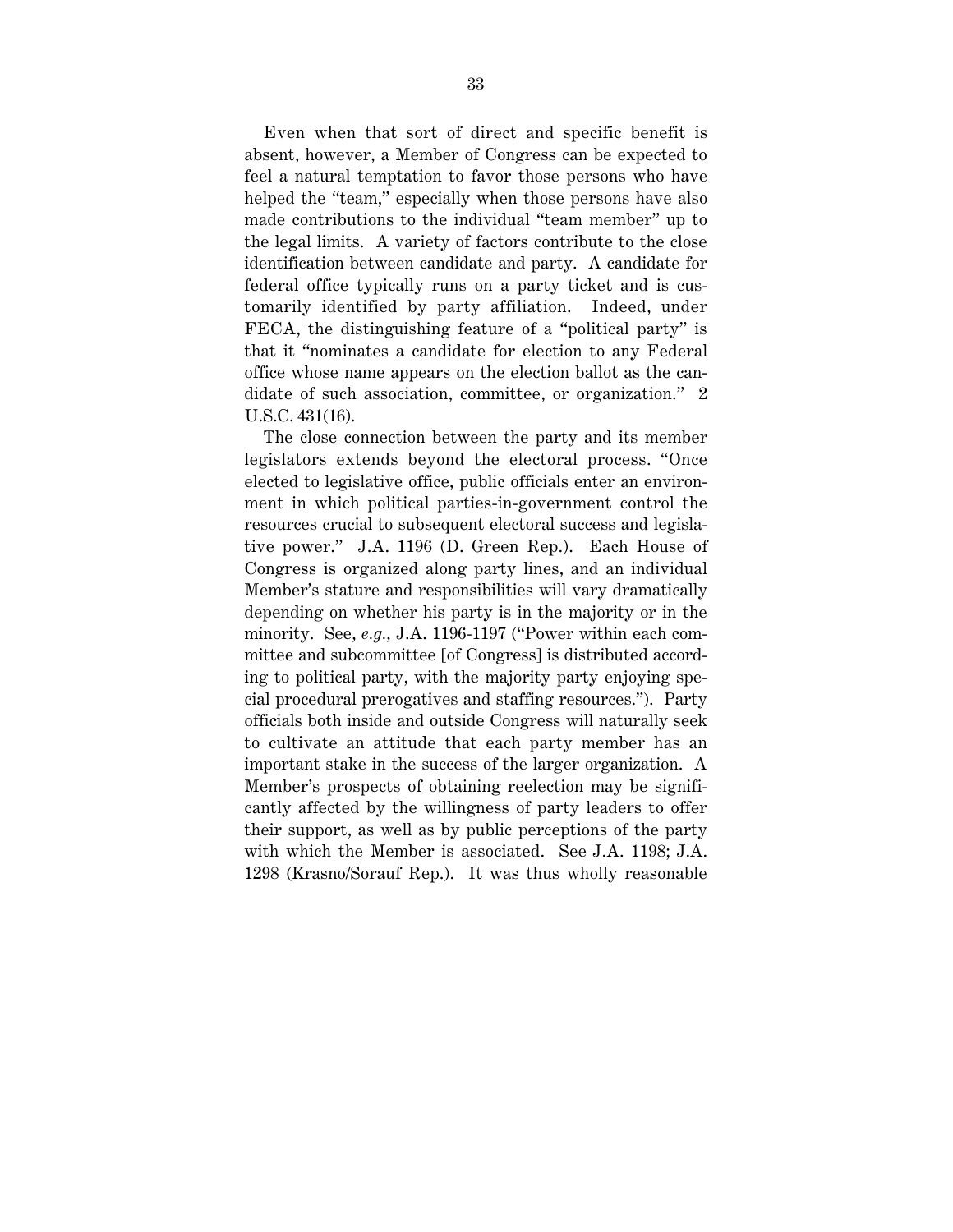for Congress to conclude that a Member of Congress is likely to look favorably upon his party's large-scale benefactors, and that substantial contributions to the party will therefore create risks of "undue influence on an officeholder's judgment, and the appearance of such influence," *Colorado II*, 533 U.S. at 441, similar to those posed by a sizeable contribution to the candidate himself.<sup>13</sup>

## **B. The Provisions Of Title I And Section 213 Of BCRA Are Consistent With The First Amendment**

1. **The ban on receipt of soft money by national party committees complies with the First Amendment**: New FECA § 323(a)(1) (added by BCRA § 101(a)) prohibits any national committee of a political party from receiving funds that are not subject to the FECA contribution limits. The effect of that provision is to close loopholes in the regulation of donations to political parties by barring national party committees from receiving any donations whatever of corporate and union general treasury funds, and by limiting individual donations to the national committees to an annual maximum of \$25,000 (see note 7, *supra*). Those restrictions

<sup>&</sup>lt;sup>13</sup> Other federal anti-corruption and conflict-of-interest laws operate on the premise that payments made to a surrogate may have the same corruptive effect as payments made directly to a federal official. Thus, 18 U.S.C. 201, which proscribes the payment and receipt of bribes and illegal gratuities, encompasses payments made to a third party designated by the relevant federal official, so long as the requisite connection between the payment and official action is present. See 18 U.S.C. 201(b)(1)-(4). Federal ethics regulations likewise provide that the "gift[s]" subject to the regulatory restrictions include gifts "[g]iven to any other person, including any charitable organization, on the basis of designation, recommendation, or other specification by the employee."  $5$  C.F.R. 2635.203(f)(2). Senate Rule  $35.1(b)(2)(A)$  is to the same effect. The evident premise of all those prohibitions is that a federal officer or employee will feel a natural affinity of interests with an organization with which he is closely affiliated, whether or not he has a personal financial stake in the organization's success.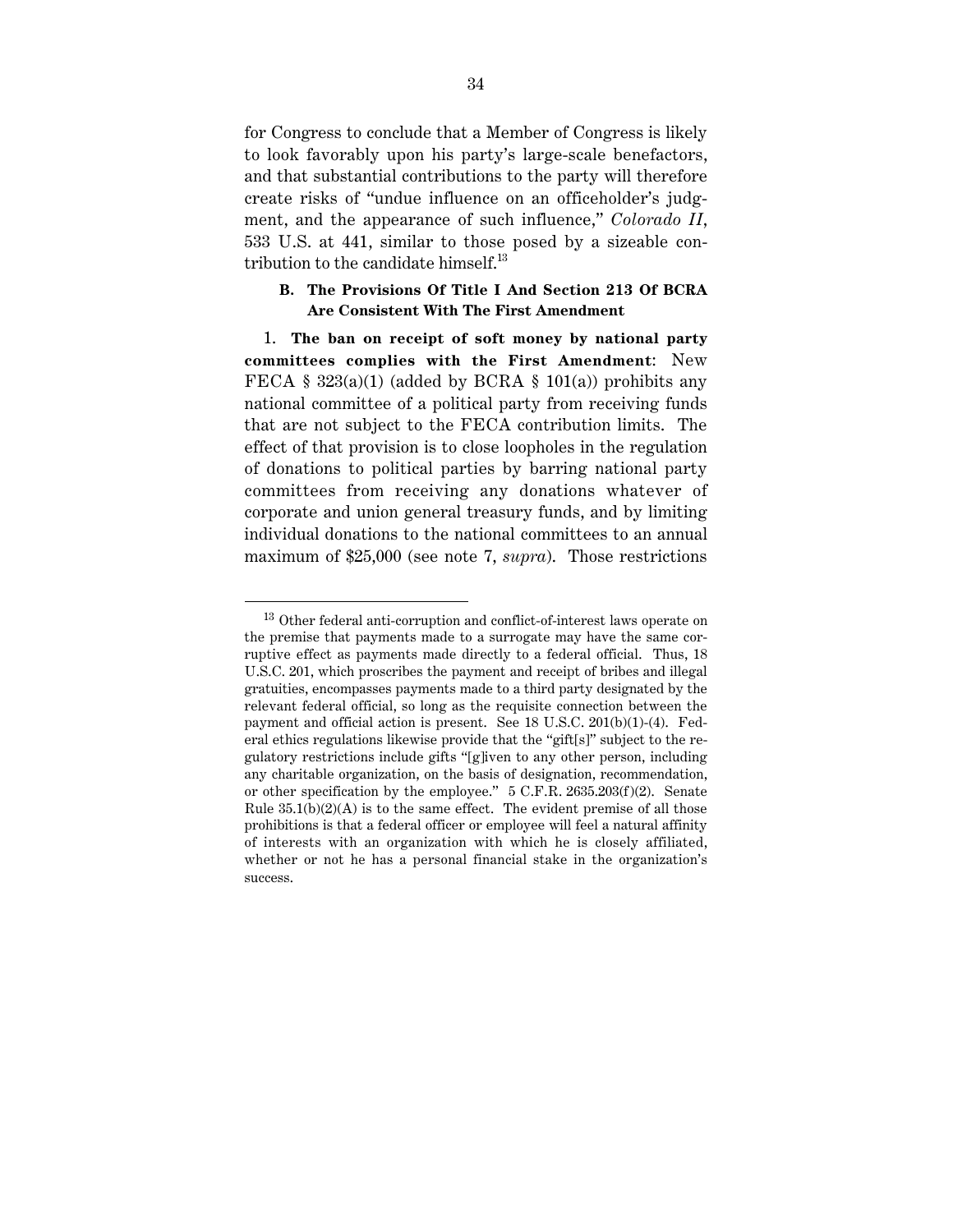easily satisfy the relatively relaxed standard of review applicable to contribution limits.

a. New FECA § 323(a)(1) places no restrictions either on the total amount of money that a national committee may spend, or on the uses to which lawfully-acquired funds may be put. It functions solely as a source-and-amount limit analogous to (though much larger than) the limits that FECA imposes on contributions to federal candidates and to non-party political committees. Since this Court's decision in *Buckley*, "restrictions on political contributions have been treated as merely 'marginal' speech restrictions subject to relatively complaisant review under the First Amendment, because contributions lie closer to the edges than to the core of political expression." *Beaumont*, 123 S. Ct. at 2210.

In *Buckley* itself, this Court upheld FECA's \$25,000 annual limit on an individual's aggregate contributions to all federal candidates and political committees, including national parties, characterizing that provision as a "quite modest restraint upon protected political activity" and as "no more than a corollary of the basic individual contribution limitation." 424 U.S. at 38. The Court did not suggest that limits on contributions to parties or other political committees are subject to more searching review than limits on contributions to candidates. As the Court in *Beaumont* explained, contribution limits are subject to a relaxed standard of review because, "[w]hile contributions may result in political expression if spent by a candidate or an association, the transformation of contributions into political debate involves speech by someone other than the contributor." 123 S. Ct. at 2210 (ellipsis omitted) (quoting *Buckley*, 424 U.S. at 21). That observation is as applicable to contributions to party committees as to contributions to candidates—indeed, the Court's reference to "contributions \* \* \* spent by a candidate or an association" (*ibid*.) unambiguously encompasses both categories of contributions.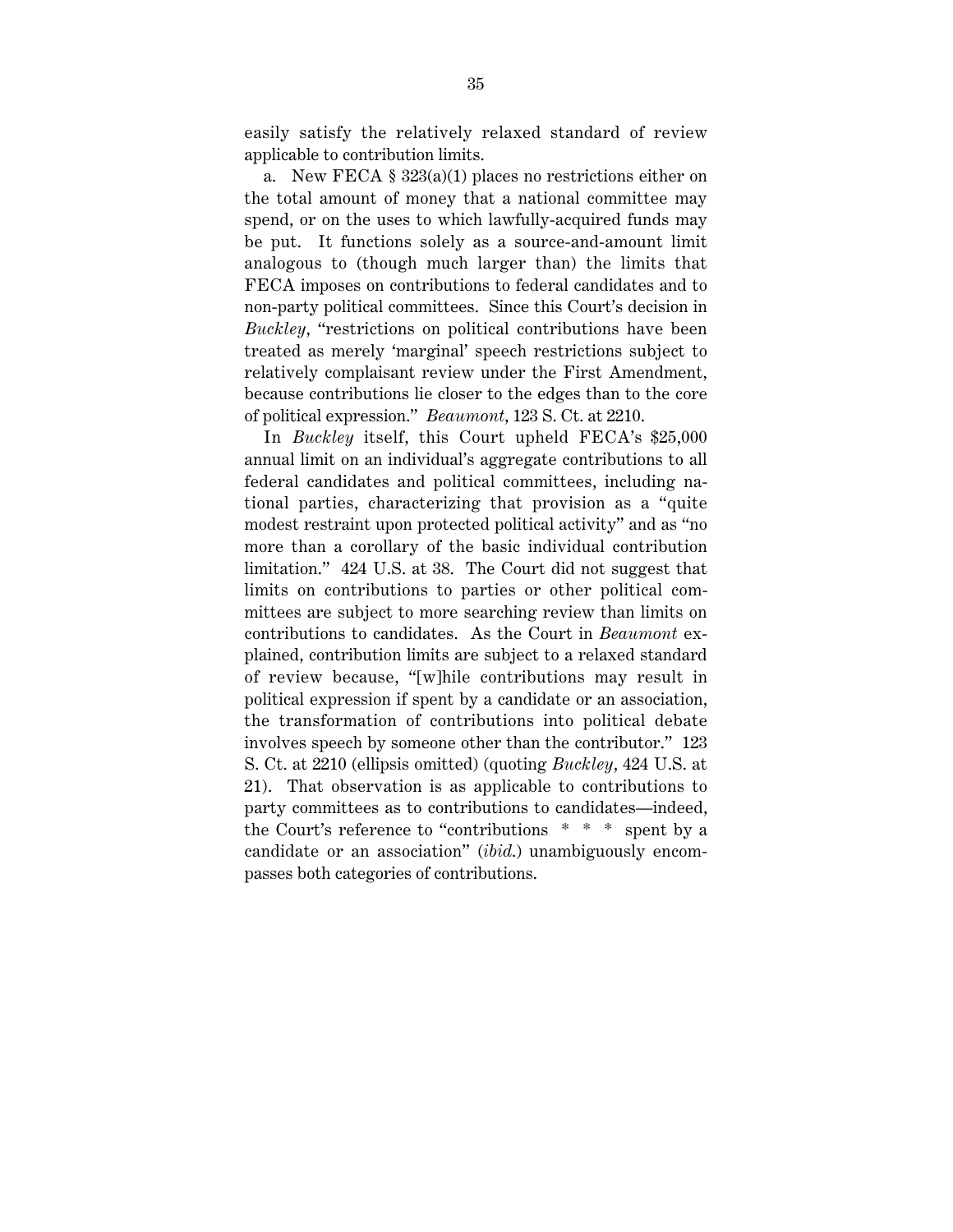Similarly, the Court in *Buckley*, in distinguishing between contribution and expenditure limits for purposes of First Amendment analysis, referred repeatedly to limits on contributions to candidates *or* political associations. See 424 U.S. at 20-22. And unlike the expenditure caps struck down in *Buckley*, see *id.* at 39-58—which limited the total amounts that candidates and others could spend on electoral activity, without regard to the size of the increments in which the relevant funds were raised—the effect of the national party soft-money ban "is merely to require [national party committees] to raise funds from a greater number of persons." *Id.* at 22. There is consequently no basis for plaintiffs' suggestions that new FECA  $\S$  323(a)(1)'s ban on soft-money donations to national party committees is subject to strict scrutiny.

b. The closing of the soft-money loophole is reasonably designed to prevent actual and apparent corruption of federal office-holders and is therefore consistent with the First Amendment. "The quantum of empirical evidence needed to satisfy heightened judicial scrutiny of legislative judgments will vary up or down with the novelty and plausibility of the justification raised." *Shrink Missouri*, 528 U.S. at 391. The premise on which new FECA § 323(a)(1)'s soft-money prohibition is based—i.e., that a federal office-holder may be tempted to favor the interests of those who have donated large sums of money to an organization of which the officeholder is an integral part, and that will have a significant impact on his efforts to win reelection—is "neither novel nor implausible." *Ibid*. In upholding FECA's \$25,000 annual ceiling on an individual's aggregate contributions, the *Buckley* Court observed that, absent such a limit, a donor could circumvent the \$1000 cap on contributions to a federal candidate by making "huge contributions to the candidate's political party." 424 U.S. at 38. And, in light of the close connections between federal office-holders and the parties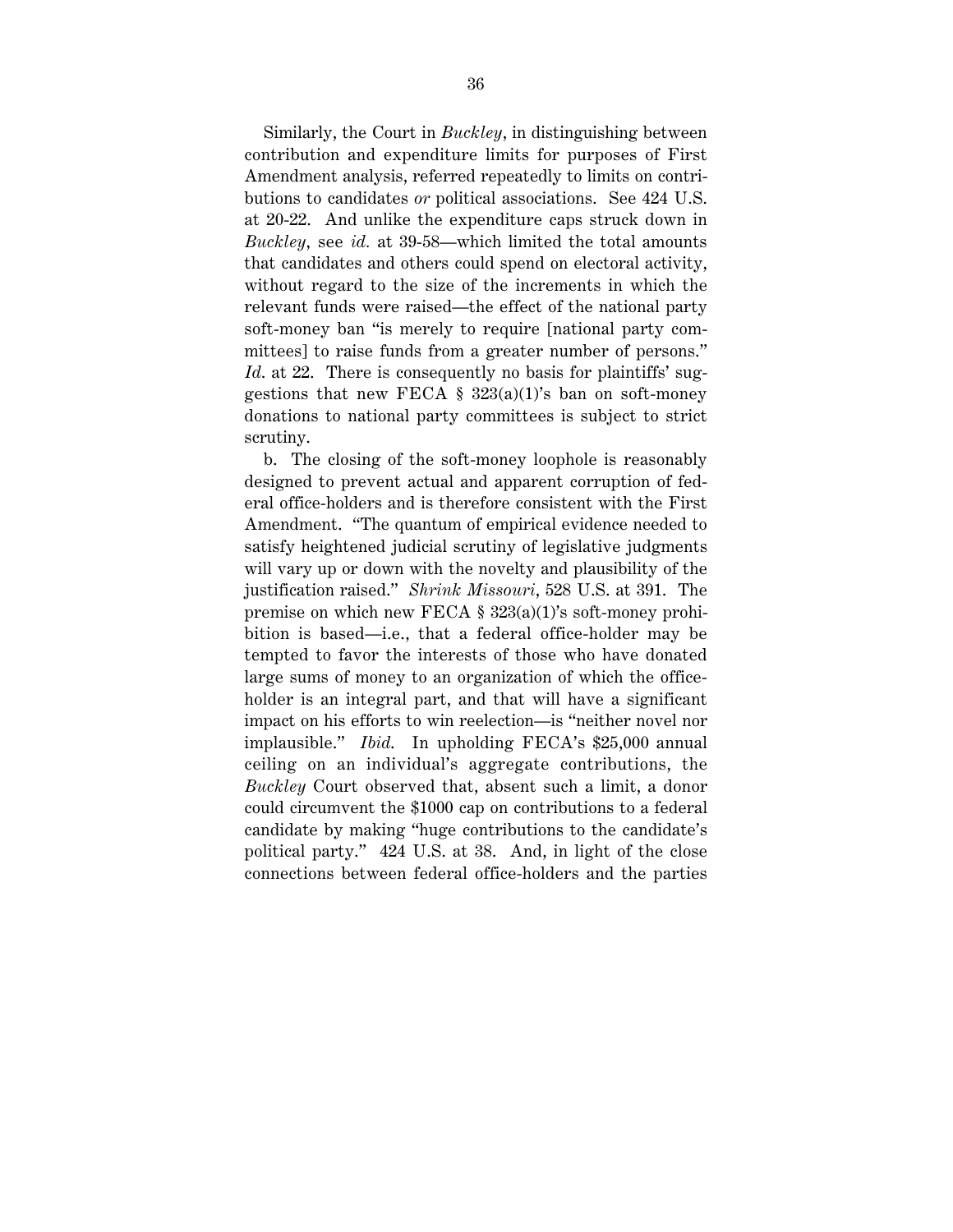with which they are affiliated, and the degree to which the candidate's fortunes are intertwined with those of the larger party organization, the concern that some federal officeholders may be unduly protective of the interests of their parties' large-scale donors is an entirely plausible one. See pp. 31-34, *supra*.

Presumably for these reasons, plaintiffs do not take issue with the basic pre-existing \$20,000 limit on contributions to national parties (increased to  $$25,000$  by BCRA  $$307(a)(2)$ ), but only challenge its extension to all donations made to national parties, regardless of their ostensible purpose. The premise of the underlying contribution limit, however, is that large contributions to the parties may ultimately influence the official conduct of party members within the government. Once the validity of that premise is conceded, Congress is entitled to considerable deference in deciding whether donations ostensibly made for non-federal purposes should be exempted from the limits, or whether those donations also create an unacceptable risk of actual or apparent corruption of office-holders.

c. The reasonableness of Congress's judgment regarding the potential corruptive effects of soft-money donations to the national parties is confirmed by the record in this case. Cf. *Colorado II*, 533 U.S. at 458 ("What a realist would expect to occur has occurred."). Judge Kollar-Kotelly aptly described that record as "a treasure trove of testimony from Members of Congress, individual and corporate donors, and lobbyists, as well as documentary evidence, establishing that contributions, especially large nonfederal donations, are given with the expectation they will provide the donor with access to influence federal officials, that this expectation is fostered by the national parties, and that this expectation is often realized." Supp. App. 589sa. Former Senator Warren Rudman testified that "[l]arge soft money contributions in fact distort the legislative process" because "[t]hey affect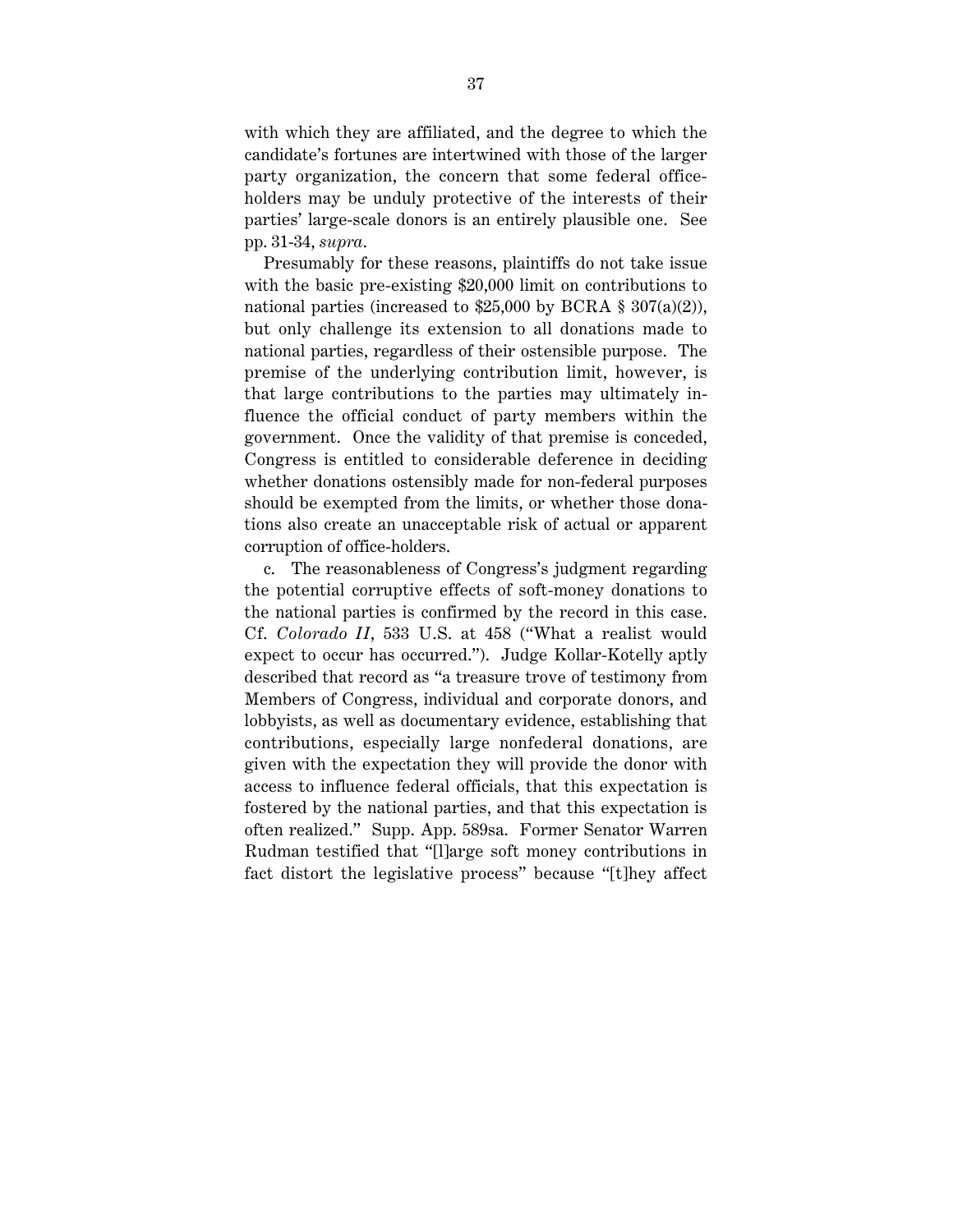whom Senators and House members see, whom they spend their time with, what input they get, and—make no mistake about it—this money affects outcomes as well." *Id*. at 595sa (J.A. 743). One lobbyist testified that "[t]he amount of influence that a lobbyist has is often directly correlated to the amount of money that he or she and his or her clients infuse into the political system." *Id*. at 594sa (J.A. 4). A corporate CEO who had previously worked for many years as a political fundraiser and consultant (see *id*. at 550sa) testified that "many members of the business community recognize that if they want to influence what happens in Washington, they have to play the soft money game." *Id*. at 598sa (J.A. 716); see *id*. at 1265sa-1284sa (Leon) (discussing evidence of links between soft-money donations and increased access to federal office-holders).

Perhaps the most telling evidence that donors view large soft-money donations as a means to affect the legislative process is the fact that in both 1996 and 2000, well over half of the 50 largest soft-money donors gave money to *both* of the major political parties. See Supp. App. 619sa-623sa (Kollar-Kotelly); *id*. at 1284sa-1286sa (Leon); see also *Colorado II*, 533 U.S. at 451 (noting that "many PACs naturally express their narrow interests by contributing to both parties during the same electoral cycle"). That pattern of giving belies an ideological motivation and is explicable instead as an effort to obtain influence within the legislative process. As former Senator Dale Bumpers testified, "[g]iving soft money to both parties, the Republicans and the Democrats, makes no sense at all unless the donor feels that he or she is buying access." Supp. App. 621sa (Kollar-Kotelly) (J.A. 175); see J.A. 1220 (D. Green Rep.) (stating, with respect to corporations that have made large softmoney donations to both of the major parties, that "it strains credulity to think that their evenhanded distribution of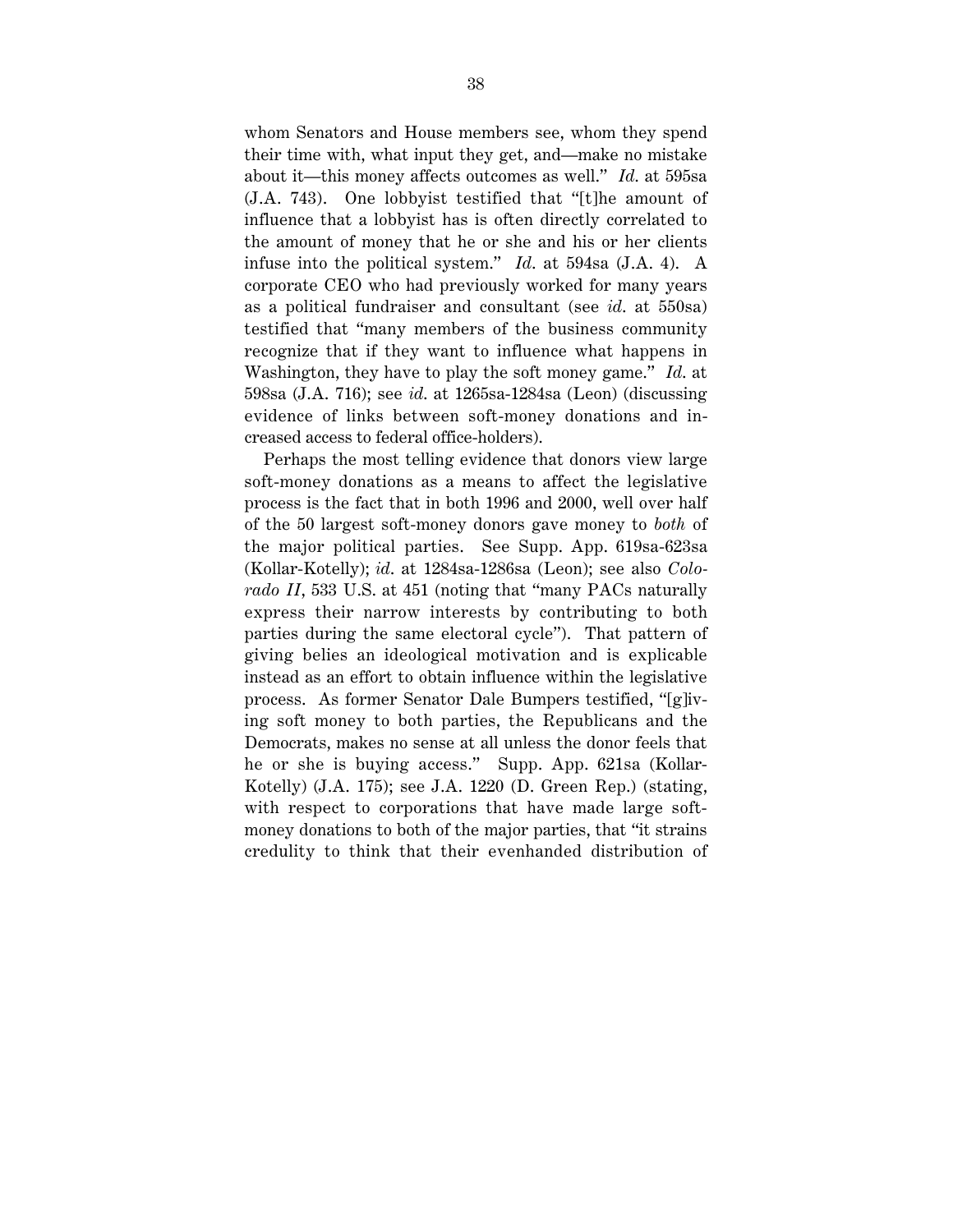shareholders' money to both parties grows out of their desire to foster democratic discourse").

The examples described above are simply illustrative. A voluminous body of record evidence in this case describes donors' use of large soft-money donations to obtain access to federal office-holders and thereby attempt to affect legislative outcomes.<sup>14</sup> That evidence is exhaustively catalogued in Judge Kollar-Kotelly's opinion (see Supp. App. 567sa-626sa) and dwarfs the evidence of corruption that the Court in *Buckley* (see 424 U.S. at 27 & n.28) and *Shrink Missouri* (see 528 U.S. at 393-394) found sufficient in upholding the contribution limits at issue in those cases. $^{15}$ 

 $15$  As the RNC plaintiffs observe (Br. 26), the record does not identify specific instances in which a soft-money donation has demonstrably caused a Member of Congress to alter his vote on a pending legislative proposal. This Court's decisions make clear, however, that the validity of a contri-

 $14$  The record also contains abundant evidence that large soft-money donations to political parties have created an appearance of corruption in the eyes of the electorate. See Supp. App. 626sa-636sa (Kollar-Kotelly); *id*. at 1289sa-1296sa (Leon). This Court has made clear that the interest in preventing the appearance of corruption, and thereby fostering public confidence in the operations of the government, is a constitutionally sufficient basis for limits on campaign contributions. See *Shrink Missouri*, 528 U.S. at 390, 393-394; *Buckley*, 424 U.S. at 27, 30. The Court has recognized the importance of that interest in other contexts as well. The Court has explained, for example, that conflict-of-interest laws governing federal personnel are "directed at an evil which endangers the very fabric of a democratic society, for a democracy is effective only if the people have faith in those who govern, and that faith is bound to be shattered when high officials and their appointees engage in activities which arouse suspicions of malfeasance and corruption." *Mississippi Valley Co.*, 364 U.S. at 562; see *Crandon*, 494 U.S. at 164-165 (identifying public perception of corruption as one of the harms caused by private supplementation of government worker's salary); cf. *Civil Serv. Comm'n* v. *Letter Carriers*, 413 U.S. 548, 565 (1973) (explaining, with regard to Hatch Act restrictions on Executive Branch employees' political activities, that "it is not only important that the Government and its employees in fact avoid practicing political justice, but it is also critical that they appear to the public to be avoiding it, if confidence in the system of representative Government is not to be eroded to a disastrous extent").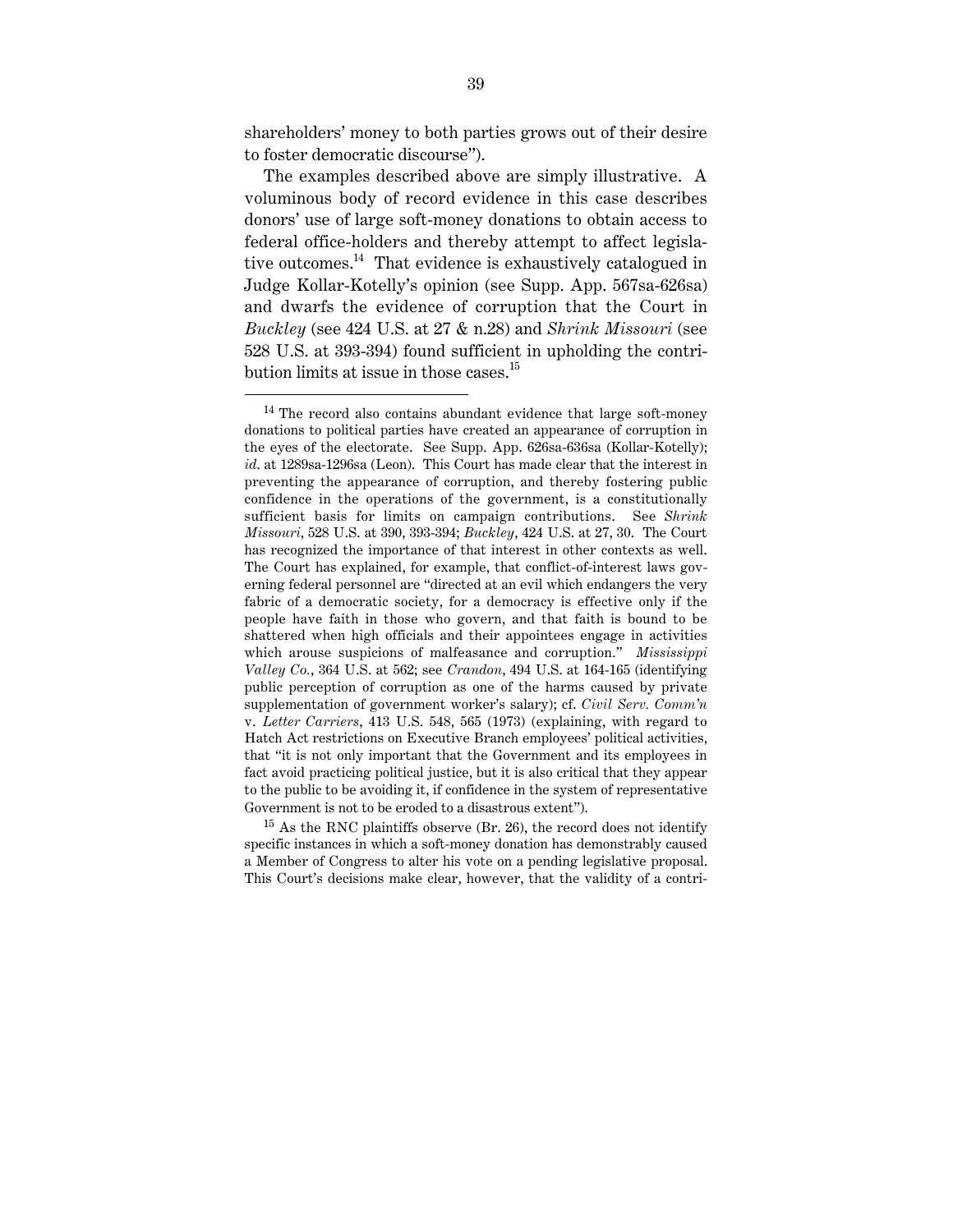The record makes clear not only that donors and federal office-holders perceive a connection between large softmoney donations and influence upon the legislative process, but that the national party committees actively seek to foster that perception. The RNC's own documents "show that the RNC's donor programs offer greater access to federal office holders as the donations grow larger, with the highest level and most personal access offered to the largest soft money donors." Supp. App. 608sa (Kollar-Kotelly); accord *id*. at 1271sa (Leon). The RNC plaintiffs assert (Br. 13) that "RNC reliance on federal officeholders for personal or telephonic solicitation of major donors was 'exceedingly rare." Even if federal office-holders seldom undertake the actual solicitation of funds on behalf of the RNC, but see Supp. App. 554sa-555sa (Kollar-Kotelly), the RNC encour-

bution limit does not depend on evidence of that character. This Court in *Buckley*, citing the opinion of the court of appeals in that case, referred to "the deeply disturbing examples surfacing after the 1972 election" as persuasive evidence "that the problem [of corruption] is not an illusory one." 424 U.S. at 27 (citing *Buckley* v. *Valeo*, 519 F.2d 821, 839-840 & nn.36-38 (D.C. Cir. 1975)). The cited portion of the court of appeals' opinion, however, identifies no instance in which a political contribution had been proved to affect the outcome of a Presidential or legislative decision. Rather, the court of appeals described instances in which large contributions (1) were made "in order to gain a meeting with White House officials on [milk] price supports," *Id.* at 839 n.36; (2) "were motivated by the perception that this was necessary as a 'calling card, something that would get us in the door and make our point of view heard," *id.* at 839 n.37; or (3) were triggered by a "widespread understanding that such contributions were a means of obtaining the recognition needed to be actively considered" for ambassadorial appointments, *id*. at 840 n.38. Indeed, the court of appeals in *Buckley* stated that it was "not material," for purposes of the constitutional analysis, "whether the President's decision [to increase the price supports] was in fact, or was represented to be, conditioned upon or 'linked' to" the contributions at issue. *Id*. at 839 n.36. This Court's treatment of those examples as an adequate factual predicate for the constitutionality of the FECA contribution limits amply demonstrates that a systemic exchange of large soft-money donations for access to federal office-holders may properly be regarded as a form of corruption.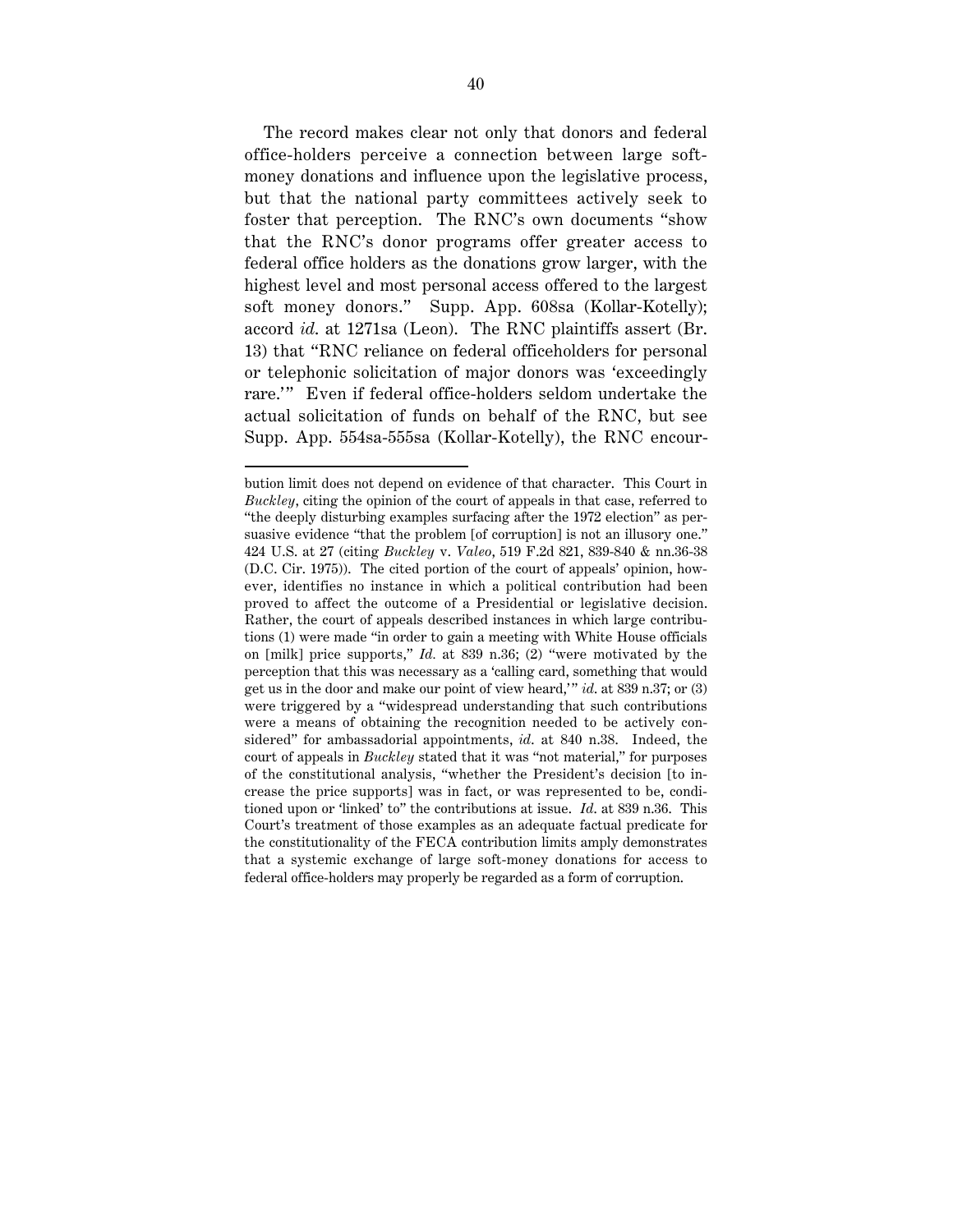ages office-holders to meet with the party's large soft-money donors, see *id*. at 603sa-607sa, and it utilizes the prospect of access to office-holders in order to attract soft-money donations, see *id*. at 608sa-609sa. The RNC's use of other individuals to convey the explicit request for funds does not meaningfully reduce the corruptive potential of the larger process by which soft-money donations are obtained. There has never been a requirement that the quid and the quo must both occur in the same telephone call. In addition, Congress in drafting appropriate prophylactic legislation was entitled to guard against the possibility that the RNC might begin to employ on a more systematic basis the same fundraising techniques that other national party committees have utilized.<sup>16</sup>

d. In crafting new FECA § 323(a), Congress chose to close the loophole that allowed unlimited soft-money donations to national party committees for the financing of activities ostensibly intended solely to influence state elections. The decision to regulate all donations to the national parties reflects Congress's judgment that "[b]ecause the national parties operate at the national level, and are inextricably intertwined with federal officeholders and candidates, who raise the money for the national party committees, there is a

 $16$  None of the four congressional campaign committees (CCCs) is a party to these cases. See note 8, *supra*. Unlike the Republican and Democratic National Committees, each of the CCCs is headed by a sitting Member of Congress. See Richard Briffault, *The Political Parties and Campaign Finance Reform*, 100 Colum. L. Rev. 620, 651 (2000) ("Members of Congress constitute and control the CCCs that play the leading role in providing party money and campaign services to congressional candidates."); J.A. 1282 (Krasno/Sorauf Rep.). The CCCs regularly call upon Members of Congress to solicit donations. See Supp. App. 548sa-554sa (Kollar-Kotelly). With respect to those committees, it is particularly clear that "no wall between the national parties and the national government exists." J.A. 1282 (Krasno/Sorauf Rep.). The four CCCs raised a total of \$212 million in soft money during the 2000 election cycle. *Id*. at 9.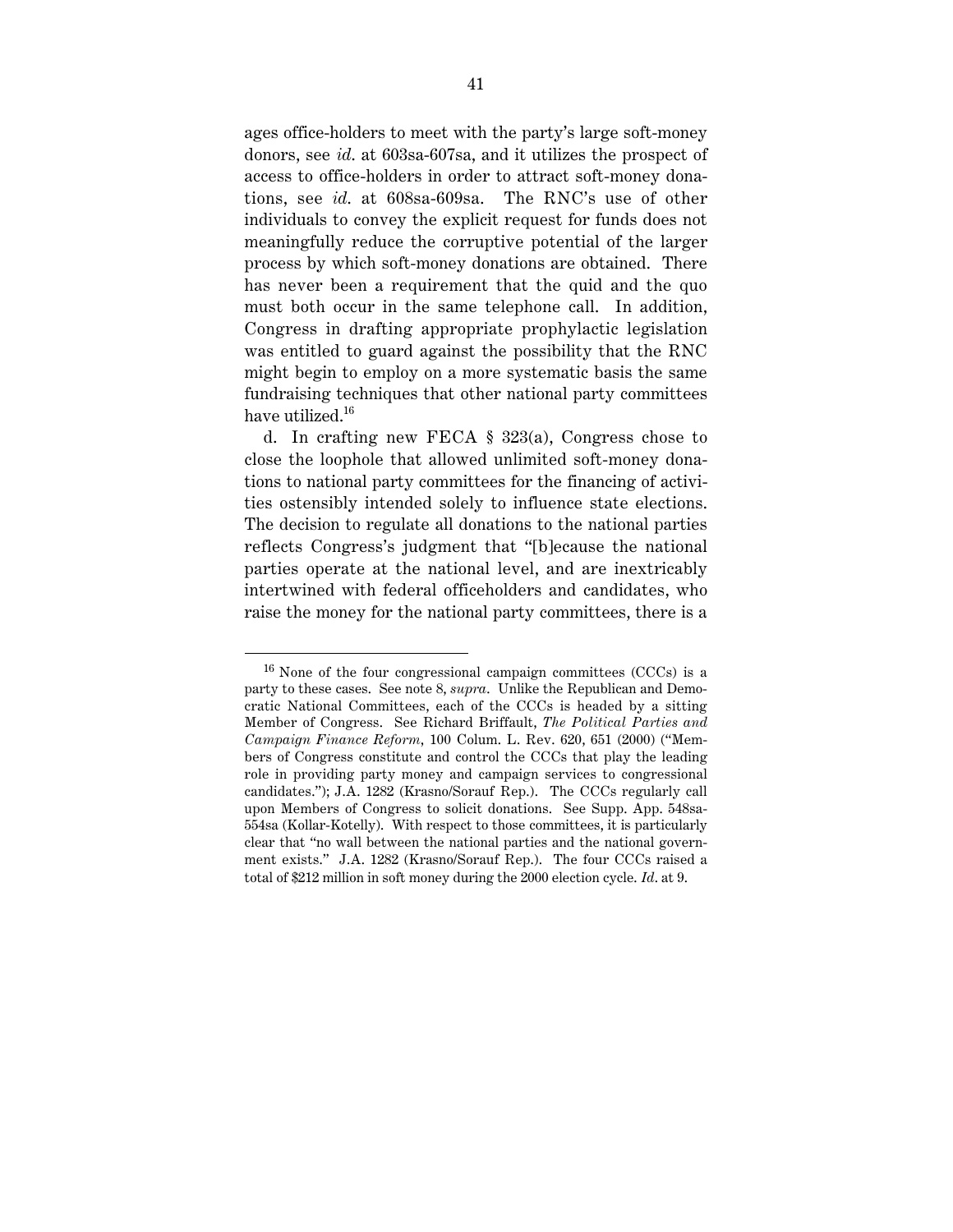close connection between the funding of the national parties and the corrupting dangers of soft money on the federal political process." 148 Cong. Rec. H409 (daily ed. Feb. 13, 2002) (statement of Rep. Shays). Congress concluded that "[t]he only effective way to address this problem of corruption is to ban entirely all raising and spending of soft money by the national parties." *Ibid*. In light of Congress's greater familiarity with the nature of party fundraising and its effects on the legislative process, that determination is entitled to substantial judicial deference. It is also supported by extensive record evidence demonstrating that large soft-money donors to the national party committees have been promised and granted access to the parties' federal office-holders, notwithstanding the fact that soft money is (by definition) not permitted to be used in order to influence federal elections. See pp. 37-41, *supra*.

It is wholly understandable, moreover, that an elected federal official will tend to look favorably on his party's large donors, even when a particular donation is earmarked for activities directed solely at state elections. Because money is fungible, a donation that defrays the costs of state electoral advocacy will free up funds for other activities that may directly and tangibly affect federal elections. Cf. *Humanitarian Law Project* v. *Reno*, 205 F.3d 1130, 1136 (9th Cir. 2000), cert. denied, 532 U.S. 904 (2001).17 Because the

 <sup>17</sup> In *California Med. Ass'n* v. *FEC*, 453 U.S. 182 (1981), this Court applied a similar analysis in holding that FECA's \$5000 annual limit on contributions to a political committee is constitutional even as applied to contributions earmarked for administrative support of the political committee itself. The California Medical Association (CMA)—the putative donor in that case—argued that contributions so earmarked "lack any potential for corrupting the political process." *Id*. at 199 n.19 (plurality opinion). In rejecting that contention, the plurality explained that "if an individual or association was permitted to fund the entire operation of a political committee, all moneys solicited by that committee could be converted into contributions [to candidates], the use of which might well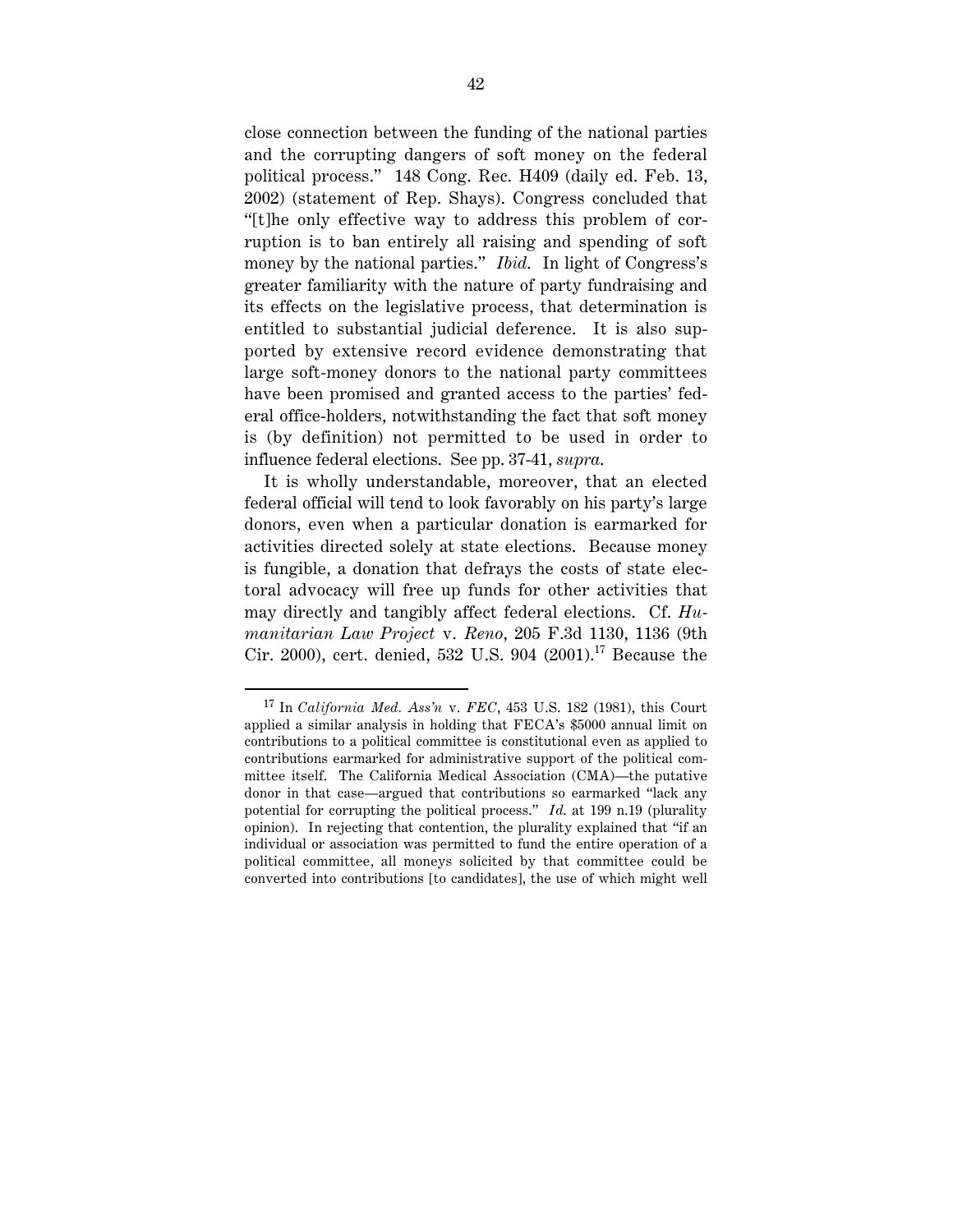decennial redrawing of congressional district lines is typically performed by state legislatures, a party's congressional candidates can expect to benefit if the party obtains a legislative majority within the State. See Supp. App. 531sa-533sa (Kollar-Kotelly); J.A. 1201-1202 (D. Green Rep.). A Presidential candidate's likelihood of winning a State's electoral votes may be increased if the State's Governor is a member of the candidate's own political party. And even where such tangible links are not apparent, federal and state candidates within a single party are co-participants in a common enterprise and are encouraged by party leaders to regard each other as such.

Thus, whether or not a particular donation earmarked for state elections has a foreseeable spillover effect on any federal race, a federal office-holder's close identification with his political party may cause him to regard a large-scale party benefactor as an ally of his own. See pp. 31-34, *supra*. That potential is magnified when the soft-money donor has already made hard-money contributions to the candidate and party up to the legal limit. Although soft-money donations may have less tangible benefits to a federal candidate or office-holder because of legal restrictions on how the money may be spent, soft money nevertheless benefits such persons by assisting the organization of which they are integral members. And, in any event, the process by which the funds are raised, in which access to federal office-holders has been systematically exchanged for large soft-money donations, creates a substantial risk of actual or apparent corruption, regardless of how the funds are ultimately spent. See pp. 37- 41, *supra*.

be dictated by the committee's main supporter." *Ibid*.; see *id*. at 203 (Blackmun, J., concurring in part and concurring in the judgment) (agreeing that statutory limit should be sustained under an anti-circumvention rationale).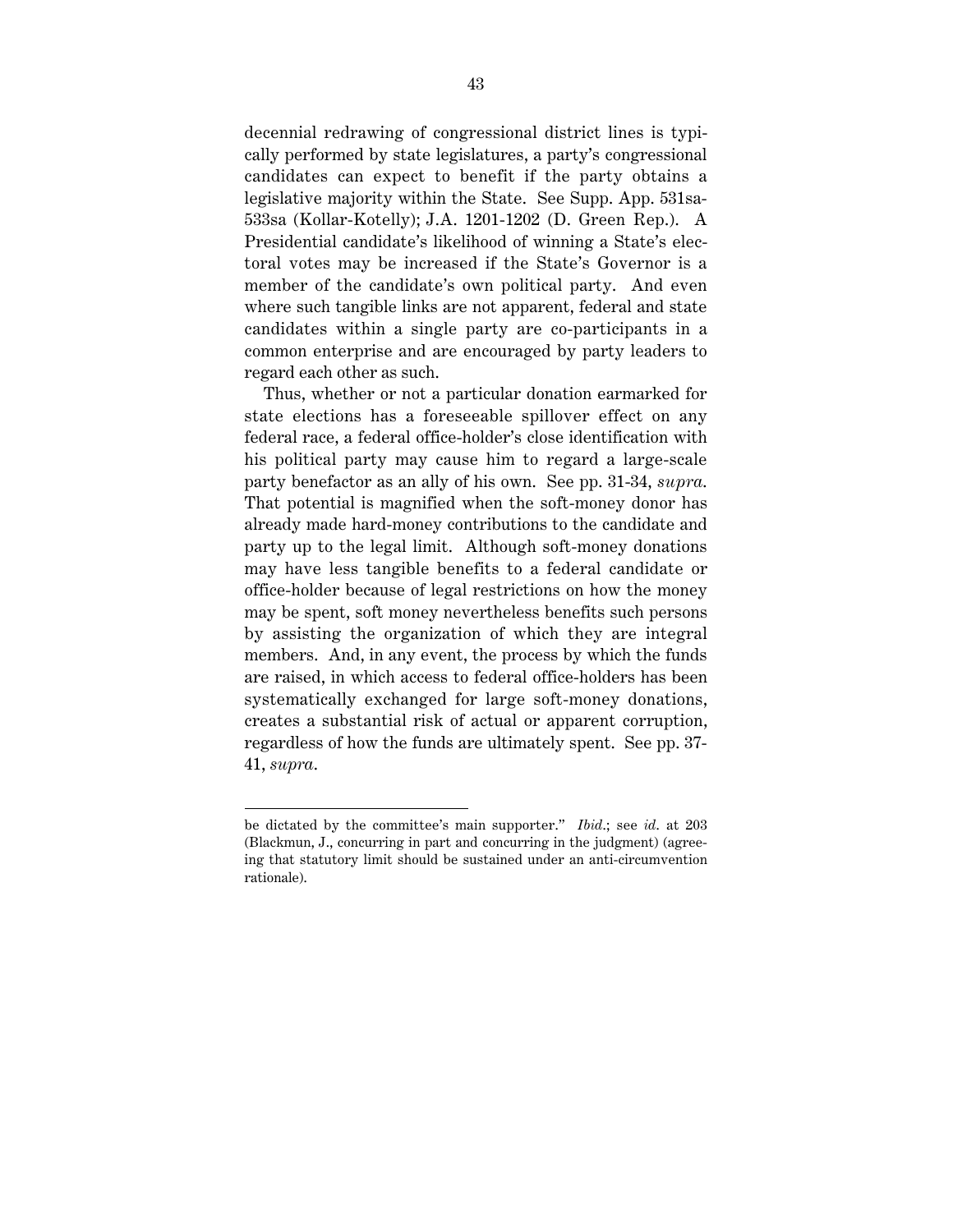e. The closing of the soft-money loophole cannot plausibly be expected to prevent the national parties from "amassing the resources necessary for effective advocacy." *Buckley*, 424 U.S. at 21; see *Shrink Missouri*, 528 U.S. at 397. In the 2000 election cycle, the national parties raised \$741 million in *hard money* alone. Supp. App. 491sa-492sa (Kollar-Kotelly). That is some \$210 million *more* than the national parties' combined hard- and soft-money receipts as recently as the 1992 election cycle. *Ibid*. The national parties will likely raise even larger sums of hard money under BCRA, both because the limit on individual contributions to national party committees has been increased from \$20,000 to \$25,000 per year, see BCRA  $\S 307(a)(2)$ , and because the national parties can adapt to the soft-money ban by "rais[ing] funds from a greater number of persons," *Buckley*, 424 U.S. at 22.18

<sup>&</sup>lt;sup>18</sup> The RNC plaintiffs also argue (Br. 64-69) that new FECA  $\S$  323(a) violates the First Amendment as applied to minor parties such as plaintiff Libertarian National Committee (LNC). The principal thrust of their constitutional argument is that the LNC uses federal campaigns as fora for issue advocacy, rather than as serious efforts to achieve the election of candidates, and that soft-money donations to the LNC pose no realistic threat of corrupting federal office-holders because "[n]o Libertarian Party candidate has ever won a race for federal office." RNC Br. 67. Having chosen to accept the advantages that flow from official recognition of its candidates on the ballot, however, as well as the various forms of preferential treatment that the FECA/BCRA regime gives to party committees (see p. 71, *infra*), the LNC has no constitutional entitlement to an exemption from the restrictions that apply to other political parties. Plaintiffs' argument logically suggests that the individuals whom it nominates for federal office should also receive a constitutional exemption from the FECA/BCRA limits on contributions to candidates, a proposition that has no support in this Court's precedents. Indeed, this Court in *Buckley* specifically declined to create a blanket exception for minor parties from the FECA limits on contributions to federal candidates, or from the Act's disclosure requirements. See 424 U.S. at 33-35, 72-74.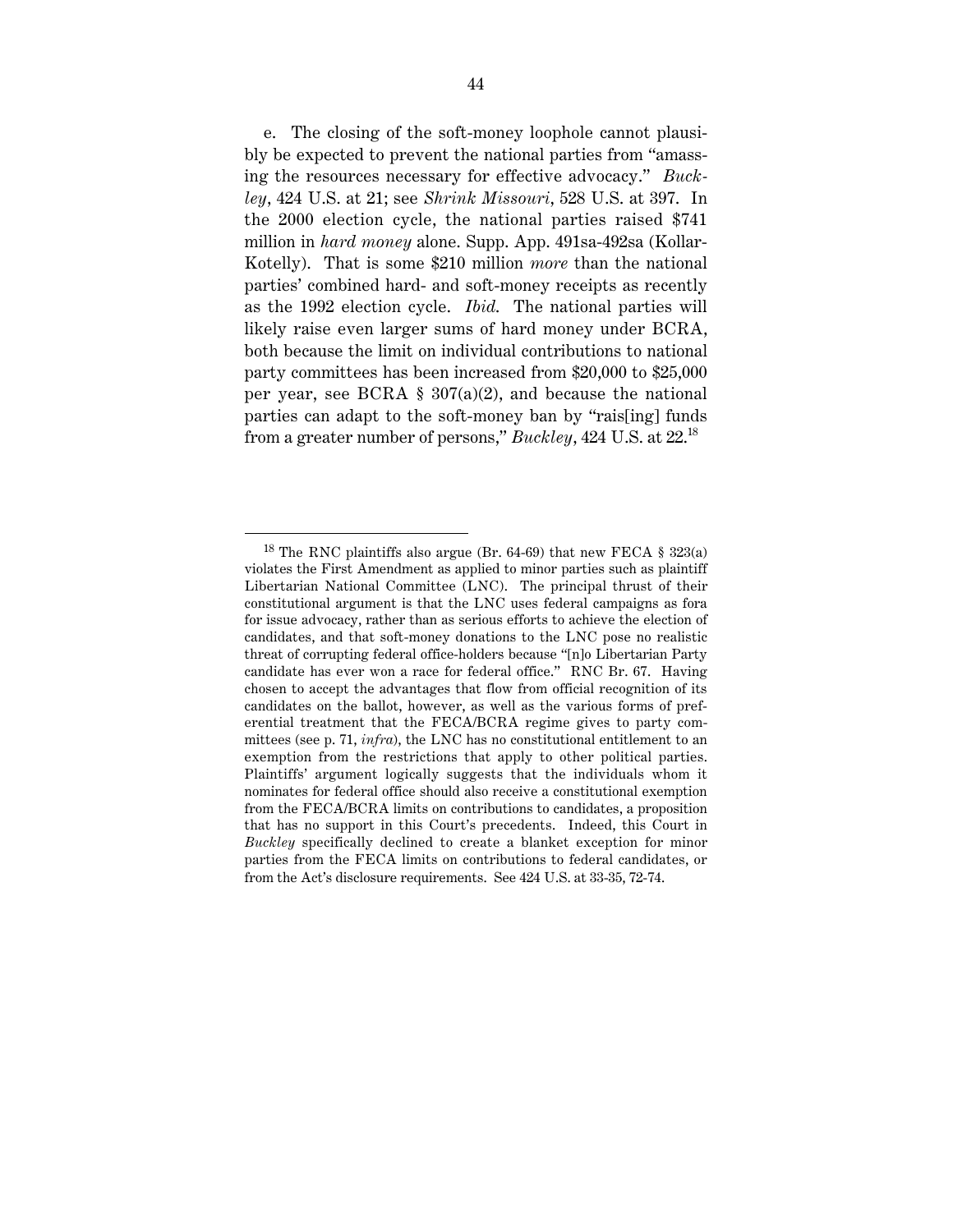2. **The restrictions on state parties' use of soft money for "Federal election activity" are reasonable and consistent with the First Amendment**: With respect to state political party committees, Congress employed a somewhat different approach. Congress did not place a federal limit on all donations to the state parties. Rather, BCRA applies the federal source-and-amount restrictions and disclosure requirements (subject to the narrow exception provided by the Levin Amendment, see pp. 49-51, *infra*) only to the funds used for four specified categories of "Federal election activity." See FECA § 323(b)(1) (added by BCRA § 101(a)). That term is defined to include (i) "voter registration activity" within the 120 days before a federal election; (ii) "voter identification, get-out-the-vote activity, or generic campaign activity conducted in connection with an election in which a candidate for Federal office appears on the ballot"; (iii) any "public communication that refers to a clearly identified candidate for Federal office \* \* \* and that promotes or supports a candidate for that office, or attacks or opposes a candidate for that office"; and (iv) all services provided by any employee who devotes more than 25% of his compensated time in any month to activities in connection with federal elections. BCRA § 101(b) (adding FECA § 301(20)(A)(i)-(iv)). The requirement that such activities be financed entirely with money raised in compliance with the FECA/BCRA contribution limits is consistent with the First Amendment.

a. Contrary to the RNC plaintiffs' contention (Br. 39), the restrictions imposed by new FECA § 323(b) are properly treated as limits on contributions rather than on expenditures, even though the applicability of those restrictions turns on the use to which the relevant funds are ultimately put. Unlike the expenditure caps that were struck down in *Buckley*, new FECA § 323(b) does not limit the total amount of money that either the donor or the party may spend, either on political advocacy generally or on "Federal election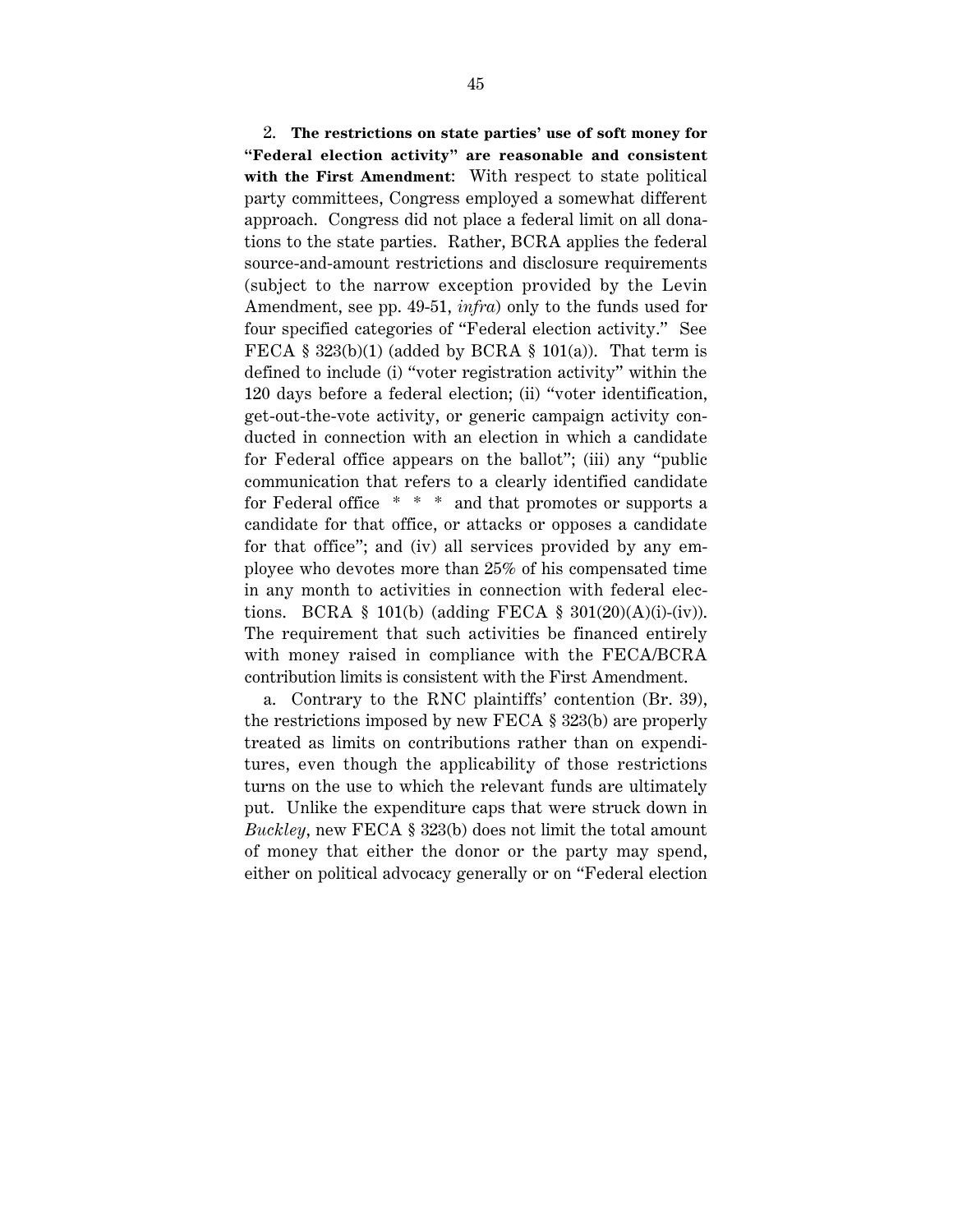activity" in particular. Compare *Buckley*, 424 U.S. at 39 (explaining that FECA's prior "expenditure ceilings impose direct and substantial restraints on the quantity of political speech"). Rather, like the contribution limits that the *Buckley* Court sustained, the effect of new FECA § 323(b) "is merely to require  $* * *$  [party] committees to raise funds from a greater number of persons and to compel people who would otherwise contribute amounts greater than the statutory limits to expend such funds on direct political expression, rather than to reduce the total amount of money potentially available to promote political expression." *Id*. at 22. Indeed, Congress placed distinct restrictions on disbursements for "Federal election activity" not in order to impose some overall limit on state party spending, but solely to allow spending for non-federal purposes to remain free from federal regulation. The RNC plaintiffs' argument would have the perverse effect of subjecting Congress's limited regulation of contributions used for defined activities to more demanding constitutional scrutiny than an absolute cap on donations for any purpose.

b. Each category of "Federal election activity" as defined in the Act involves conduct that by its nature will influence federal elections. Disbursements for such activities—particularly disbursements for the activities described in new FECA §  $301(20)(A)(i)$ , (ii), and (iv)—will often influence state elections as well. But the potential impact on state elections does not diminish the federal interest in preventing actual or apparent corruption of federal office-holders. If a state party's voter-registration and get-out-the-vote activities in connection with an even-year election are successful, the party's federal candidate(s) will inevitably benefit; and the extent of that benefit does not depend on the number of state offices that are contested at the same election. See J.A. 1205 (D. Green Rep.) (available evidence "shows quite clearly that a campaign that mobilizes residents of a highly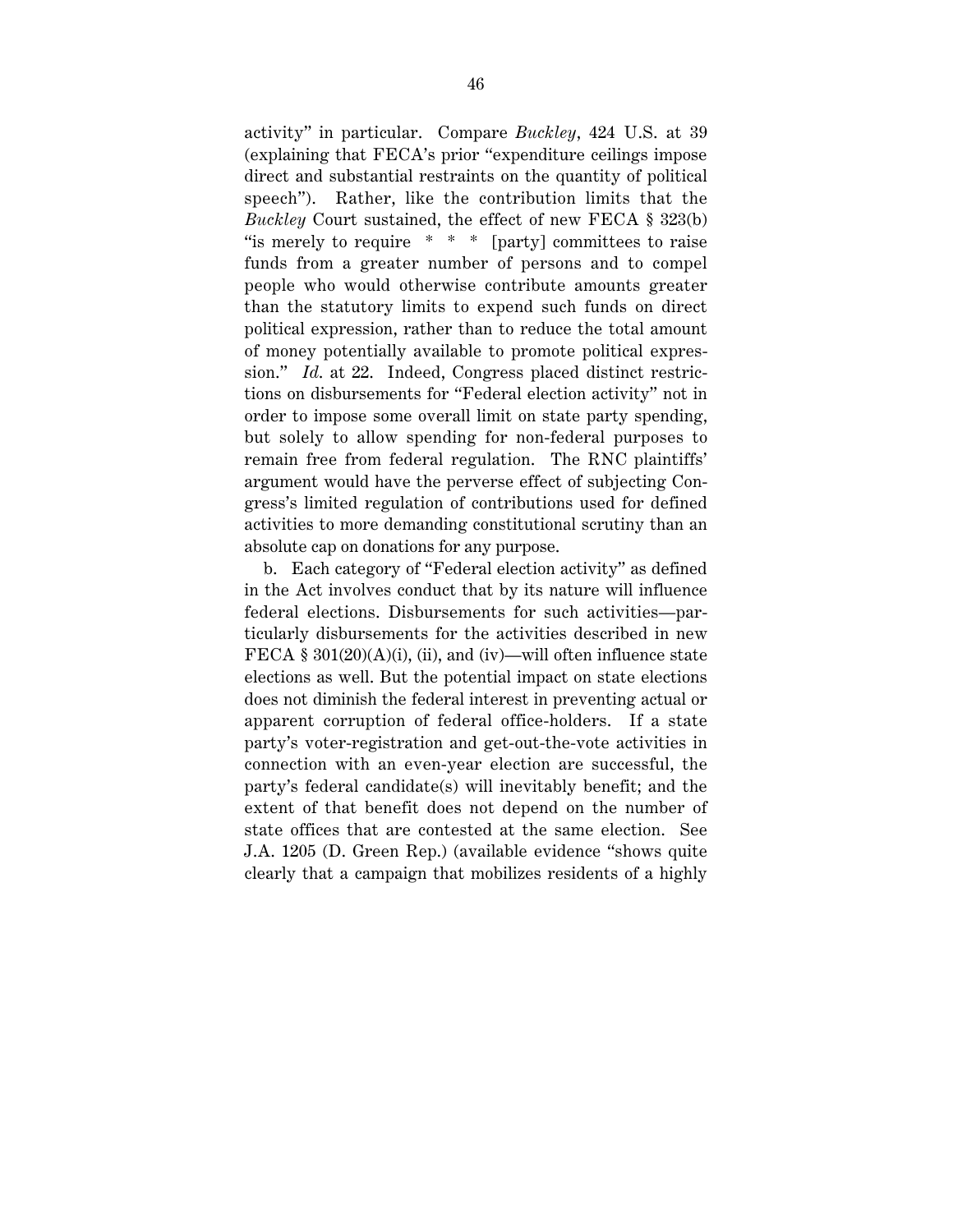Republican precinct will produce a harvest of votes for Republican candidates for both state and federal offices."). Because federal candidates are likely to regard large donations used to finance "Federal election activity" within their States or districts as substantially assisting their own campaigns, such donations directly implicate the concern that the donor may exercise "undue influence on an officeholder's judgment, and the appearance of such influence." *Colorado II*, 533 U.S. at 441.

Each category of "Federal election activity," moreover, has historically been subject to federal regulation and required to be financed in part with hard money under the FEC's allocation rules. See pp. 8-10, *supra*. The prior allocation regime reflected the FEC's recognition that such activities can be expected to influence federal elections. Plaintiffs' attack on new FECA § 323(b) logically implies that either (1) the prior allocation rules were themselves unconstitutional, or (2) the activities described in new FECA § 301(20)(A)(i)-(iv) have a sufficient impact on federal elections to justify a requirement that *part* of their costs be paid with hard money, but do not have a sufficient impact to support a requirement that *all* of their costs be so financed.

Neither of those theories is persuasive. The evidence in this case amply supports Congress's determination that "Federal election activity" as defined in the Act can be expected to have a significant impact on federal elections. See Supp. App. 516sa-531sa (Kollar-Kotelly). If such activities could be financed entirely with *unlimited* soft-money donations, the party's spending could therefore have the effect of creating indebted federal office-holders, and the other limits on contributions could be effectively circumvented. And once the propriety of *some* restriction on the funding of "Federal election activity" is accepted, "a court has no scalpel to probe" (*Buckley*, 424 U.S. at 30) whether 100% or some lesser portion of the costs of such activities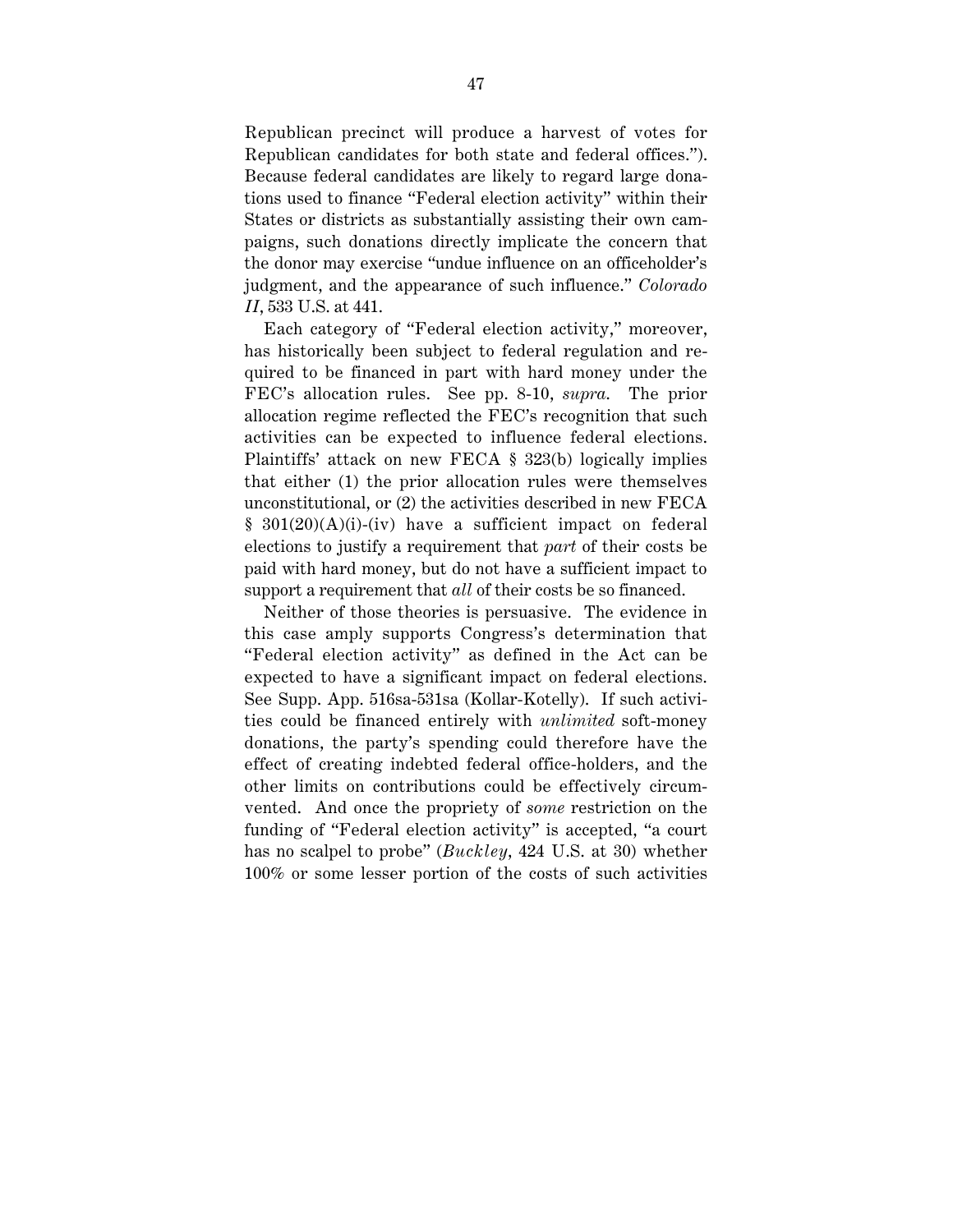should be required to be financed with hard money. Based on its Members' extensive experience under the Commission's former allocation rules, Congress determined that greater constraints on state parties' use of soft money were needed to preserve the integrity of federal elections and federal office-holders. The Constitution does not prevent Congress from acting upon that judgment.

The RNC plaintiffs appear to argue that the FEC's prior allocation rules were invalid, and that a party committee has a First Amendment right to receive unlimited contributions for any political activity that does not expressly advocate the election or defeat of a federal candidate. See RNC Br. 54-55, 88 n.50.19 The Court in *Buckley* declined, however, to impose an "express advocacy" test for organizations "the major purpose of which is the nomination or election of a candidate," because the expenditures of such organizations "are, by definition, campaign related." 424 U.S. at 79; see *id*. at 79-80. Unlike some interest groups, which may have as their primary function issue advocacy rather than the election of candidates, "parties are primarily and continuously concerned with acquiring power through electoral victory. Parties never engage in public communication without regard to its electoral consequences." J.A. 1209 n.19 (D. Green Rep.). There is consequently no need to distinguish between political party disbursements that are directed at candidate elections and those that are not. Rather, the relevant distinction is between disbursements that are directed, in whole or in part, at *federal* elections, and those that are directed at state and/or local elections only (and even that line addresses only who should regulate; it does

 $19$  The McConnell plaintiffs state (Br. 13) that the FEC's prior allocation rules "reflected an assiduous regard for our federal system." Like the RNC plaintiffs, however, they contend (*id.* at 26 n.5) that Congress lacks power to "regulate expenditures for speech that does not constitute express advocacy."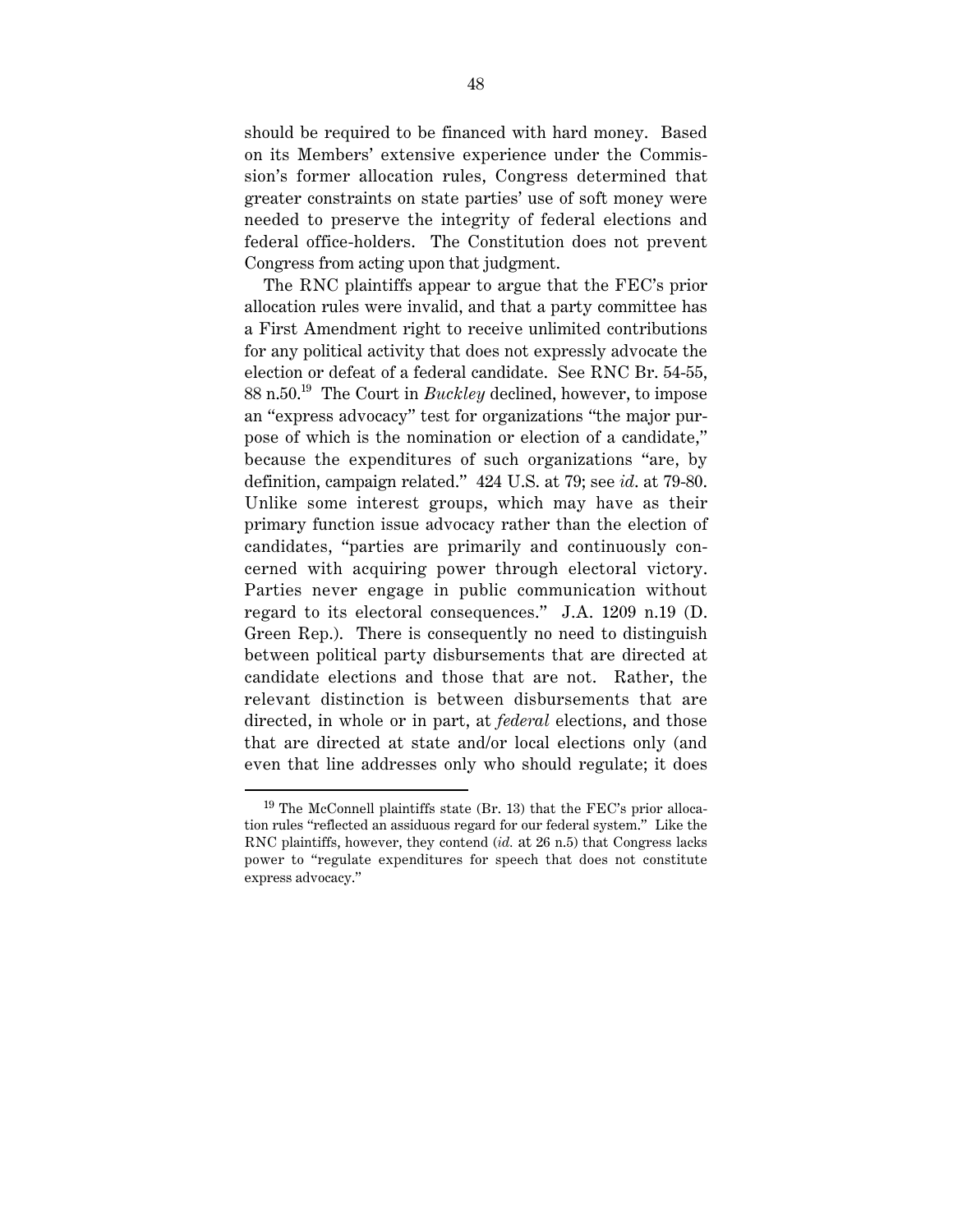not demarcate activities that the First Amendment places beyond regulation). Disbursements for "Federal election activity" as defined in BCRA can reliably be assumed to fall within the former category.

c. Consistent with both the First Amendment and principles of federalism, Congress might have categorically required state party committees to finance all "Federal election activity" entirely with funds contributed subject to the FECA/BCRA source-and-amount restrictions and disclosure requirements. Congress chose, however, to establish an exception to that general rule, in order to accommodate the interests of state parties in raising and spending additional funds to influence state elections. Under the "Levin Amendment" (new FECA § 323(b)(2)), state and local party committees may use soft money to finance an allocable share of the costs of certain categories of "Federal election activity," provided that the following conditions are met:

First, the permitted activities may not refer to a clearly identified federal candidate. Second, those activities may not involve any broadcast communication except one that refers solely to a clearly identified state or local candidate. Third, no single donor may donate more than \$10,000 to a state or local party annually for those activities. Finally, all money (federal and Levin money alike) spent on such activities must be "homegrown"—i.e., raised solely by the spending state or local party.

Supp. App. 56sa (per curiam). Without those limitations on the Levin Amendment option, Congress might well have declined to create any exception to the rule that state parties' "Federal election activity" must be financed exclusively with money raised in compliance with the generally applicable federal source-and-amount restrictions. And state parties may avoid the restrictions on the use of Levin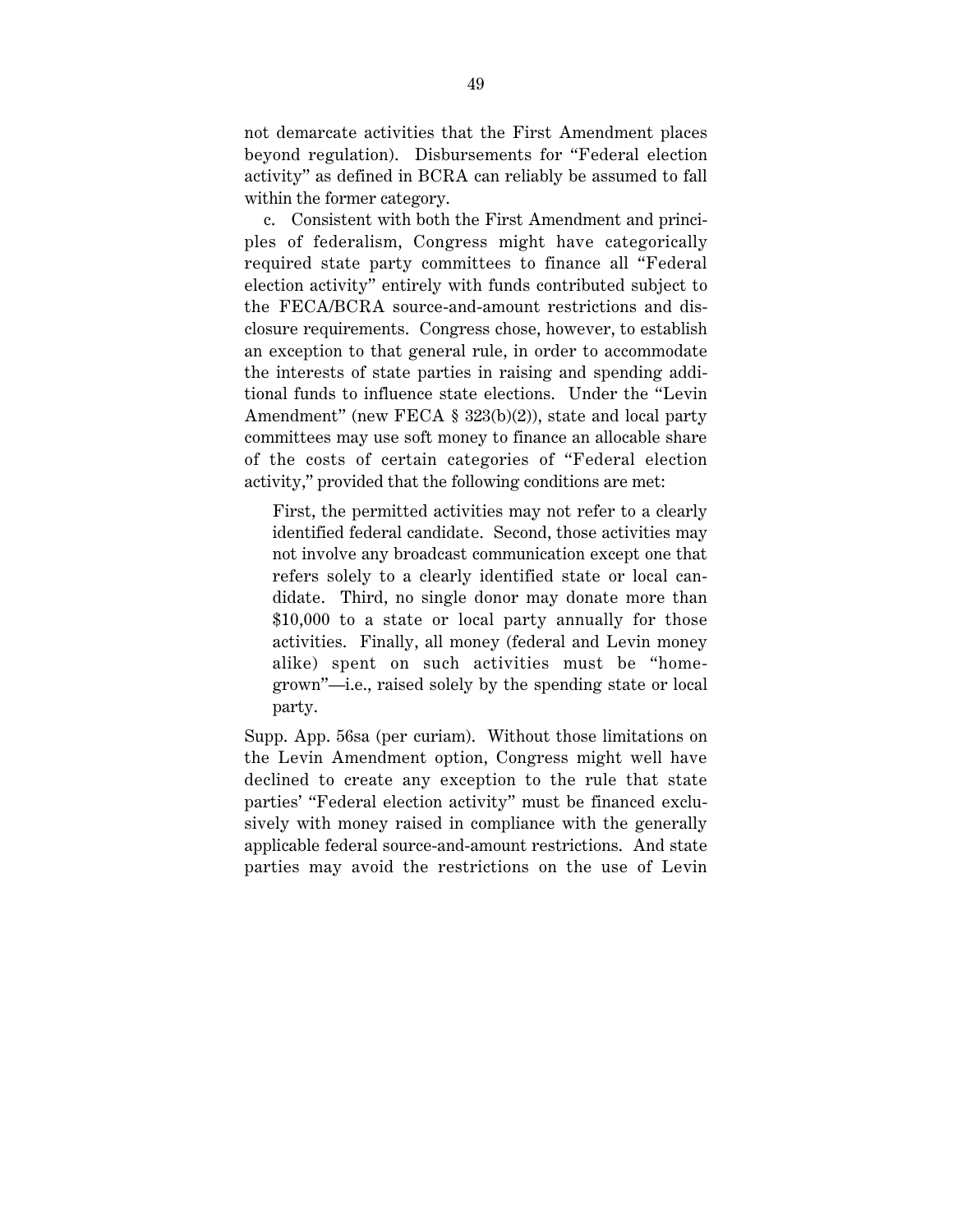Amendment funds simply by spending hard money to finance the activities described in new FECA  $\S 301(20)(A)$ .

The RNC plaintiffs focus in particular (see Br. 58-61) on the requirement that "homegrown" funds be used, which they characterize as a "ban" on transfers of funds between different units of a political party. RNC Br. 58. That claim is misconceived. The Levin Amendment does not restrict the freedom of party committees to transfer lawfullyacquired funds among themselves. BCRA simply requires that, *if* a state or local party committee seeks to use funds raised outside of FECA's source-and-amount restrictions to defray part of the costs of "Federal election activity," *that activity* must be financed entirely with "homegrown" money. That modest condition on the Levin Amendment option—an option that Congress was not obliged to create, and one that no state or local party committee is required to utilize creates no meaningful constitutional problem.

Although state and local party committees in raising Levin Amendment funds are not subject to all of FECA's source-and-amount restrictions, $20$  the \$10,000 limit on Levin Amendment donations reflects Congress's conclusion that the activities in question affect federal elections and that unrestricted donations would therefore threaten actual or apparent corruption of federal office-holders. Absent the requirement that funds used for Levin Amendment activities be "homegrown," a donor could contribute \$10,000 to each of several committees participating in the same joint activity, effectively subverting the \$10,000 per-donor cap on Levin Amendment donations. And if national party committees could provide the hard money to be spent in allocation with a state or local party's Levin funds, the

 $20$  Most significantly, Levin Amendment funds may include corporate and union treasury donations, subject to the \$10,000 maximum, to the extent that state law permits. See 11 C.F.R. 300.31(c).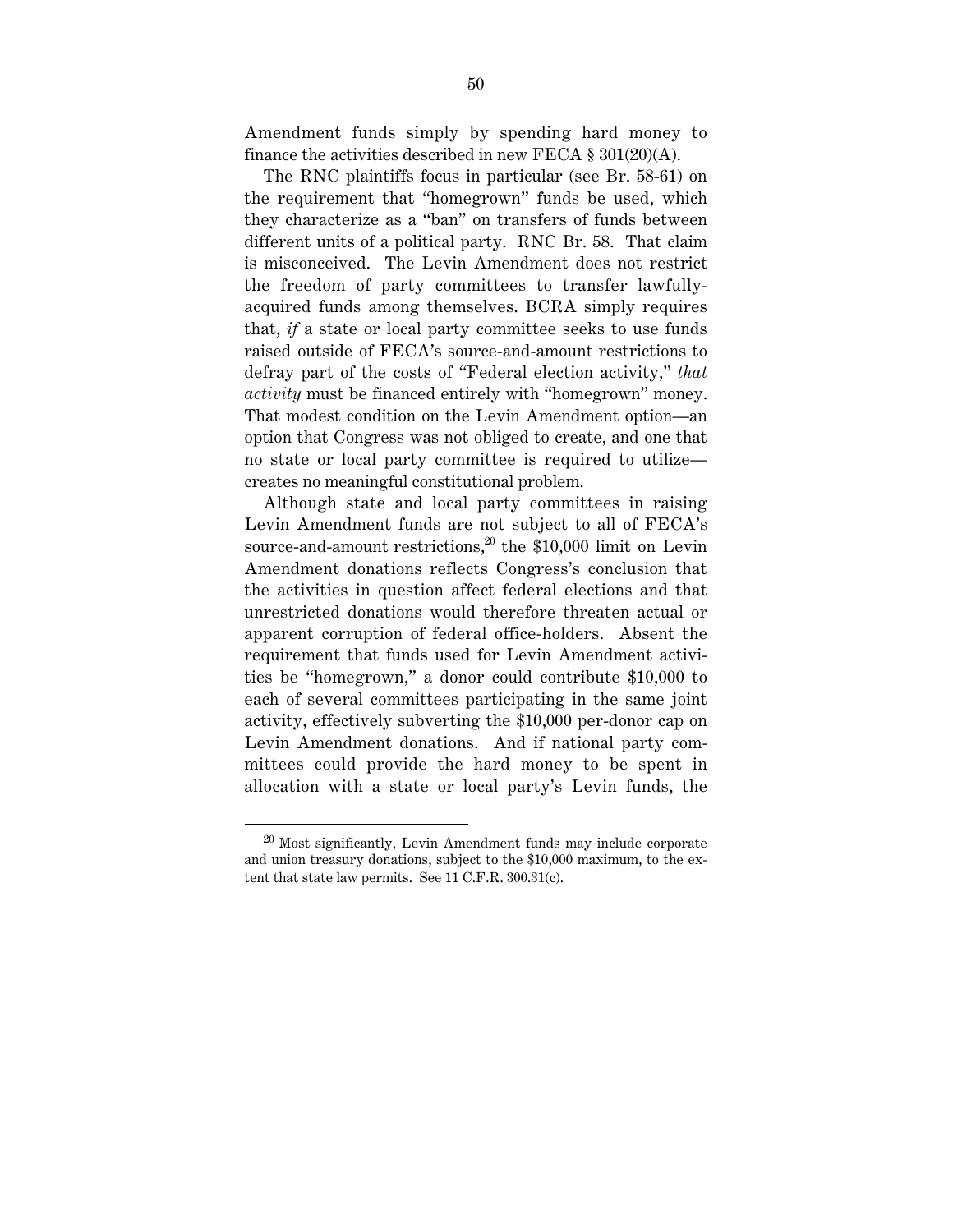national parties "could gain influence over how the account is spent, including the money raised by the less restrictive Levin provisions." J.A. 1210 (D. Green Rep.); cf. note 6, *supra* (explaining that, before the enactment of BCRA, national parties frequently transferred soft money to state parties with instructions as to the manner in which those funds should be used). The national parties would thus effectively regain the ability to direct soft money to activities that will affect federal elections—precisely the abuse that new FECA § 323(a) was designed to prevent.

3. **Title I's solicitation restrictions reinforce Title I's contribution limits and comply with the First Amendment**: Plaintiffs also challenge three distinct restrictions imposed by BCRA § 101(a) on the solicitation of funds by political party officials and by federal office-holders and candidates. First, new FECA § 323(a) prohibits any national political party committee from soliciting soft-money donations to any recipient. Second, new FECA § 323(d) prohibits any national or state party committee from soliciting donations to certain organizations that are exempt from tax under Section 501(c) or Section 527 of the Internal Revenue Code. Third, new FECA § 323(e)(1) generally prohibits federal office-holders and candidates from soliciting donations in connection with either federal or state elections unless those donations comply with FECA's source-and-amount restrictions. Those provisions are valid anti-circumvention measures that are fully consistent with the First Amendment.

a. The McConnell plaintiffs contend that the challenged solicitation restrictions are subject to strict scrutiny. McConnell Br. 17-18 (citing *Riley* v. *National Fed'n of the Blind*, 487 U.S. 781, 795-796 (1988)). They are mistaken. In *Riley*, the Court applied strict scrutiny only in reviewing a state-law provision that directly regulated the *content* of the fundraiser's message, by compelling disclosure of information concerning the percentage of gross receipts that were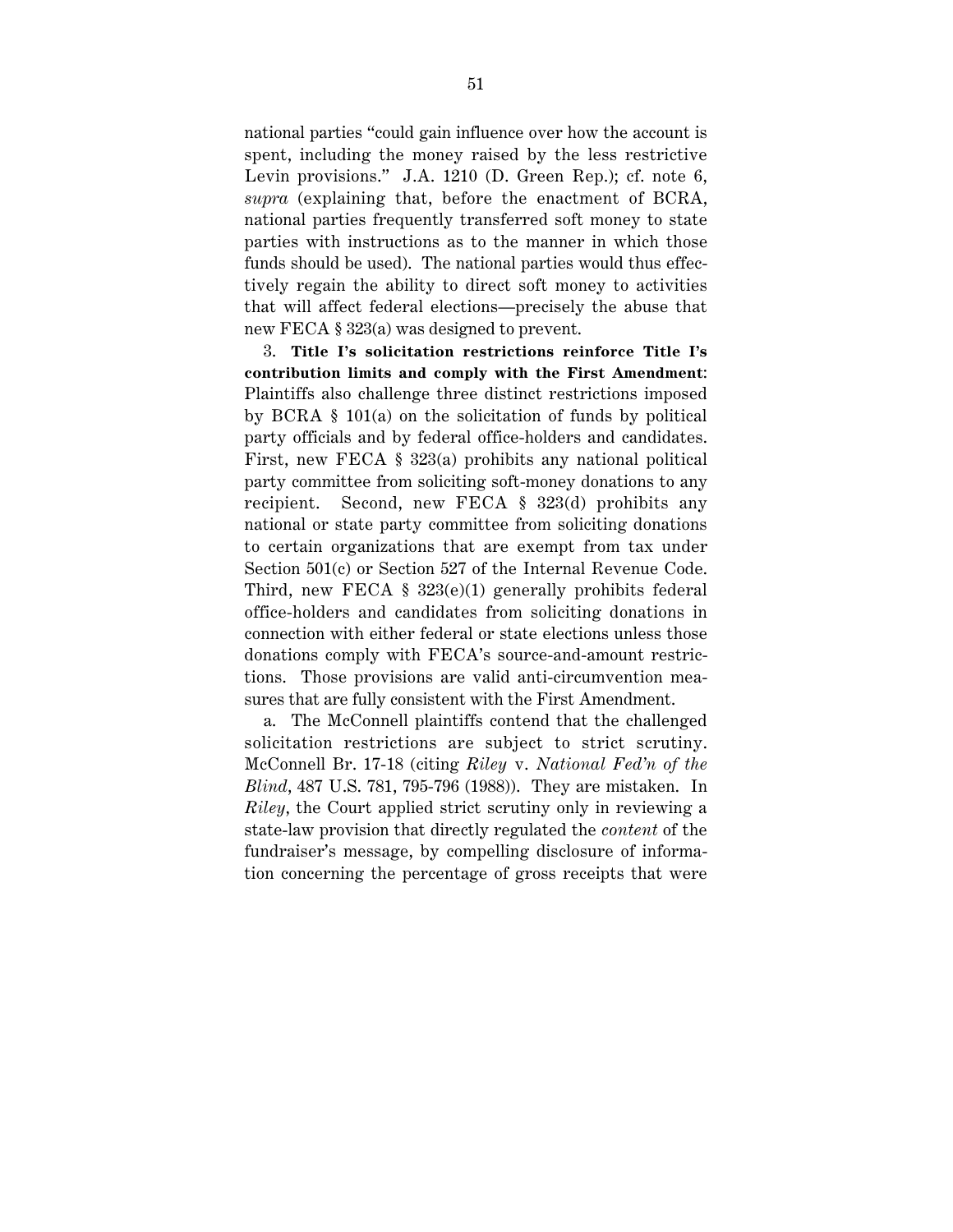actually passed on to charities. *Riley*, 487 U.S. at 786, 795. The Court explained that "[m]andating speech that a speaker would not otherwise make necessarily alters the content of the speech. We therefore consider the Act as a content-based regulation of speech." *Id*. at 795. The provisions at issue here, by contrast, are directed not at the content of the fundraising appeal, but at the identity of the fundraiser. They are in the nature of conflict-of-interest regulations and serve to prevent individuals who have acquired power or influence in one capacity from utilizing it in service of another entity, in circumstances where corruption of federal office-holders may result. Though such restrictions are not immune from First Amendment challenge, this Court's decisions do not suggest that they are subject to strict scrutiny.

To the contrary, this Court has subjected solicitation restrictions designed to reinforce and prevent the circumvention of the FECA contribution limits to the same complaisant scrutiny applied to the contribution limits themselves. In *NRWC*, this Court held that a nonprofit corporation could constitutionally be prohibited from soliciting contributions to its federal PAC from individuals who were not its actual "members." See 459 U.S. at 201-211. The Court did not apply strict scrutiny, but instead emphasized the need for deference to congressional judgments in this area, stating that it would not "second-guess a legislative determination as to the need for prophylactic measures where corruption is the evil feared." *Id*. at 210; see also *Beaumont*, 123 S. Ct. at 2207-2209 (noting the close interrelationship between the solicitation restrictions at issue in *NRWC* and the underlying contribution limits expressly upheld in *Beaumont*). A similarly deferential review is appropriate here.

b. New FECA § 323(a)'s ban on soft-money solicitations by national political party committees is based on the rea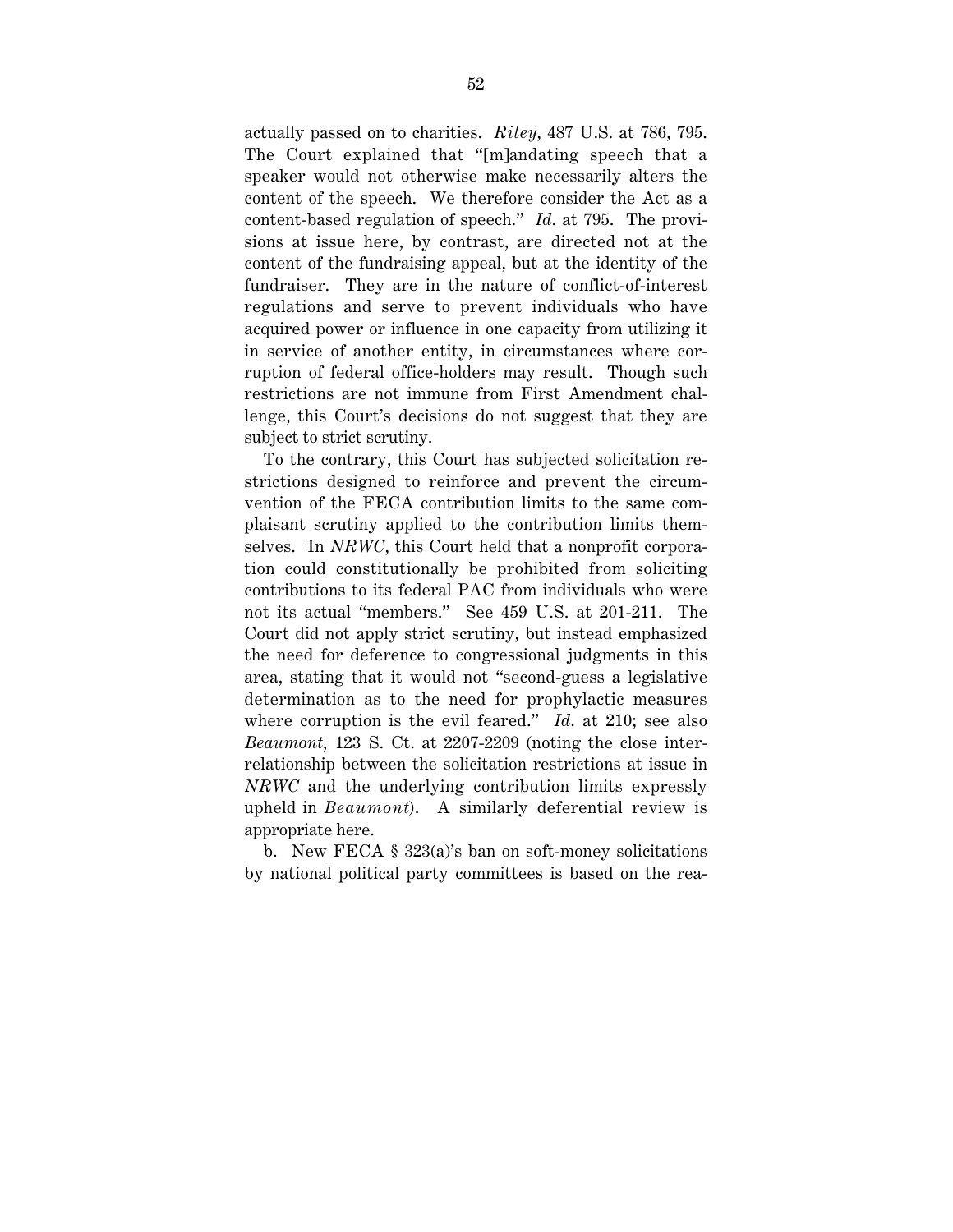sonable premise that, if a large donation to the national party has sufficient corruptive potential to justify a ban, a similar donation to an associated entity (*e.g.*, a state party committee or candidate for state office) designated by the national party may create a comparable threat of corruption.<sup>21</sup> That risk is particularly acute in light of the close connections between national and state party committees and candidates within the party, which increase the danger that a large soft-money donation solicited by a national party committee will be perceived—by the donor, the national party, and federal office-holders—as the functional equivalent of a donation to the national party committee itself. Congress properly acted to prevent the use of such solicitations as a means of circumventing the statutory ban on donations of soft money directly to the national parties.

Insofar as new FECA § 323(a) prohibits a national party committee from soliciting for others donations that the committee itself could not lawfully receive, it is in no way anomalous. To the contrary, similar prohibitions are a characteristic feature of federal anti-corruption and conflictof-interest laws. See,  $e.g., 5 \text{ C.F.R. } 2635.203(f)(2)$  (providing that regulatory restrictions on gifts to federal employees encompass gifts "[g]iven to any other person, including any charitable organization, on the basis of designation, recommendation, or other specification by the employee"); note 13,

<sup>&</sup>lt;sup>21</sup> We do not understand plaintiffs to challenge new FECA  $\S$  323(a)'s ban on soft-money solicitations by national party committees insofar as that ban applies to solicitations for the national party itself. New FECA § 323(a) categorically prohibits national party committees from *receiving* soft-money donations, and neither the party nor its officials can claim any First Amendment right to propose an illegal transfer of funds. See *Pittsburgh Press Co.* v. *Pittsburgh Comm'n on Human Relations*, 413 U.S. 376, 388-389 (1973). Rather, we understand plaintiffs to challenge BCRA's solicitation restrictions only as they apply to potential donations (*e.g.*, softmoney donations to state party committees or to state candidates) that are not in themselves illegal.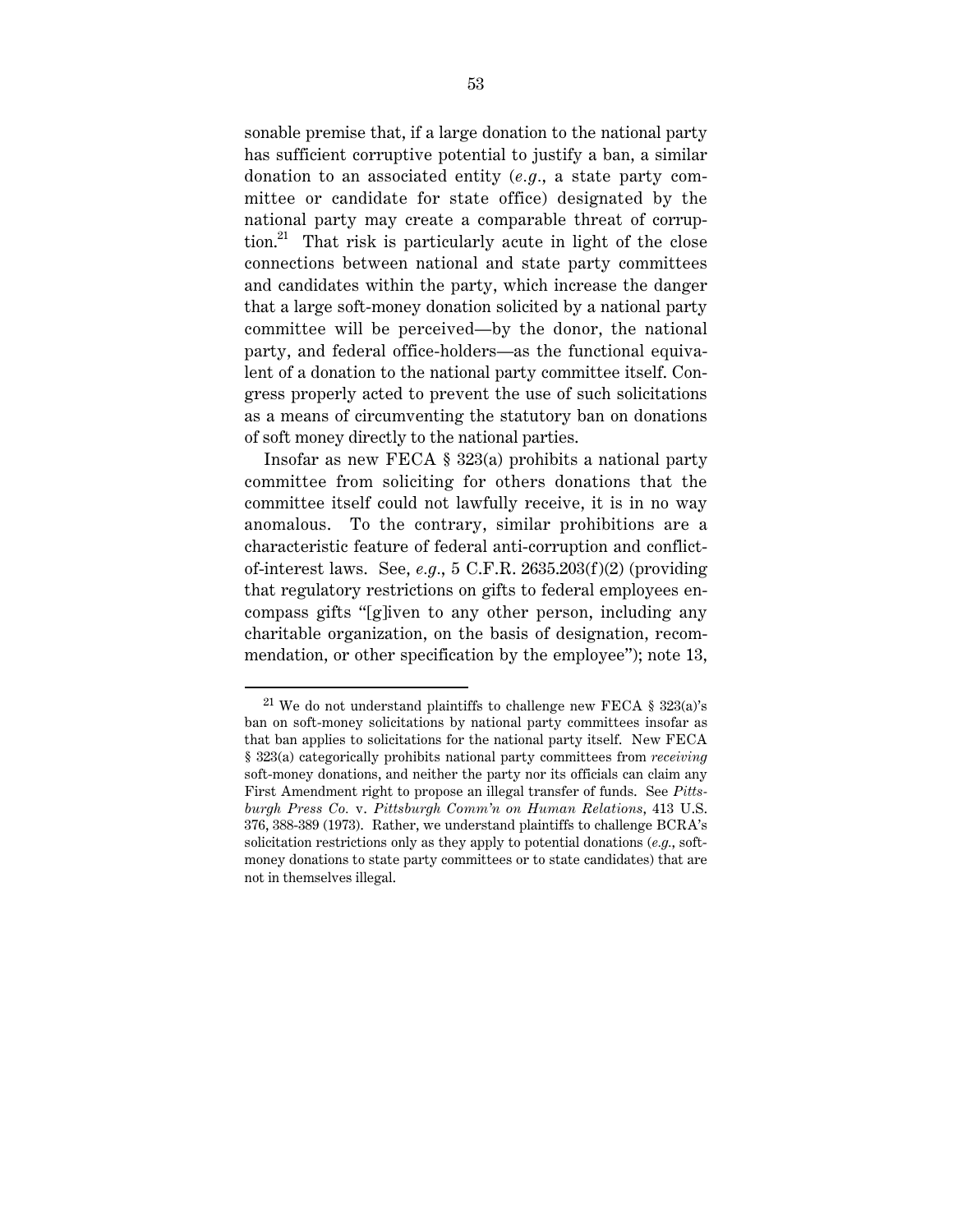*supra*. As those provisions demonstrate, when person A is (for whatever reason) barred from giving money to person B, a natural corollary of that prohibition is to bar B from requesting that A give money to a third party (person C) of B's choosing. That ancillary prohibition raises no meaningful First Amendment concerns, even when a payment from A to C is not unlawful in and of itself. $22$ 

c. Congress acted constitutionally in barring national and state party committees, and their officials acting on behalf of the parties, from soliciting donations for certain tax-exempt organizations that engage in political activity.<sup>23</sup> New FECA

 $^{23}$  New FECA § 323(d) prohibits the parties from soliciting donations to a Section 501(c) organization "that makes expenditures or disburse-

 $22$  The RNC plaintiffs assert (Br. 43) that "it is perfectly legal for anyone else to say 'contribute to the Jones for Governor campaign,' but it is a *crime* for a national party official merely to utter *those exact words*." That assertion overstates the practical effect of new FECA § 323(a)'s ban on soft-money solicitation by the national parties. First, that ban applies to national party officials only when they act "on behalf of such a national committee." A national party official therefore remains free to solicit soft money for a state party or state candidate if he acts in a different capacity (*e.g.*, as a state party official, or simply as an individual). See 67 Fed. Reg. 49,083 (2002). Second, a candidate for state office (like anyone else) is free to establish a federal PAC, which can accept contributions subject to FECA's disclosure requirements and source-and-amount limits. Money contributed to that PAC can be used (insofar as federal law is concerned) to finance the state candidate's campaign. Even when acting on behalf of the RNC, a national party official could legally solicit hard-money contributions to that PAC. Third, it is not "perfectly legal for anyone else to say 'contribute to the Jones for Governor campaign.'" To the contrary, federal law validly prohibits a variety of persons from soliciting funds for state electoral campaigns. See, *e.g.*, 5 U.S.C. 7323(a) (federal Executive Branch employees; see pp. 57-58, *infra*); 26 U.S.C. 501(c)(3) (designated nonprofit organizations); *Blount* v. *SEC*, 61 F.3d 938, 947 (D.C. Cir. 1995) (municipal securities professionals, with respect to the campaigns of state officials from whom they obtain or solicit business). Finally, the RNC plaintiffs' argument highlights the restrictions placed on political parties by new FECA § 323(a) while ignoring the special advantages that parties receive—precisely the analytical approach that this Court rejected in *California Med. Ass'n*. See 453 U.S. at 200-201; p. 71, *infra*.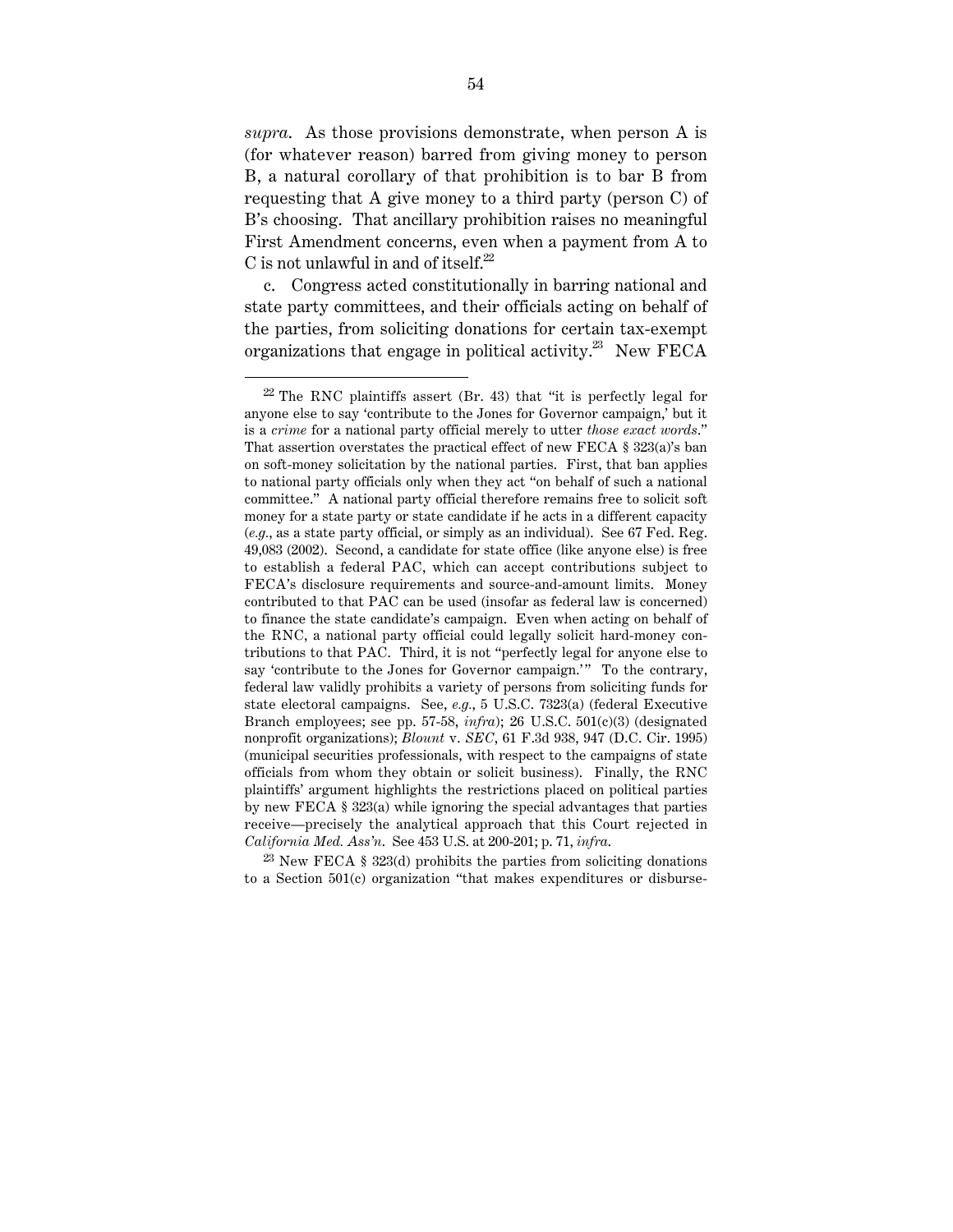§ 323(d) serves to prevent circumvention of the limits on contributions to the parties through the use of nonprofit organizations as surrogate recipients of funds.<sup>24</sup> The national party committees have in the past persuaded "donors to donate nonfederal money to certain interest groups that then use such funds for broadcast issue advertisements and other activities that influence federal elections." Supp. App. 636sa (Kollar-Kotelly); see *id*. at 636sa-642sa; *id*. at 1247sa-1253sa (Leon).

Those donations, if solicited by party committees, will likely be regarded (by donors, party officials, and federal

ments in connection with an election for Federal office (including expenditures or disbursements for Federal election activity)," or to any Section 527 organization "other than a political committee, a State, district, or local committee of a political party, or the authorized campaign committee of a candidate for State or local office."

<sup>24</sup> In addition to prohibiting national and state parties from *soliciting* donations from other persons to the designated tax-exempt organizations, new FECA § 323(d) also provides that the parties themselves shall not "make or direct any donations to" those organizations. The government's expert explained that "[t]he parties' motive for transferring funds to taxexempt organizations that are engaged in electoral activity is to gain control of these organizations, because doing so gives parties control over the soft money that tax-exempt organizations are free to raise." J. A. 1209-1210 (D. Green Rep.). The ban on party donations to those organizations prevents the parties from leveraging their own assets in that manner. J.A. 1210. And by forcing the party committees to engage in political advocacy in their own names, rather than through surrogates whose links to the parties may not be widely known, the prohibition on party donations to tax-exempt entities assists the public in evaluating communications for which the party is ultimately responsible. Party committees remain free to donate lawfully acquired funds to PACs, which are subject to the disclosure requirements and source-and-amount restrictions imposed by FECA. *Ibid.*; see new FECA § 323(d)(2) (solicitation ban is inapplicable to any Section 527 organization that is a "political committee"). And, as with the ban on party solicitations for the designated Section 501 and Section 527 organizations, the ban on direct donations may be regarded as simply a reasonable condition on Congress's decision to confer tax-exempt status upon the relevant organization. See note 25, *infra*.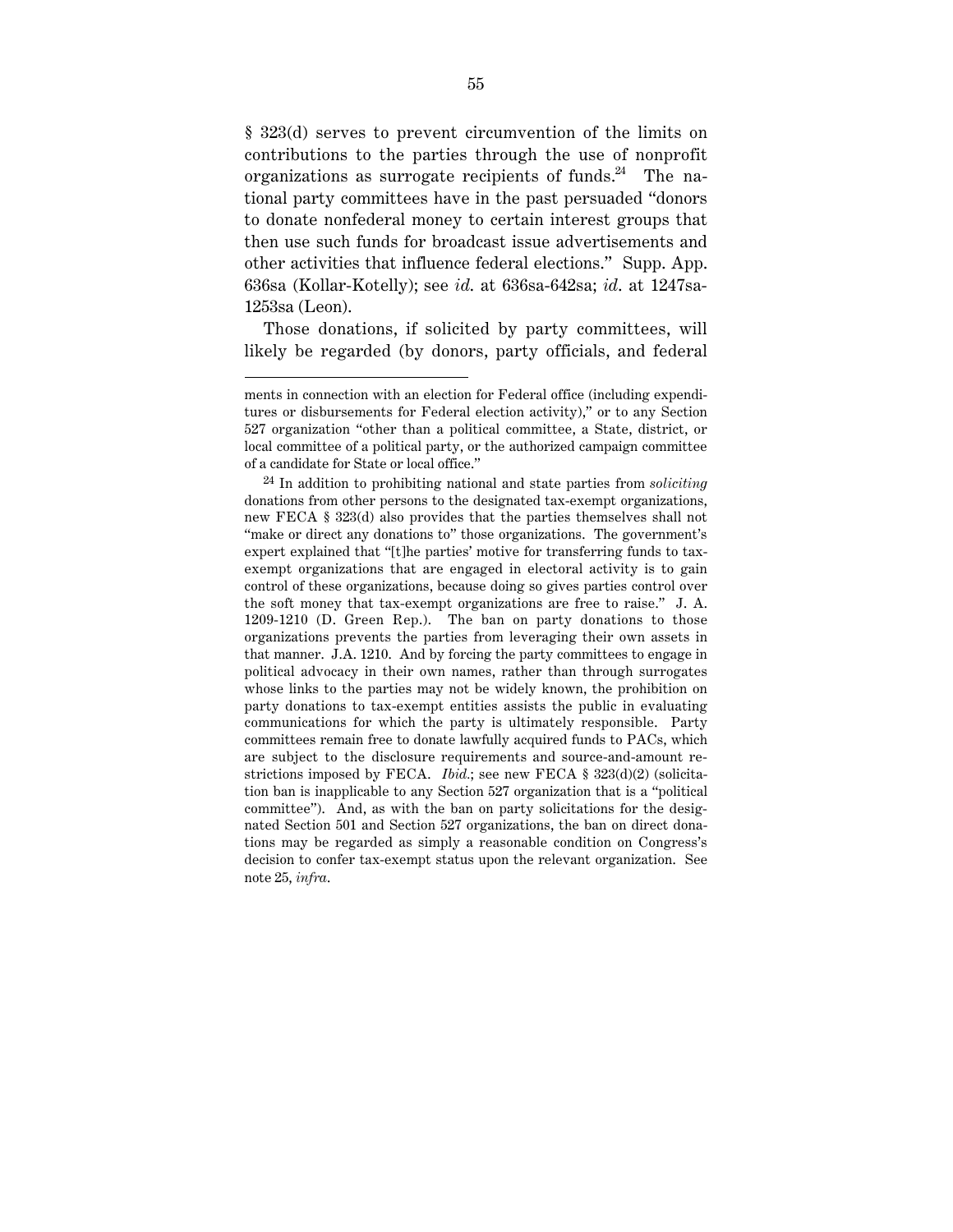office-holders alike) as benefitting the party itself and its federal candidates; yet they are not subject to FECA's disclosure requirements and source-and-amount restrictions. The tighter restrictions on donations to other likely surrogates, such as the state parties, will only increase the temptation to pursue such arrangements. In the absence of new FECA § 323(d), "the national parties could easily circumvent the new regulatory regime by creating satellite party organizations in the guise of tax-exempt organizations, which would be free to collect donations of unlimited size." J.A. 1210 (D. Green Rep.); cf. *Colorado II*, 533 U.S. at 457 (explaining that substantial record evidence in that case "demonstrates how candidates, donors, and parties test the limits of the current law"). $25$ 

d. New FECA § 323(e)'s restrictions on soft-money solicitations by federal candidates and office-holders are also constitutional. New FECA § 323(e) reflects Congress's reasonable concern that large donations made to other candidates or political committees at the behest of a federal candidate or office-holder may create the same kind of risks of actual or apparent corruption as are posed by large donations to a federal candidate's own campaign. To the extent

 $25$  New FECA § 323(d) might also be conceived (and sustained) as a reasonable condition imposed by Congress on its decision to grant the relevant Section 501(c) or Section 527 organization an exemption from federal tax. "[T]ax exemptions \* \* \* are a form of subsidy that is administered through the tax system." *Regan* v. *Taxation with Representation*, 461 U.S. 540, 544 (1983). Although Congress's authority to grant and withhold tax exemptions is subject to constitutional limits, see *id*. at 545, "[l]egislatures have especially broad latitude in creating classifications and distinctions in tax statutes," *id*. at 547. New FECA § 323(d) reflects Congress's determination that certain organizations that have requested and received a tax subsidy should not also receive a particular type of fundraising assistance that could potentially be used to circumvent the campaign-finance laws. Especially under the relaxed standard applicable to legislative judgments in this field, that condition on the organization's tax-exempt status easily survives First Amendment review.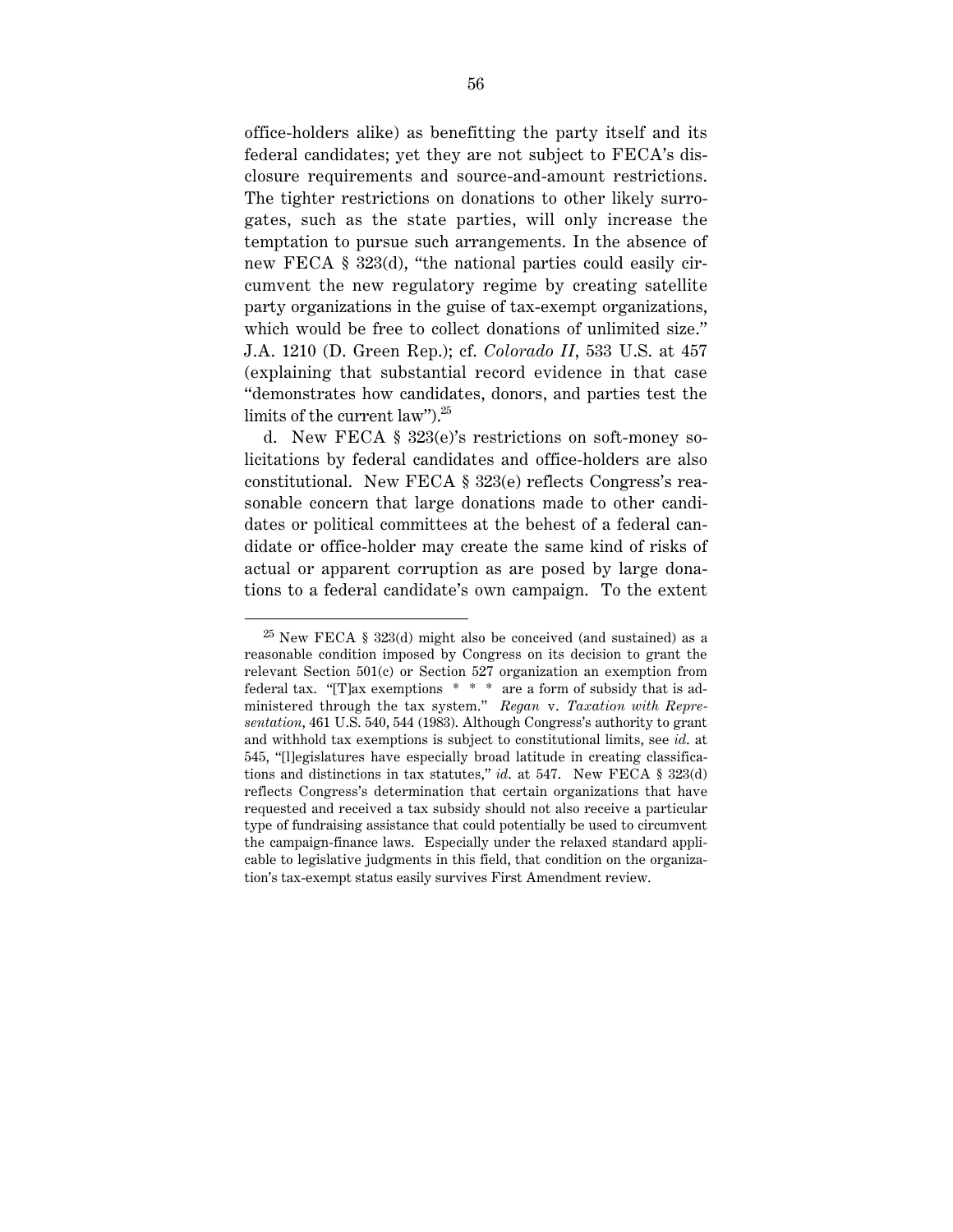that it is unclear whether a federal candidate would view a donation to a particular recipient favorably, that uncertainty is eliminated by the solicitation itself. As one corporate CEO and former political consultant testified, "[m]ost soft money donors don't ask and don't care why" money solicited by a Member of Congress is being directed to a particular recipient; "[w]hat matters is that the donor has done what the Member asked." Supp. App. 550sa-551sa (Kollar-Kotelly) (J.A. 714). By permitting solicitations for both federal and state elections, subject to FECA's source-and-amount limits, BCRA addresses the threat of actual or perceived corruption while allowing federal office-holders and candidates to play a meaningful role in party fundraising efforts.

Insofar as it subjects federal office-holders and candidates to legal constraints stricter than those imposed upon the general public, new FECA § 323(e) breaks no new ground. This Court has recognized that "the State's interests as an employer in regulating the speech of its employees 'differ significantly from those it possesses in connection with regulation of the speech of the citizenry in general.'" *Connick* v. *Myers*, 461 U.S. 138, 140 (1983) (quoting *Pickering* v. *Board of Educ.*, 391 U.S. 563, 568 (1968).<sup>26</sup> Subject to narrow exceptions not relevant here, the Hatch Act has long prohibited the solicitation of political contributions by federal Executive Branch employees. See 5 U.S.C. 7323(a)(2); see also

 $26$  Although new FECA § 323(d) encompasses candidates for federal office who are not (yet) office-holders, its application to such persons serves the same anti-corruption purpose as its application to persons actually holding federal office. If a candidate incurs political debts during the course of a campaign, and subsequently wins election, those debts may be repaid after the candidate takes office. Cf. 18 U.S.C. 201 (federal bribery and anti-gratuity law applies to any "person who has been selected to be a public official" as well as to any "public official").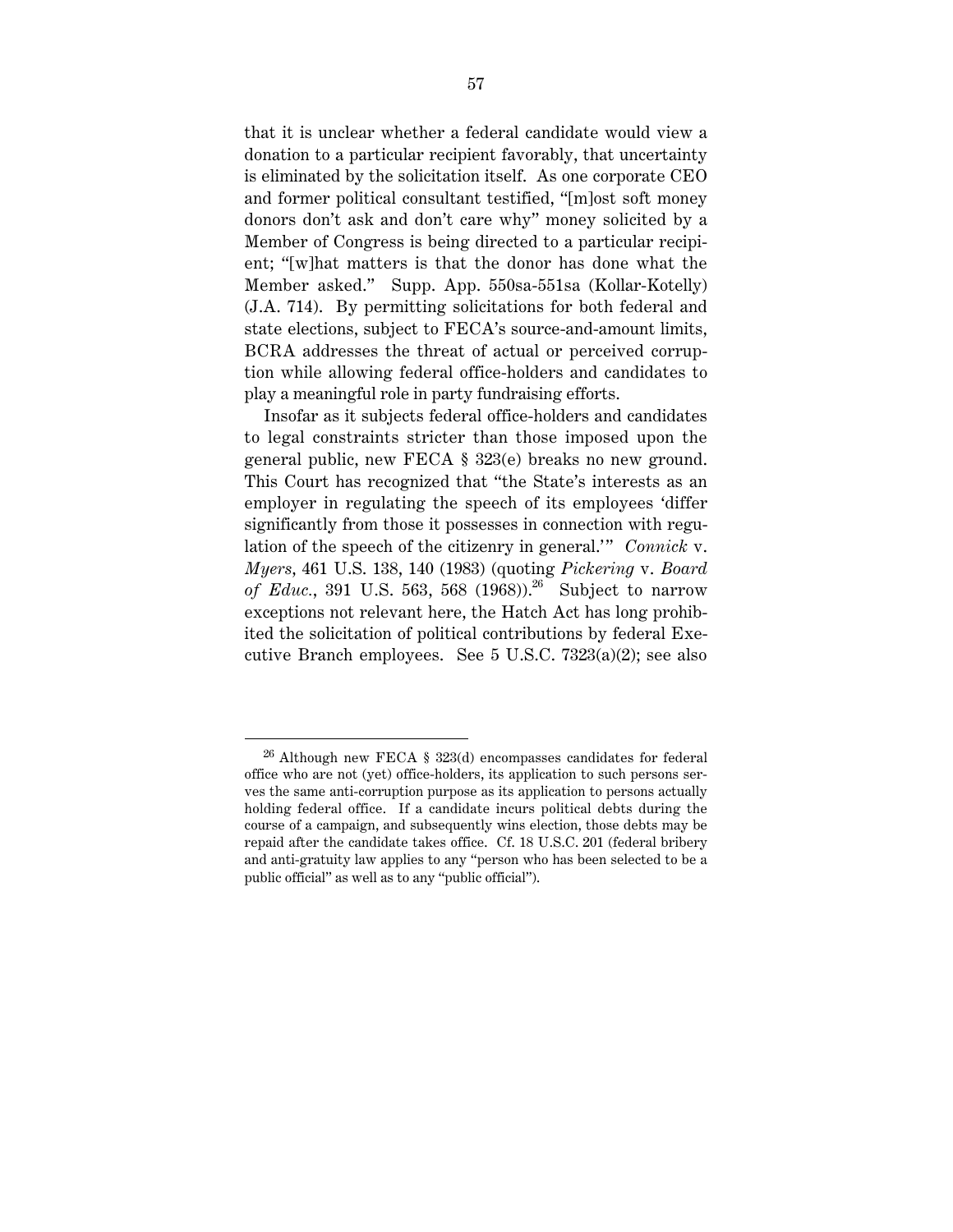*Letter Carriers*, *supra*; *Public Workers* v. *Mitchell*, 330 U.S.  $75$  (1947).<sup>27</sup>

Restrictions on the participation of public employees in political fundraising serve in part to insulate the employees themselves from untoward pressure to engage in political activities. See *Letter Carriers*, 413 U.S. at 566. Those restrictions also serve, however, to ensure (i) that public employees are not affected (or perceived to be affected) in the performance of their duties by the fact that persons with business before the government have contributed to a political campaign or have declined to do so, cf. *id*. at 564-565, and (ii) that persons from whom contributions are requested will not feel coerced to contribute by reason of the solicitor's official status. New FECA § 323(e) is a reasonably tailored effort to achieve the same objectives.<sup>28</sup>

 <sup>27</sup> At the time of this Court's decisions in *Letter Carriers* and *Mitchell*, the Hatch Act more broadly prohibited Executive Branch employees from taking an "active part in political management or in political campaigns." See *Letter Carriers*, 413 U.S. at 550; *Mitchell*, 330 U.S. at 78 & n.2. Congress has since relaxed the Hatch Act's restrictions. Under current law, the ban on active participation in political campaigns applies only to a relatively narrow group of Executive Branch employees. See 5 U.S.C. 7323(a), (b)(2) and (3). The ban on participation in political fundraising, however, remains generally applicable. See 5 U.S.C. 7323(a)(2).

 $^{28}$  Restrictions on a federal candidate's freedom to solicit lawful contributions in connection with his *own* electoral race would raise substantial constitutional questions that are not implicated by the restrictions imposed upon Executive Branch employees by 5 U.S.C. 7323(a)(2). With respect to *other* elections, however, and particularly elections for state office, it is not apparent why a Member of Congress should have a greater First Amendment right to engage in political fundraising than does an Executive Branch employee. Indeed, this Court's decision in *United States* v. *NTEU*, 513 U.S. 454, 472-473 (1995), suggests that Congress may have *greater* power to restrict the off-duty financial activities of the highest-ranking federal officials than to impose similar restrictions on the federal rank-and-file, since high-ranking officials will likely be better positioned to reward past favors through the use of their governmental power.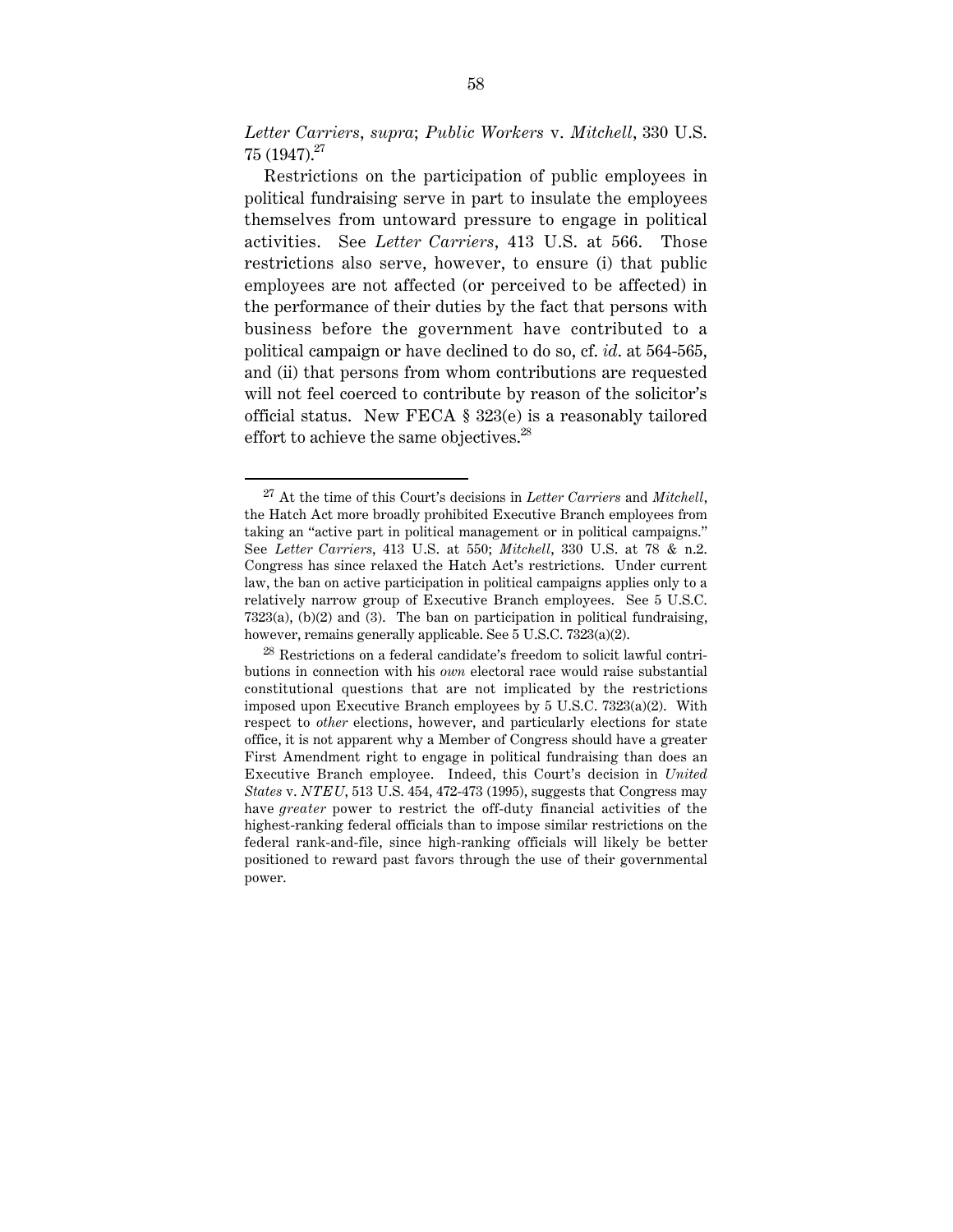4. **New FECA § 323(f )'s restrictions on state candidates and office-holders are valid anti-circumvention measures**: New FECA  $\S$  323(f) prohibits state candidates and officeholders from spending soft money "for a communication described in [new FECA] section 301(20)(A)(iii)"—*i.e.*, for a communication that "refers to a clearly identified candidate for Federal office \* \* \* and that promotes or supports a candidate for that office, or attacks or opposes a candidate for that office." BCRA § 101(b) (new FECA §  $301(20)(A)(iii)$ . As Judge Leon correctly explained, that provision "simply guard[s] against \* \* \* conversions of soft money donations to fund communications that are designed to accomplish the federal purpose of directly influencing a federal election." Supp. App. 1146sa; see *id*. at 993sa (Kollar-Kotelly) (endorsing Judge Leon's analysis).

Plaintiffs' attack on new FECA § 323(f) rests largely on overstatements of that provision's practical effects. Thus, the NRLC plaintiffs appear to construe new FECA § 323(f) to encompass virtually every reference a state candidate or office-holder might make to an identified candidate for federal office, even when the evident purpose of the communication is to fulfill a state officer's official duties unrelated to any election, or to further a state candidate's own electoral prospects, rather than to influence a federal election. See NRLC Br. 39-43. As Senator Feingold explained, however, new FECA  $\S$  323(f) does not prohibit "spending" non-Federal money to run advertisements that mention that [state candidates] have been endorsed by a Federal candidate or say that they identify with a position of a named Federal candidate, so long as those advertisements do not support, attack, promote or oppose the Federal candidate." 148 Cong. Rec. S2143 (daily ed. Mar. 20, 2002). The McConnell plaintiffs contend (Br. 35) that new FECA § 323(f) "is tantamount to an outright ban" on the issuance by state candidates and office-holders of the communications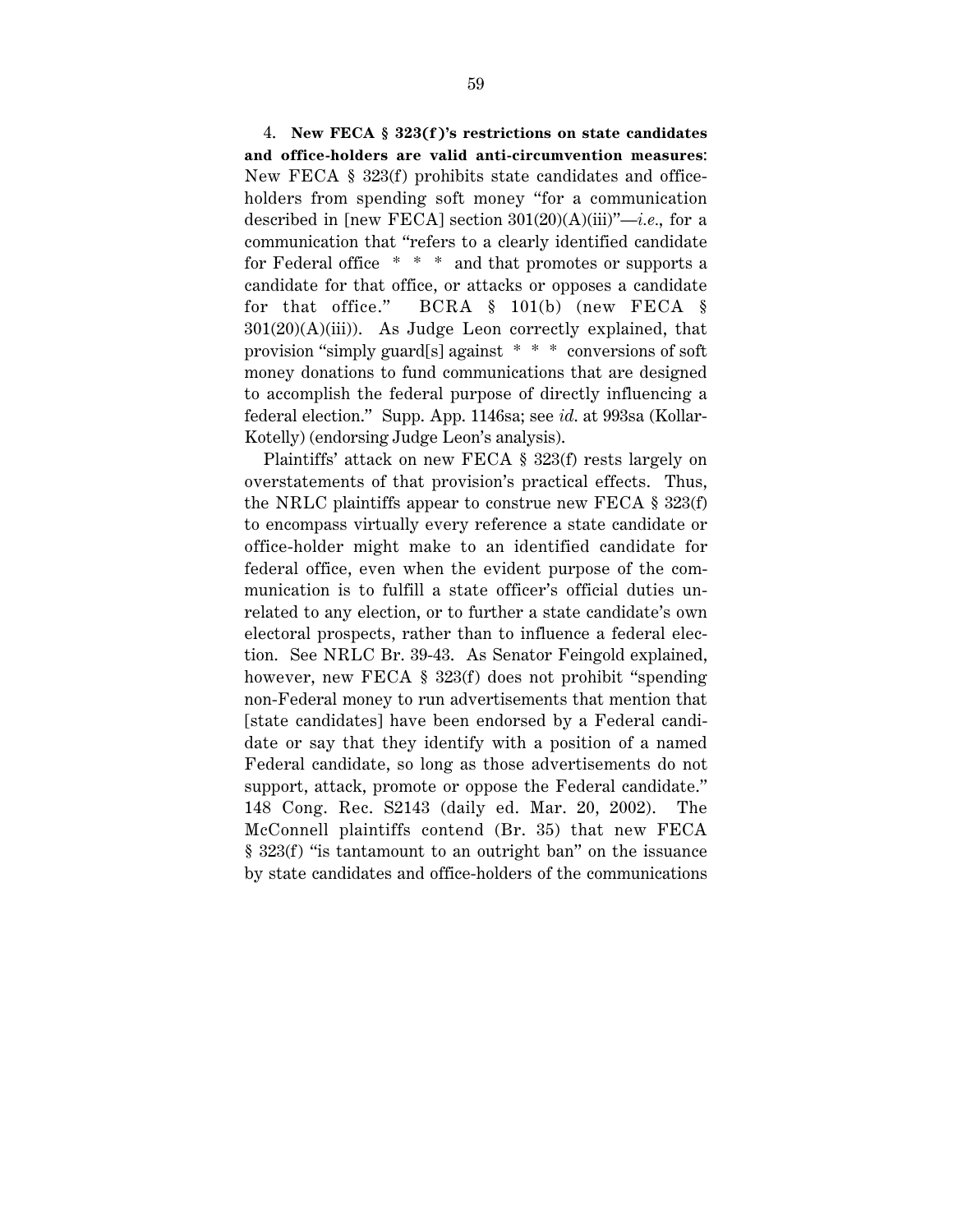described in new FECA  $\S 301(20)(A)(iii)$ . Contrary to those plaintiffs' suggestion (Br. 35), however, nothing in federal law prevents a state candidate or office-holder from establishing a political committee, which can receive contributions subject to FECA's source-and-amount restrictions. Funds contributed to such a political committee can be used to finance any communication for which new FECA  $\S$  323(f) requires the use of hard money.

5. **BCRA § 213's provisions governing independent and coordinated expenditures by party committees comply with the First Amendment**: Under 2 U.S.C. 441a(d), political party committees are permitted to support their candidates for federal office with coordinated expenditures that far exceed the contribution limits to which other donors are subject. See pp. 17-18 & note 11, *supra*. Once a political party has nominated a candidate for a particular federal election, BCRA § 213 requires the party either (1) to forgo independent expenditures in support of that candidate, in which case it may invoke the increased coordinated-expenditure limits applicable to political parties; or (2) to abide by the \$5000 limit on contributions and coordinated expenditures that applies to political committees generally, in which case it may make unlimited independent expenditures in support of that candidate.<sup>29</sup> Plaintiffs' First Amendment

 $29$  The RNC plaintiffs suggest (Br. 73) that if a party committee makes independent expenditures in support of a nominated candidate, the party is thereafter barred from *any* coordinated spending with respect to that candidate. That is incorrect. BCRA § 213(2) adds a new FECA §  $315(d)(4)(A)(i)$ , which is codified at 2 U.S.C.  $441a(d)(4)(A)(i)$ , and provides that, after making an independent expenditure with respect to a nominated candidate, the party may not make "any coordinated expenditure *under this subsection* with respect to the candidate during the election cycle." BCRA § 213(2) (emphasis added). "[T]his subsection" refers to 2 U.S.C. 441a(d). Thus, BCRA § 213 requires the party to choose between independent expenditures and the *increased* coordinated expenditures that 2 U.S.C. 441a(d) allows party committees to make. But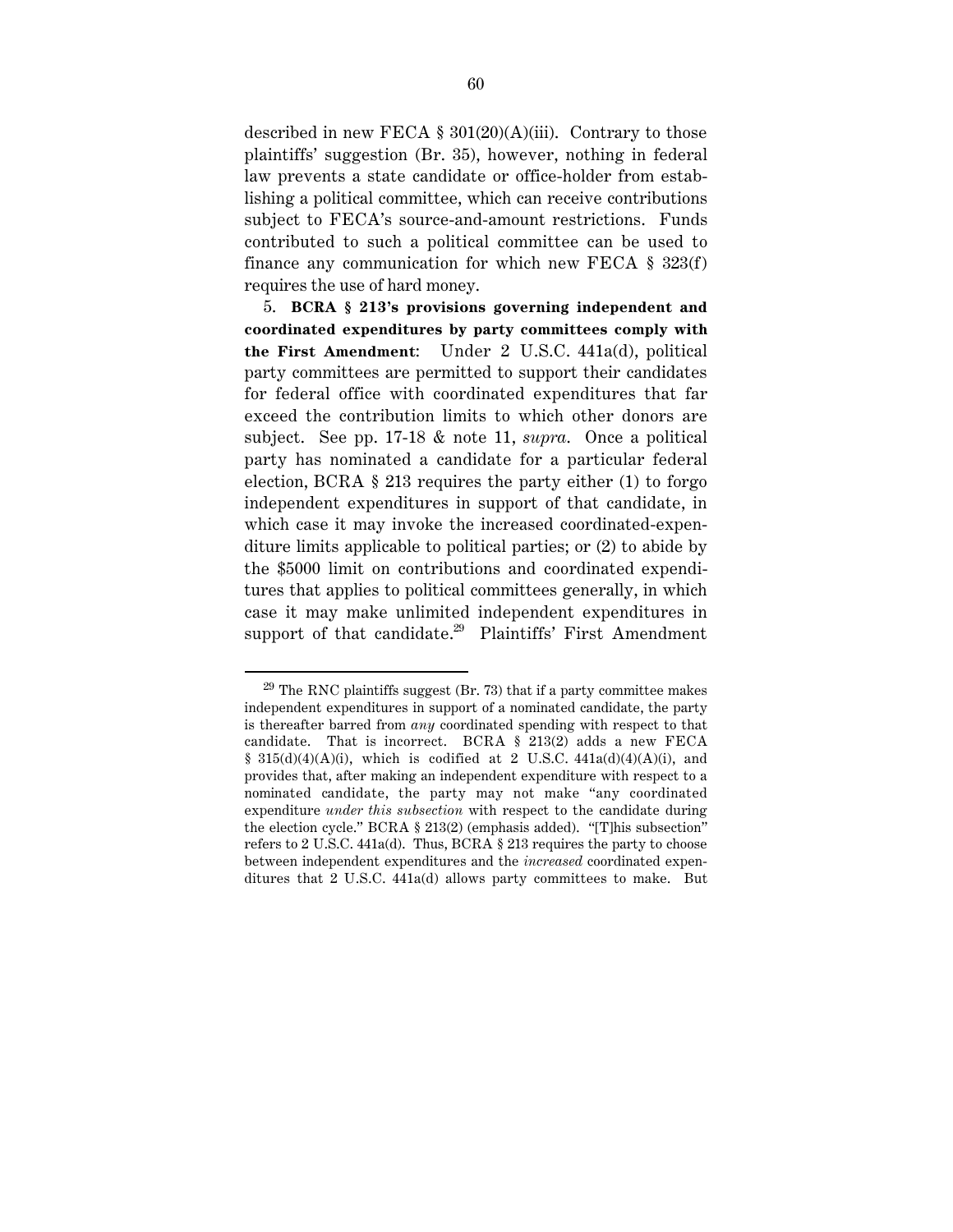challenges (McConnell Br. 68-70; RNC Br. 73-76) to that provision lack merit.

a. Although a party committee has a First Amendment right to make unlimited independent expenditures in support of the party's candidates, see p. 18, *supra*, it has no greater *constitutional* right to make coordinated expenditures than does any other political committee. See *Colorado II*, 533 U.S. at 455 (a political party "is in the same position as some individuals and PACs, as to whom coordinated spending limits have already been held valid"); McConnell Br. 69 (acknowledging that 2 U.S.C. 441a(d) "is not constitutionally required"). Consistent with the Constitution, Congress might have subjected party committees to the \$5000 limit on coordinated spending that applies to every other multicandidate political committee, while leaving the parties free to engage in unrestricted independent spending. Under BCRA § 213, any political party remains free to choose that option with respect to any federal election. Congress's decision to provide party committees an *additional* spending option creates no constitutional infirmity.

b. Plaintiffs contend that BCRA § 213 is invalid because it "forces a choice between two *existing rights*: one statutory and the other constitutional." RNC Br. 75. But Congress may and often does condition the availability of a statutory benefit on a private party's willingness to forgo conduct in which it would otherwise have a constitutional right to engage. In *Buckley*, for example, the Court held that Congress, in establishing a program of public financing for Presidential election campaigns (see 424 U.S. at 85-109), "may condition acceptance of public funds on an agreement by the

whichever option the party chooses, it may make direct contributions, or contributions in the form of coordinated expenditures, up to the \$5000 limit that applies to political committees generally under 2 U.S.C.  $441a(a)(2)(A)$ , and it may invoke the much larger limit on national party contributions to Senate candidates established by 2 U.S.C. 441a(h).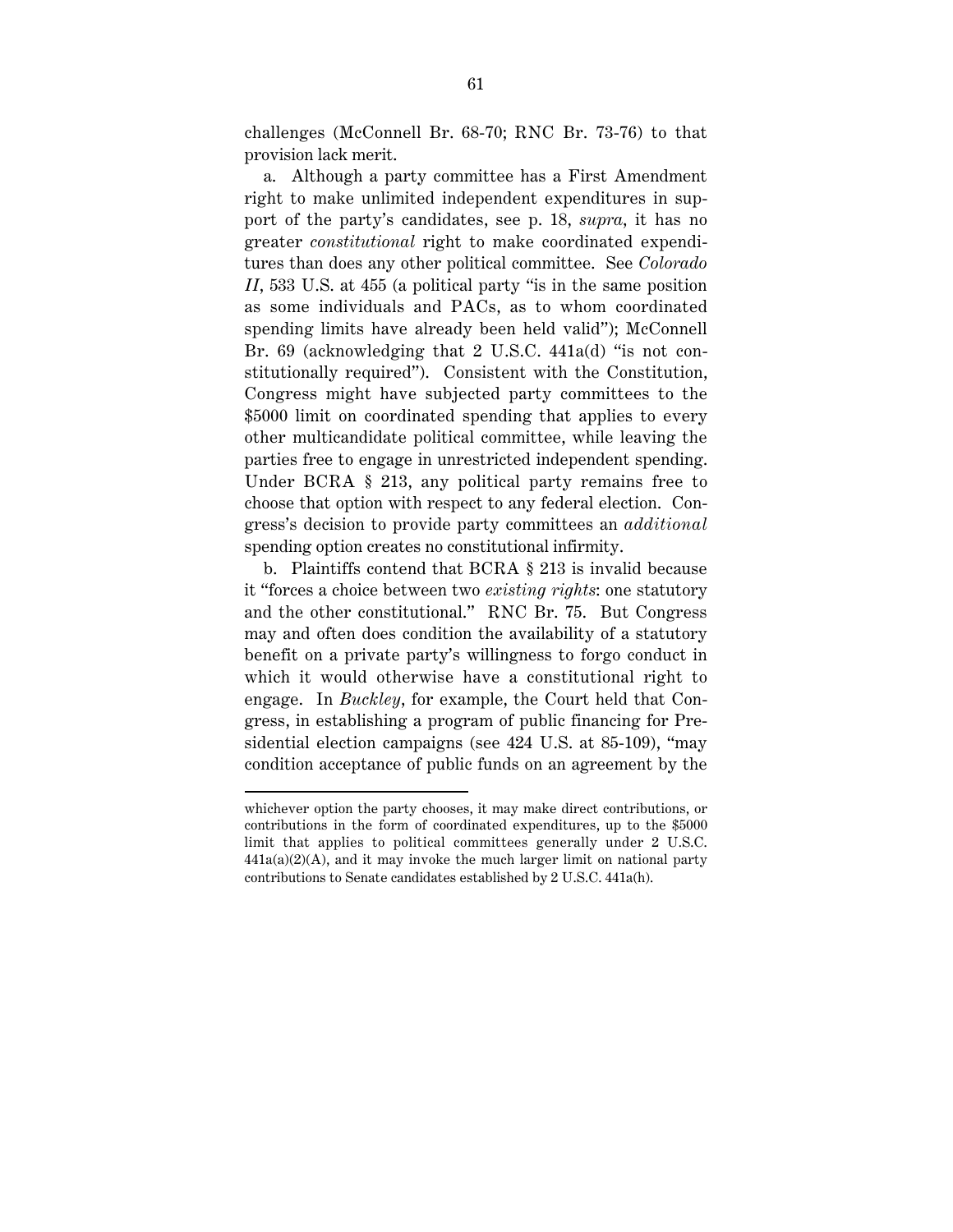candidate to abide by specified expenditure limitations." *Id*. at 57 n.65. The Court upheld that condition on public funding, notwithstanding its determination that FECA's freestanding limits on campaign spending by candidates for federal office violated the First Amendment. See *id*. at 54- 58. The Court explained that, "[j]ust as a candidate may voluntarily limit the size of the contributions he chooses to accept, he may decide to forgo private fundraising and accept public funding." *Id*. at 57 n.65.

BCRA § 213 does not, as the RNC plaintiffs suggest (Br. 74), reflect a "conclusive presumption" that all party spending in connection with a federal election is coordinated with the party's nominee. To the contrary, the text of BCRA § 213 expressly contemplates the prospect that a party committee can make independent expenditures in support of its candidate even after a nominee is selected. Congress reasonably determined, however, that the higher coordinatedexpenditure ceilings provided in 2 U.S.C. 441a(d) should be reserved for those situations in which the relevant political party concludes (for whatever reason) that independent spending in support of a particular candidate is infeasible or politically disadvantageous.

The balance struck by Congress accords both with the original rationale for the higher party coordinated-spending limits and with this Court's decision in *Colorado I*. In 1976, when it reenacted the predecessor to 2 U.S.C. 441a(d) after this Court's decision in *Buckley*, Congress viewed party spending in support of the party's candidate as necessarily coordinated. The Conference Report accompanying the 1976 FECA amendments explained that the increased spending limits for party committees "allow[] the political parties to make contributions in kind by spending money  $* * *$  to aid the individual candidates who represent the party," and it expressed the view that, "but for this subsection, these expenditures would be covered by the contribution limitations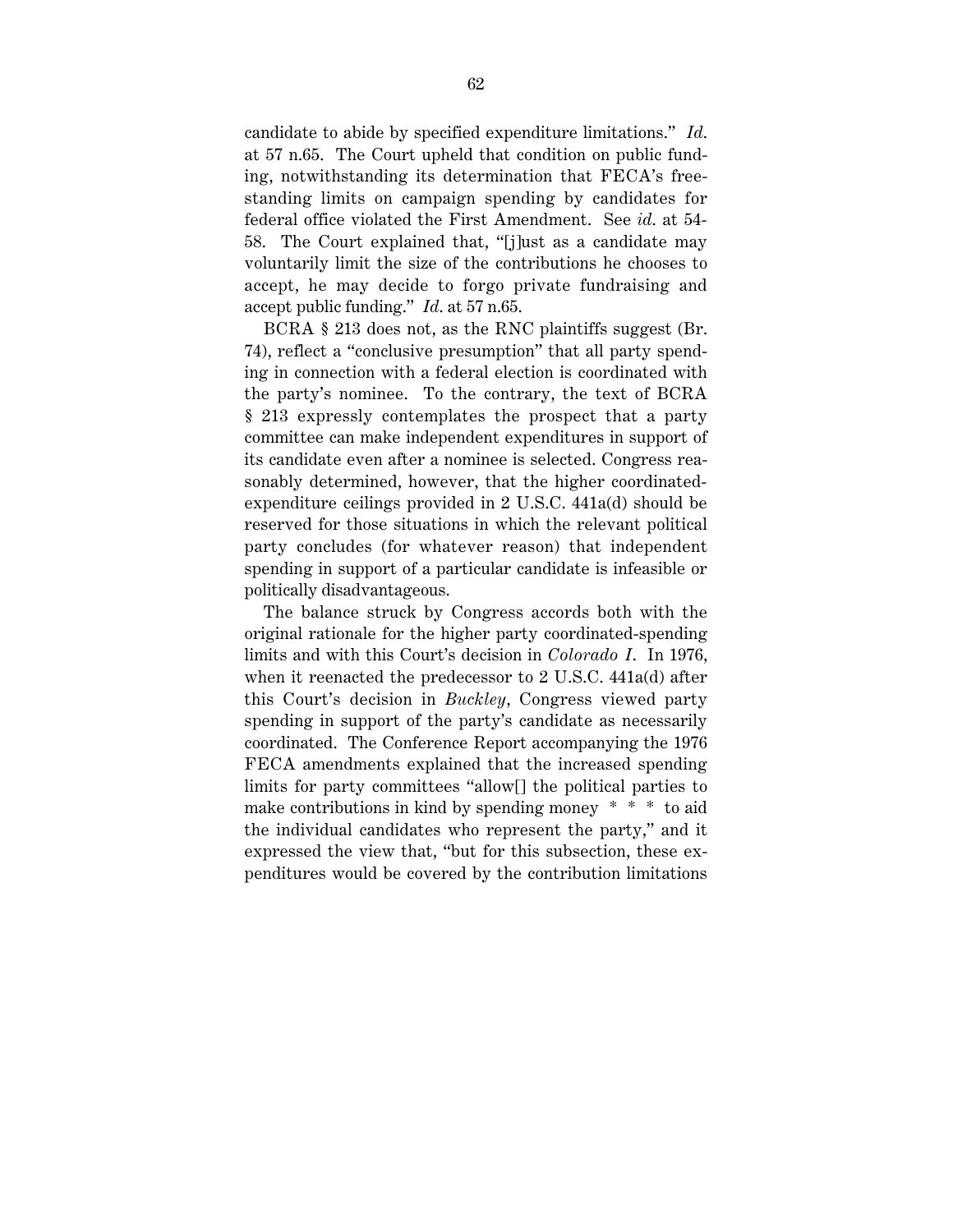stated in [2 U.S.C. 441a(a)(1) and (a)(2)]." H.R. Conf. Rep. No. 1057, 94th Cong., 2d Sess. 59 (1976); see *DSCC*, 454 U.S. at 28 n.1 (noting FEC's position that "[p]arty committees are considered incapable of making 'independent' expenditures in connection with the campaigns of their party's candidates").

Thus, 2 U.S.C. 441a(d) was premised on Congress's understanding that the parties' higher level of coordinated spending would counterbalance their inability to make the unlimited independent expenditures that other political committees are allowed to make. There was never an intent to allow parties to enjoy the best of both worlds—unlimited independent expenditures and unique opportunities for substantial coordination. In enacting BCRA § 213, Congress sought to continue to provide parties with an option that reflects their distinct character and relationship to federal candidates, while acknowledging that party committees are *capable* of making independent expenditures like other political committees, and leaving them free to pursue those expenditures as an alternative to the unique opportunities for coordination allowed to parties under 2 U.S.C. 441a(d). BCRA § 213 also helps to prevent political parties from circumventing the FECA limits on their coordinated spending through the use of expenditures that are ostensibly independent but in fact rest on understandings with the party's nominee. Although BCRA § 213 does not wholly bar a party from simultaneously making independent and coordinated expenditures in support of the same federal candidate (see note 29, *supra*), it reduces the potential for abuse that such an arrangement may create.30

 <sup>30</sup> In *Colorado I*, a majority of this Court agreed that, where a party committee's expenditures are in fact independent of any candidate, the First Amendment precludes Congress from imposing any limit on the amount of money that the committee may spend. The Justices in the majority appeared to disagree, however, as to the practical feasibility of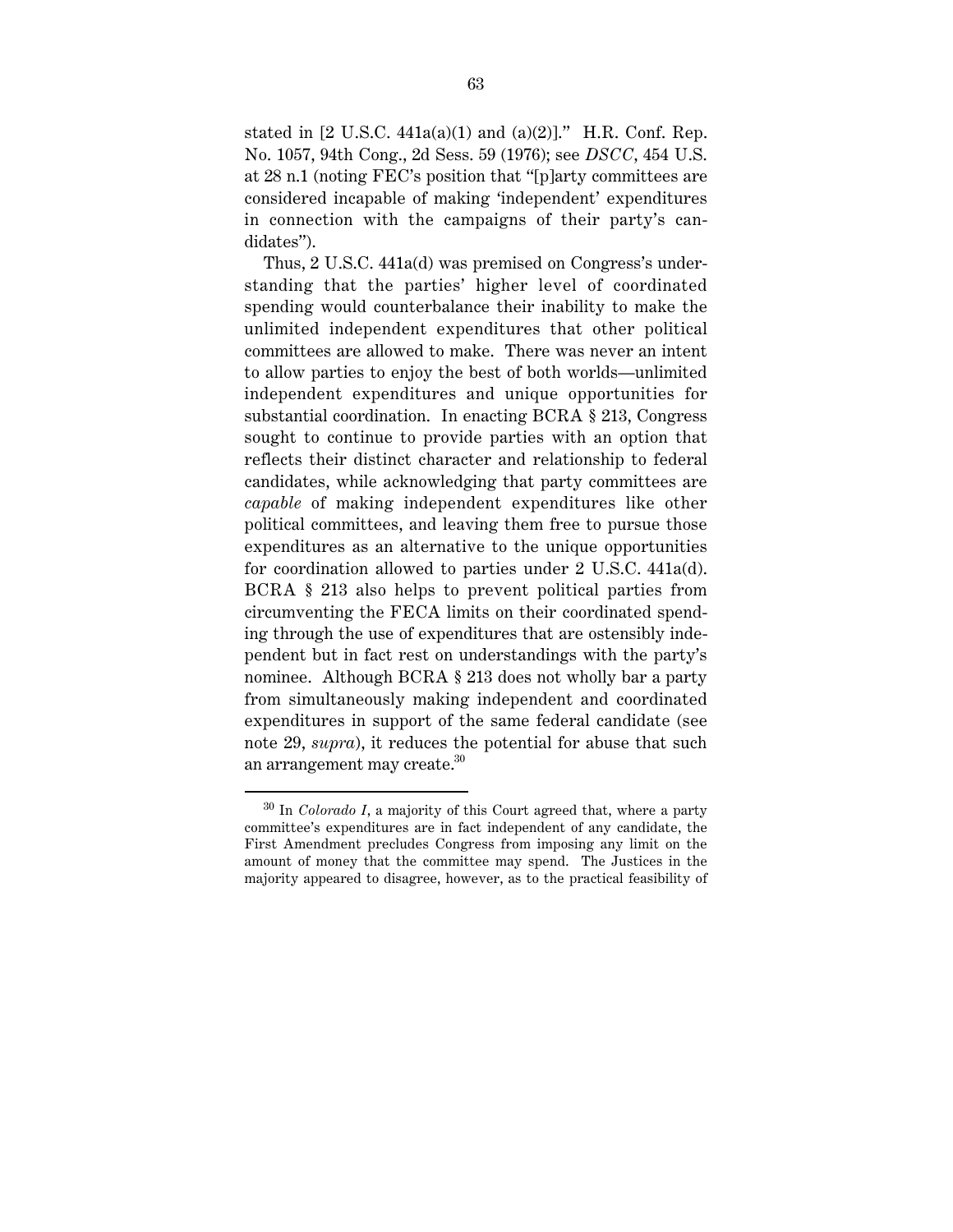c. For purposes of BCRA § 213, all political committees "established and maintained" by the national and state committees of a particular political party "shall be considered to be a single political committee." BCRA § 213(2) (adding FECA  $\S$  315(d)(4)(B)). That provision serves an obvious anti-circumvention purpose and does not intrude upon the parties' First Amendment rights. There is no merit to plaintiffs' claim (RNC Br. 75; McConnell Br. 70) that BCRA § 213 imposes upon the parties any form of "compelled" or "forced" association. Rather, the provision simply attaches new legal consequences to an existing *voluntary* association between different committees of the same political party.<sup>31</sup> A party remains free to establish any internal structure or procedures it deems necessary to ensure that the appropri-

such independent expenditures. Compare 518 U.S. at 613-614 (opinion of Breyer, J.) (reviewing the record evidence and accepting the party's representation that the expenditure in question was independent of any candidate) with *id*. at 630 (opinion of Kennedy, J.) (stating that "it would be impractical and imprudent, to say the least, for a party to support its own candidates without some form of 'cooperation' or 'consultation'"). Moreover, because the expenditures at issue in *Colorado I* took place before the party's nominee had been selected, see *id*. at 612, 613-614 (opinion of Breyer, J.), the Court did not confront the practical feasibility of independent party expenditures during the post-nomination period the only period to which BCRA § 213 applies. BCRA § 213 allows each political party, with respect to each election for federal office, to determine for itself whether independent expenditures in support of its candidate would be practical and commensurate with its interests. The First Amendment does not preclude Congress from allowing a political party to make that judgment, and then holding the party to its choice.

 $31$  A state party committee is already aggregated with its "subordinate committee[s]" for purposes of the coordinated spending limits set out in 2 U.S.C. 441a(d)(3). FECA has also long provided that contributions made by PACs established or controlled by any "parent, subsidiary, branch, division, department, or local unit" of a particular corporation or union "shall be considered to have been made by a single political committee." 2 U.S.C. 441a(a)(5). There is consequently nothing anomalous about a rule under which the political expenditures of one entity will affect the spending options of its affiliates.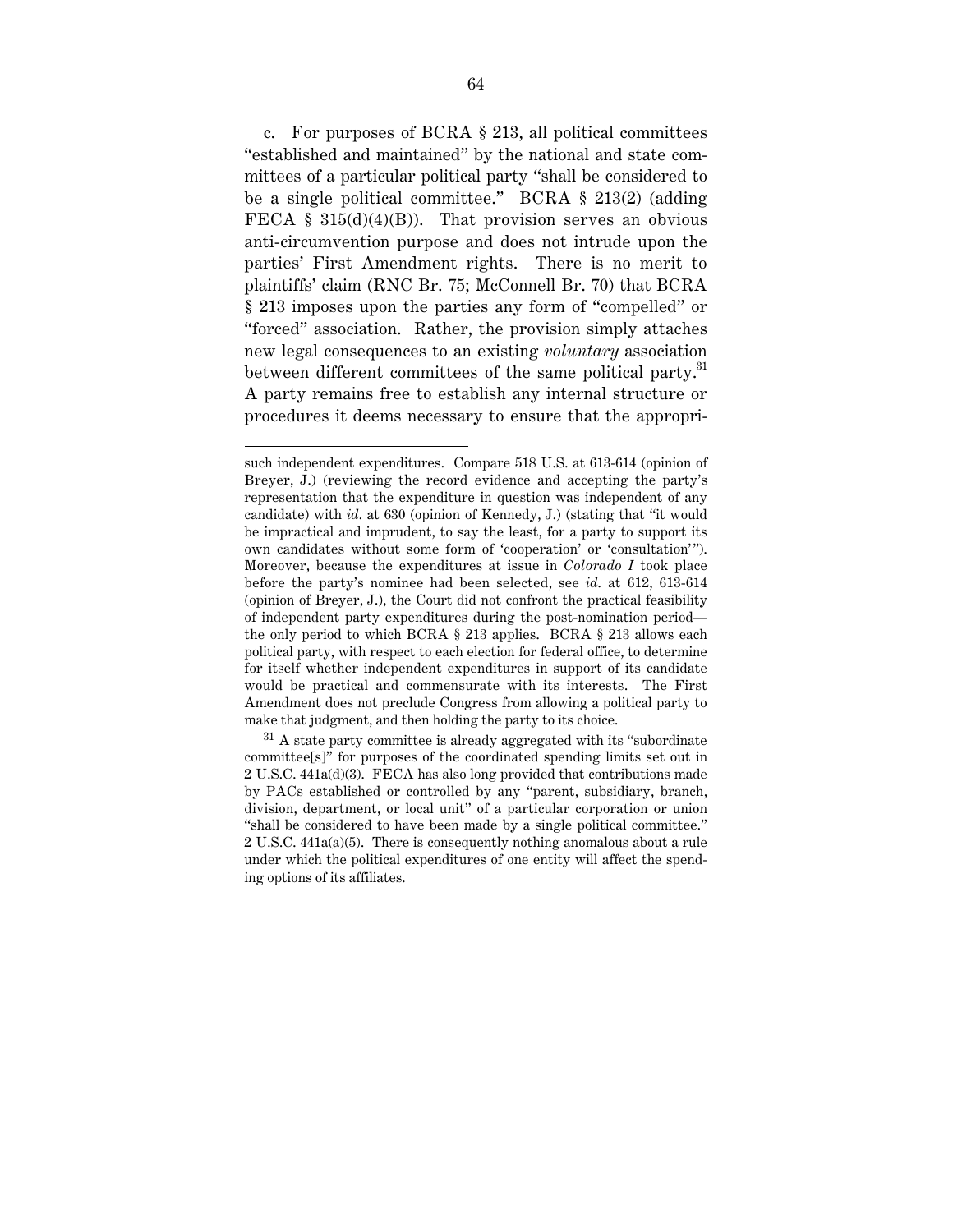ate official makes the decision between independent and coordinated spending with respect to each of its federal candidates.<sup>32</sup>

#### **C. Title I Does Not Intrude Upon The Authority Of The States To Regulate Their Own Elections**

Plaintiffs contend (see RNC Br. 78-91; McConnell Br. 26- 35) that Title I violates principles of federalism by impairing the States' authority to regulate their own elections. That claim lacks merit.

1. Title I does not affect the duties, qualifications, or compensation of state officers. It does not regulate the time, place, or manner of voting, or the qualifications of voters. Title I imposes *no* requirements or prohibitions on the States themselves; it simply regulates financial transactions between private parties, and it does so in order to safeguard the integrity of *federal* elections and office-holders. None of the precedents on which plaintiffs rely remotely suggests that provisions of that character contravene principles of federalism. To the contrary, this Court, in describing the limits on congressional power imposed by the Tenth Amendment and related federalism principles, has consistently distinguished between laws that operate on the States *qua* States and those that operate directly on the citizenry. See, *e.g.*, *New York* v. *United States*, 505 U.S. 144, 166 (1992) ("In providing for a stronger central government, \* \* \* the

 <sup>32</sup> Plaintiffs' reliance (RNC Br. 75; McConnell Br. 70) on *California Democratic Party* v. *Jones*, 530 U.S. 567 (2000), is misplaced. In striking down a state law requiring that party primaries be open to non-members, the Court in that case noted that the challenged law "force[d] [political parties] to adulterate their candidate-selection process \* \* \* by opening it up to persons *wholly unaffiliated with the party*." *Id*. at 581 (emphasis added). A law that allows *non-members* to play a potentially decisive role in the selection of the party's nominee is not remotely comparable to BCRA § 213, which simply holds a national or state party accountable for the actions of those subordinate committees that it has "established and maintained."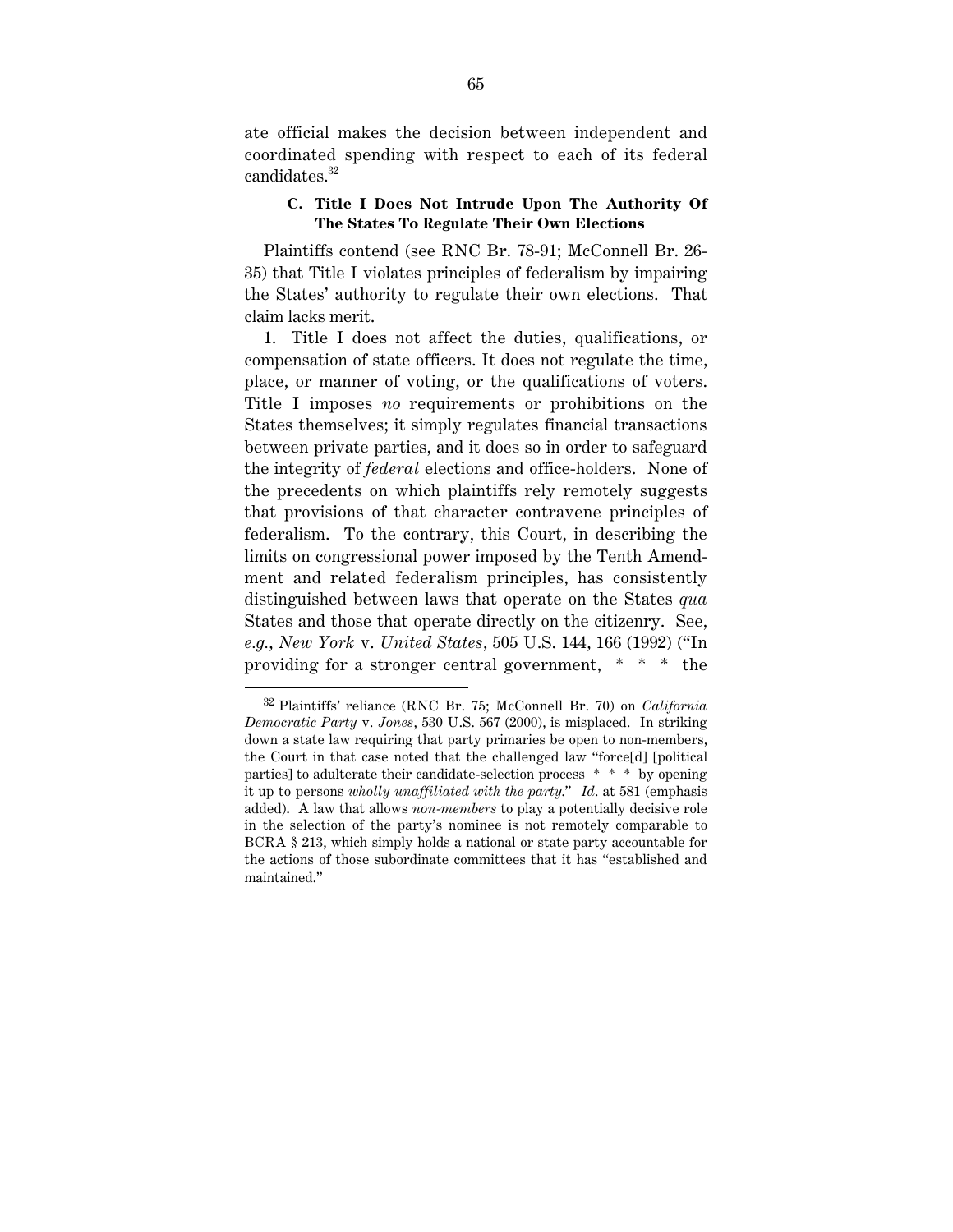Framers explicitly chose a Constitution that confers upon Congress the power to regulate individuals, not States.").

2. More broadly, insofar as plaintiffs seek to invoke the principle that the national government is one of limited powers, see, *e.g.*, *United States* v. *Lopez*, 514 U.S. 549 (1995), and *United States* v. *Morrison*, 529 U.S. 598 (2000), their federalism arguments add nothing of substance to their First Amendment claims. Congress in enacting BCRA sought to protect the integrity of federal elections and to prevent corruption of federal office-holders. Plaintiffs do not dispute that those are legitimate federal objectives and that Congress possesses constitutional authority to enact laws reasonably calculated to achieve them. If the means chosen by Congress are sufficiently reasonable and tailored so as to overcome plaintiffs' First Amendment objections (see pp. 34- 65, *supra*), there is no basis for challenging Title I under the principles announced in *Lopez* and *Morrison*.

3. Plaintiffs in effect posit a third federalism-related limitation on congressional authority: that congressional regulation of private conduct, even if reasonably necessary to the achievement of a valid federal objective, may be held invalid if it displaces state policy choices on a subject of particular importance to the State. That theory is flatly inconsistent with established constitutional doctrine. If Title I is an otherwise valid means of preserving the integrity of *federal* elections and preventing corruption of *federal* officeholders, the fact that it prohibits some financial transactions that the relevant State would permit, and may thus incidentally affect the way in which state electoral campaigns are financed, cannot create any constitutional infirmity. That conclusion follows both from decisions of this Court specifically addressing the regulation of federal elections, and from the Supremacy Clause itself.

a. In *Ex parte Siebold*, 100 U.S. 371 (1879), this Court upheld a federal statute that authorized federal prosecution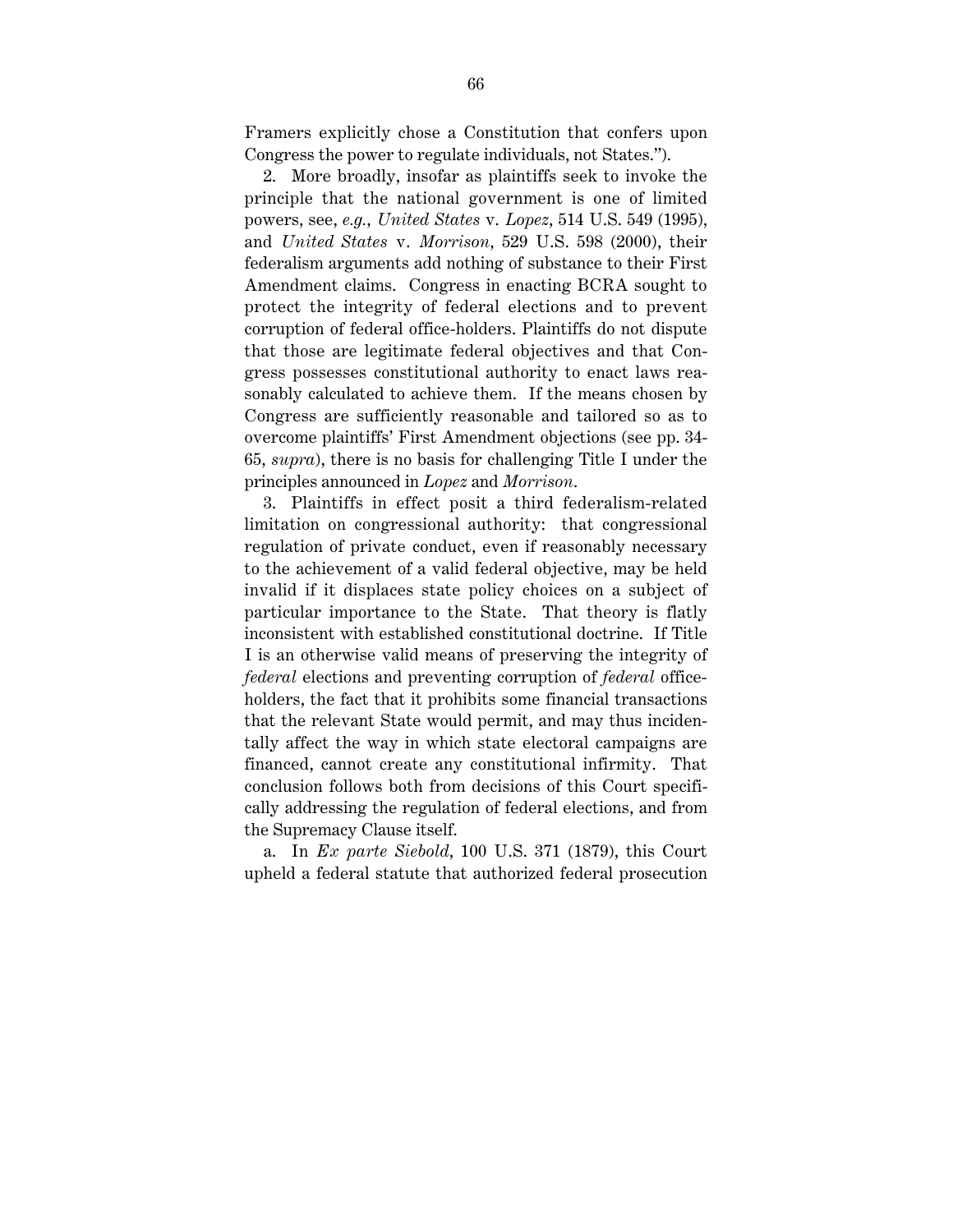of a state election judge, based on the judge's breach of state-law duties in connection with an election at which both federal and state offices were contested. The Court observed that Congress's power over federal elections "is paramount, and may be exercised at any time, and to any extent which [Congress] deems expedient; and so far as it is exercised, and no farther, the regulations effected supersede those of the State which are inconsistent therewith." *Id*. at 392. The Court further explained that "[i]f for its own convenience a State sees fit to elect State and county officers at the same time and in conjunction with the election of representatives, Congress will not be thereby deprived of the right to make regulations in reference to the latter." *Id*. at 393. In *Ex parte Yarbrough*, 110 U.S. 651, 662 (1884), the Court reiterated that congressional authority to prevent corruption of a federal election is not "annulled because an election for State officers is held at the same time and place."

Indeed, FECA currently prohibits a variety of potential donors from making contributions to state as well as federal candidates. See 2 U.S.C. 441b (national banks and federallychartered corporations); 2 U.S.C. 441c(a) (federal contractors); 2 U.S.C. 441e (foreign nationals); see also 18 U.S.C. 607 (as amended by BCRA § 302) (restricting fundraising on federal property in connection with both state and federal elections); *Blount*, 61 F.3d at 941-949 (upholding federal rule that restricts the ability of municipal securities professionals to contribute and solicit contributions to the campaigns of elected state officials with whom they do business). $^{33}$  Al-

 <sup>33</sup> In *McCormick* v. *United States*, 500 U.S. 257 (1991), this Court considered the application to campaign contributions of the Hobbs Act, 18 U.S.C. 1951, an exercise of congressional authority under the Commerce Clause that makes it a federal crime to obstruct, delay, or affect interstate commerce by means of robbery or extortion. Although the Court rejected the application of the Hobbs Act to the facts before it, see 500 U.S. at 269- 273, the Court held that the Act *does* prohibit a state elected official from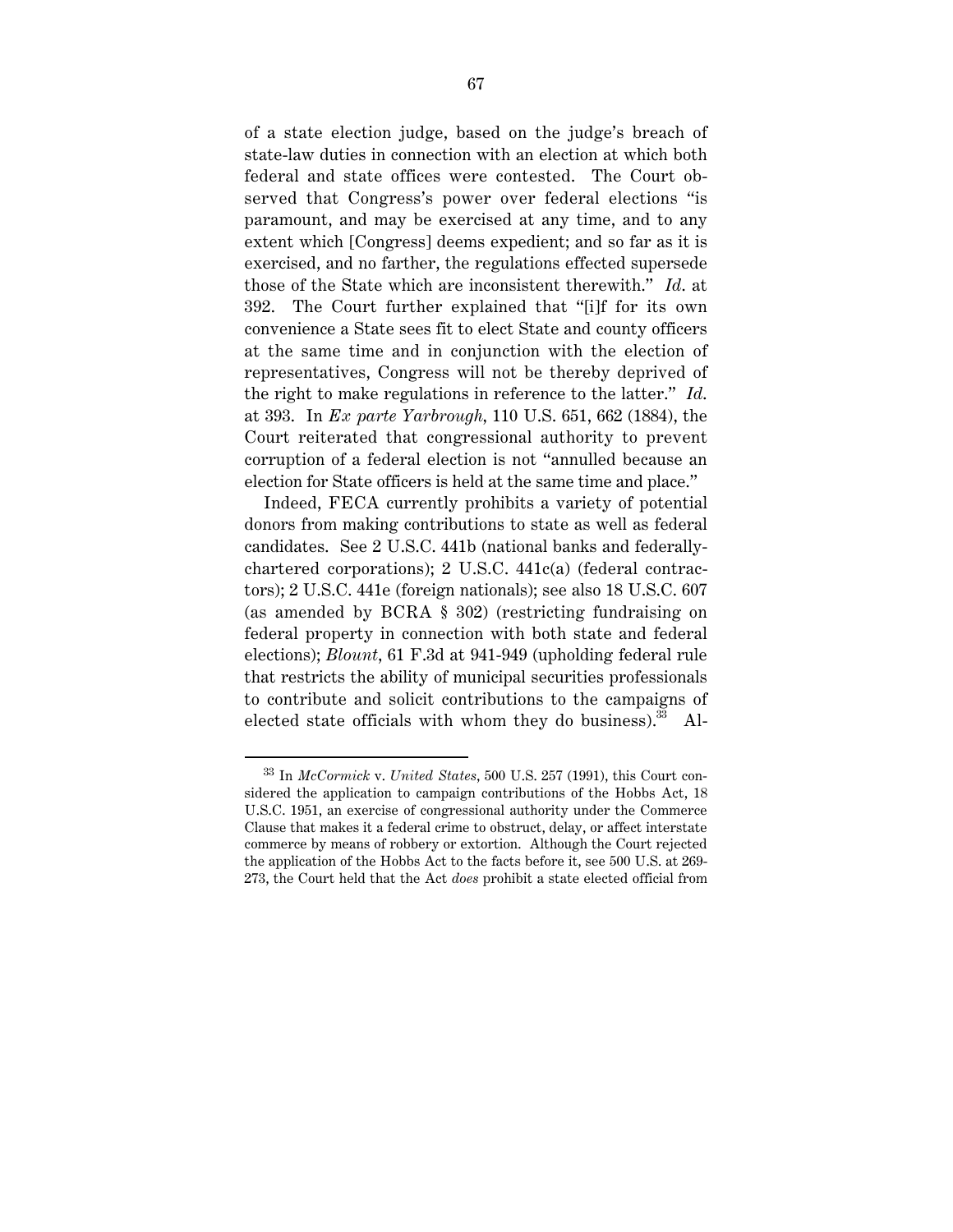though Congress does not possess any freestanding authority to superintend state electoral processes, no principle of federalism bars Congress from *directly* regulating the financing of state electoral campaigns where such regulation is justified by a legitimate federal interest and is an otherwise appropriate exercise of one of Congress's Article I powers. There is consequently no basis for plaintiffs' contention that BCRA's *indirect* effects on the financing of state electoral campaigns render it an invalid means of safeguarding federal elections and preventing actual and apparent corruption of federal office-holders.

b. When an Act of Congress operates upon private parties rather than upon the States themselves, and when the law is reasonably designed to achieve a legitimate federal objective, its validity does not depend upon any balancing of state and federal interests. Indeed, even when Congress takes the more intrusive step of *preempting* state law, "[t]he relative importance to the State of its own law is not material when there is a conflict with a valid federal law, for the Framers of our Constitution provided that the federal law must prevail." *Free* v. *Bland*, 369 U.S. 663, 666 (1962); see *Fidelity Fed. Sav. & Loan Ass'n* v. *De la Cuesta*, 458 U.S. 141, 153 (1982) (relying on *Free* and explaining that the legal principles generally governing federal preemption of state law "are not inapplicable here simply because real property law is a matter of special concern to the States"). The challenged provisions of Title I do not even preempt state law, in the sense of precluding the States from enforcing their own restrictions on the financing of electoral campaigns. Rather, Title I (in common with a vast range of federal legislation) simply prohibits private conduct that

accepting campaign contributions "if the payments are made in return for an explicit promise or undertaking by the official to perform or not to perform an official act," *id*. at 273.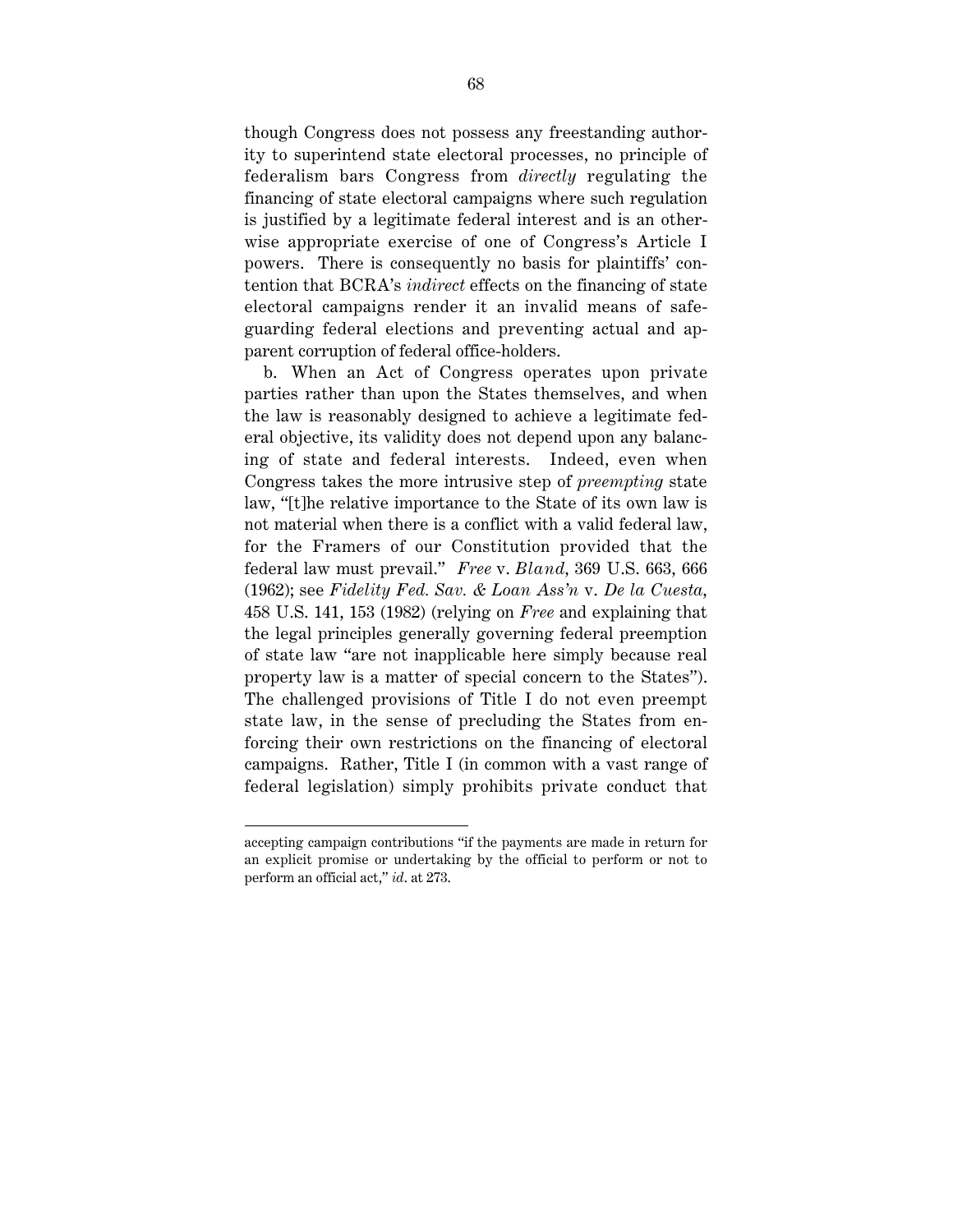some States have chosen to allow. Plaintiffs' contention that an Act of Congress may be declared invalid by reason of its asserted conflict with state policy choices turns the Supremacy Clause on its head. Cf. *Adams Fruit Co.* v. *Barrett*, 494 U.S. 638, 649 (1990) (referring to "the truism that States may not pre-empt federal law").

#### **D. Title I Does Not Intrude Impermissibly Upon The Ability Of Political Party Committees To Associate And Interact With Each Other**

Plaintiffs repeatedly contend (*e.g.*, RNC Br. 40; McConnell Br. 14, 16, 17) that various provisions of Title I unconstitutionally impede party committees from associating with each other in collaborative endeavors. That claim lacks merit. This Court's decisions make clear that the internal affairs of political parties are not altogether immune from reasonable government regulation, and BCRA places very modest restrictions on the freedom of political party committees to associate with each other through financial transactions.

1. This Court has rejected "the proposition that party affairs are public affairs, free of First Amendment protections." *California Democratic Party*, 530 U.S. at 573. The Court has recognized, however, that when a political party assumes an official role in the State's electoral machinery (as when the party's nominee is guaranteed a place on the ballot), it is typically subject to greater constraints than a political organization acting in a purely private capacity. The Court has "considered it 'too plain for argument,' for example, that a State may require parties to use the primary format for selecting their nominees, in order to assure that intraparty competition is resolved in a democratic fashion." *Id*. at 572 (quoting *American Party of Tex.* v. *White*, 415 U.S. 767, 781 (1974)).

2. Plaintiffs' characterizations of BCRA's effects on party committees' collaborative activities are substantially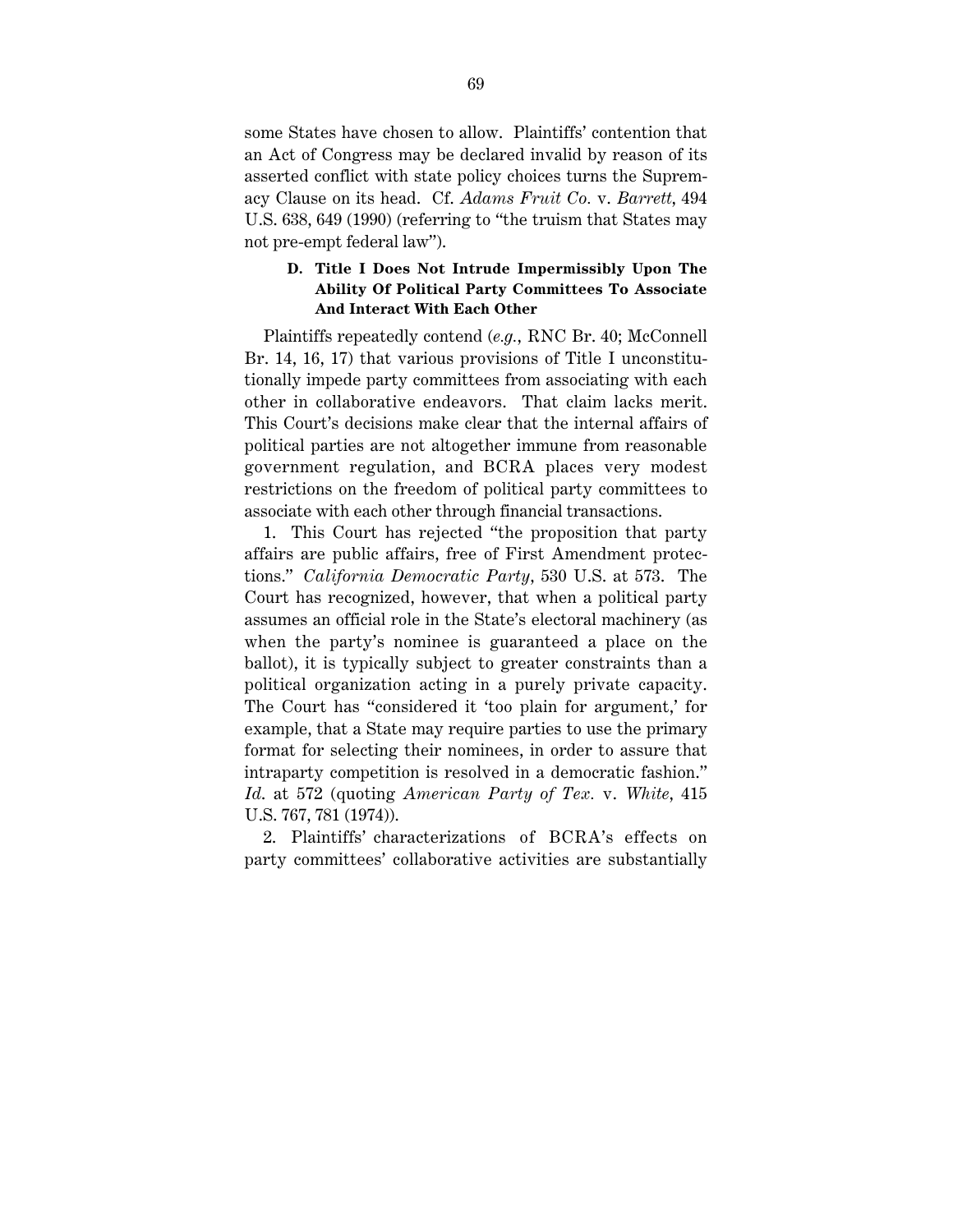overstated. Notwithstanding the McConnell plaintiffs' characterization of Title I as "pervasively regulating the relationships among party committees" (McConnell Br. 16), Title I does not restrict the ability of national and state party committees to coordinate strategy or to confer on spending priorities. It does not limit the amount of money that national party committees may disburse to state and local party committees: any and all funds lawfully acquired by a national party committee may legally be transferred to the party's state and local committees (although the Levin Amendment places some restrictions on the circumstances in which such transferred funds may be used, see pp. 49-51, *supra*). Title I also does not alter pre-existing provisions of federal law that facilitate cooperation between different committees of the same political party. See 2 U.S.C. 441a(a)(4) (FECA contribution limits "do not apply to transfers between and among political committees which are national, State, district, or local committees \* \* \* of the same political party"); 11 C.F.R. 109.33(a) (authorizing national and state party committees to assign their authority to make coordinated expenditures to another political party committee).

## **E. Title I Does Not Violate The Political Parties' Rights Under The Equal Protection Component Of The Fifth Amendment Due Process Clause**

The RNC (Br. 91-98) and McConnell (Br. 35-38) plaintiffs contend that BCRA's restrictions on national and state political party committees unconstitutionally discriminate against the parties and in favor of non-party interest groups. That claim lacks merit. Congress may legitimately determine that different types of organizations "require different forms of regulation in order to protect the integrity of the electoral process." *California Med. Ass'n*, 453 U.S. at 201. The FECA/BCRA regime affords political parties sub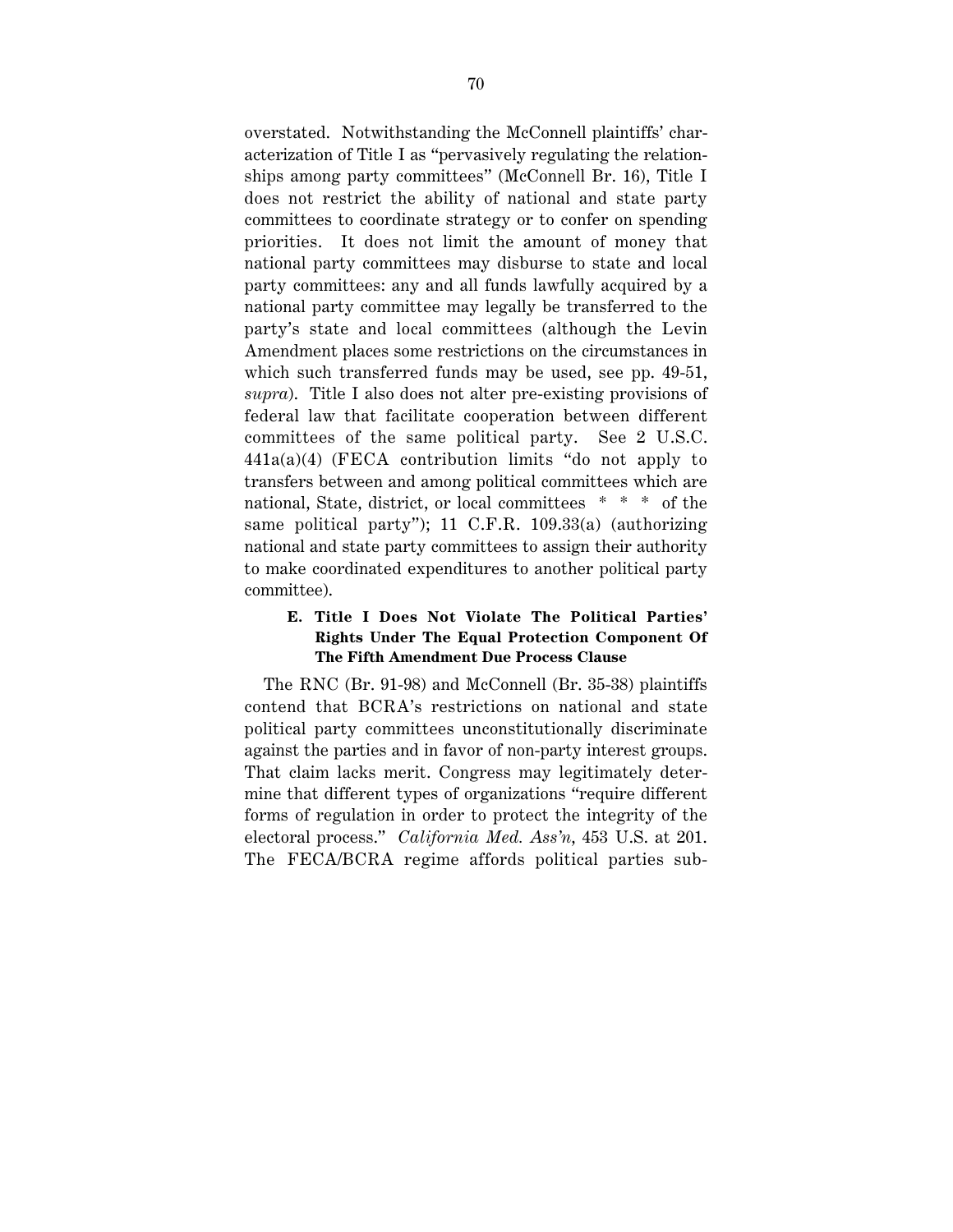stantial advantages that are not available to other advocacy groups, while restricting the party fundraising practices that pose the greatest risk of actual or apparent corruption.

1. As the Court recognized in *Colorado II*, in many respects, FECA and BCRA treat political parties more favorably than other political committees. See 533 U.S. at 455. Both national and state party committees are permitted to receive contributions from individuals that substantially exceed the FECA limits on contributions to non-party political committees. See note 7, *supra*. Party committees are also permitted to make contributions to federal candidates, in the form of coordinated expenditures, in amounts much greater than the contribution limits that apply to other donors. See 2 U.S.C. 441a(d); *Colorado II*, 533 U.S. at 455 ("[A] party is better off [than individuals and PACs], for a party has the special privilege the others do not enjoy, of making coordinated expenditures up to the limit of" Section 441a(d)); note 11, *supra*. Committees of the same political party may transfer funds to each other without regard to the limits that otherwise govern contributions from one political committee to another. See 2 U.S.C. 441a(a)(4); p. 70, *supra*. Congress has also given national party committees a multimillion-dollar federal subsidy for their quadrennial conventions, see 26 U.S.C. 9008, a benefit that is not available to other entities. Those substantial advantages sharply undercut plaintiffs' equal protection claim. Compare *California Med. Ass'n*, 453 U.S. at 200-201.

2. In addition to the special privileges they enjoy, the parties' distinct role in electoral and governmental processes demands distinct treatment. "Political parties play a distinctive and in many ways privileged role. Other entities are not entitled to organize the slate of candidates presented to voters. Other entities do not organize legislative caucuses, assign committee chairs and members, or elect legislative leadership." J.A. 1197 (D. Green Rep.). A particular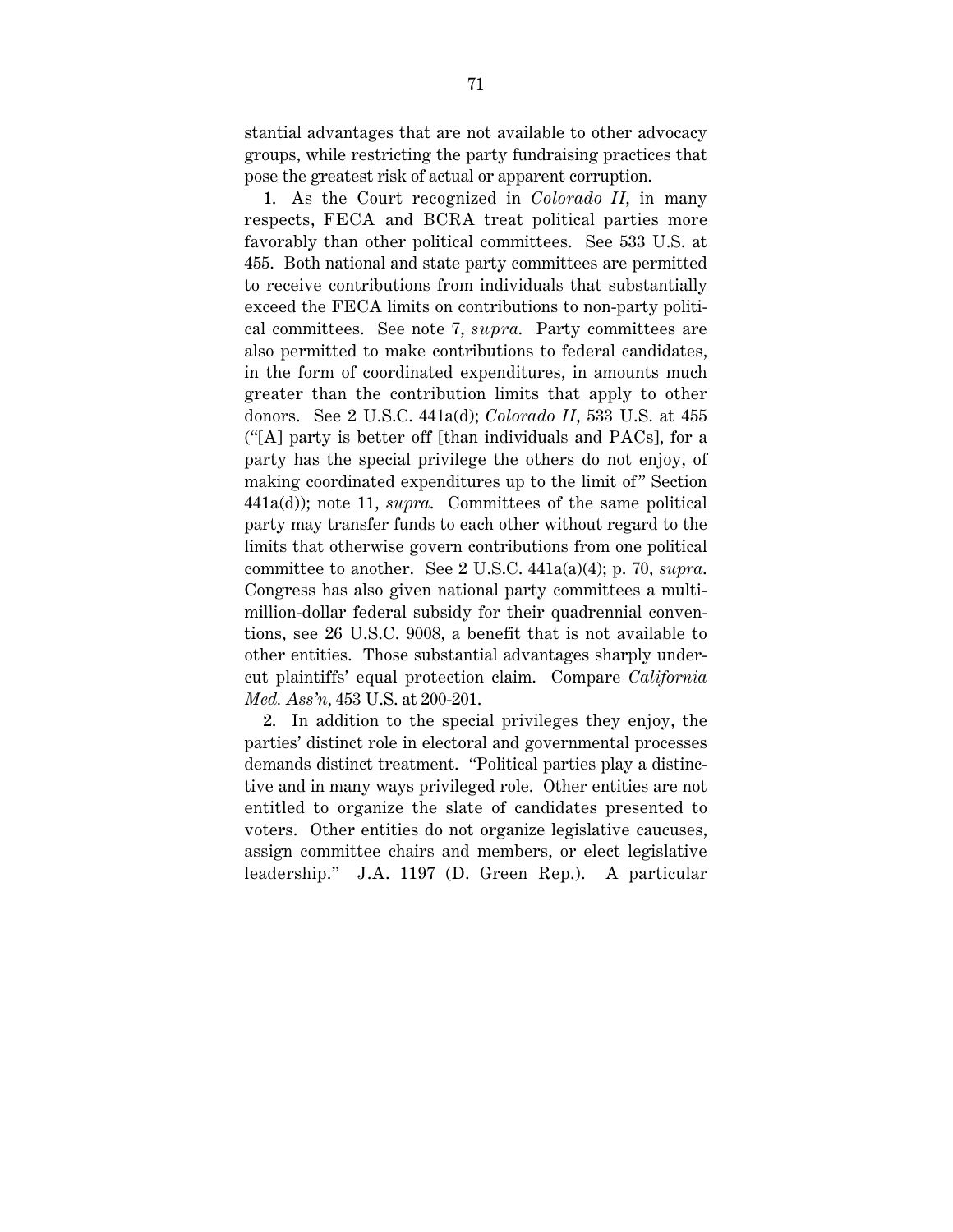Member of Congress may also be a member of the NRA or the Sierra Club, but his name does not appear on the election ballot as the nominee of such an organization, and his status and privileges within the legislature are not tied to the fortunes of any non-party advocacy group. See pp. 33-34, *supra*. The particular closeness of political parties to their office-holder members creates a heightened risk that a federal candidate will regard a large donation to the party as a direct benefit to himself, and may therefore be tempted to give undue weight to the interests of the donor. A majority of Congress, whose Members possess unique expertise in matters of this character, concluded that large soft-money donors to the parties had in fact acquired unwarranted influence over the legislative process and ultimately over legislative outcomes. That judgment is entitled to substantial deference, and it is supported by copious evidence showing that parties have offered and provided donors unique access to federal office-holders as a reward for large soft-money donations. See pp. 37-41, *supra*.

# **II. THE ELECTIONEERING-COMMUNICATIONS PRO-VISIONS OF TITLE II OF BCRA ARE CON-STITUTIONAL**

The electioneering-communications provisions of Title II of BCRA are addressed to the second major problem that has developed in connection with federal elections over the past decade: the "spectacular rise" (Supp. App. 655sa (Kollar-Kotelly)) in candidate-centered issue advertisements that are paid for with general treasury funds amassed by corporations and unions and that are designed to influence federal candidate elections or likely to have that effect. The direct funding of such advertisements has escaped regulation under 2 U.S.C. 441b's longstanding prohibition on the use of a corporation's or union's treasury funds in connection with federal elections simply because the advertisements do not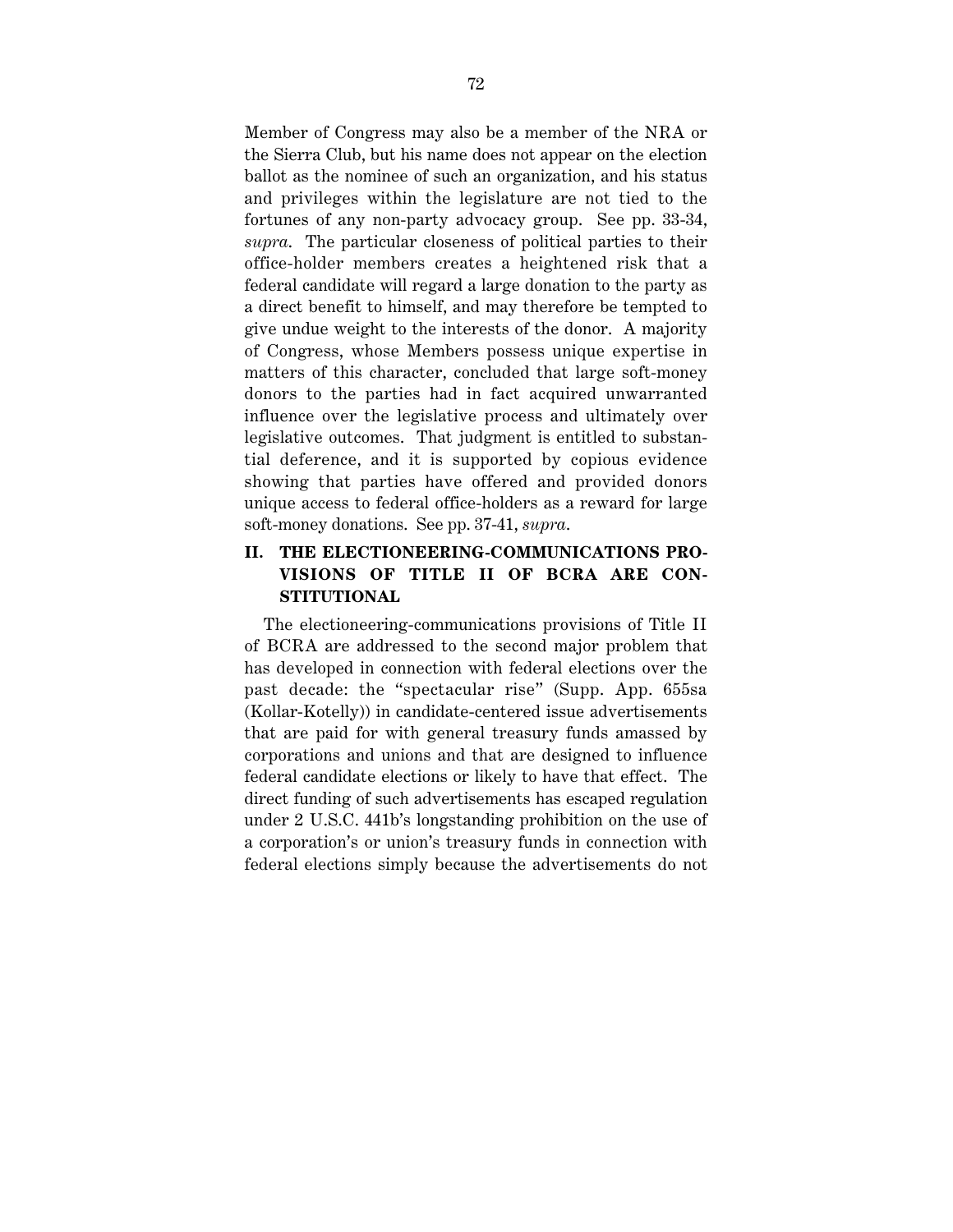contain express advocacy (*e.g.*, Vote for Jones), even though the advertisements are just as likely to influence federal candidate elections as advertisements that contain express advocacy. BCRA adjusts Section 441b to apply it to the funding of such candidate-centered issue advertisements defined in BCRA § 201 as "electioneering communications." The district court invalidated BCRA § 201's primary definition of "electioneering communications," and BCRA § 203's source-of-funding limitation on the use of general treasury funds to finance such communications. Those rulings should be reversed.

# **A. BCRA's Electioneering-Communications Provisions Are A Natural Evolutionary Step In Congress's Longstanding Regulation Of Corporate And Union Electoral Spending**

In analyzing challenges to campaign-finance laws, this Court is sensitive to the "historical prologue" of the provisions at issue. *FEC* v. *Beaumont*, 123 S. Ct. 2200, 2207 (2003); see *id*. at 2205-2207, 2210-2211 n.9; see also *United States* v. *Automobile Workers*, 352 U.S. 567, 570 (1957) (*UAW*) ("Appreciation of the circumstances that begot this statute is necessary for its understanding, and understanding of it is necessary for adjudication of the legal problems before us."). BCRA's electioneering-communications provisions are a natural and incremental outgrowth of the hallmark of federal campaign-finance regulation during the twentieth century: Congress's effort to curb the unique threat that treasury funds accumulated by corporations and labor unions with the help of their form present to the integrity of the federal electoral process.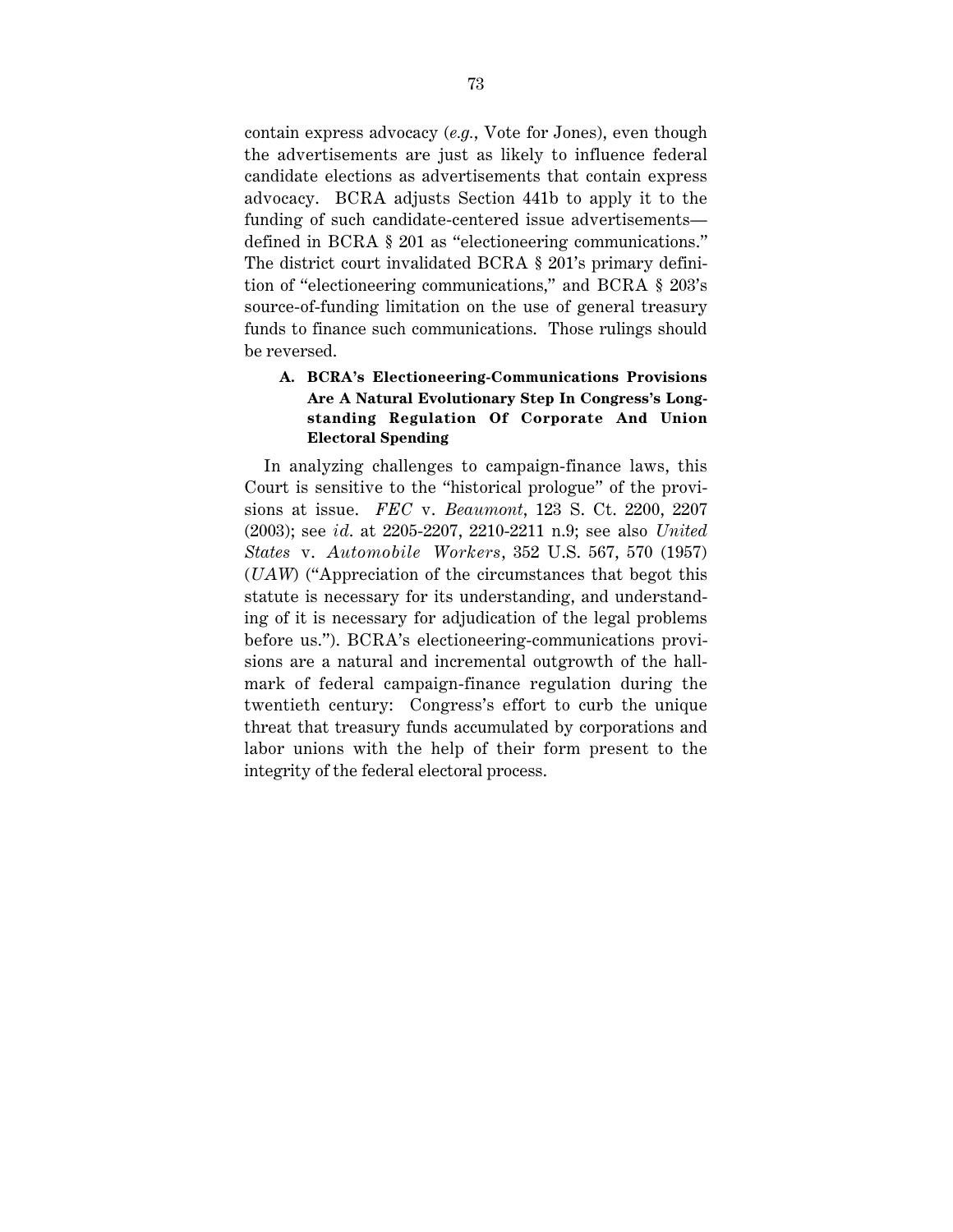#### **1.** *For Almost A Century, Congress Has Cautiously Regulated The Manner In Which Federal Political Activity May Be Financed By Corporations And Labor Unions*

a. As this Court emphasized in *Beaumont*, "[s]ince 1907, there has been continual congressional attention to corporate political activity." 123 S. Ct. at 2205; see *id*. at 2205-2207 & n.3; see also *FEC* v. *National Right to Work Comm.*, 459 U.S. 197, 208-209 (1982) (*NRWC*); Supp. App. 15sa-38sa (per curiam); *id*. at 481sa-482sa (Kollar-Kotelly). That attention is a product of the unique "dangers posed by [corporations and labor unions] to the electoral process." *NRWC*, 459 U.S. at 209; see *Beaumont*, 123 S. Ct. at 2206; *Austin* v. *Michigan Chamber of Commerce*, 494 U.S. 652, 658-659 (1990); *FEC* v. *Massachusetts Citizens for Life, Inc.*, 479 U.S. 238, 257-259 (1986) (*MCFL*); *FEC* v. *National Conservative Political Action Comm.*, 470 U.S. 480, 500-501 (1985) (*NCPAC*); *California Med. Ass'n* v. *FEC*, 453 U.S. 182, 201 (1981); *UAW*, 352 U.S. at 570-571. Indeed, federal campaign-finance regulation itself was borne of "a 'popular feeling' in the late 19th century 'that aggregated capital unduly influenced politics, an influence not stopping short of corruption." *Beaumont*, 123 S. Ct. at 2205 (quoting *UAW*, 352 U.S. at 570). And the concern that—if left unregulated—"corporate earnings" will be "conver[ted] into political 'war chests,'" *id*. at 2206, remains to this day one of the central fixtures of this Court's campaign-finance jurisprudence.

In particular, the Court has stressed that the "statecreated advantages" of the corporate form afford corporations "an unfair advantage in the political marketplace." *Austin*, 494 U.S. at 659 (quoting *MCFL*, 479 U.S. at 257). As the Court reiterated in *Beaumont*:

State law grants corporations special advantages—such as limited liability, perpetual life, and the favorable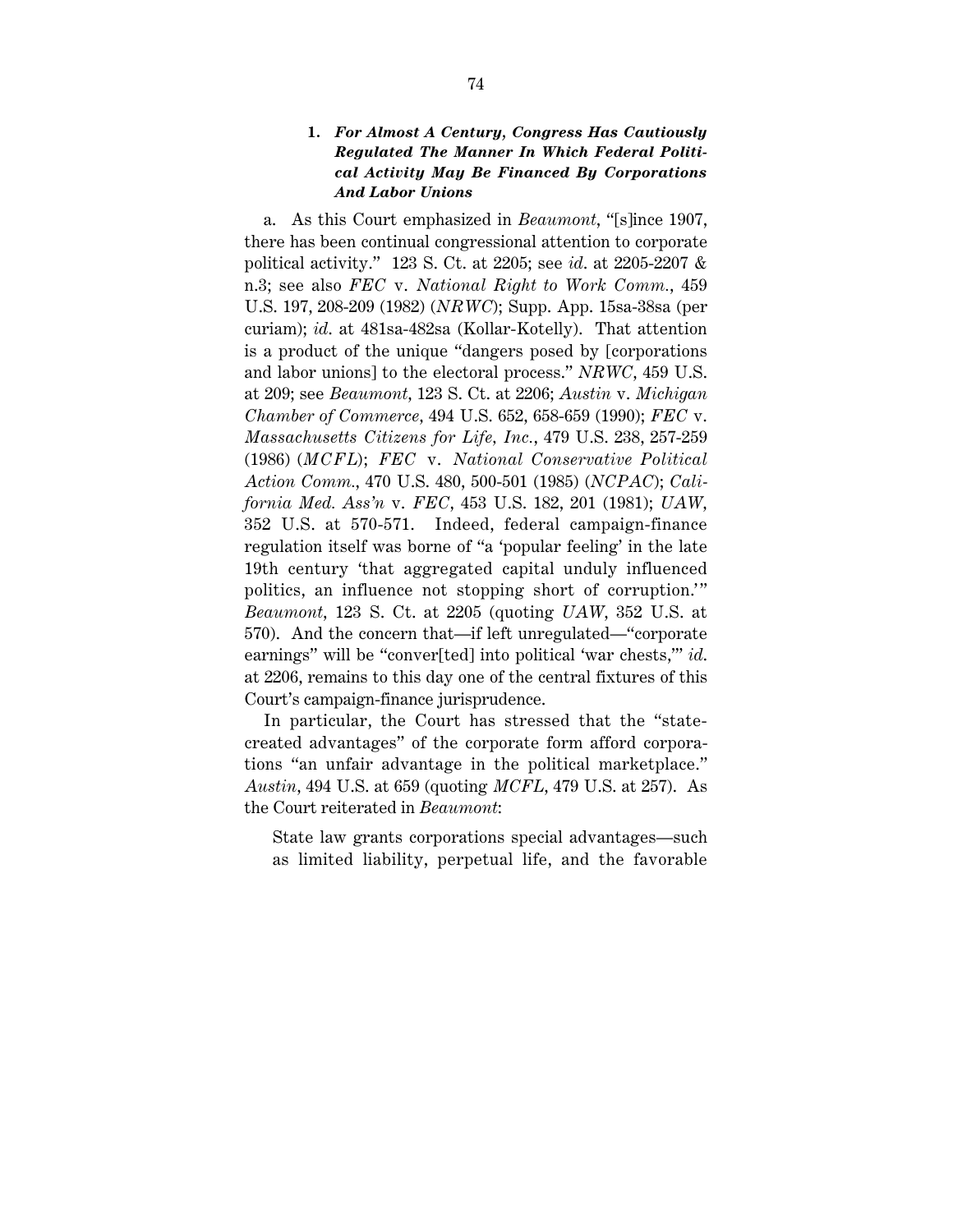treatment of the accumulation and distribution of assets —that enhance their ability to attract capital and to deploy their resources in ways that maximize the return on their shareholders' investments. These state-created advantages not only allow corporations to play a dominant role in the Nation's economy, but also permit them to use "resources amassed in the economic marketplace" to obtain "an unfair advantage in the political marketplace."

123 S. Ct. at 2206 (quoting *Austin*, 494 U.S. at 658-659). "[T]he political advantage of corporations is unfair," the Court has explained, because "[t]he resources in the treasury of a business corporation . . . are not an indication of popular support for the corporation's political ideas," but rather "reflect \* \* \* the economically motivated decisions of investors and customers." *Austin*, 494 U.S. at 659; see *Beaumont*, 123 S. Ct. at 2206.34

The Court has recognized that labor organizations enjoy a similar advantage in terms of their capacity to influence federal elections with "aggregated wealth" that does not necessarily reflect the popularity of their political ideas. *Pipefitters Local Union No. 562* v. *United States*, 407 U.S. 385, 416 (1972); see *NRWC*, 459 U.S. at 207-208; *UAW*, 352 U.S. at 585; *United States* v. *CIO*, 335 U.S. 106, 113 (1948).

b. Over the past 95 years, Congress has engaged in "careful legislative adjustment of the federal electoral laws, in a cautious advance, step by step," "to account for the particular legal and economic attributes of corporations and labor unions," *NRWC*, 459 U.S. at 209 (internal quotation

 $34$  Nonprofit corporations that qualify under Section  $501(c)(4)$  of the Internal Revenue Code also receive a valuable subsidy in the form of an exemption from federal income taxation. See *Regan* v. *Taxation with Representation*, 461 U.S. 540, 544 (1983); see also *Beaumont*, 123 S. Ct. at 2209 (noting the "powerful" political influence of "corporations that qualify for favorable tax treatment under  $\S~501(c)(4)$ ").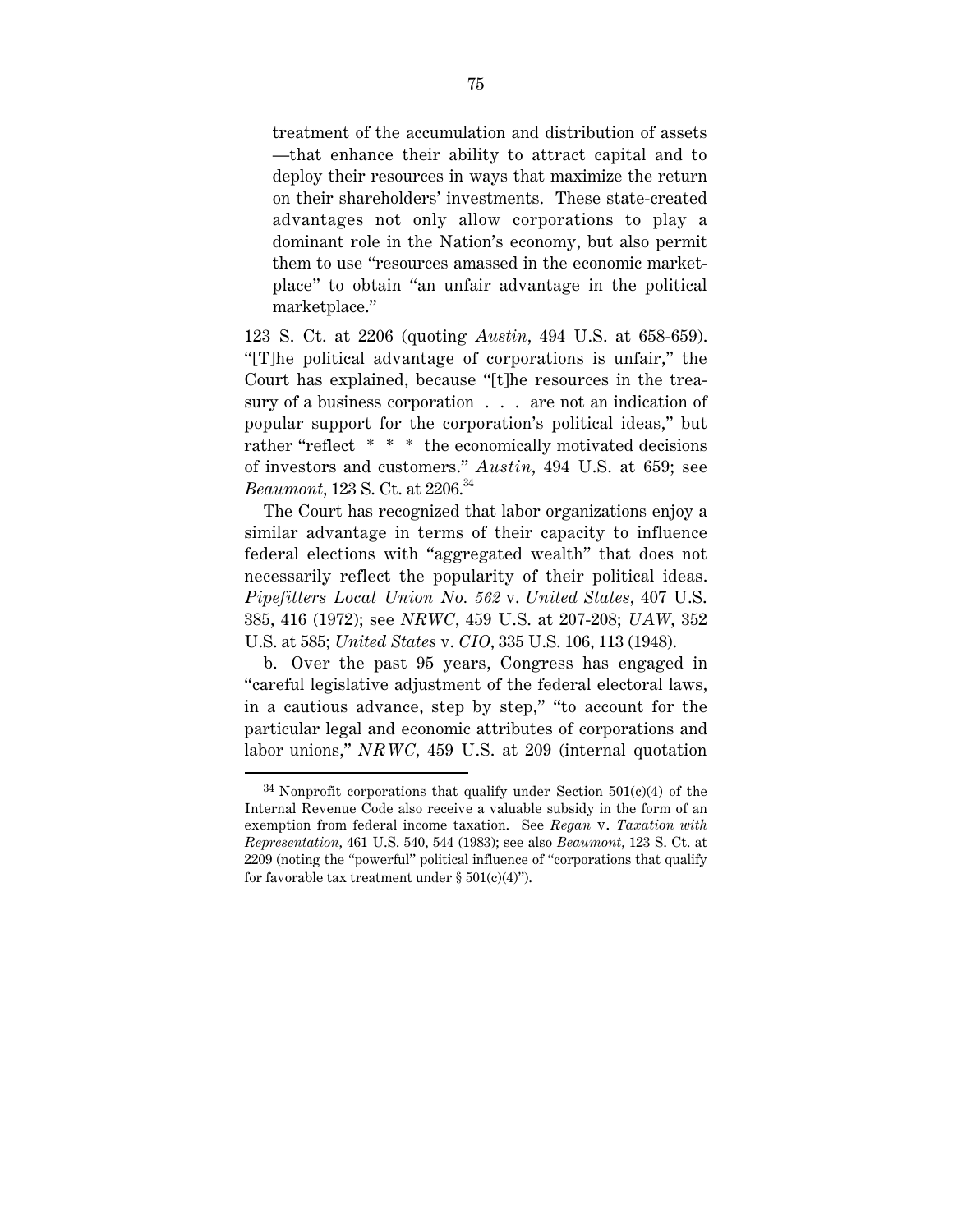marks omitted), and respond to the efforts of "candidates, donors, and parties [to] test the limits of the current law," *Beaumont*, 123 S. Ct. at 2207. Initially, in 1907, Congress made it unlawful for "any corporation whatever" to make "a money contribution" in connection with a federal election. Act of Jan. 26, 1907, ch. 420, 34 Stat. 864. Then, over the next 40 years, Congress expanded the original prohibition on *money* contributions to include "*anything* of value," Federal Corrupt Practices Act of 1925, ch. 368, § 302(d), 43 Stat. 1071 (emphasis added); extended the coverage of the prohibition from corporations to labor unions, War Labor Disputes Act, ch. 144, § 9, 57 Stat. 167; and extended the prohibition on direct corporate and union contributions to include "expenditure[s]," Labor-Management Relations Act, 1947, ch. 120, § 304, 61 Stat. 159; see also Supp. App. 22sa-23sa (per curiam) (discussing legislative history of Act).

2 U.S.C. 441b, which Congress enacted in 1971, is "merely a refinement of this gradual development of the federal election statute." *NRWC*, 459 U.S. at 209. As discussed, that provision prohibits corporations and labor unions from making any contributions or expenditures in connection with federal elections, but permits such entities to participate in the federal electoral process through a separate segregated fund. See *id*. at 201; *Beaumont*, 123 S. Ct. at 2203-2204; 2 U.S.C. 441b(b)(2)(C); see also p. 4, *supra.*

c. As this Court recounted in *Beaumont*, the Court's "cases on campaign-finance regulation represent respect for the 'legislative judgment that the special characteristics of the corporate structure require particularly careful regulation.'" 123 S. Ct. at 2207 (quoting *NRWC*, 459 U.S. at 209-210). In *Beaumont*, the Court rejected a challenge brought by a nonprofit advocacy corporation to Section 441b's prohibition on contributions. 123 S. Ct. at 2203. In doing so, the Court emphasized that "[a]ny attack on the federal prohibition of direct corporate political contributions goes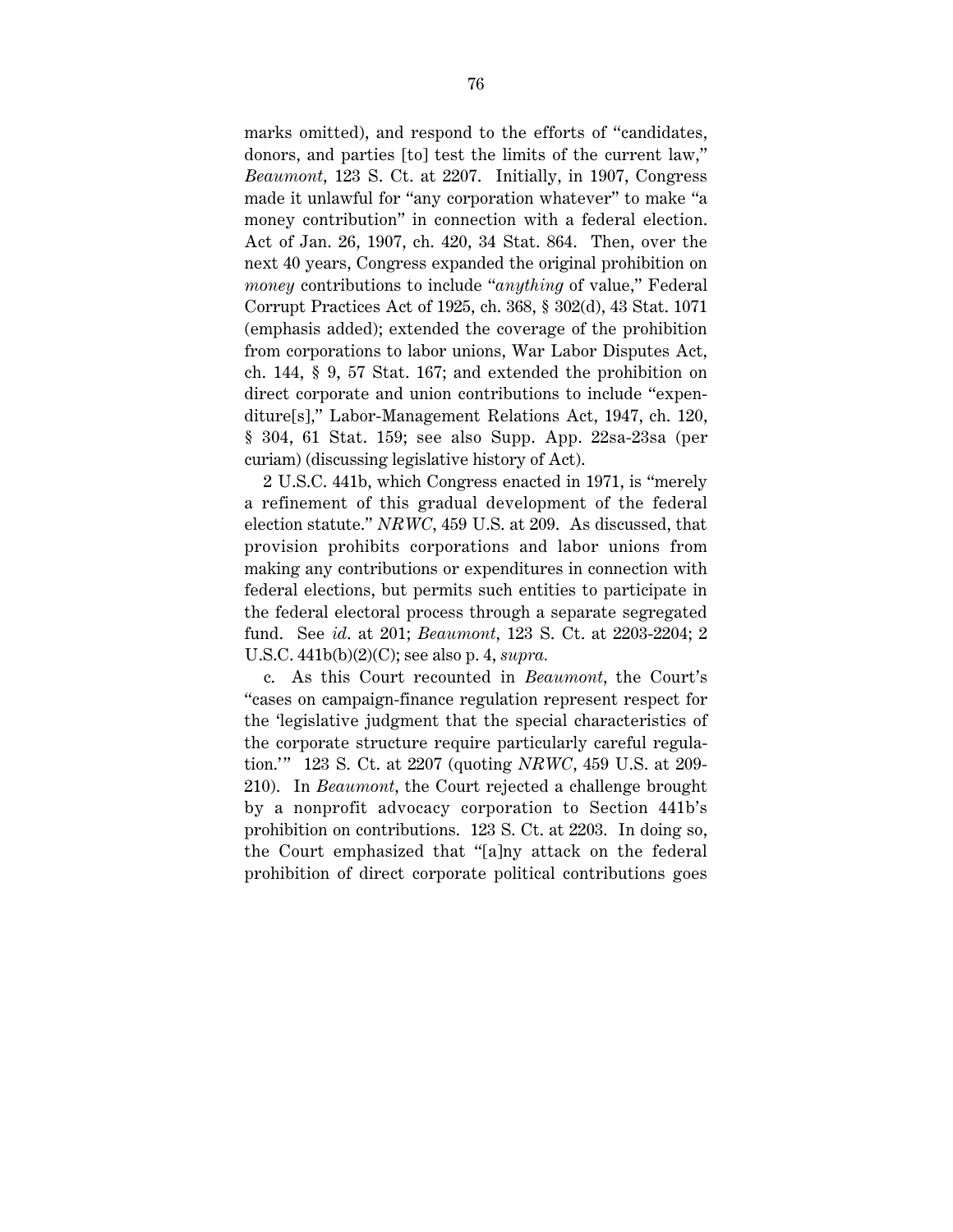against the current of a century of congressional efforts to curb corporations' potentially 'deleterious influences on federal elections,' which we have canvassed a number of times before." *Id*. at 2205 (quoting *UAW*, 352 U.S. at 585); see also *NRWC*, 459 U.S. at 209-211.

In *MCFL*, this Court held that Section 441b's prohibition on *independent expenditures* could not constitutionally be applied to a nonprofit corporation with three "essential" features: (i) "it was formed for the express purpose of promoting political ideas, and cannot engage in business activities"; (ii) it "has no shareholders or other persons affiliated so as to have a claim on its assets or earnings"; and (iii) it "was not established by a business corporation or a labor union, and it is its policy not to accept contributions from such entities." 479 U.S. at 263-264. In so holding, the Court explained that corporations with those key features do not pose a sufficient "danger of corruption," in the context of regulating political expenditures, to justify the "regulation of corporate political activity" that the Court has upheld as to contributions. *Id*. at 259; see *id*. at 257-260.

In *Austin*, by contrast, the Court upheld the application of a state law limit on corporate independent expenditures modeled on 2 U.S.C. 441b—to a nonprofit corporation that did not share the essential features of the corporation in *MCFL*. 494 U.S. at 654-655 & n.1. Although the Court recognized that *Buckley* had held unconstitutional a limitation on the independent election expenditures of *individuals*, see 424 U.S. at 47, the Court concluded that the equation was different in the case of *corporations*, given "the corrosive and distorting effects of immense aggregations of wealth that are accumulated with the help of the corporate form and that have little or no correlation to the public's support for the corporation's political ideas." *Austin*, 494 U.S. at 660. Indeed, the Court held that the source-of-funding limitation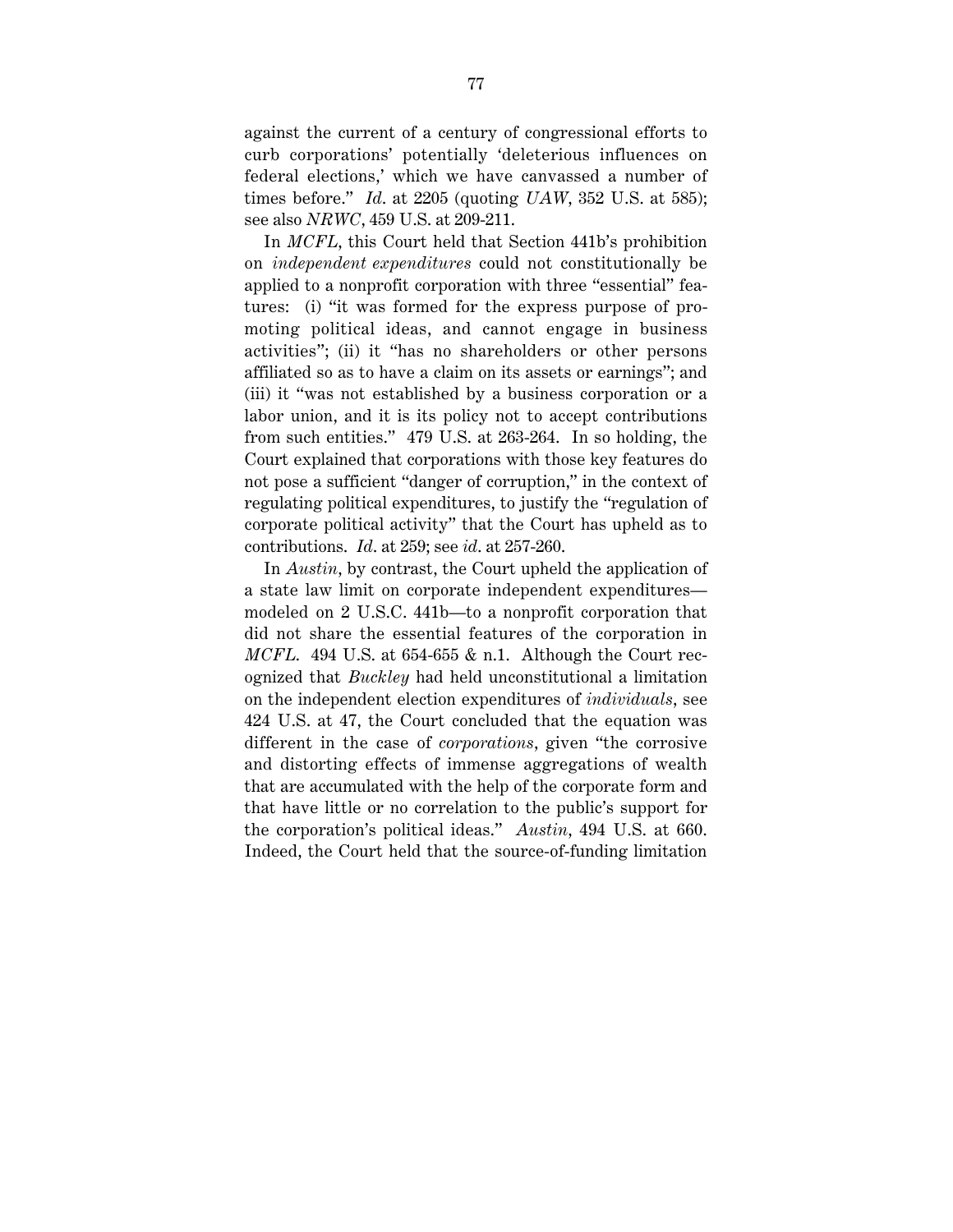on independent expenditures by corporations at issue in *Austin* passed strict scrutiny. *Id*. at 658-661.

Together, *Austin* and *MCFL* make clear that the Constitution permits source-of-funding limits on corporate expenditures in connection with candidate elections with respect to corporations that do not share the "crucial features" of the nonprofit corporation in *MCFL*. *Austin*, 494 U.S. at 662. Indeed, Justice Brennan—who authored the opinion for the Court in *MCFL*—joined the Court's decision in *Austin* and wrote a separate concurrence emphasizing that *MCFL* is limited to the unique type of nonprofit corporation in that case. See *id*. at 669-675.

Thus, even in the context of "independent campaign expenditures" entitled to the highest protection, *Austin*, 494 U.S. at 657, this Court's precedents establish that government has broad leeway to protect the federal electoral process from the potential corruption associated with the use of general treasury funds by corporations and labor organizations. In addition, the Court's decisions further recognize that Congress may require non-*MCFL* corporations and unions to take the relatively simple but nonetheless critical regulatory step of establishing and making independent election expenditures through a separate segregated fund, which also allows for disclosure without compromising the associational interests of the broader corporate entity.

## **2.** *BCRA's Electioneering-Communications Provisions Were Enacted To Plug A Loophole In Existing Law That Has Been Exploited By Corporations And Unions*

The political marketplace has always shown extraordinary resilience in adapting to—and finding ways around—federal campaign-finance limits. As the record in this case amply demonstrates, Title II of BCRA was enacted in response to that same driving force. See Supp. App. 40sa (per curiam);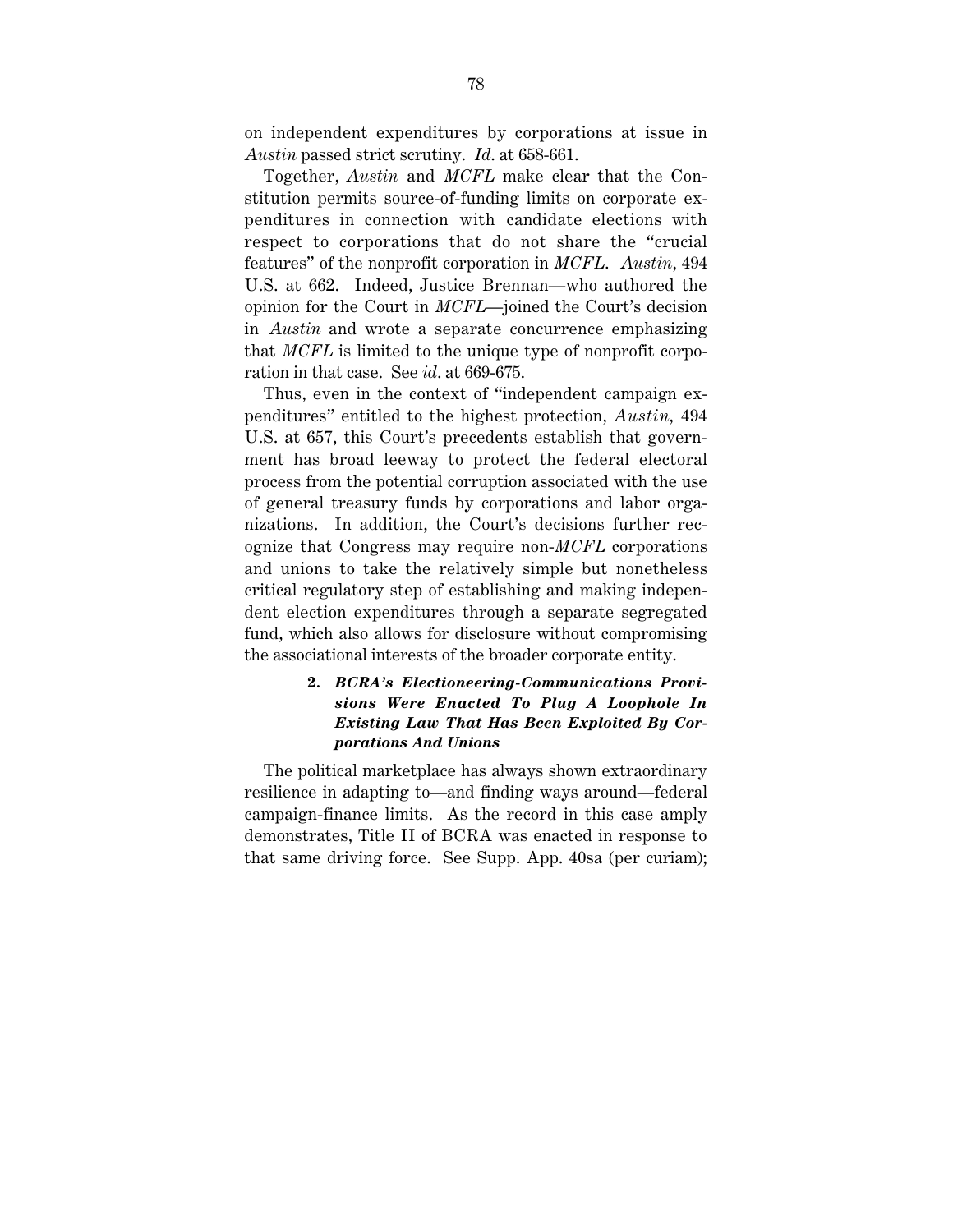see *id*. at 651sa (Kollar-Kotelly); *id*. at 1308sa (Leon); see also *Beaumont*, 123 S. Ct. at 2207 ("[E]xperience demonstrates how candidates, donors, and parties test the limits of the current law.") (internal quotation marks omitted).

a. FECA's general definition of "expenditure" includes the provision of "anything of value  $* * *$  for the purpose of influencing any election for Federal office." 2 U.S.C. 431(9)(A)(i). In *MCFL*, the Court construed 2 U.S.C. 441b so "that an expenditure must constitute 'express advocacy' in order to be subject to [its] prohibition." 479 U.S. at 249. The Court based that "construction" on a passage in *Buckley*, where the Court, in construing a different provision of FECA, "adopted the 'express advocacy' requirement to distinguish [for purposes of that provision] discussion of issues and candidates from more pointed exhortations to vote for particular persons." *Ibid*. The *Buckley* construction read the relevant provision to apply "to communications containing express words of advocacy of election or defeat, such as 'vote for,' 'elect,' 'support,' 'cast your ballot for,' 'Smith for Congress,' 'vote against,' defeat,' 'reject.'" 424 U.S. at 44 n.52. Those phrases have been referred to as *Buckley*'s "magic words," because, under *MCFL*, 479 U.S. at 248-249, corporate- or union-funded communications that contain those words are subject to Section 441b's limitation.<sup>35</sup>

 <sup>35</sup> The FEC has promulgated a regulation that defines "express advocacy" in more flexible terms. 11 C.F.R. 100.22(b). Some lower courts have concluded that that regulation is invalid, reasoning that *MCFL* "engrafted *Buckley*'s 'explicit words of advocacy' limitation onto § 441b(a)," and that the lower courts are "bound by" that statutory construction. *Virginia Society for Human Life* v. *FEC*, 263 F.3d 379, 391-392 (4th Cir. 2001). At the same time, however, in response to the FEC's "powerful" argument concerning the need to construe the express-advocacy test in a manner that prevents circumvention of its requirements, the court of appeals in *Virginia Society* emphasized that neither this Court nor Congress was bound by *MCFL*'s construction of 2 U.S.C. 441b(a). *Ibid*. In Title II of BCRA, Congress took matters into its own hands.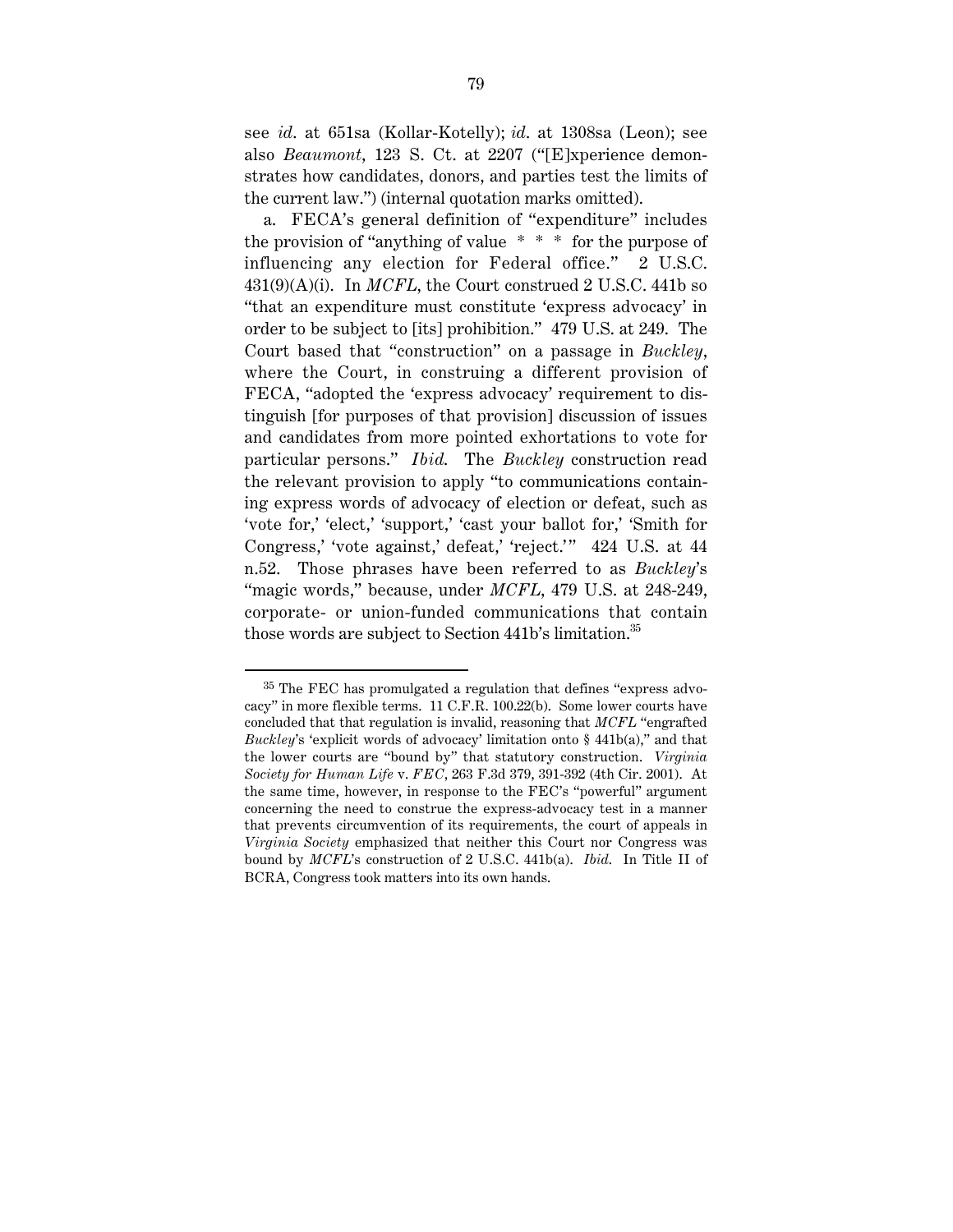b. In the wake of *MCFL*, corporations and labor unions began to circumvent the express-advocacy requirement and pour hundreds of millions of dollars in general treasury funds into candidate-centered advertisements that avoided words of express advocacy but were just as likely if not more likely to influence the outcome of federal candidate elections as advertisements that contained express advocacy. Significantly, although plaintiffs wage a multi-faceted attack on the solution that Congress devised, they do not deny the powerful forces that led to its enactment.

i. "Approximately ten years after *MCFL*, during the 1996 election cycle, corporations and labor unions began aggressively to use general treasury funds to pay for 'issue advocacy' campaigns that avoided express advocacy but were designed to influence federal elections." Supp. App. 652sa (Kollar-Kotelly); see *id*. at 652sa-658sa (detailing "spectacular rise in candidate-centered issue advertising"); *id*. at 1306sa-1308sa (Leon) (same); see also *id*. at 39sa (per curiam) (noting "widespread" use of such issue advocacy).

For example, the evidence shows an escalating cycle of activity. During the 1995-1996 election cycle, about \$135 to \$150 million was spent by organizations on multiple broadcasts of about 100 separate issue advertisements; during the 1997-1998 election cycle, about \$250 to \$340 million was spent by 77 organizations on broadcasts of 423 separate issue advertisements; and during the 1999-2000 cycle, more than \$500 million was spent by 130 groups on 1100 separate issue advertisements. See Supp. App. 655sa (Kollar-Kotelly); *id*. at 806sa-807sa; *id*. at 1306sa (Leon). Plaintiffs' "own expert readily concede[d] that the number of organizations sponsoring issue advertisements has 'exploded' over the past three election cycles." *Id*. at 807sa (citing La Raja Decl.) (J.A. 1442)).

That trend is not happenstance. It is "uncontroverted that \* \* \* by 1996, interest groups had developed a strat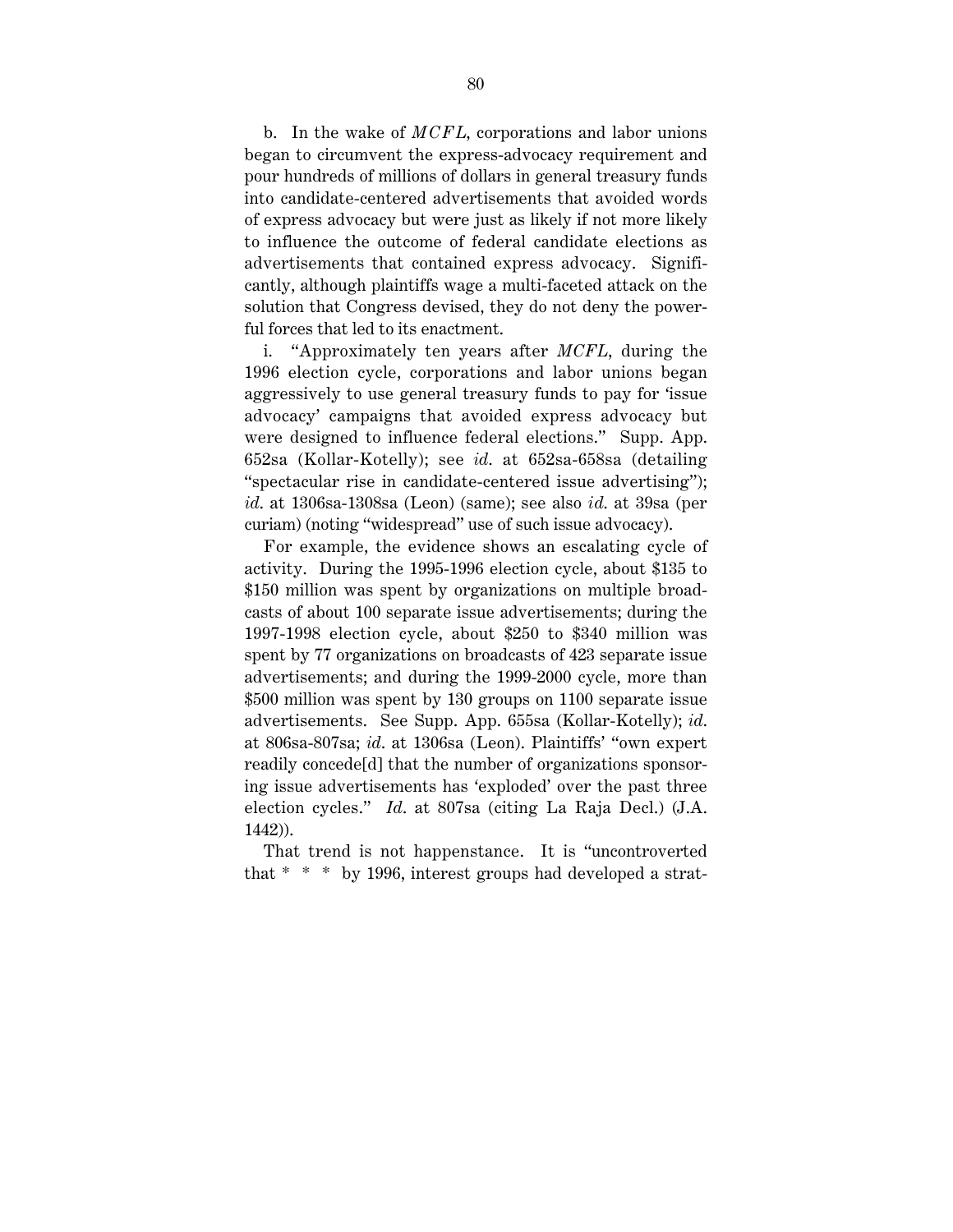egy to effectively communicate an electioneering message for or against a particular candidate without using the magic words and thus avoid disclosure requirements, contribution limits and source limits." Supp. App. 657sa-658sa (Kollar-Kotelly); see *id*. at 664sa-668sa (explaining why "express advocacy" is an "ineffective criteri[on] for distinguishing between genuine issue advertisements and advertisements that do not use express advocacy but are designed to influence a federal election"); see *id*. at 1299sa-1306sa (Leon).

As Judge Kollar-Kotelly explained, "[t]he record persuasively demonstrates that corporations and unions routinely seek to influence the outcome of federal elections with general treasury funds by running broadcast advertisements that skirt the prohibition contained in section 441b by simply avoiding *Buckley*'s 'magic words' of express advocacy." Supp. App. 778sa; see *id*. at 814sa-821sa (discussing evidence). Judge Leon similarly observed that, "Congress concluded, and the record more than adequately demonstrates, that in the twenty-eight years since *Buckley*, corporations, unions, and interest groups, have increasingly affected federal elections by funding out of their general treasuries uncoordinated 'issue ads' that either they, or a political party, ran in the months leading up to an election" and that "avoid regulation as express advocacy." *Id*. at 1160sa (record citations omitted); see *id*. at 1315sa-1325sa (discussing evidence); *id*. at 106sa (per curiam).

A side by side comparison of two advertisements that were broadcast in 2000 by the NRA—whose Executive Vice President acknowledged that the NRA "spent what it took to defeat Al Gore" in 2000, Supp. App. 694sa (Kollar-Kotelly) (quoting LaPierre testimony)—illustrates the ease with which Section 441b was circumvented by corporations and unions. One advertisement was paid for by the NRA's PAC and the other by the NRA's general treasury. Both advertisements clearly identify Al Gore, are nearly identical in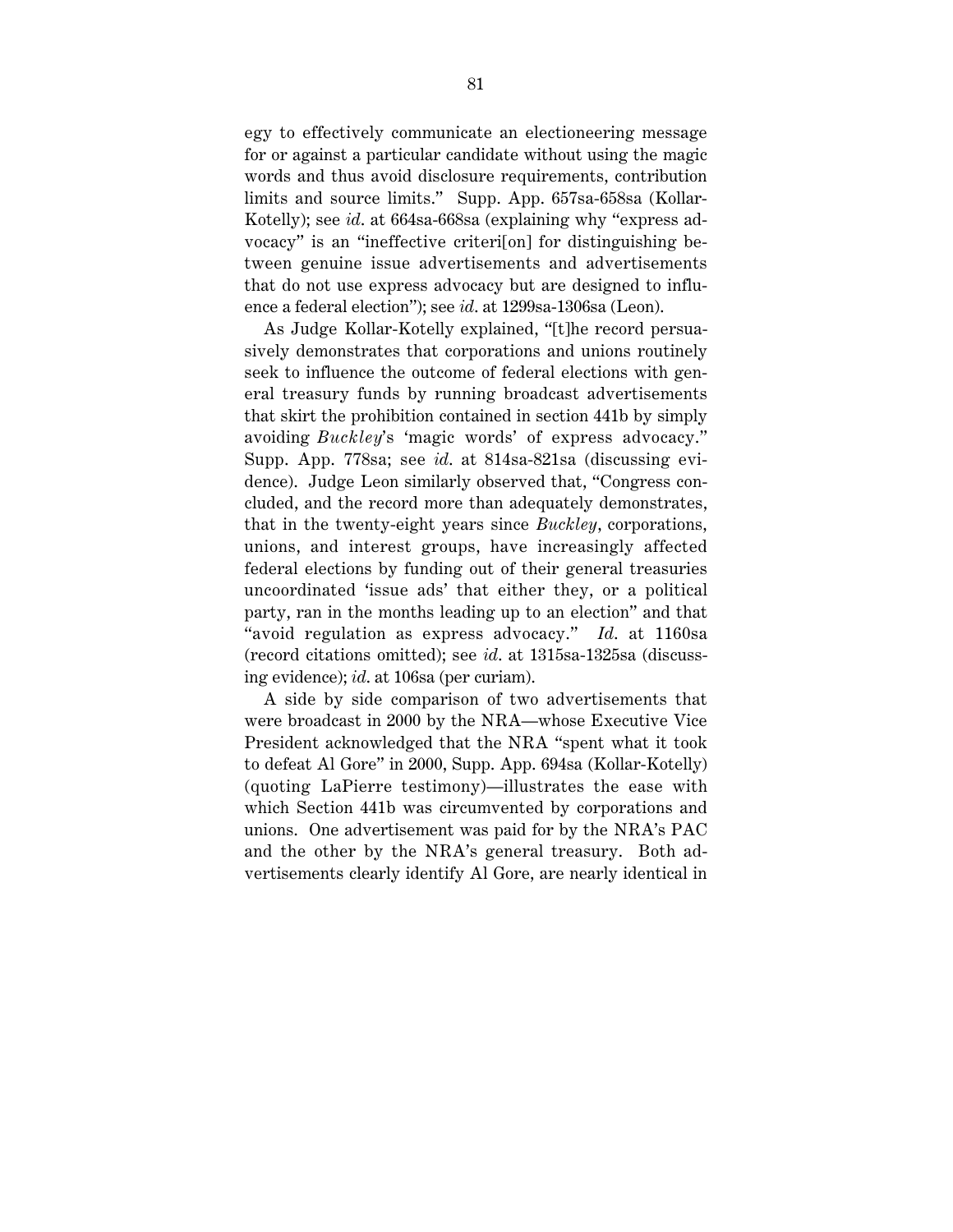their content, and would in all likelihood have the same influence on the Presidential election in the districts in which the advertisements were run. The only significant difference between the advertisements is that the tag line at the end of the advertisement paid for by the PAC says "Vote George W. Bush for President." *Id.* at 695sa-696sa (comparison).<sup>36</sup>

ii. The express-advocacy test is not only easy to circumvent, but it does not accurately identify communications designed to affect candidate elections. Even when they are overtly designed for electioneering, "the overwhelming majority of modern campaign advertisements do not use words of express advocacy, whether they are financed by candidates, political parties, or other organizations." Supp. App. 658sa (Kollar-Kotelly); see *id*. at 1296sa (Leon) ("The record convincingly demonstrates that the overwhelming majority of modern political advertisements do not use words of express advocacy."). Indeed, "[t]he uncontroverted testimony of political consultants demonstrates that it is neither common nor effective to use the 'magic words' of express advocacy in campaign advertisements." *Id*. at 659sa (Kollar-Kotelly); see also *id*. at 659sa-664sa (discussing evidence); *id*. at 808sa-809sa.

As one political consultant explained, "[i]n the modern world of 30 second political advertisements, it is rarely advisable to use such clumsy words as 'vote for' or 'vote against.'" Supp. App. 809sa (Kollar-Kotelly) (quoting Bailey Decl.) (J.A. 24)). The record confirms that observation by

 <sup>36</sup> Numerous other examples are contained in the record and underscore the efforts of many of the plaintiffs in this case to circumvent the express-advocacy test. See Supp. App. 678sa-685sa, 693sa-697sa (Kollar-Kotelly) (discussing, *inter alia*, AFL-CIO's and NRA's use of issue advertisements to engage in electioneering). In addition, defendants filed a video presentation in the district court that contains examples of advertisements run in connection with recent elections and demonstrates how advertisements that do not trigger the express-advocacy test may nonetheless have virtually the same effect on an election.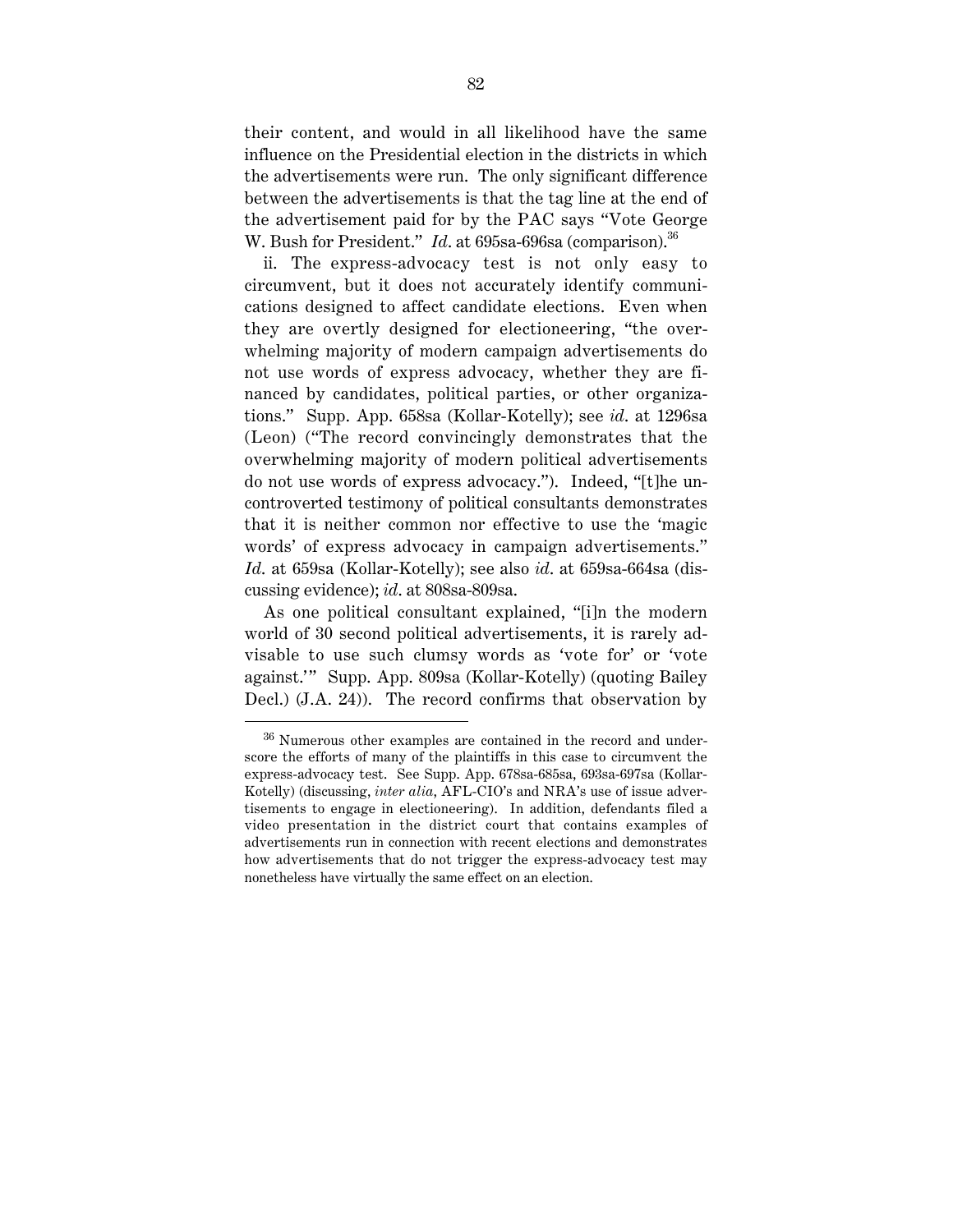showing that even candidates—who have no financial or regulatory incentive to do so—typically avoid express advocacy. "The unrebutted expert testimony demonstrates that only 11.4 percent of advertisements purchased by federal candidates that aired during the 2000 election cycle would qualify as electioneering under the 'magic words' test." *Id*. at 808sa (Kollar-Kotelly). Present and former office-holders and candidates likewise confirmed that the express-advocacy test, as one Senator put it, "has no real bearing in today's world of campaign ads." *Id*. at 665sa (quoting 147 Cong. Rec. S3036 (daily ed. Mar. 28, 2001) (statement of Sen. McCain)); see *id*. at 665sa-668sa, 813sa-814sa.

Accordingly, prior to BCRA, federal law (2 U.S.C. 441b) prohibited corporations and unions from using their general treasury funds to pay for electioneering advertisements that contained express advocacy, but left them free to spend their treasuries on electioneering advertisements that are considered by candidates and political consultants to be if anything *more* effective in influencing elections because they do *not* contain express advocacy. As discussed above, corporations and unions not only have taken note of that loophole, but they have in each of the past few federal election cycles funneled increasing amounts of their general treasury funds into federal elections *through* that loophole.

iii. The record establishes that federal office-holders and candidates are aware of and feel indebted to corporations and unions that finance electioneering advertisements on their behalf or against their opponents. See Supp. App. 836sa-837sa (Kollar-Kotelly). For example, the evidence shows that "Members of Congress seek to have corporations and unions run these advertisements on their behalf"; "corporations and labor unions target[] particular federal candidates or their opponents" for electioneering advertisements; and "candidates are very appreciative of the additional electioneering support provided on their behalf from the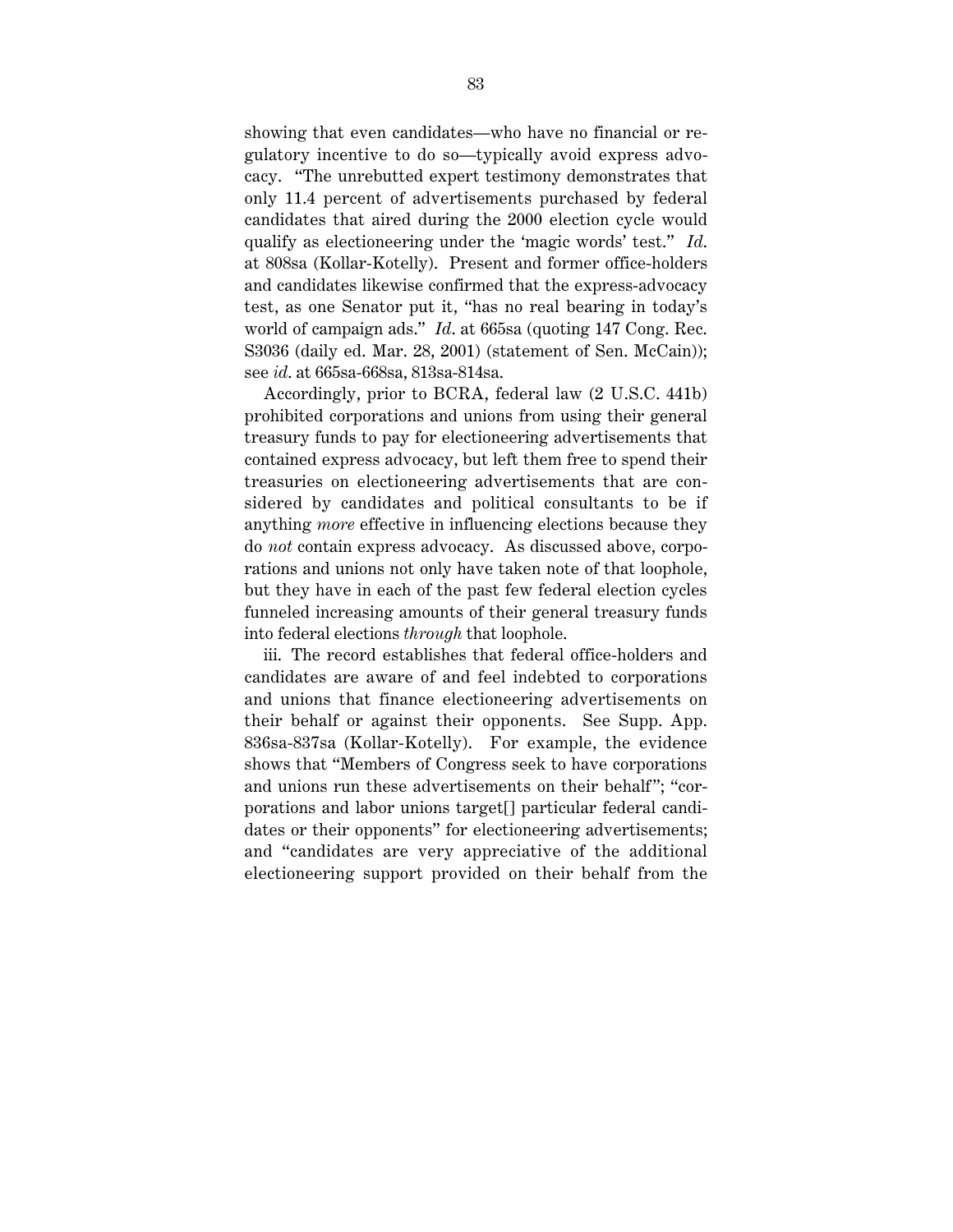general treasuries of corporations and labor unions." *Id*. at 837sa-838sa; see also *id*. at 708sa-719sa (discussing evidence). Former officer-holders and candidates confirmed that they "are very aware of who ran advertisements on their behalf and feel indebted to those who spend money to help get them elected." *Id.* at 711sa.<sup>37</sup>

Equally problematic is the specter of corruption associated with such advertisements. "[A] large majority of Americans (80%) are of the view that corporations and other organizations that engage in electioneering communications, which benefit specific elected officials, receive special consideration from those officials when matters arise that affect these [entities]." Supp. App. 837sa (Kollar-Kotelly); see *id*. at 713sa-714sa (discussing record).

c. Congress responded to those phenomena by enacting Title II of BCRA. See Supp. App. 482sa-483sa & n.1 (Kollar-Kotelly) (legislative history of BCRA); *id*. at 674sa-675sa. As discussed above, Title II adjusted the longstanding prohibition on the use of corporate and union general treasury funds in connection with a federal election to cover "electioneering communications," as defined in BCRA § 201, that in all likelihood, based on the presence of certain objective factors, will affect the outcome of federal elections, even if they do not contain particular words of express advocacy. BCRA § 203; FECA § 316(b)(2); 2 U.S.C. 441b(b)(2). BCRA left in place the FECA provisions that permit a corporation and labor union to establish a separate segregated fund, which in turn may make contributions and independent expenditures and, in particular, pay for "electioneering communications." Congress also updated the disclosure requirements for entities that make electioneering communications

 $37$  See also Defs.' D. Ct. Opening Br. 41-42, 45 (discussing evidence showing that certain organizations sought credit from Members of Congress for broadcasting election-related advertisements).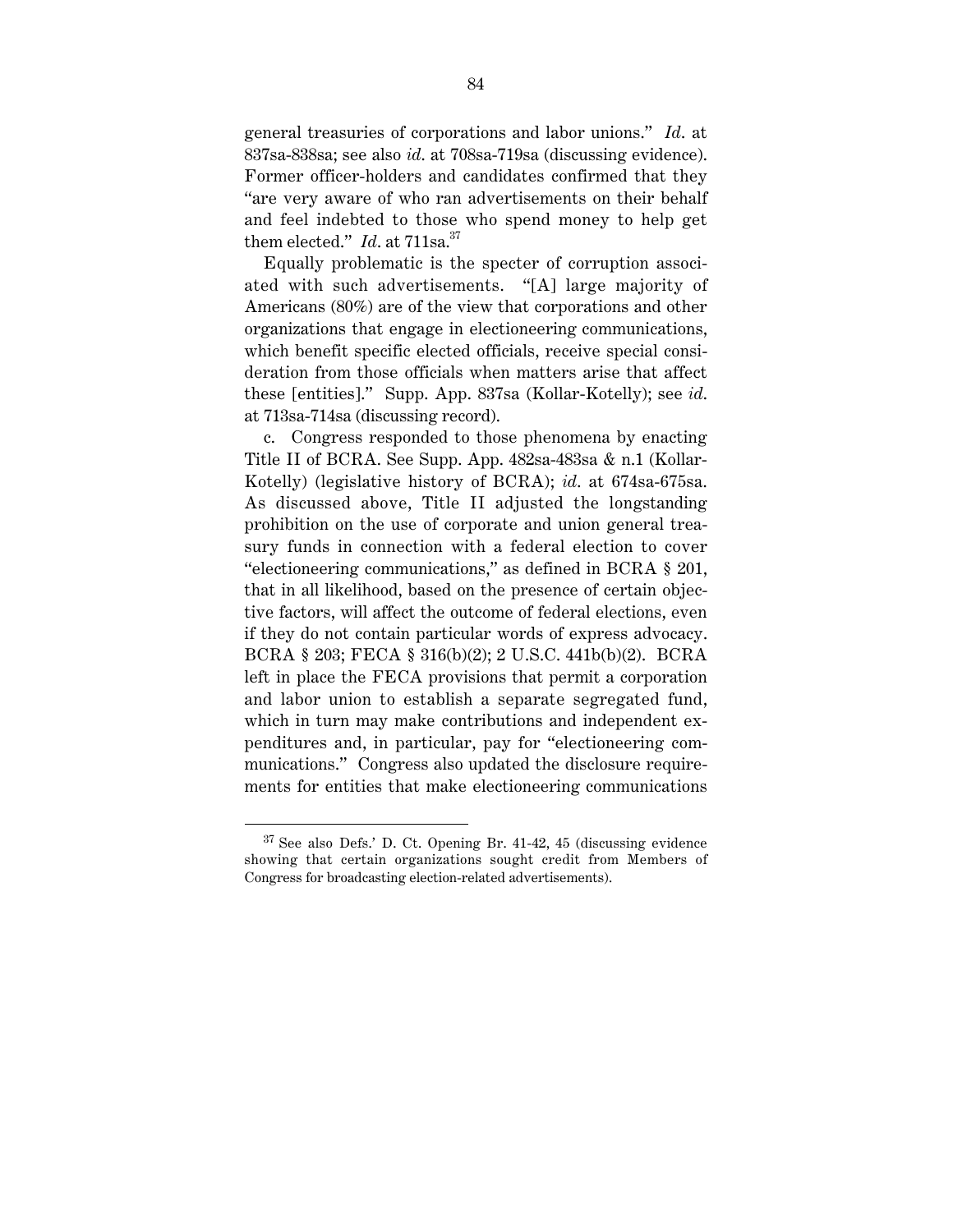and individuals or entities that contribute to such entities, so that the electorate will know what interests are funding which candidates and will be able to make more informed predictions about future performance. See Part II.D, *infra*.

# **B. BCRA's Source Limitation On Electioneering Communications Is Narrowly Tailored To Advance Public Interests That This Court Has Repeatedly Recognized As Compelling**

This Court has held that "independent campaign expenditures constitute 'political expression'" entitled to the highest constitutional protection. *Austin*, 494 U.S. at 657. In reviewing plaintiffs' challenge to the constitutionality of BCRA's electioneering-communications provisions, the Court must therefore decide whether those provisions are narrowly tailored to advance a compelling government interest. See *id*. at 658-661. This Court's prior precedents bear strongly on that determination.

The Court has repeatedly recognized that by limiting electioneering activity to a separate segregated fund, the campaign-finance laws by no means impose a "complete ban" on such activity. *Beaumont*, 123 S. Ct. at 2211; see *Austin*, 494 U.S. at 660. Moreover, *Austin* and *MCFL*, discussed *supra*, establish that the existing prohibition in Section 441b on the *direct* funding of corporate and union independent expenditures in connection with federal elections—including for express advocacy—passes strict scrutiny for non-*MCFL* corporations. Congress's adjustment of Section 441b to cover corporate or union disbursements for "electioneering communications" that meet BCRA's primary definition political activity entitled to no more protection under the First Amendment than the expenditures long regulated by that provision—passes strict scrutiny too. Indeed, the record compiled in this case supporting Congress's judgment with respect to the need for that limitation dwarfs the showing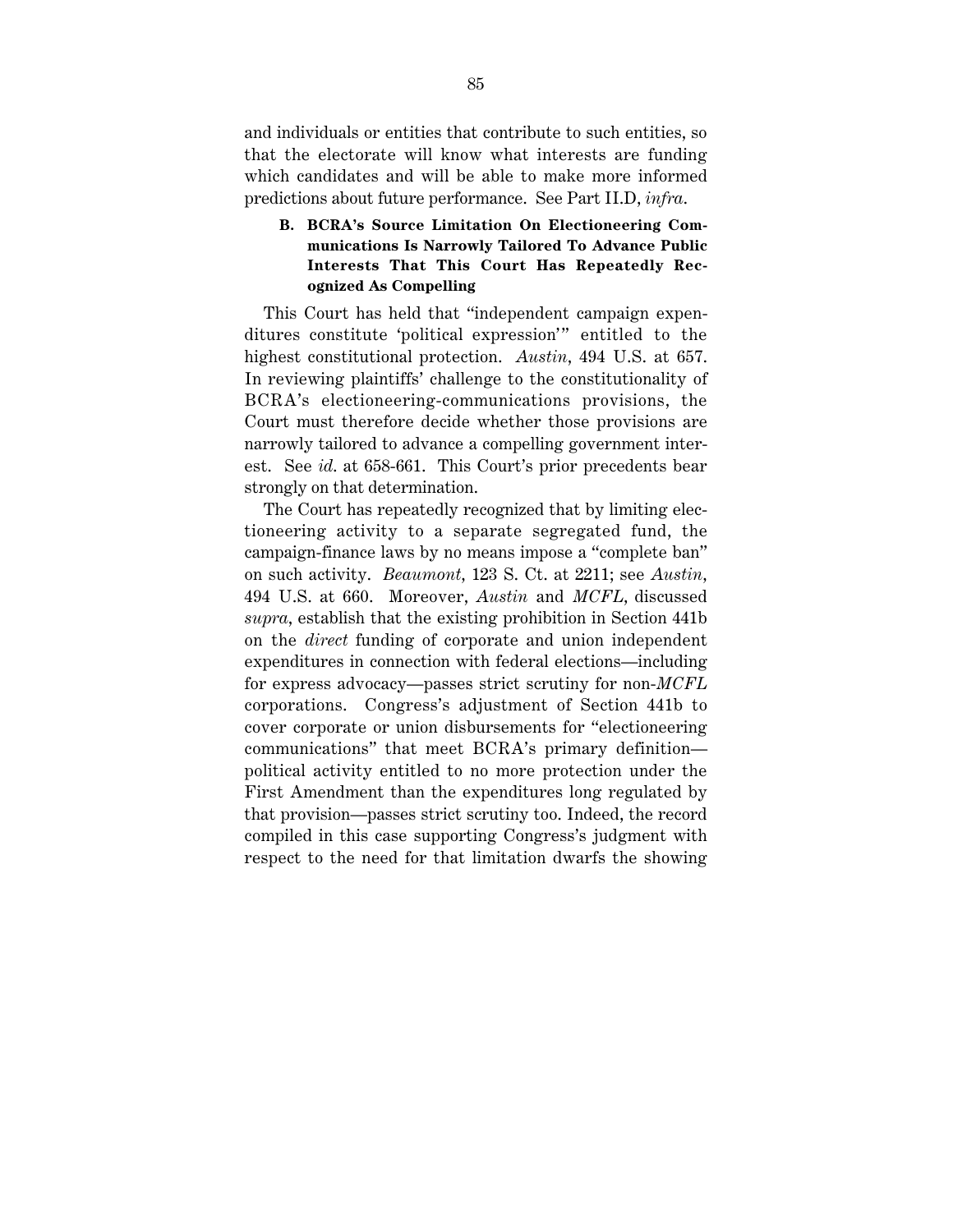that this Court found sufficient in upholding the source limitation on expenditures in *Austin*. See 494 U.S. at 660.

#### **1.** *BCRA's Electioneering-Communications Provisions Advance Several Compelling Government Interests*

a. The Court has long recognized that the interest in protecting federal elections from real or apparent corruption is "of the highest importance." *First Nat'l Bank* v. *Bellotti*, 435 U.S. 765, 788-789 (1978); see *id*. at 788 n.26 ("The importance of the governmental interest in preventing [corruption] has never been doubted."); *NCPAC*, 470 U.S. at 496-497 ("preventing corruption or the appearance of corruption are \* \* \* compelling government interests"); *Buckley*, 424 U.S. at 27. Such corruption "directly implicate[s] the 'integrity of our electoral process,'" *NRWC*, 459 U.S. at 208 (quoting *UAW*, 352 U.S. at 570), and thus strikes at the foundation of American democracy.

BCRA's source-of-funding limitation on electioneering communications protects against the same "type of corruption" that this Court identified in *Austin*—*i.e.*, "the corrosive and distorting effects of immense aggregations of wealth that are accumulated with the help of the corporate form and that have little or no correlation to the public's support for the corporation's political ideas." 494 U.S. at 660; see *ibid*. ("[T]he unique state-conferred corporate structure that facilitates the amassing of large treasuries warrants the limit on independent expenditures"). In addition, the government has a related but equally important interest in "protect[ing] the individuals who have paid money into a corporation or union for purposes other than the support of candidates from having that money used to support political candidates to whom they may be opposed." *NRWC*, 459 U.S. at 208; see *Austin*, 494 U.S. at 660; *Beaumont*, 123 S. Ct. at 2206.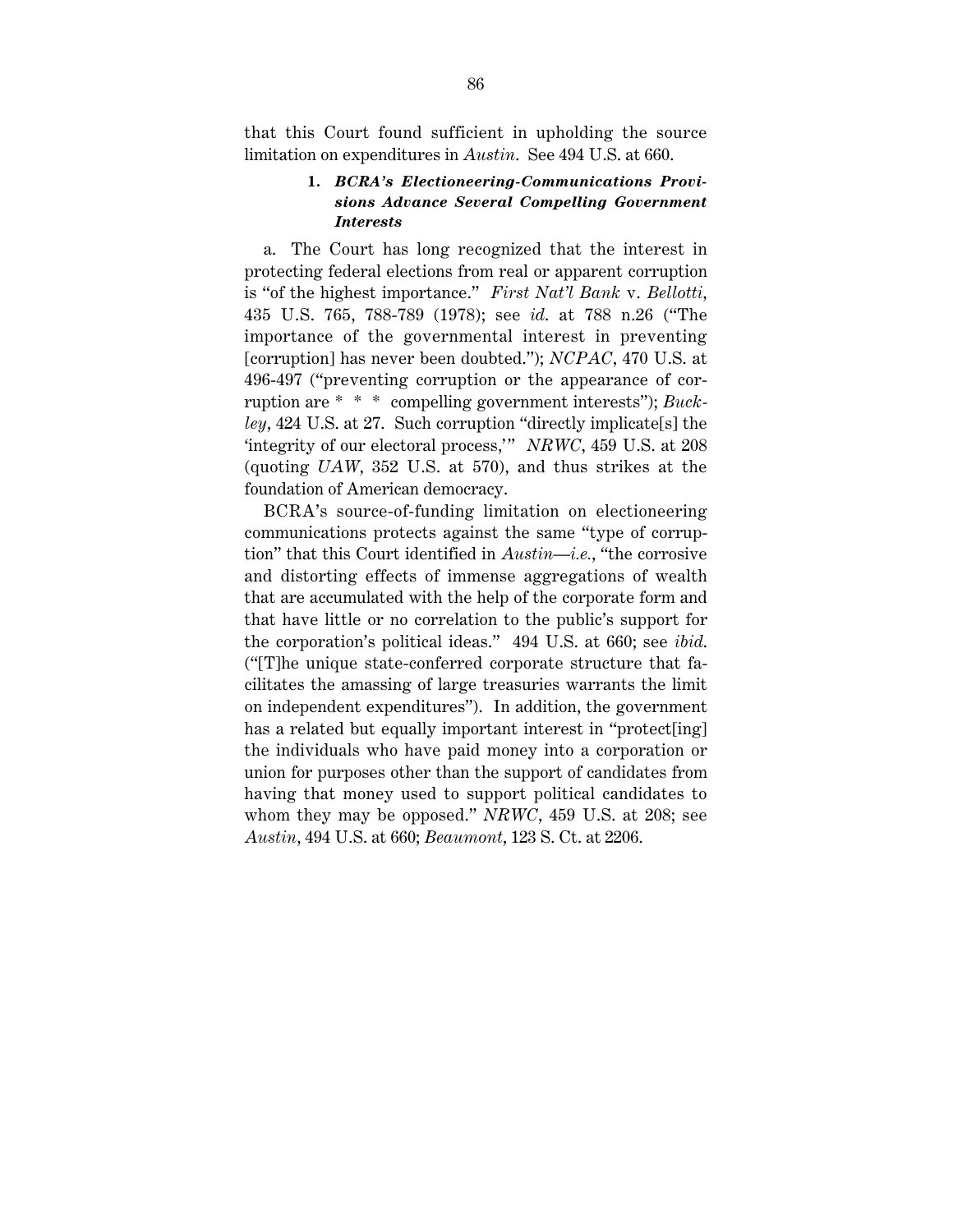In *Austin*, this Court held that a State's effort to address those forms of corruption supplied "a sufficiently compelling rationale to support its restriction on independent expenditures by corporations," emphasizing that "[c]orporate wealth can unfairly influence elections when it is deployed in the form of independent expenditures, just as it can when it assumes the guise of political contributions." 494 U.S. at 660. BCRA's source limitation on the financing of electioneering communications directly advances the same "compelling" interest identified in *Austin* by requiring corporations and unions to finance electioneering communications through a separate segregated fund that consists of contributions from individuals who choose to fund such political activity, as opposed to general treasury funds that are accumulated as a result of the benefits of the corporate form and may or may not correlate with public support for the corporation's or union's political activity. See *id*. at 660-661.

The NRA argues (Br. 20) that "[t]he specific danger identified in *Austin* \* \* \* has no application to speech by nonprofit membership organizations that are devoted to the advancement of specific rights and ideas and are funded almost exclusively by the dues and donations of individual members." That argument, however, is fully answered by this Court's decision to exempt *MCFL* corporations, but only *MCFL* corporations, from Section 441b's corporate expenditure restrictions. In *Austin*, this Court rejected the argument that the rationale of *MCFL* should be extended to nonprofit corporations that do not share MCFL's "crucial features," let alone to traditional for-profit corporations. 494 U.S. at 662.

In another case, the NRA successfully contended that it qualified as an *MCFL* corporation in certain years, while the FEC took a different view. See *FEC* v. *National Rifle Ass'n*, 254 F.3d 173, 192 (D.C. Cir. 2001). This wide-ranging case is hardly a proper vehicle for the Court to resolve that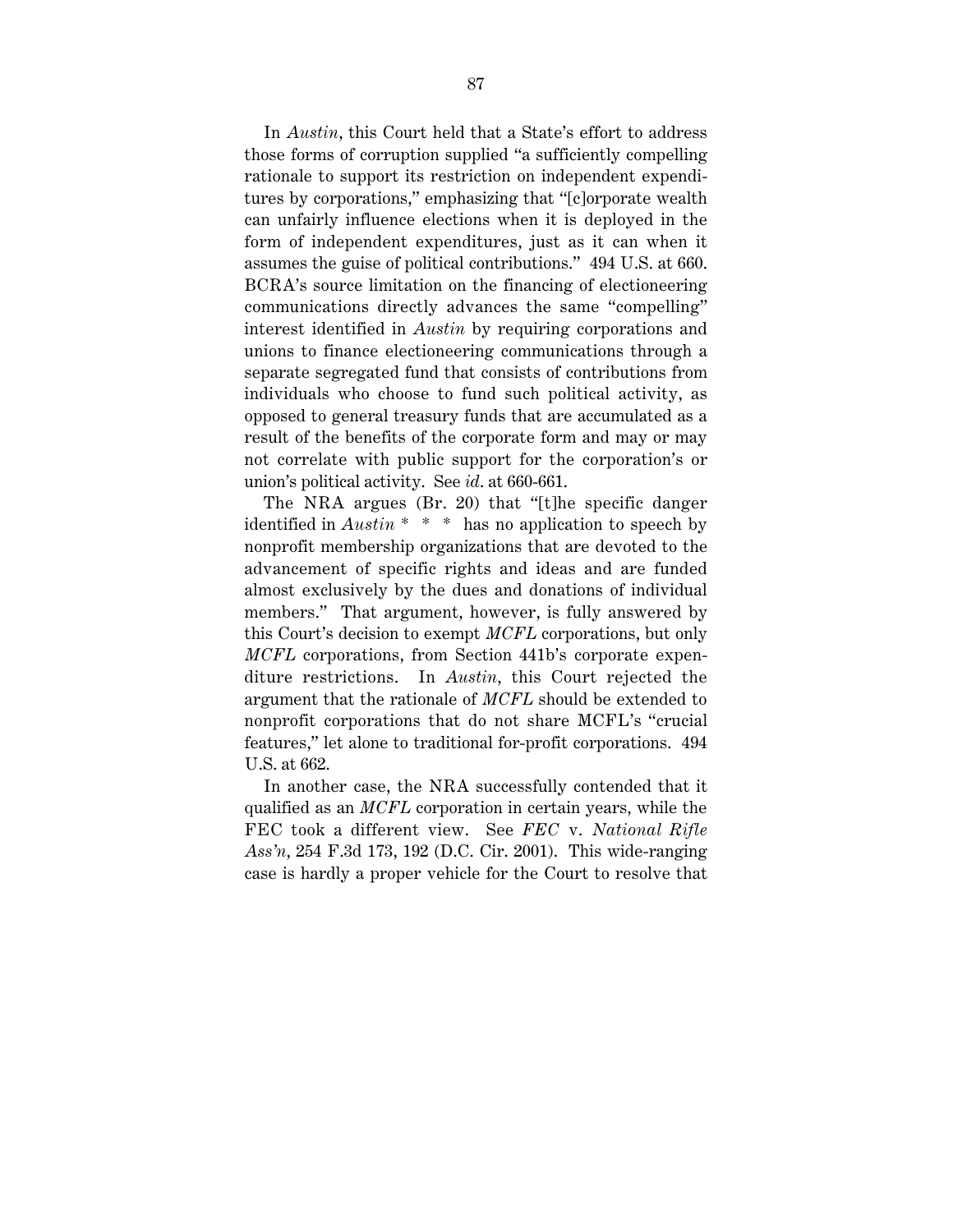entity-specific issue. Suffice it to say that if the NRA can demonstrate that it is an *MCFL* corporation, then its concerns about applicability of *Austin*'s distortion rationale to it will be addressed. But, in any event, especially in light of the potential availability of *MCFL*'s safe harbor, those concerns provide no basis for invalidating BCRA's electioneeringcommunication provisions on their face.<sup>38</sup>

b. The Court has stressed that the government also has a compelling interest in insulating federal elections from the type of corruption arising from the real or apparent creation of political debts. See *NRWC*, 459 U.S. at 207-208. The Court has repeatedly recognized that that interest is directly served by Section 441b's limitation on corporate and union campaign *contributions*. See *Beaumont*, 123 S. Ct. at 2207; *NRWC*, 459 U.S. at 207. In *NCPAC*, the Court held that the danger of such real or apparent quid pro quo corruption was not sufficient to justify a limit on independent expenditures that applied, *inter alia*, to unincorporated groups and to PACs not connected to a corporation. See 470 U.S. at 496, 500-501; see *id*. at 496 (recognizing that Court did not "need to reach \* \* \* the question whether a corporation can constitutionally be restricted in making independent expenditures to influence elections for public office"). In *Austin*, however, this Court specifically recognized "that a legislature might demonstrate a danger of real or apparent corruption posed by such expenditures when made by *corporations* to influence candidate elections." 494 U.S. at 659 (emphasis added); see *Bellotti*, 435 U.S. at 788 n.26.

 <sup>38</sup> The NRA itself agreed in the district court to "stay any as-applied challenge [it] had against BCRA under *MCFL* until the Supreme Court resolved the merits of Plaintiffs' challenge to BCRA." Supp. App. 833sa (Kollar-Kotelly). Any nonprofit corporation, especially the NRA in light of its agreement, that believes it is entitled to exemption under *MCFL* should be required to litigate that claim on an as-applied basis in a different case if the FEC disputes the issue. See *id*. at 871sa.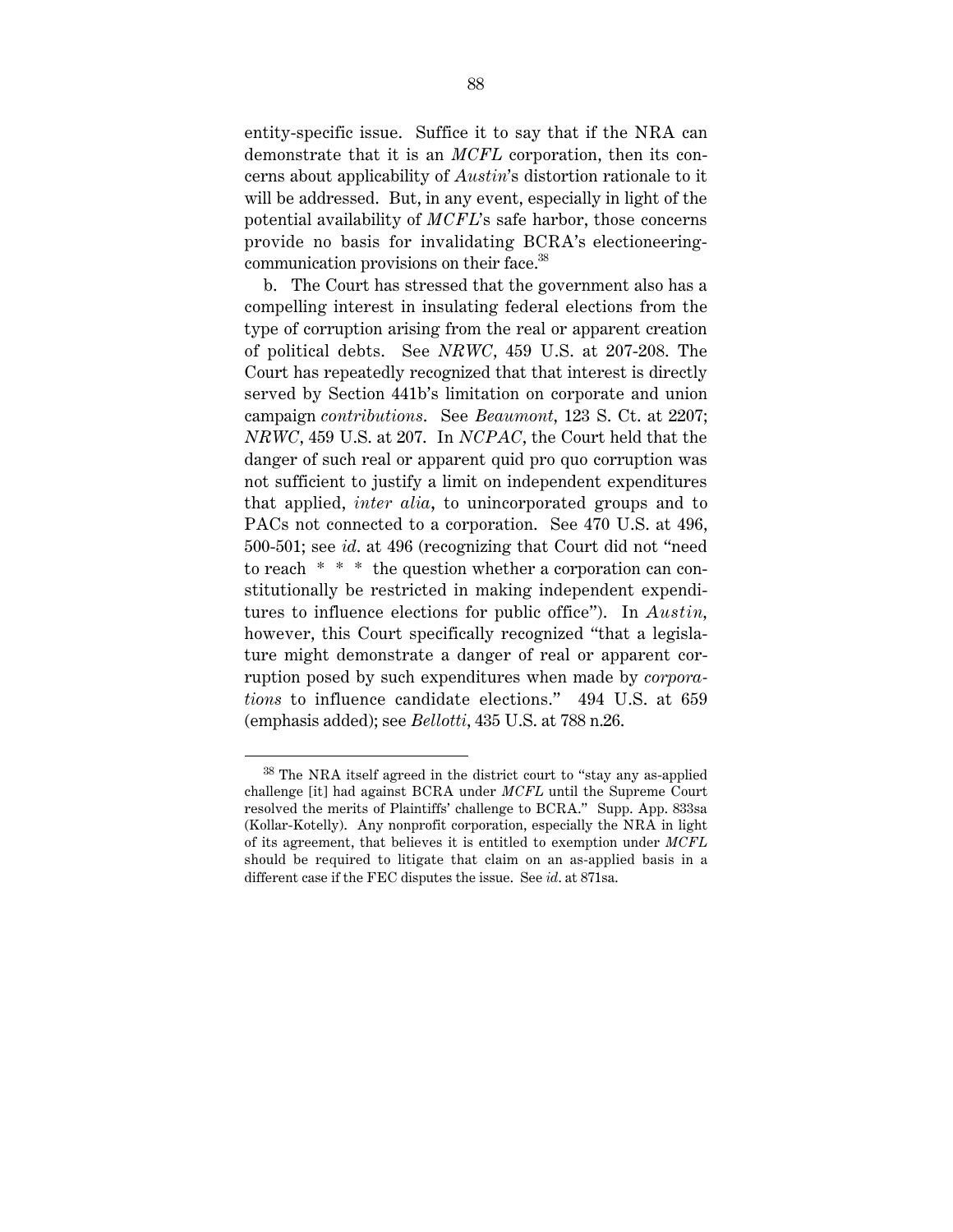Although the Court did not need to reach the issue in *Austin*, see 494 U.S. at 659-660, and it need not do so here in light of the fact that Title II of BCRA directly advances the government's compelling interest in eliminating the specific type of corruption identified and relied on in *Austin*, the record in this case nonetheless demonstrates a sufficient risk of real or apparent quid pro quo corruption to justify Congress's judgment that corporations and unions should be prevented from using general treasury funds to finance "electioneering communications." See Supp. App. 835sa (Kollar-Kotelly) ("The record powerfully demonstrates that electioneering communications paid for with the general treasury funds of labor unions and corporations endears those entities to elected officials in a way that could be perceived by the public as corrupting."); *id*. at 708sa-718sa, 835sa-838sa; *id*. at 1161sa-1162sa & n.117 (Leon) (reaching same conclusion); pp. 83-84, *supra*.

NRA states that "gratitude for political support is not corruption." NRA Br. 17 (heading); see *id*. at 17-19. But gratitude for political support in the form of *contributions* directly from a corporate or union treasury has long been viewed as corruption, as has gratitude for political support in other forms. See Part I.A, *supra*. The record in this case confirms Congress's judgment that further adjustment of Section 441b was needed to eliminate the fact or expectation of a candidate's political indebtedness stemming from the use of corporate and union treasury funds to broadcast electioneering communications clearly targeted to support a particular candidate or attack his opponent. Even the appearance of such corruption is sufficient to justify Congress's enactment of Title II, regardless of whether federal officeholders who have benefitted from those advertisements in fact have responded with political favors.

c. Finally, the government has a compelling interest in preventing the circumvention of existing statutory limits.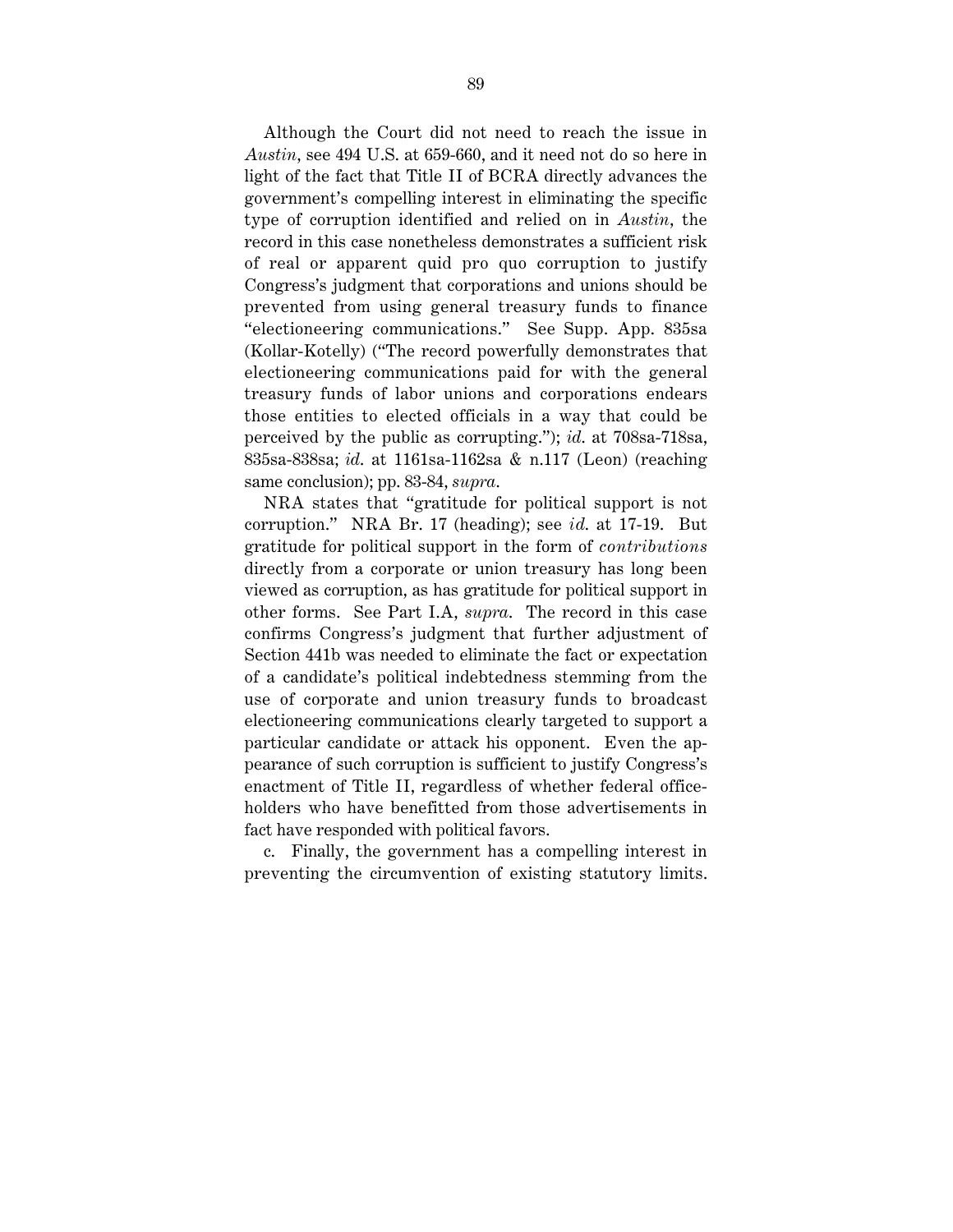See *Beaumont*, 123 S. Ct. at 2207; *Colorado II*, 533 U.S. at 457; *California Med. Ass'n*, 453 U.S. at 198-199. As discussed above, despite the longstanding federal policy against the use of corporate and union general treasury funds to influence federal elections, corporations and unions have poured hundreds of millions of dollars into federal elections since at least 1996 in the form of broadcast advertisements that do not trigger *Buckley*'s express-advocacy requirement but nonetheless have essentially the same influence on elections as advertisements whose direct funding would be proscribed by Section 441b if they contained the requisite words of express advocacy. See pp. 80-82, *supra*.

Congress's compelling interest in preventing the evasion of existing limits is all the more compelling when, as here, the record demonstrates that those limits are practically illusory and other political actors have demonstrated that the preexisting limits no longer accurately delimit core electioneering expenditures. In light of the hundreds of millions of dollars spent by corporations and unions on advertisements virtually indistinguishable from electioneering advertisements funded by *candidates themselves*, see pp. 82- 83, *supra*, Congress clearly needed to update the limits on corporate and union expenditures to prevent the evasion of the longstanding policy embodied in Section 441b.

## **2.** *BCRA's Electioneering-Communications Provisions Are Narrowly Tailored To Advance A Compelling Government Interest*

BCRA's source-of-funding limitation on "electioneering communications," as defined in BCRA § 201, is narrowly tailored to achieve the compelling government interests discussed above. Indeed, here, as in *Austin*, that source limitation on expenditures is carefully "targeted" to eliminate the particular threats of corruption and circumvention to which the limitation is aimed, and yet still allows corporations and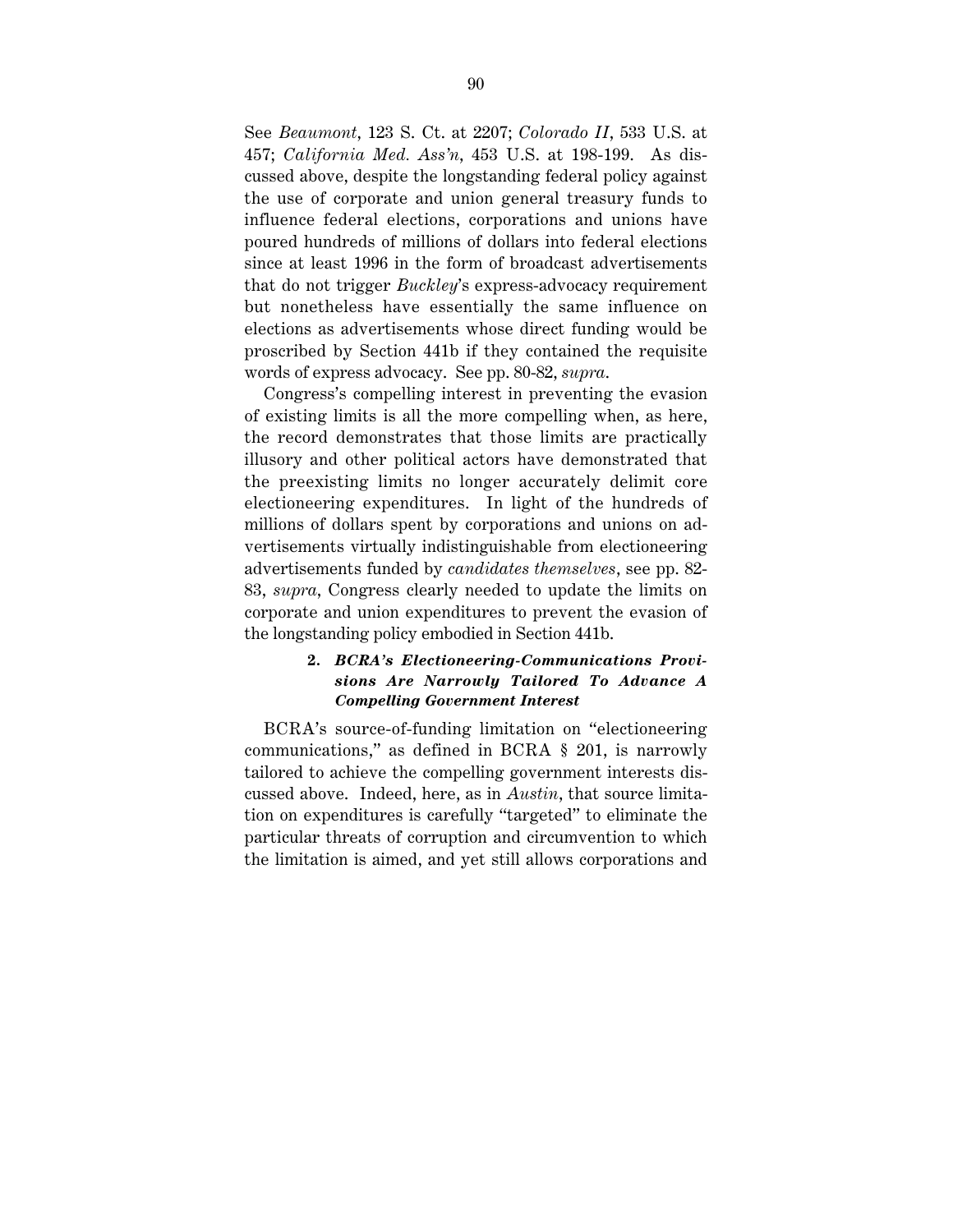unions "to express their political views" in the form of electioneering communications through a separate segregated fund. 494 U.S. at 660. Any contrary conclusion would impose an unattainable legislative burden on Congress in seeking to close the enormous loophole discussed above, see pp. 80-82, *supra*, the existence of which is not even controverted by plaintiffs.

a. BCRA's primary definition of "electioneering communications" (§ 201) is clear and objective. An advertisement falls within the definition only if it satisfies four criteria. First, it must be distributed by broadcast, cable, or satellite—*i.e.*, television or radio. Second, it must refer to "a clearly identified candidate for Federal office." Third, it must be distributed within 60 days before a general election or 30 days before a primary election. Fourth, it must be "targeted" to the identified candidate's electorate, *i.e.*, the advertisement must reach at least 50,000 voters in the relevant district or State in an election for the House of Representatives or the Senate. See BCRA § 201(a); FECA  $§ 304(f)(3)(A).^{39}$ 

In defining the "electioneering communications" subject to BCRA's source limitation, Congress thus established a bright-line, readily administrable test that avoids the pitfalls that this Court identified in *Buckley*. See 424 U.S. at 42-43 (discussing the problems in attempting to distinguish between advertisements based on subjective and manipulable inquiries such as the intent of speakers or understanding of listeners). The remarkable clarity of that definition is exemplified by the fact that, notwithstanding the numerous challenges raised in this litigation, none of the plaintiffs has

 <sup>39</sup> In addition, Congress further narrowed the definition of "electioneering communications" by explicitly exempting certain additional communications, including those appearing within a news story or editorial. See BCRA § 201(a); FECA § 304(f)(3)(B); see also Supp. App. 841sa-843sa (Kollar-Kotelly).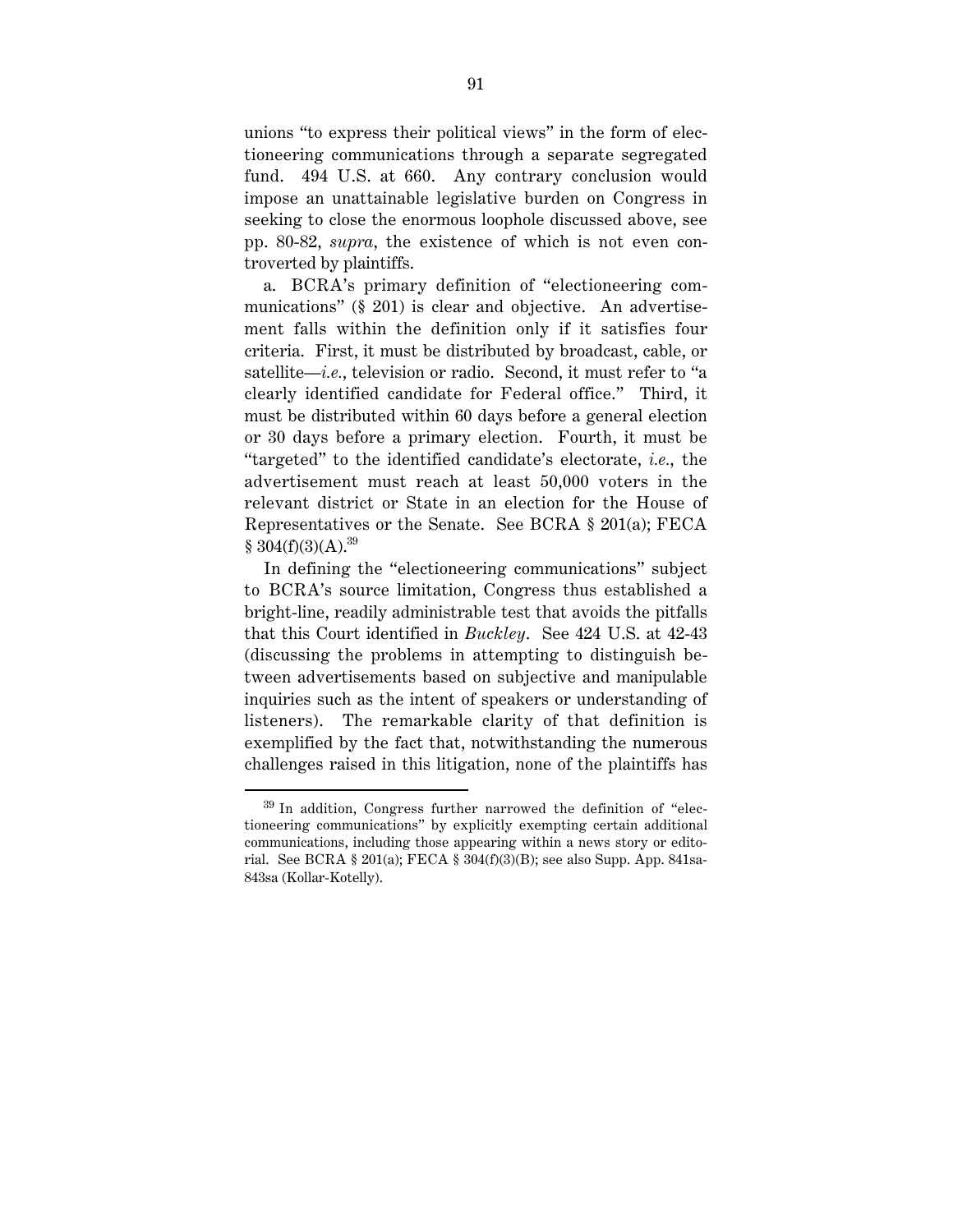seriously argued that the primary definition of electioneering communications is in any way vague. See Supp. App. 800sa (Kollar-Kotelly); *id*. at 801sa-803sa.

As explained below, in challenging the primary definition of "electioneering communications," plaintiffs attempt to show that the definition captures at least some so-called "genuine" issue advertisements that—even though they clearly identify a federal candidate and are broadcast in the time frame and place in which they are most likely to influence a candidate's election—purportedly are not designed to influence electoral outcomes. That challenge fails, for the reasons explained below. At the outset, however, it is significant to note that because of the exceptional clarity of the lines drawn by BCRA's primary definition, any entity truly not interested in airing electioneering communications may easily avoid the source limitation on such communications by simply not referring to a candidate for federal office, running the advertisement outside the 30- or 60-day window, or running the advertisement outside the candidate's district. The clarity with which Congress defined "electioneering communications" therefore itself has considerable constitutional virtue from the standpoint of entities interested in communicating only about genuine issues, and not in influencing the election of particular candidates.

b. Congress—whose Members are the central participants in the scheme regulated by BCRA—is uniquely positioned to identify the factors that separate communications that are intended to influence the outcome of their elections and communications that are simply intended to promote debate on particular issues. BCRA's objective factors are each carefully calibrated to prevent corporations and unions from circumventing Section 441b's source prohibition on election-related expenditures by using general treasury funds to broadcast advertisements that do not trigger the express-advocacy test but nonetheless will in all likelihood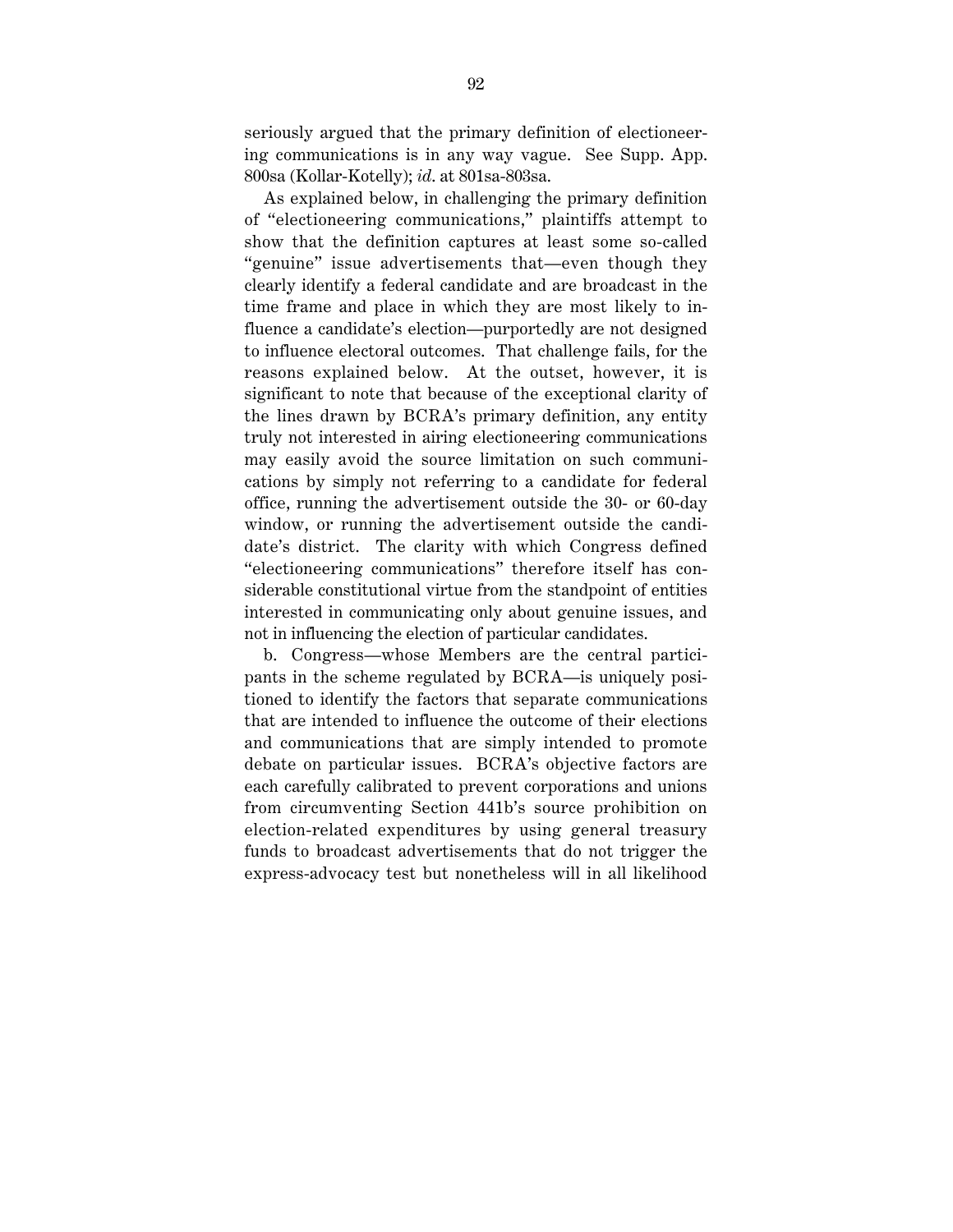have the effect of influencing federal candidate elections. While "genuine" issue advocacy can readily be accomplished in a manner that does not trigger Title II of BCRA, BCRA § 201's definition makes it very difficult for "sham" issue advocacy to circumvent Title II.

i. BCRA § 201's definition of "electioneering communications" is limited to advertisements distributed by broadcast, cable, or satellite (*i.e.*, television and radio). The record demonstrates that those media are the most common media in which advertisements seeking to influence elections have been distributed by corporations and unions because those media reach the largest audience and are considered to be the most effective means of communicating an electioneering message. See Supp. App. 736sa-743sa (Kollar-Kotelly). As one political communications consultant testified, "among the various media outlets 'for conveying [the NRA's] message, the most powerful is the use of "paid broadcast media," which simply refers to paid media that is broadcast over network, cable, or satellite television, or over radio.'" *Id.* at 739sa (McQueen Decl.).

ii. The definition applies only to advertisements that refer to "a clearly identified candidate for Federal office." Not surprisingly, the unrebutted evidence shows that "most advertisements designed to influence federal elections refer to a federal candidate." Supp. App. 847sa & n.129 (Kollar-Kotelly); see *id*. at 719sa-725sa, 845sa-846sa. Federal officeholders confirmed that fact. *Id*. at 668sa. Conversely, the uncontroverted evidence also shows that it is not necessary to refer to "specific candidates for federal office in order to create effective [issue] ads." *Id.* at 846sa (Bailey Decl.) (J.A. 26). Furthermore, an advertisement that clearly refers to a candidate for federal office, as opposed to one that simply discusses an issue (without referring to a candidate), creates a greater risk of an appearance of corruption because the public is more likely to perceive that a candidate will become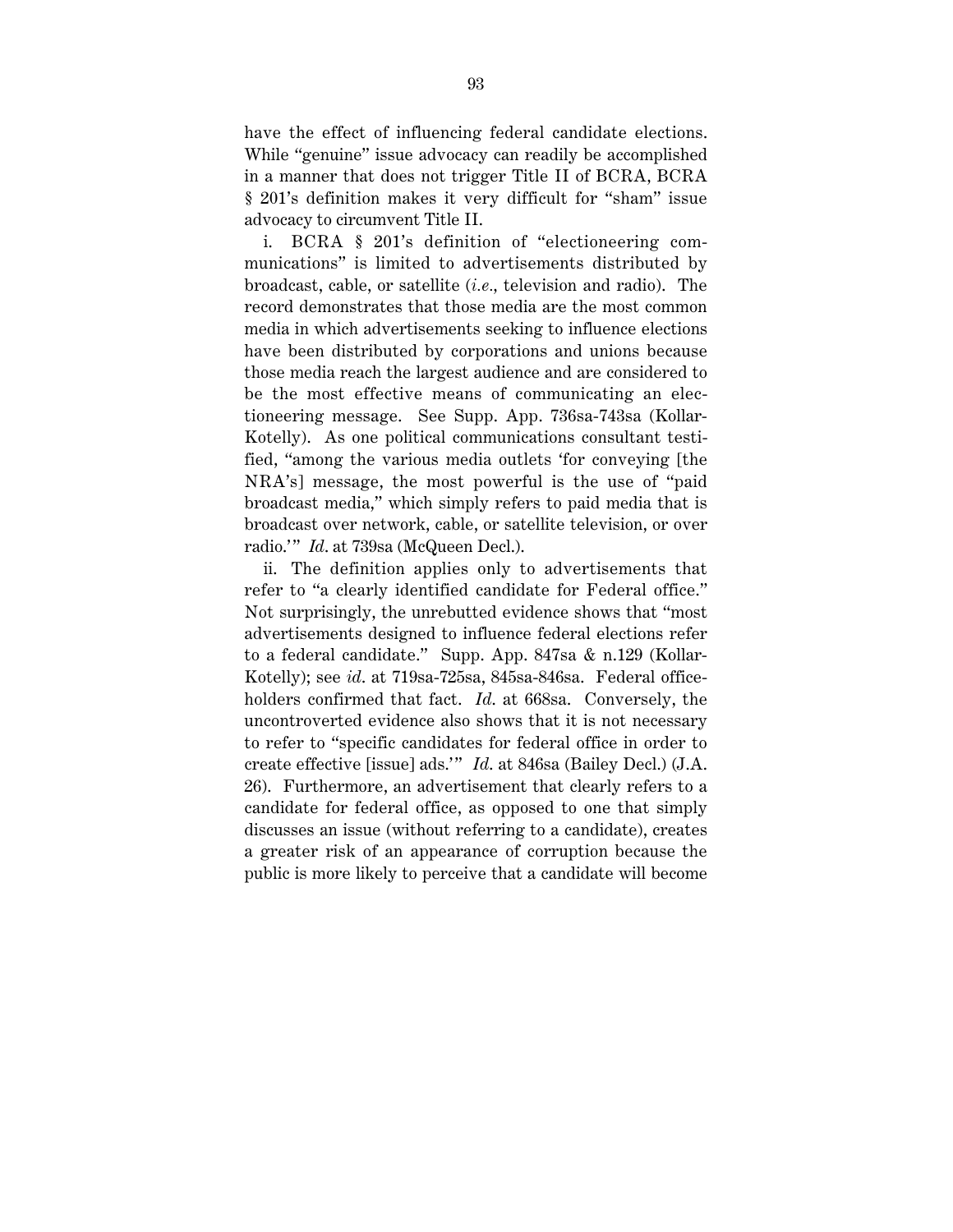indebted to a corporation or union that buys advertising that clearly identifies him or his opponent.

iii. The timing requirement is also directly tied to Congress's objective of capturing advertisements that are likely to influence the outcome of federal elections. The record "overwhelmingly demonstrate[s] the appropriateness of BCRA's sixty and thirty day benchmarks," and confirms with remarkable clarity the common-sense conclusion "that issue advertisements aimed at influencing federal elections are aired in the period right before an election." Supp. App. 725sa-728sa, 847sa-848sa (Kollar-Kotelly) (discussing evidence); see *id*. at 851sa ("The sixty and thirty-day figures are not arbitrary numbers selected by Congress, but appropriate time periods tied to empirically verifiable data.").

iv. The definition of "electioneering communications" is further tailored by focusing only on advertisements that are targeted to the relevant electorate of the candidate identified in the advertisement. In particular, with respect to advertisements run in connection with elections for the House of Representative and the Senate, an advertisement that mentions a candidate and is run in the period before the election does not constitute an "electioneering communication" unless 50,000 or more individuals in the candidate's district or State may receive the communication. See BCRA  $$ 201(a); \text{ FECA} $ 304(f)(3)(C); 2 U.S.C. 434(f)(3)(C). \text{ That}$ criterion, too, is significant because, as Judge Kollar-Kotelly explained, "[b]roadcast advertisements that target substantial portions of the electorate who decide a candidate's political future are those most likely to influence an election, and earn the candidate's gratitude." Supp. App. 854sa.

c. In short, BCRA's primary definition of "electioneering communications" targets advertisements that are run in the most effective communications media for reaching voters (broadcast); are clearly associated with a particular federal candidate (by identifying a candidate or his opponent); and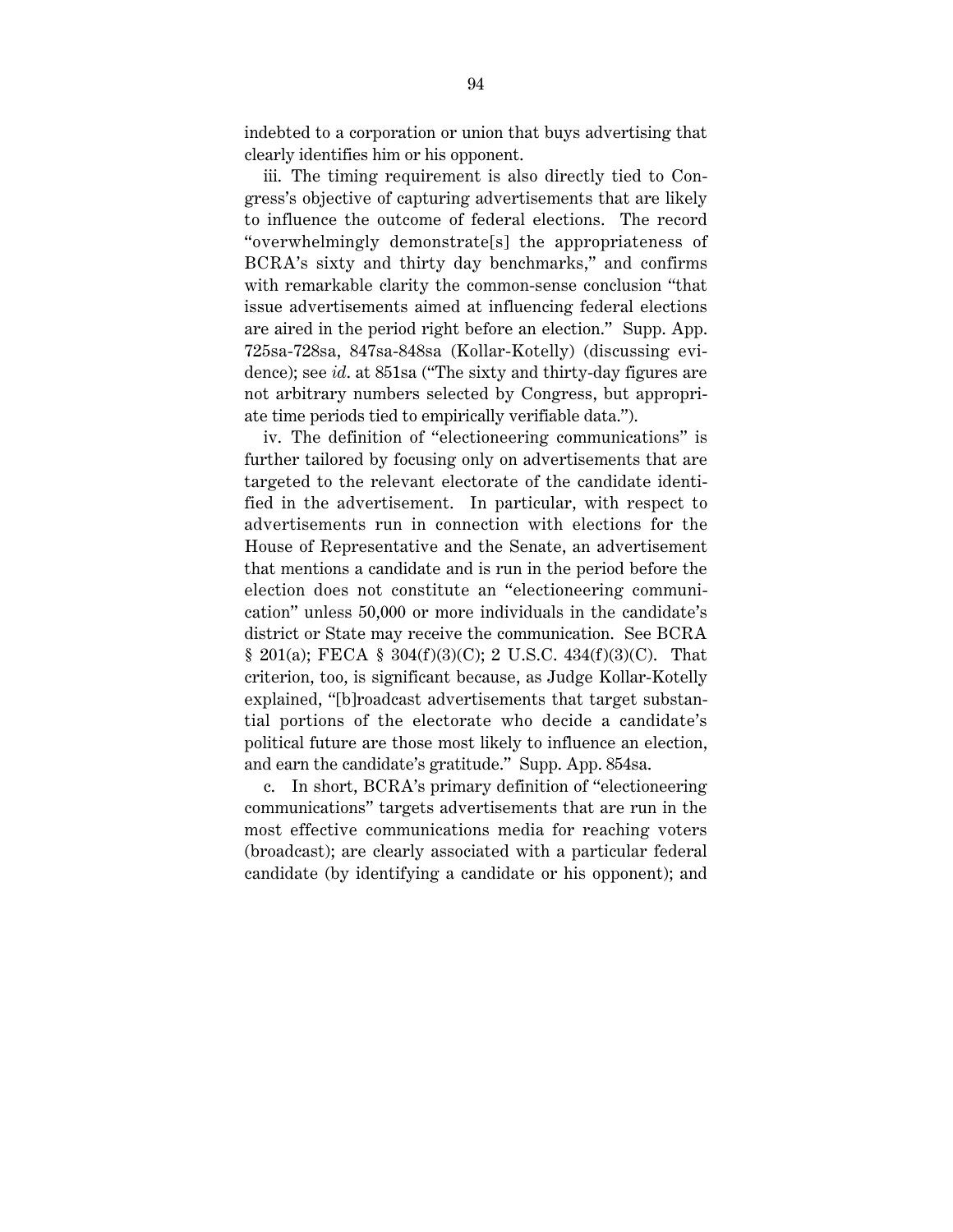are run during the period and in the place where they are most likely to be perceived by voters and candidates as relating to an upcoming candidate election (shortly before the election and in the candidate's own district). So, for example, the NRA can freely finance anywhere and anytime broadcast advertisements trumpeting the Second Amendment that do not refer to a particular candidate; it can freely complain about a particular Senator's crusade against gun rights without limitation in election cycles in which he does not stand for reelection and in 49 States even when he does run; and if it wants to complain about the Senator to his voters in the critical days before his election in a broadcast advertisement, it still may do so—it simply must act through a separate segregated fund.<sup>40</sup>

Zeroing in on advertisements that meet BCRA § 201's criteria directly advances each of the compelling government interests discussed above. First, it prevents corporations from deploying funds amassed with the benefit of the corporate form to broadcast advertisements that are designed to or will influence candidate elections, but yet do not necessarily correlate with public support for the corporation's political ideas. Second, it eliminates the danger—demonstrated by the record in this case—that candidates who benefit from advertisements that clearly identify them or their opponents and that are run at the most critical junctures of their campaigns will become indebted to the corporations and unions that pay for those advertisements, or that the public will perceive such indebtedness. Third, it prevents corporations and unions from circumventing the federal policy embodied in Section 441b by funding adver-

 $40$  In addition, the NRA may run print advertisements, send direct mail, or use phone banks to target a particular candidate in the days before an election in his district without even having to take the minimal step of using a separate segregated fund.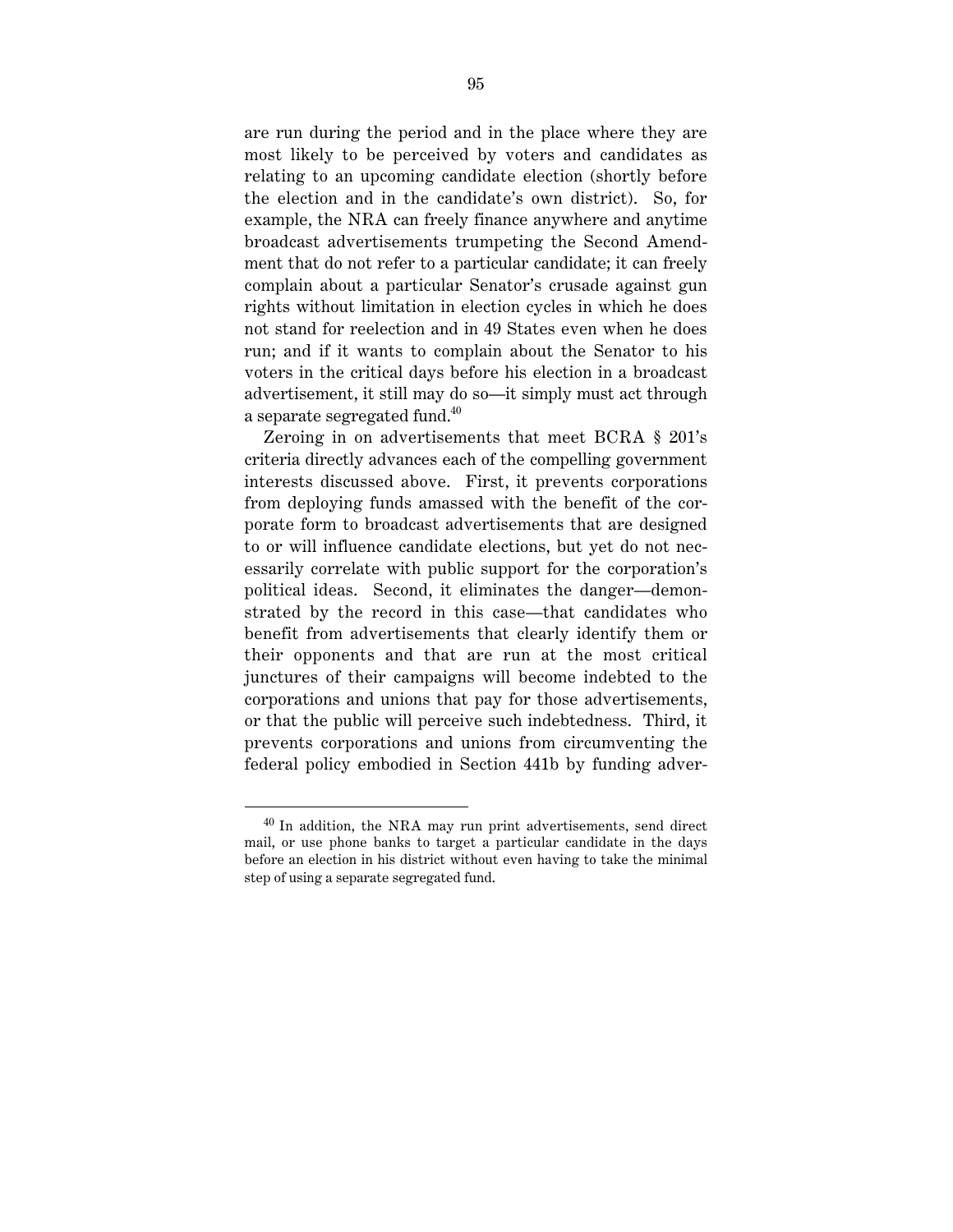tisements that do not contain express advocacy but yet are virtually indistinguishable from most *candidate*-funded advertisements and thus presumably are designed to have the same influence on the election of candidates.

Because BCRA's source limitation on "electioneering communications" (BCRA § 201) is narrowly tailored to advance a compelling government interest, it is constitutional. In at least two important respects, that conclusion follows directly from this Court's precedents. First, this Court has held that a general prohibition on the use of a corporation's general treasury funds to make political expenditures survives strict scrutiny. The expenditures at issue in this case are entitled to no greater protection than the expenditures at issue in *Austin*, and the record demonstrating the need to limit those expenditures is much stronger here than in *Austin*. Second, this Court has recognized that Section 441b may be applied to corporate and union spending on advertisements that are intended to influence federal elections if they expressly advocate for or against a candidate. BCRA § 201's definition of "electioneering communications" is carefully calculated to regulate candidate-centered advertisements that are likely to have the same effect on the outcome of federal candidate elections but just avoid the magic words.

#### **C. Plaintiffs' Challenges To BCRA's Source-Of-Funding Limitation Should Be Rejected**

Neither plaintiffs nor the district court has provided any reason for this Court to reach a different conclusion in reviewing BCRA's source-of-funding limitation on electioneering communications.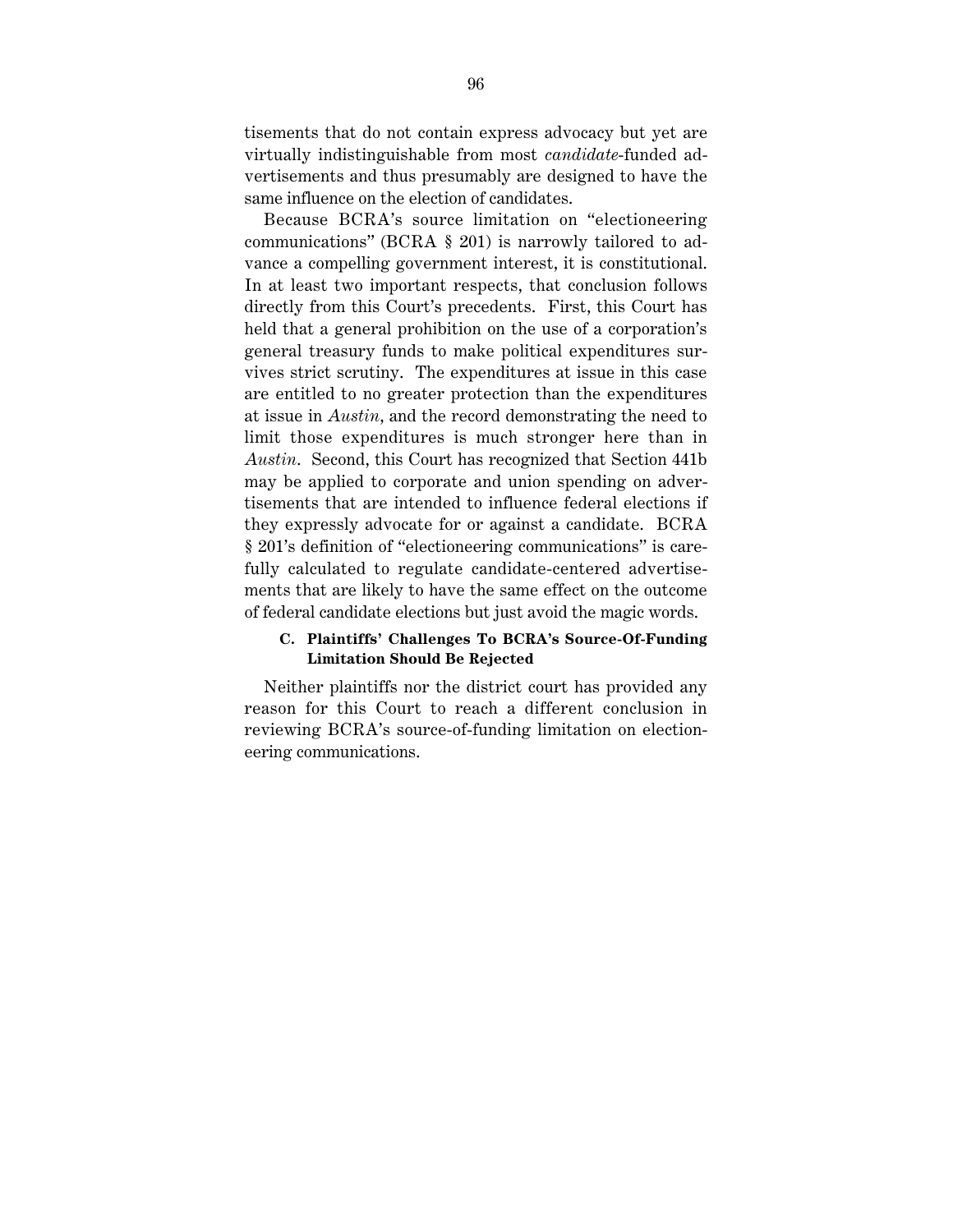# **1.** *BCRA's Source-Of-Funding Limitation On Electioneering Communications Does Not "Ban" Any Speech Whatever*

a. In attacking Title II, plaintiffs greatly exaggerate its effect, going so far as to argue that BCRA's source limitation on the *funding* of electioneering communications actually "bans" speech. NRA Br. 3; ACLU Br. 2-3; see also McConnell Br. 38 ("draconian restrictions"); Business Pls. Br. 5 ("sweeping ban"). As the district court recognized, that argument is refuted by this Court's decisions. See Supp. App. 62sa (per curiam). As this Court reiterated in June, Section 441b—which Congress amended in enacting Title II of BCRA—does not "ban" any speech, but instead merely limits the manner in which a corporation or labor union may *finance* certain speech. See *Beaumont*, 123 S. Ct. at 2211 ("NCRL is simply wrong in characterizing § 441b as a complete ban."); accord *Austin*, 494 U.S. at 660; *NRWC*, 459 U.S. at 201; *MCFL*, 479 U.S. at 255; *Pipefitters*, 407 U.S. at 416-418. Thus, to be clear, corporations and labor unions are "free to fund as many [electioneering communications covered by BCRA § 201] as they desire from their separate segregated fund." Supp. App. 792sa n.113 (Kollar-Kotelly).<sup>41</sup>

 <sup>41</sup> The Business Plaintiffs proclaim (Br. 5) that, "[i]ncredibly, BCRA would forbid corporations to so much as mention President Bush, Vice President Cheney, or their Democratic rivals in broadcasts on the major television or radio stations in Washington, D.C., New York City, St. Louis, Chicago, and elsewhere during much of 2004!" In fact, the Business Plaintiffs may air all the electioneering communications that they would like during 2004 or any other election cycle by simply establishing a separate segregated fund and financing the communications with money from that fund as opposed to their general treasuries. In addition, the FEC has promulgated a regulation providing that the geographic and time limits of BCRA § 201 apply separately leading up to presidential primaries in each individual State. 11 C.F.R. 100.29(b)(3)(ii). And of course, under FECA, the Business Plaintiffs have for decades been required to fund advertisements that expressly advocate for a candidate through a PAC.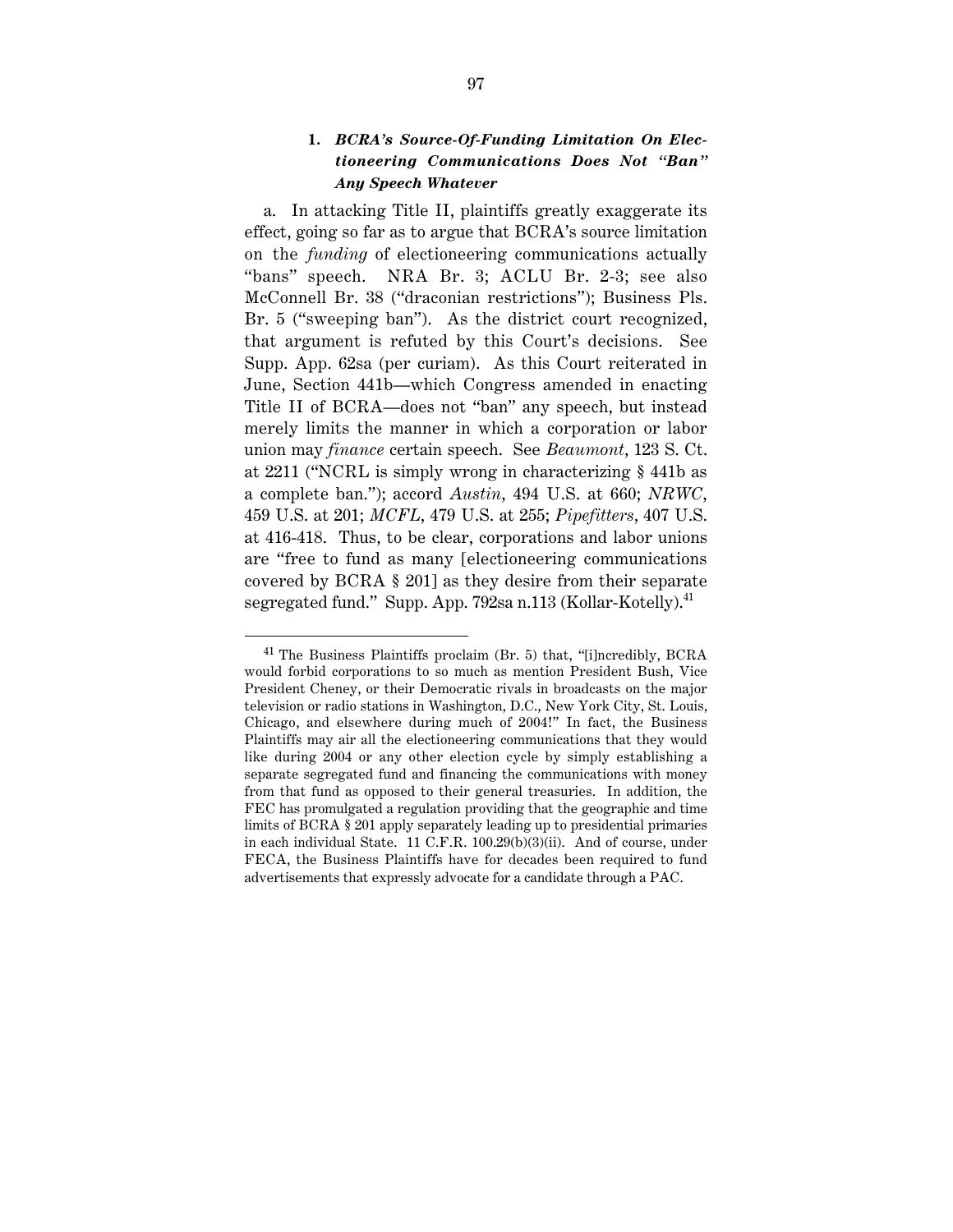As this Court recognized in *Beaumont*, 123 S. Ct. at 2203, although it must register and disclose its activities, such a separate segregated fund, or PAC, "may be wholly controlled by the sponsoring corporation, whose employees and stockholders or members generally may be solicited for contributions." 123 S. Ct. at 2203-2204; see *NRWC*, 459 U.S. at 200 n.4, 201. Moreover, far from simply requiring "an act of institutional ventriloquism," NRA Br. 25, "[t]he PAC option allows corporate political participation without the temptation to use corporate funds for political influence, quite possibly at odds with the sentiments of some shareholders or members, and it lets the government regulate campaign activity through registration and disclosure without jeopardizing the associational rights of advocacy organizations' members." *Beaumont*, 123 S. Ct. at 2211 (citations omitted); see also *California Med. Ass'n*, 453 U.S. at 196.<sup>42</sup>

b. The NRA argues (Br. 25) that requiring it "to speak through its PAC will necessarily reduce the collective voice of its four million members to a whisper." But the NRA is free to solicit funds from its members, see 2 U.S.C.  $441b(b)(4)(C)$ ; this Court has recognized that nonprofit advocacy organizations such as the NRA are quite adept in amassing such funds, see *Beaumont*, 123 S. Ct. at 2209-2210 & n.6; and, indeed, in 2000, the NRA's separate segregated fund spent almost \$17 million to influence federal elections. See <<http://www.fec.gov/press/053101pacfund/tables/ pacdis00.htm.>>; see also *NCPAC*, 470 U.S. at 493 (discussing influence of other nonprofit PACs). Nor, as plaintiffs suggest, can the costs of establishing a separate segregated

 $42$  What is more, corporations that meet the requirements of the exception established by this Court in *MCFL* (see 479 U.S. at 263-264) may engage in *unlimited* independent spending in connection with federal elections—including with respect to making electioneering communications—without even having to form and operate through a separate segregated fund. See p. 77, *supra*.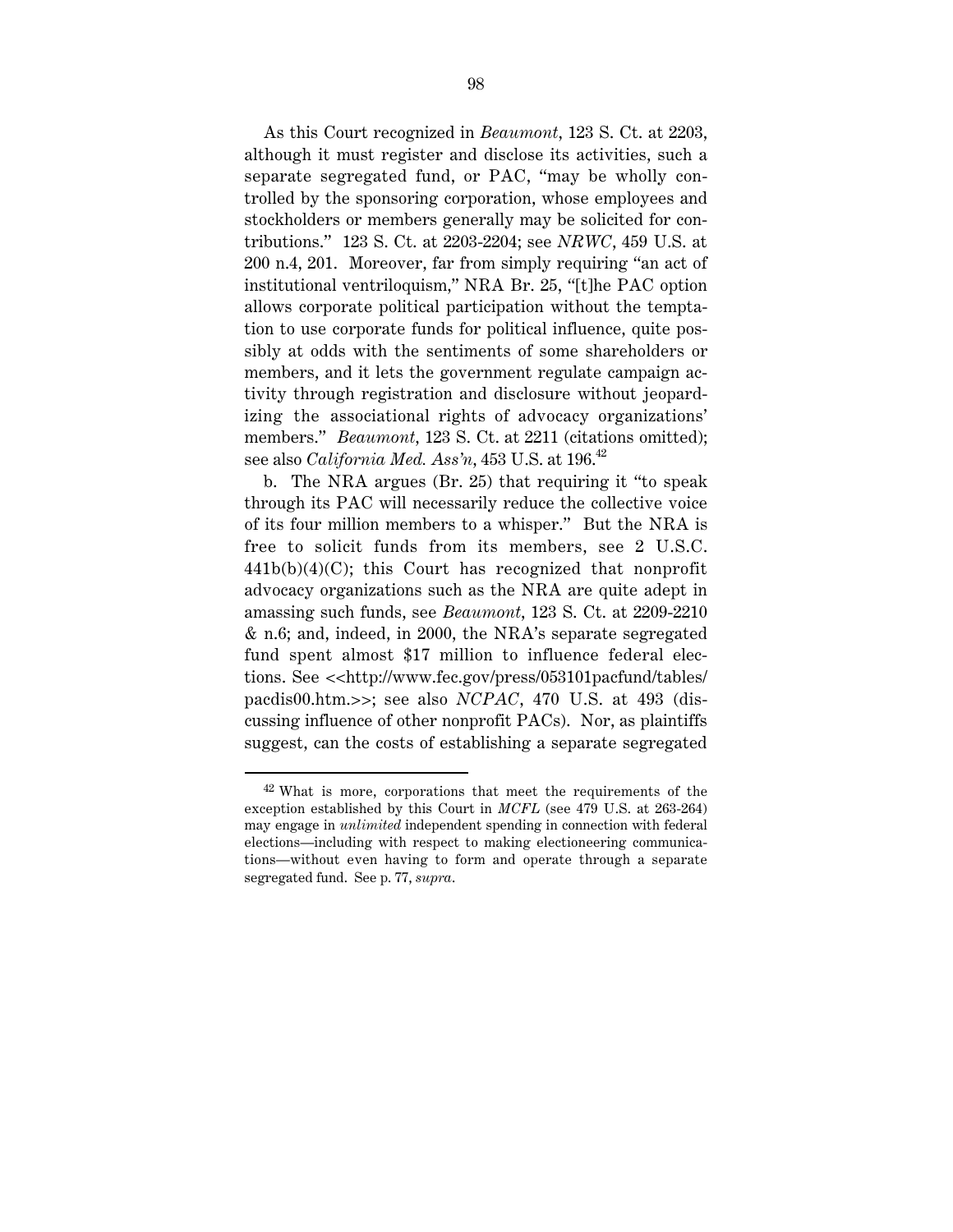fund be overstated, as not just the NRA but every nonprofit corporation whose challenge this Court has reviewed, including MCFL, has established such a fund.

Moreover, organizations such as the NRA should not be allowed to have it both ways. If they are really so pervasively political that the establishment of a separate segregated fund would be superfluous, then contributions to an expressly political fund will not dry up and reduce their voice to a "whisper." NRA Br. 25. To the extent that the members of an organization such as the NRA decline to contribute money to a separate fund devoted to electioneering activities, that only underscores that some members may look to the organization for non-political benefits and thus highlights the concern—which the Court reiterated in *Beaumont*—that some corporations may seek to exploit the advantages of the corporate form and amass wealth for the purpose of exerting political influence that is "quite possibly at odds with the sentiments of some shareholders or members." 123 S. Ct. at 2211.

c. In addition to the option of acting through a separate segregated fund, individuals who are affiliated with corporations or labor unions remain free to use their own funds for electioneering communications. Cf. *Beaumont*, 123 S. Ct. at 2210 n.8 ("A ban on direct corporate contributions leaves individual members of corporations free to make their own contributions, and deprives the public of little or no material information."). The "First Amendment speech and association interests" of corporations and labor unions "are derived largely from those of their members and of the public in receiving information." *Ibid*. (citing *NAACP* v. *Alabama ex rel. Patterson*, 357 U.S. 449, 458-459 (1958), and *Bellotti*, 435 U.S. at 777). The First Amendment interests of corporations and labor unions to finance electioneering communications from funds amassed in their general coffers are thus necessarily limited by the fact that the individuals who own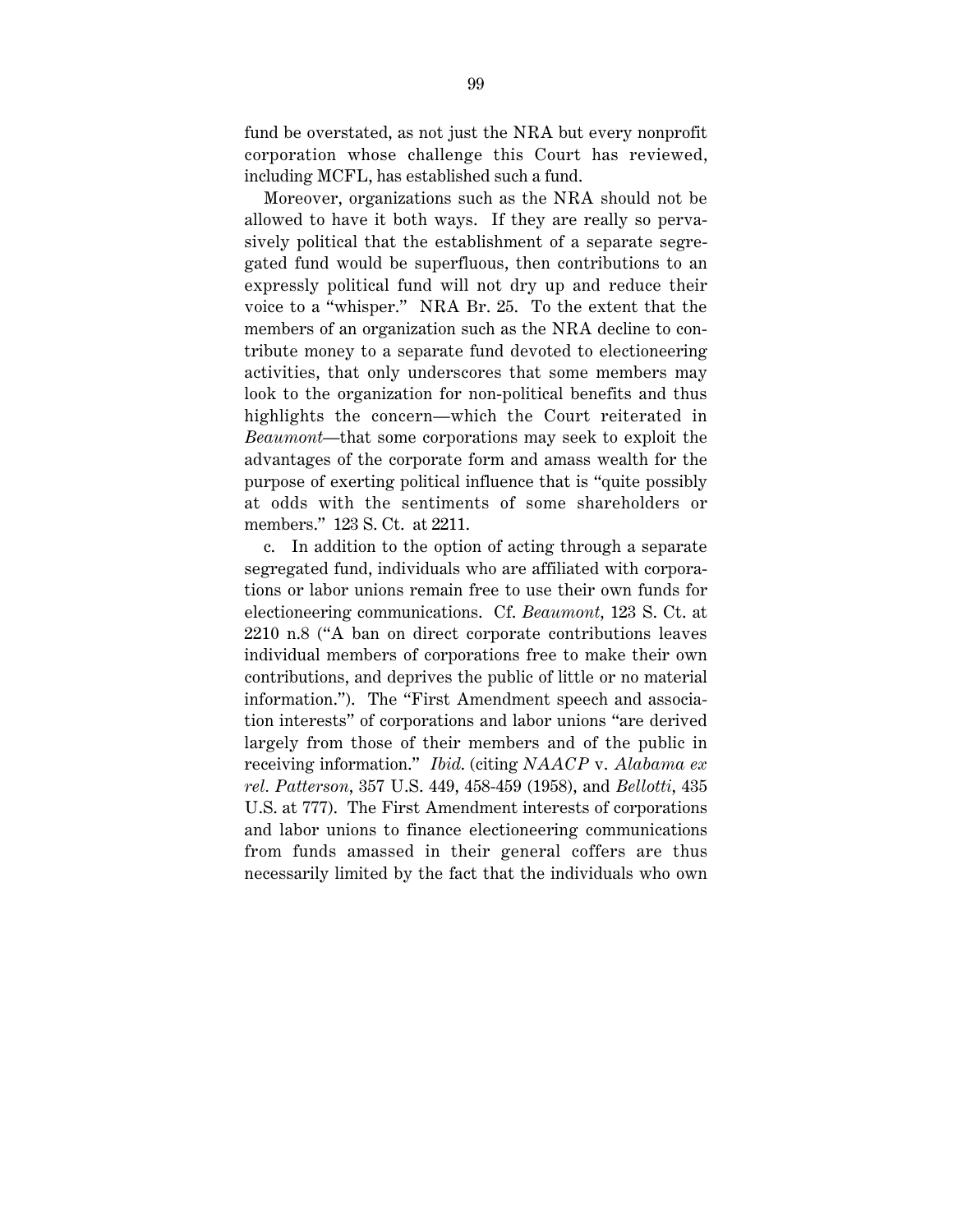and operate those entities are free to fund and otherwise engage in such speech without restriction.

In a similar vein, this Court has observed that, "[i]n return for the special advantages that the State confers on the corporate form, individuals acting jointly through corporations forgo some of the rights they have as individuals." *NCPAC*, 470 U.S. at 495. The Court in this case should reject plaintiffs' demands that they are in effect entitled under the Constitution to the best of both worlds—the special advantages of the corporate form, *plus* the freedom to finance electioneering communications without having to take the minimal—but for the sake of preventing corruption vital—step of doing so through a separate segregated fund.

d. Finally, the separate segregated fund option reinforces the narrow tailoring of BCRA's limitations on funding "electioneering communications" in yet another dimension. To the extent that corporate or union funds are spent on electioneering communications, there is a legitimate interest in public disclosure of the individuals who are behind that electioneering activity. Requiring disclosure of a corporation's—and especially a nonprofit organization's—membership list, however, risks associational freedoms. Accordingly, as this Court in *Beaumont* recognized, the use of separate segregated funds furthers associational freedoms by allowing for disclosure of the funding sources of political activity without necessitating disclosure of an organization's underlying membership. See 123 S. Ct. at 2211. Indeed, many nonprofit corporations would presumably voluntarily adopt an arrangement similar to the separate segregated fund to protect their members' associational interests. That fact only underscores that the costs of a segregated-fund option are minimal and the option to operate through such a fund is a uniquely tailored response to the challenges of regulating corporate and union electioneering.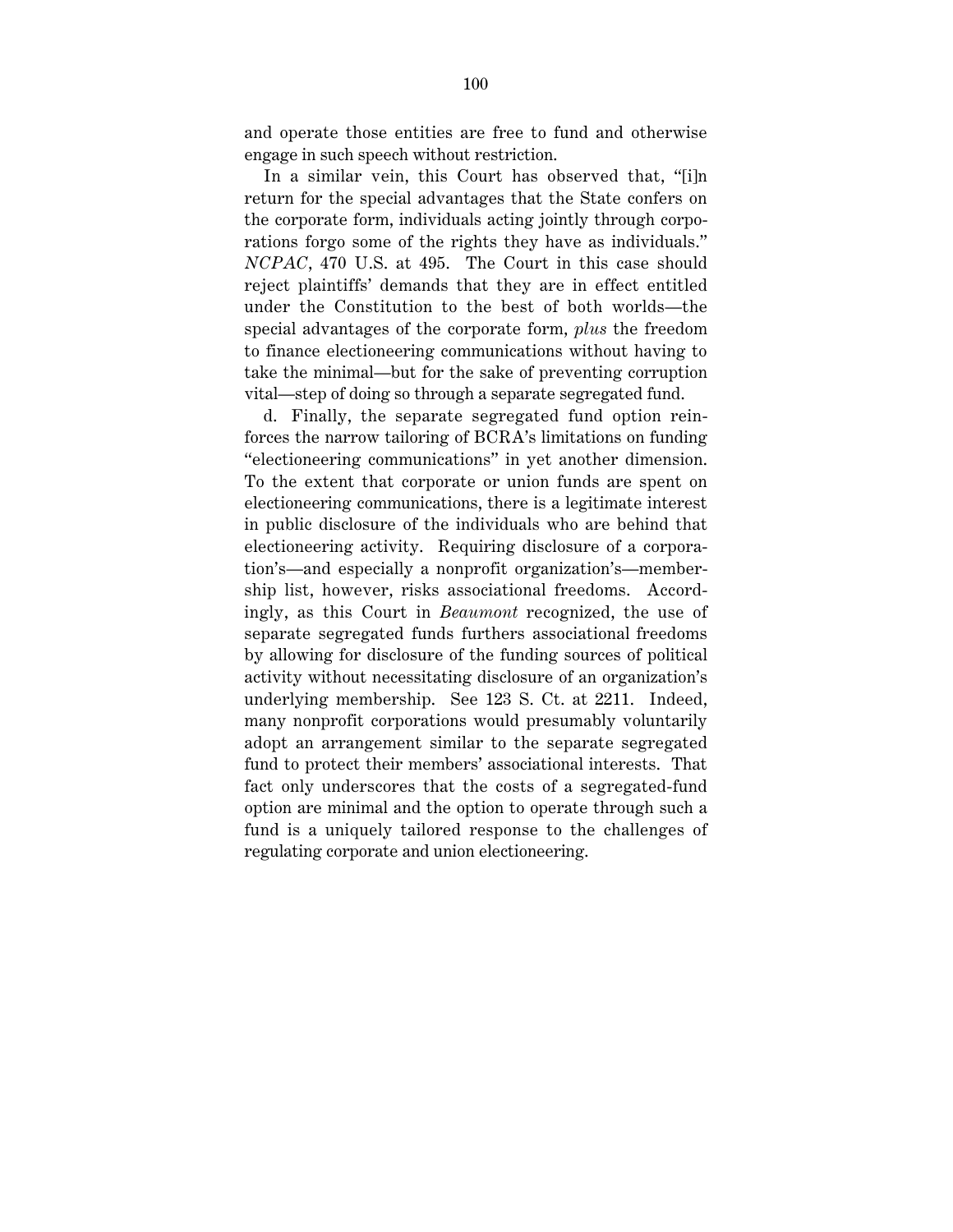#### **2.** *Neither* **Buckley** *Nor* **MCFL** *Adopted The Express-Advocacy Test As An Absolute Limit On Congress's Authority*

Plaintiffs suggest that *Buckley* and *MCFL* erected an inalterable First Amendment rule "that the government may constitutionally regulate only independent expenditures for speech expressly advocating the election or defeat of a candidate, known as 'express advocacy.'" McConnell Br. 40; see *id*. at 12, 40-45; ACLU Br. 25-33. The district court properly rejected that argument. See Supp. App. 782sa, 788sa-799sa (Kollar-Kotelly); *id*. at 1147sa (Leon).

Certainly nothing in *Buckley* imposes such a categorical constitutional restraint on Congress's "well-established" authority to regulate federal elections. 424 U.S. at 13. In adopting an express-advocacy requirement, the Court in *Buckley* was not expounding on such first principles; it was resolving plaintiffs' argument that the use in former 18 U.S.C. 608(e)(1) (Supp. IV 1974) of the phrase "relative to" was "unconstitutionally vague." 424 U.S. at 40-41.

In the key passage of the opinion, the Court explained that "[t]he use of so indefinite a phrase as 'relative to' a candidate fails to clearly mark the boundary between permissible and impermissible speech." *Buckley*, 424 U.S. at 41. After concluding from the statutory context that "the phrase 'relative to' a candidate [should] be read to mean 'advocating the election or defeat of' a candidate," the Court observed that the distinction drawn by the statute "between discussion of issues and candidates and advocacy of election or defeat of candidates may often dissolve in practical application." *Id*. at 42. Therefore, "in order to preserve the provision against invalidation on vagueness grounds," the Court held that "§ 608(e)(1) must be construed to apply only to expenditures for communications that in express terms advocate the election or defeat of a clearly identified candidate for federal office." *Id*. at 44 (emphasis added). In an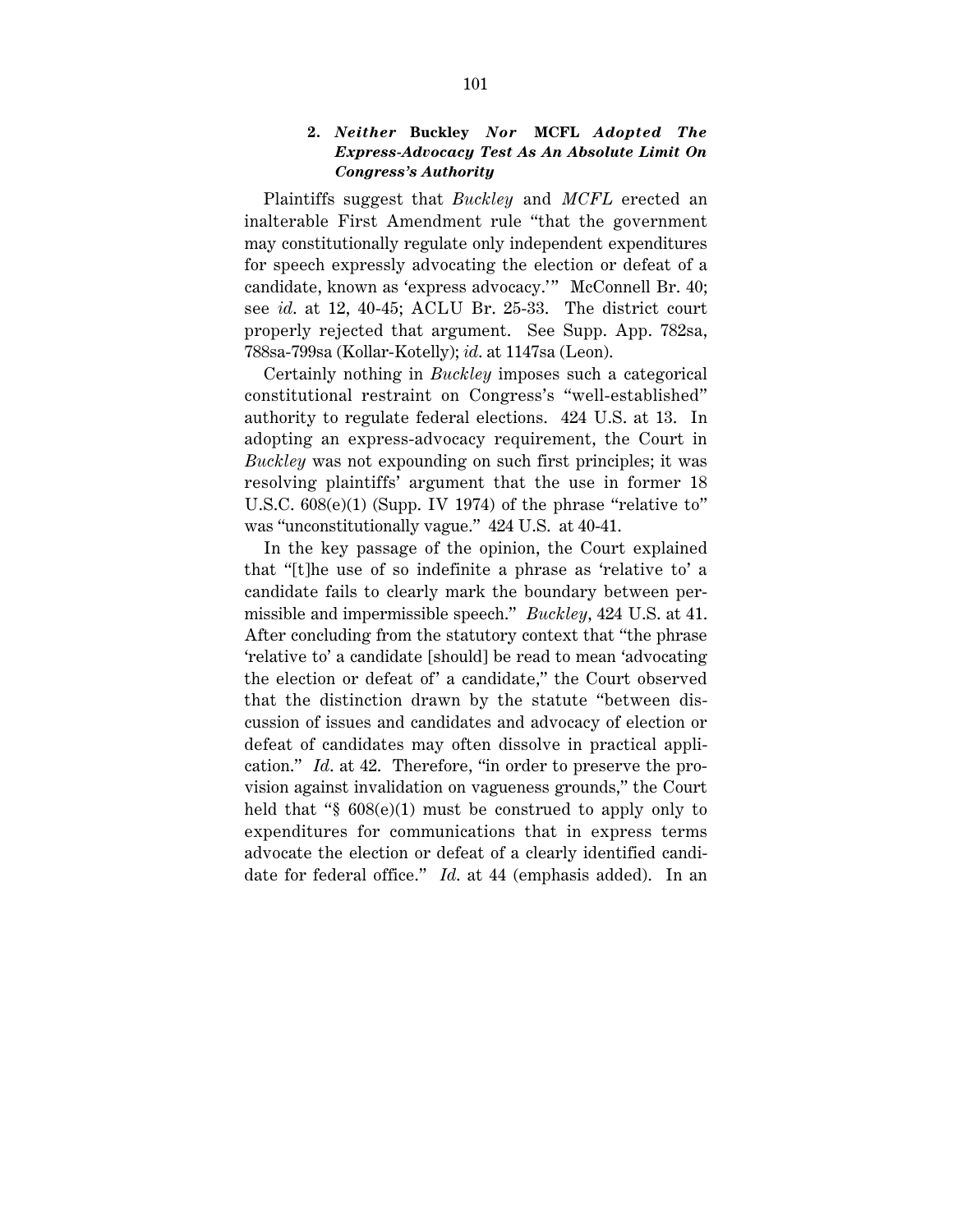accompanying footnote, the Court further opined that "[t]his construction would restrict application of  $\S$  608(e)(1) to communications containing [certain specified] express words of advocacy." *Id*. at 44 n.52.

*MCFL* confirms that reading of *Buckley*. In that case, the Court was required to construe the meaning of Section 441b's "definition of an expenditure," and in particular "the phrase 'to any candidate . . . in connection with any election.'" 479 U.S. at 248. Relying on *Buckley*, the plaintiff argued that that definition "necessarily incorporate[d] the requirement that a communication 'expressly advocate' the election of candidates." *Ibid*. The Court agreed with the plaintiff that Section 441b's definition of expenditure "require[d] a similar *construction*" as the similar phrase at issue in *Buckley*. *Id*. at 249 (emphasis added). But here again, in adopting that "construction," the Court in no way laid down the express-advocacy requirement as an absolute constitutional barrier on how far Congress may go in regulating such expenditures when, as in BCRA, it chooses to do so in more specific terms.

When the Court adopts a saving construction of a statute that is amenable to such a construction, the Court by no means forecloses Congress from devising a different or more carefully targeted legislative solution to a problem. Cf. *United States* v. *Thirty-Seven Photographs*, 402 U.S. 363, 374 (1971) (plurality). Indeed, the whole point of the avoidance canon is that it *avoids* the need to fix the constitutional line definitively in circumstances in which Congress may not have intended to implicate a constitutional question. If Congress later clarifies its intent, then, and only then, is the constitutional issue ripe for adjudication. That is particularly true when, as here, Congress revisits an area to devise a solution to a problem that has developed in the decades since this Court adopted a saving construction of a different statutory provision in a prior case.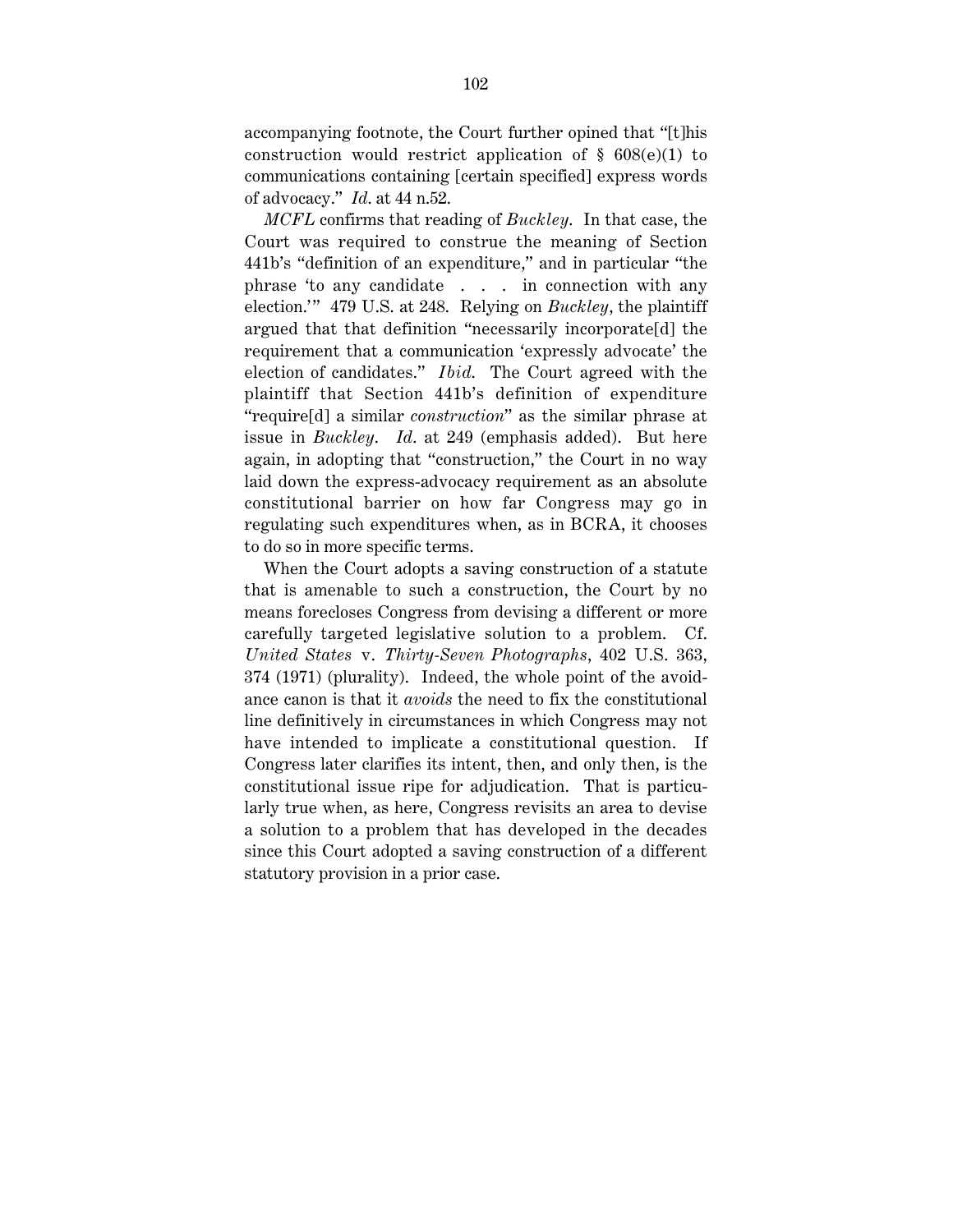At the same time, it would be bizarre to conclude that the Constitution permits Congress to prohibit the use of corporate or union general treasury funds for electioneering advertisements, but that the *only* standard that it can constitutionally use (express advocacy) is one that misses the vast majority (88.6 percent) of advertisements that candidates themselves use for electioneering. See pp. 82-83, *supra*. That uncontroverted evidence strongly indicates that express advocacy is not an accurate proxy for identifying advertisements that are designed to influence elections or will have that effect, much less a standard that—as plaintiffs argue—is constitutionally enshrined. More to the point, nothing in *Buckley* or *MCFL* consigns Congress—or this Court—to such an impractical and inflexible constitutional rule.

#### **3.** *The Primary Definition Of "Electioneering Communications" Is Not Overbroad*

Plaintiffs argue that BCRA's primary definition of "electioneering communications" is unconstitutionally overbroad. See McConnell Br. 50; NRA Br. 33. But to the extent that the doctrine of overbreadth applies at all in the circumstances here, plaintiffs have not met the heavy burden necessary to justify facial invalidation of Title II.

a. "[O]verbreadth is an exception to [the] normal rule regarding the standards for facial challenges," which the Court has provided "out of concern that the threat of enforcement may deter or 'chill' constitutionally protected speech." *Virginia* v. *Hicks*, 123 S. Ct. 2191, 2196 (2003); see *Broadrick* v. *Oklahoma*, 413 U.S. 601, 611 (1973). While, when properly applied, the overbreadth doctrine ensures First Amendment breathing room, the Court has stressed that its application also imposes "substantial societal costs." *Hicks*, 123 S. Ct. at 2197. For example, overbreadth challenges may "block[] application of a law to constitutionally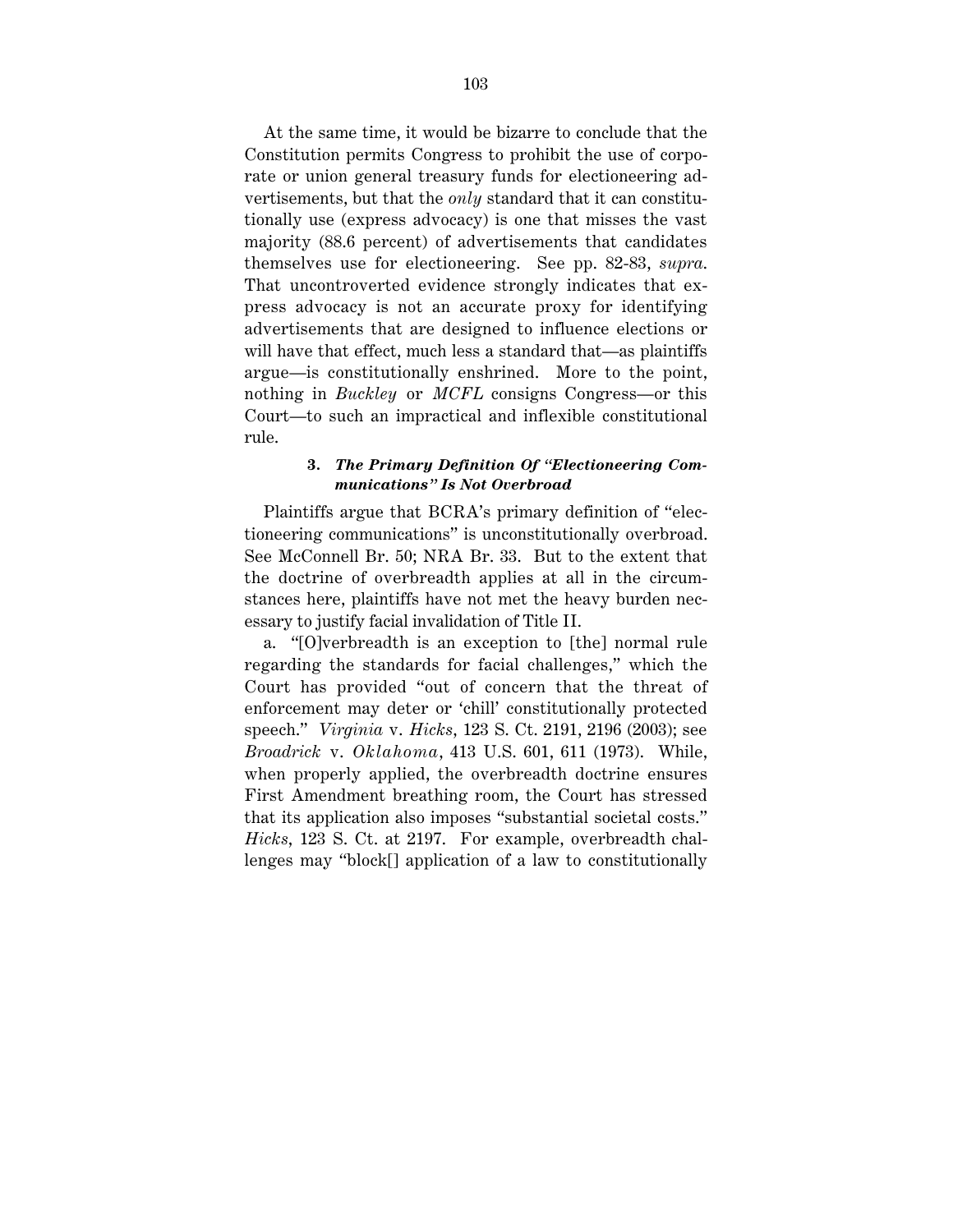unprotected speech," *ibid*., and considering a statute's hypothetical application to situations before they even arise can lead to "unnecessary pronouncement on constitutional issues," *United States* v. *Raines*, 362 U.S. 17, 22 (1960).<sup>43</sup>

The Court accordingly has emphasized that "the overbreadth doctrine \* \* \* is, manifestly, strong medicine," which "has been employed by the Court sparingly and only as a last resort." *Broadrick*, 413 U.S. at 613; see *Hicks*, 123 S. Ct. at 2196-2197; see *Ashcroft* v. *ACLU*, 535 U.S. 564, 584 (2002) (plurality); *Hill* v. *Colorado*, 530 U.S. 703, 731 (2000); *New York* v. *Ferber*, 458 U.S. 747, 769 (1982). Overbreadth challenges may succeed only on a showing that the law's overbreadth is "'substantial,' not only in an absolute sense, but also relative to the scope of the law's plainly legitimate applications." *Hicks*, 123 S. Ct. at 2197 (quoting *Broadrick*, 413 U.S. at 613) (emphasis added); see *Ferber*, 458 U.S. at 771. In addition, "[t]he overbreadth claimant bears the burden of demonstrating, from the text of [the law] and from actual fact, that [such] substantial overbreadth exists." *Hicks*, 123 S. Ct. at 2198 (internal quotation marks omitted).

While the overbreadth doctrine is rarely invoked to begin with, this case is a particularly unusual candidate for its "strong medicine." In the typical overbreadth case, a statute clearly prohibits a category of *unprotected* speech and the concern is that that bar will chill *protected* speech. As discussed above, however, Title II of BCRA does not ban any speech; it simply limits the manner in which certain

 <sup>43</sup> The hypothetical threat of criminal prosecution for violation of BCRA's source limit—to which plaintiffs repeatedly refer—is highly remote. Criminal prosecutions for violation of the prohibition on independent expenditures under Section 441b are unusual and require proof of a "knowing and willful" violation of the Act. 2 U.S.C.  $437g(a)(5)(C)$ . Plaintiffs have not cited any cases involving criminal prosecutions arising from corporate or union expenditures since the FEC was given civil enforcement authority over such provisions. See 2 U.S.C. 437d, 437g.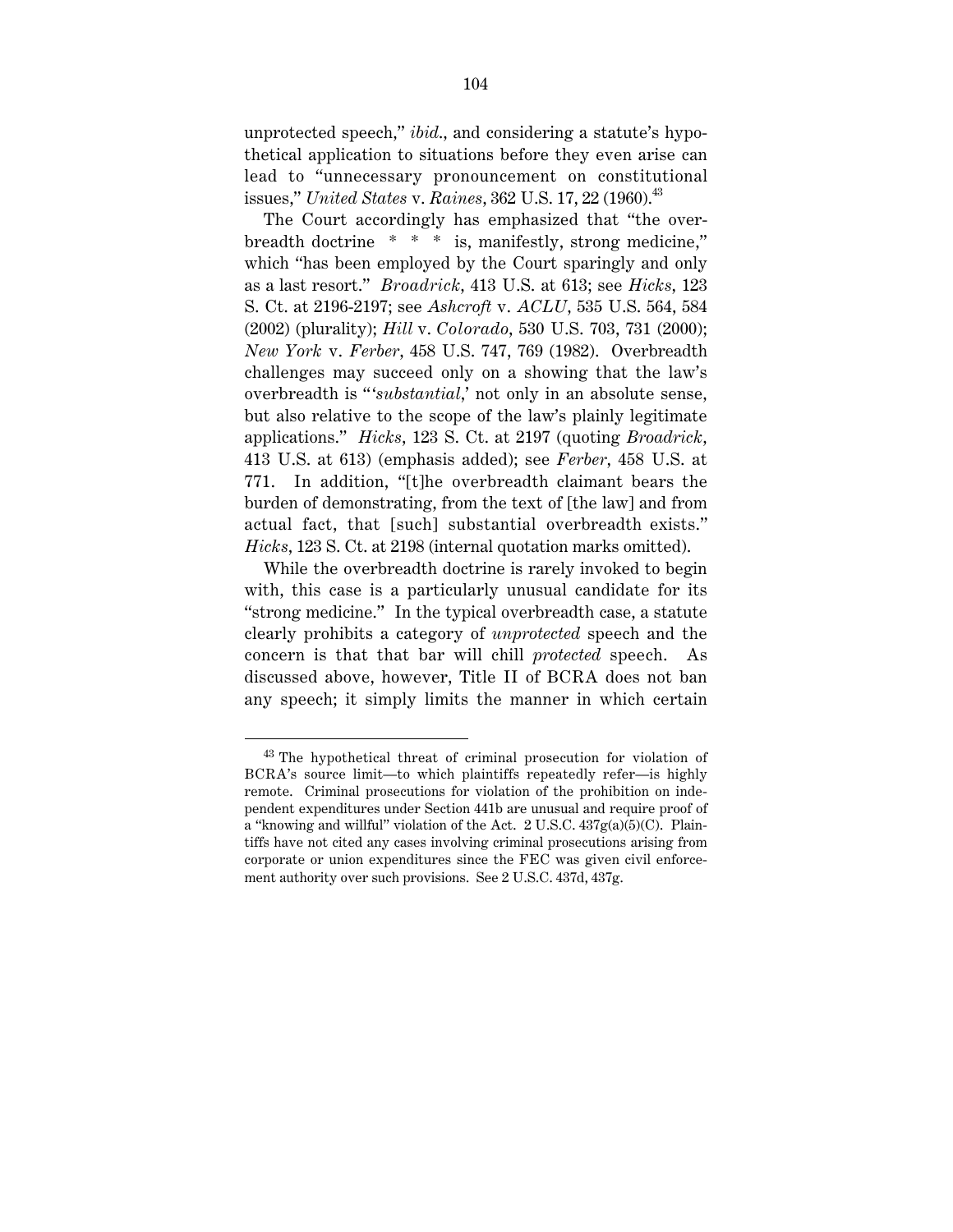political activity may be *funded* by corporations and unions. See pp. 97-98, *supra*; *Hill*, 530 U.S. at 731 (rejecting overbreadth argument because, *inter alia*, the statute at issue "simply does not 'ban' any messages, and likewise it does not 'ban' any signs, literature, or oral statements"). Similarly, any alleged "chill" created by BCRA is much more remote than in the usual overbreadth case. Title II does not silence any speakers—or speech—but instead simply requires those who desire to engage in certain speech to finance it through a separate fund. Accordingly, plaintiffs' reliance on the overbreadth doctrine is fundamentally misplaced at the outset.

b. In any event, plaintiffs have not come close to meeting the heavy burden necessary to invalidate a statute for overbreadth. At most, plaintiffs—who have not submitted any empirical studies of their own in this case and instead have relied primarily on anecdotal evidence, Supp. App. 762sa (Kollar-Kotelly)—have shown that BCRA's definition of "electioneering communications" may apply to "genuine" issue advertisements in a few "marginal applications." *Ferber*, 458 U.S. at 770 n.25 (citation omitted). Plaintiffs have not, however, shown that the definition is substantially overbroad—either in an "absolute sense," or "relative to the scope of the law's plainly legitimate applications." *Hicks*, 123 S. Ct. at 2197. Therefore, their overbreadth claim fails.

That conclusion follows naturally, if not necessarily, from the fact that, as explained above, BCRA's primary definition of "electioneering communications" is narrowly tailored to advance several different compelling government interests. See *Broadrick*, 413 U.S. at 611-612 (overbreadth doctrine is a "corollary" to the rule that a law that burdens protected expression must be "narrowly drawn" to address "compelling societal needs"). The fact that the narrowtailoring requirement has been met should eliminate any basis for invalidating the statute on its face under the guise of "overbreadth." To the extent that the definition is not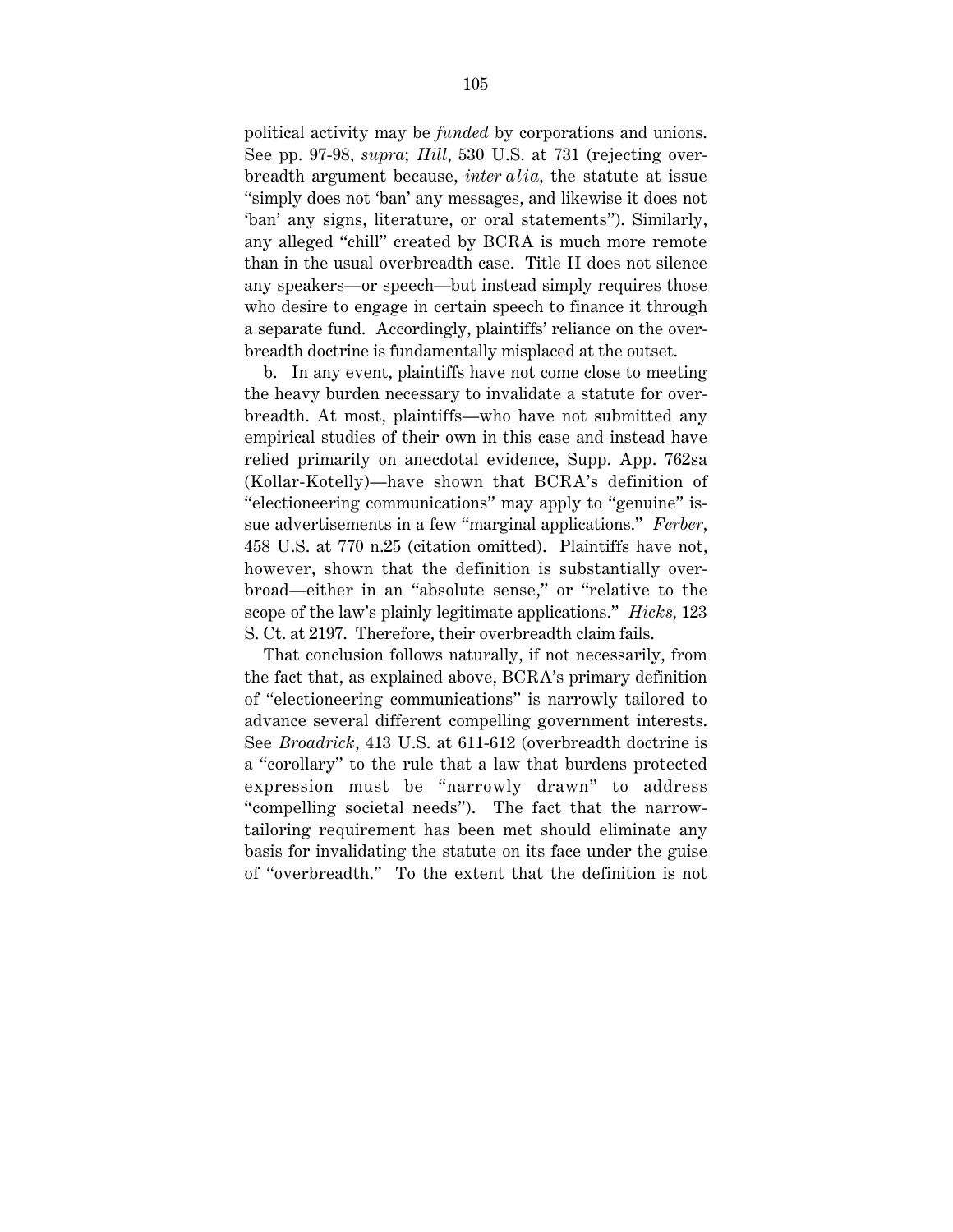*perfectly* tailored, the marginal applications that form the basis of plaintiffs' challenge arguably could be addressed on an as-applied basis, where a court would at least have the benefit of adjudicating the applicability of Title II to a concrete controversy.

c. The centerpiece of plaintiffs' overbreadth challenge is a post hoc analysis of a few advertisements that were broadcast before BCRA was enacted. See McConnell Br. 50-52; AFL-CIO Br. 6; NRA Br. 36. That analysis, however, depends on plaintiffs' own post hoc account of the *purpose* behind those advertisements. As discussed above, BCRA establishes clear criteria to guide organizations that truly seek to broadcast issue advertisements that are not disguised attempts to influence the election of federal candidates. The only basis for invalidating the statute on its face for overbreadth would be to conclude that in a substantial number of instances, organizations that seek to air legitimate issue advertisements would be unable to do so without triggering BCRA's definition and, further, that having to choose between airing such communications and funding them through a PAC somehow would impose an unconstitutional chill on such speech. That conclusion is entirely implausible. To avoid BCRA, an organization need only refrain from identifying a federal candidate in an issue advertisement or avoid the narrow window before the candidate's election or advertising in the candidate's district. Moreover, as discussed, this Court has recognized that the separate segregated fund imposes only minimal—and permissible—burdens for non-*MCFL* corporations.

In any event, even accepting plaintiffs' post hoc analysis, the *few* examples that they have culled from *hundreds* of political advertisements in the record spanning four different election cycles, see J.A. 1399-1405 (Krasno/Sorauf Rep.), do not begin to establish the requisite cloak of *substantial* overbreadth. Moreover, when these advertisements are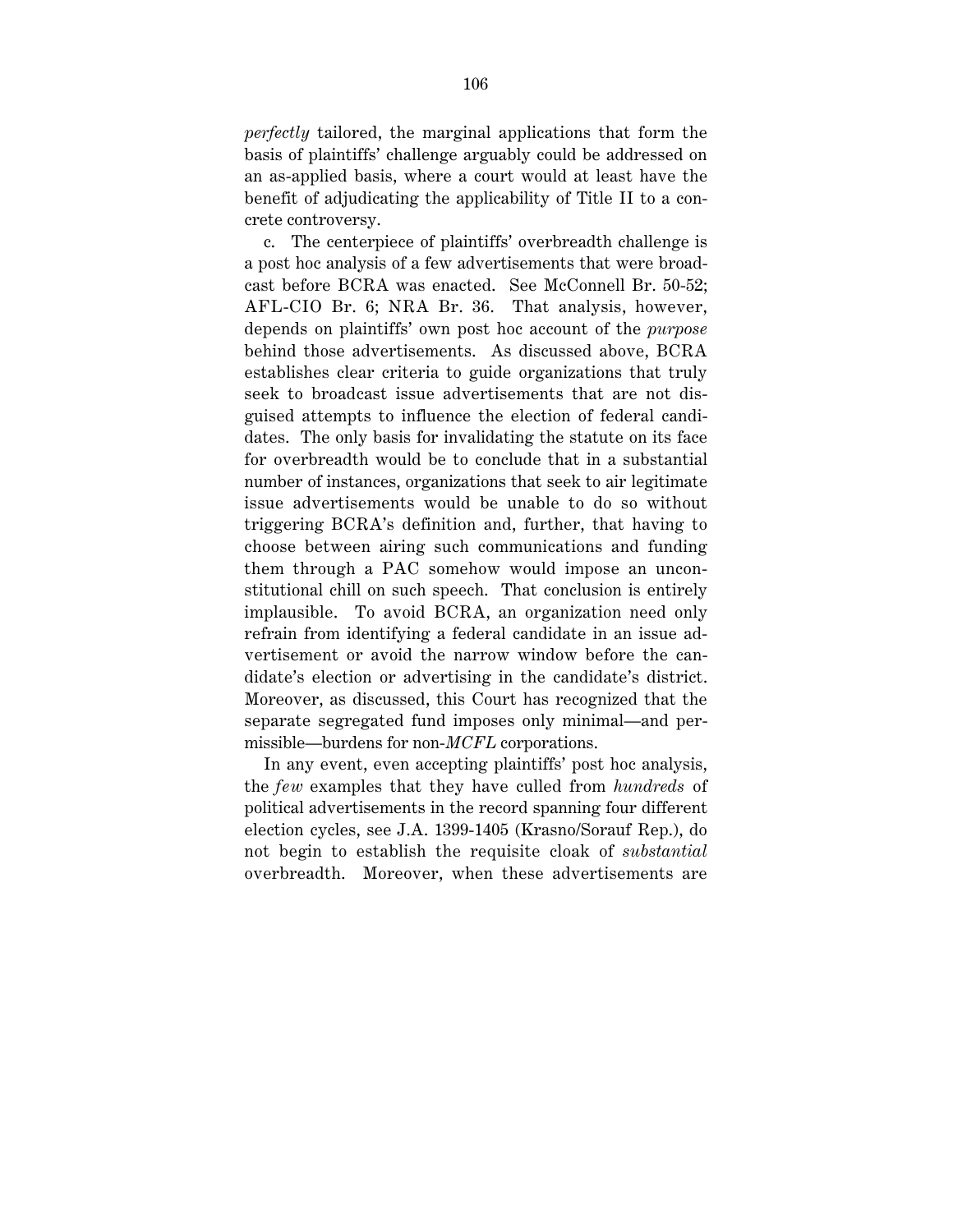examined within their electoral context, as is essential to understanding their underlying objectives, Supp. App. 732sa-733sa (Kollar-Kotelly); *id*. at 1311sa-1312sa (Leon), it is clear that even the most favorable examples that plaintiffs' lawyers could locate fail to advance their overbreadth claim. Even if plaintiffs' account of the advertisements' alleged *purpose* were taken at face value, it would not alter the fact that—based on the presence of the objective factors identified in BCRA § 201—the advertisements were just as likely to influence the outcome of the candidate elections in connection with which they were run as advertisements containing express advocacy.

For example, "Stabenow Death Tax," sponsored by the Michigan Chamber of Commerce, criticized then-Senate candidate Debbie Stabenow for her past votes against repeal of the estate tax. McConnell Br. 52, App. 3a. The advertisement ran from September 20, 2000, until a week before election day, Goldstein Expert Report Exh. L (2000 database), in one of the most closely contested Senate races of the year. Cook Political Report 85 (Oct. 25, 2000) (Cook Report). It is implausible to suggest that the advertisement was not likely or designed to influence the election.

Similarly, "Job," AFL-CIO Br. 6, ran from September 14 to October 6, 2000, in the districts of a dozen or so Members of Congress whose races were considered competitive by the political handicappers—nine were labeled as "toss-ups." J.A. 572-573 (Mitchell Decl., Exh. 1); Cook Report 42-43. The advertisements criticized the targeted legislators for already having voted in June 2000 "to block federal safety standards that would help protect workers," and culminated in a plea to voters to tell the candidates that "[their] politics cause[] pain." Mitchell Decl., Exh. 141.

"No Two Way" criticized Representatives for voting *in 1995* "with Newt Gingrich to cut college loans, while giving tax breaks to the wealthy," Mitchell Decl., Exh. 59, yet ran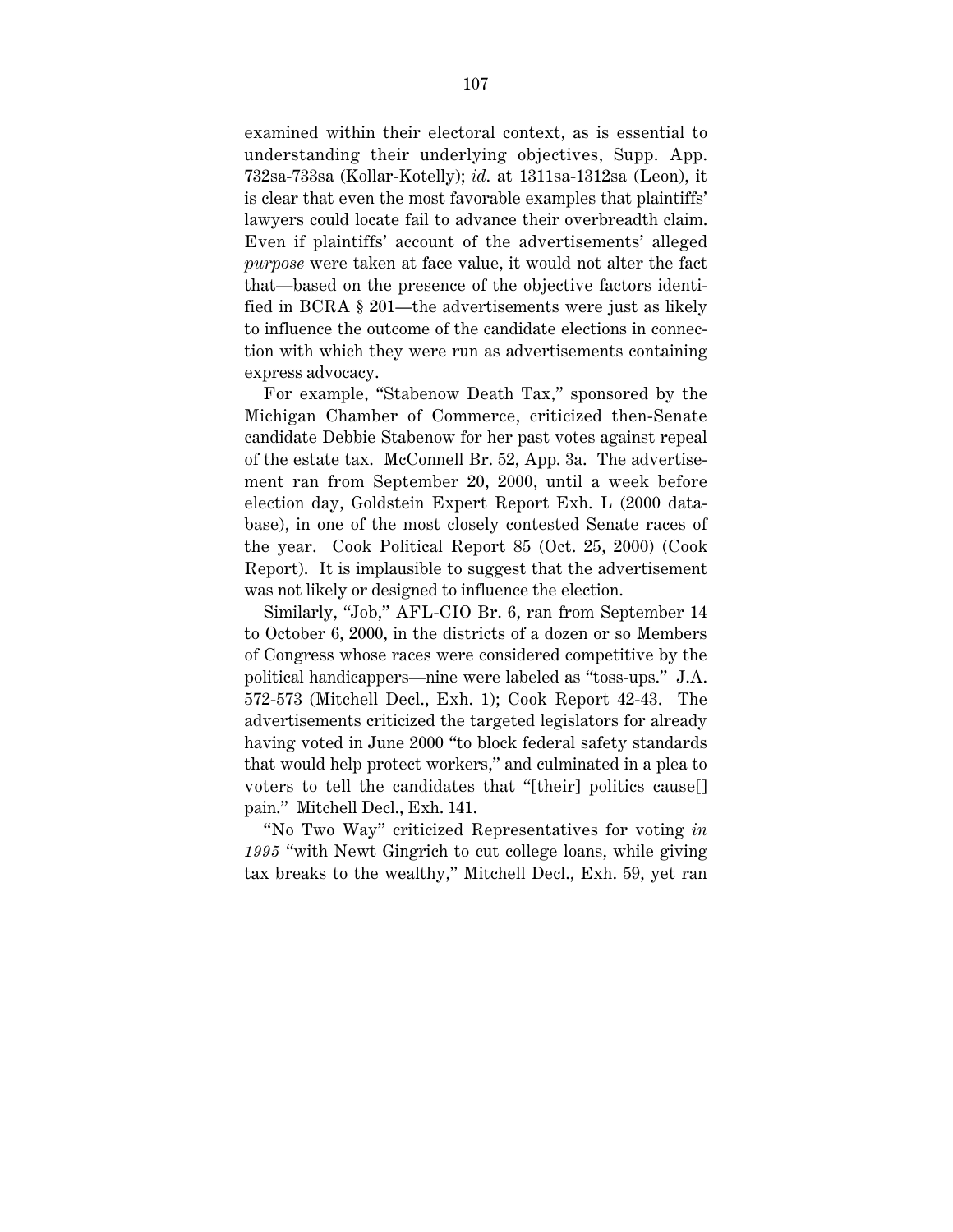*in September 1996*, Mitchell Decl., Exhs. 1, 43-47, at the height of the AFL-CIO's advertising campaign to unseat the Republican majority in the House of Representatives. See Supp. App. 678sa-685sa (Kotelly); *id*. at 1316sa-1320sa (Leon). Given that those broadcasts ran long after-the-fact and at the height of hotly contested elections whose outcome might determine control of Congress but not the outcome of the particular legislative issues addressed, it is unimaginable that the advertisements were not intended to or did not have the effect of influencing candidate elections.

The NRA's claim that its "infomercials" were not likely to influence candidate elections does not square with the record. Indeed, the NRA's Executive Vice President, Wayne La Pierre, declared that the NRA had "no more important political objective" in 2000 than defeating Al Gore, and that it "spent what it took" to achieve that objective. LaPierre Dep. 84, 98; see also *id*. at 55, 85-86, 93-96, 101-113; Supp. App. 693sa-697sa (Kollar-Kotelly); *id*. at 1324sa (Leon). That objective is plain, for example, in "Tribute," NRA Br. 41 n.33, in which former NRA President Charlton Heston declares that the NRA's return "spells very serious trouble for a man named Gore," and defines the NRA's mission as "winning in November." NRA App. 946-947; see Supp. App. 752sa n.104 (Kollar-Kotelly).<sup>44</sup>

 <sup>44</sup> The remaining broadcasts cited by the NRA include the March 2000 advertisements it ran in answer to televised remarks by President Clinton. Those advertisements would not have been regulated under BCRA because, as the NRA concedes, President Clinton was not a candidate for office in 2000. NRA Br. 38-39; see Supp. App. 748sa (Kollar-Kotelly). The NRA also refers to its 1994 advertisements urging viewers to "Call your congressman" to oppose President Clinton's crime bill, and those criticizing the Brady Bill (Br. 36-37), but offers no evidence that these advertisements were broadcast within BCRA's 30-or 60-day window. LaPierre Decl. ¶ 21; NRA App. 885-888; see Supp. App. 748sa (Kollar-Kotelly). Likewise, "Banned in Canada" ran in 1999, when "no election was looming," NRA Br. 41-42 n.33, so it, too, would not have been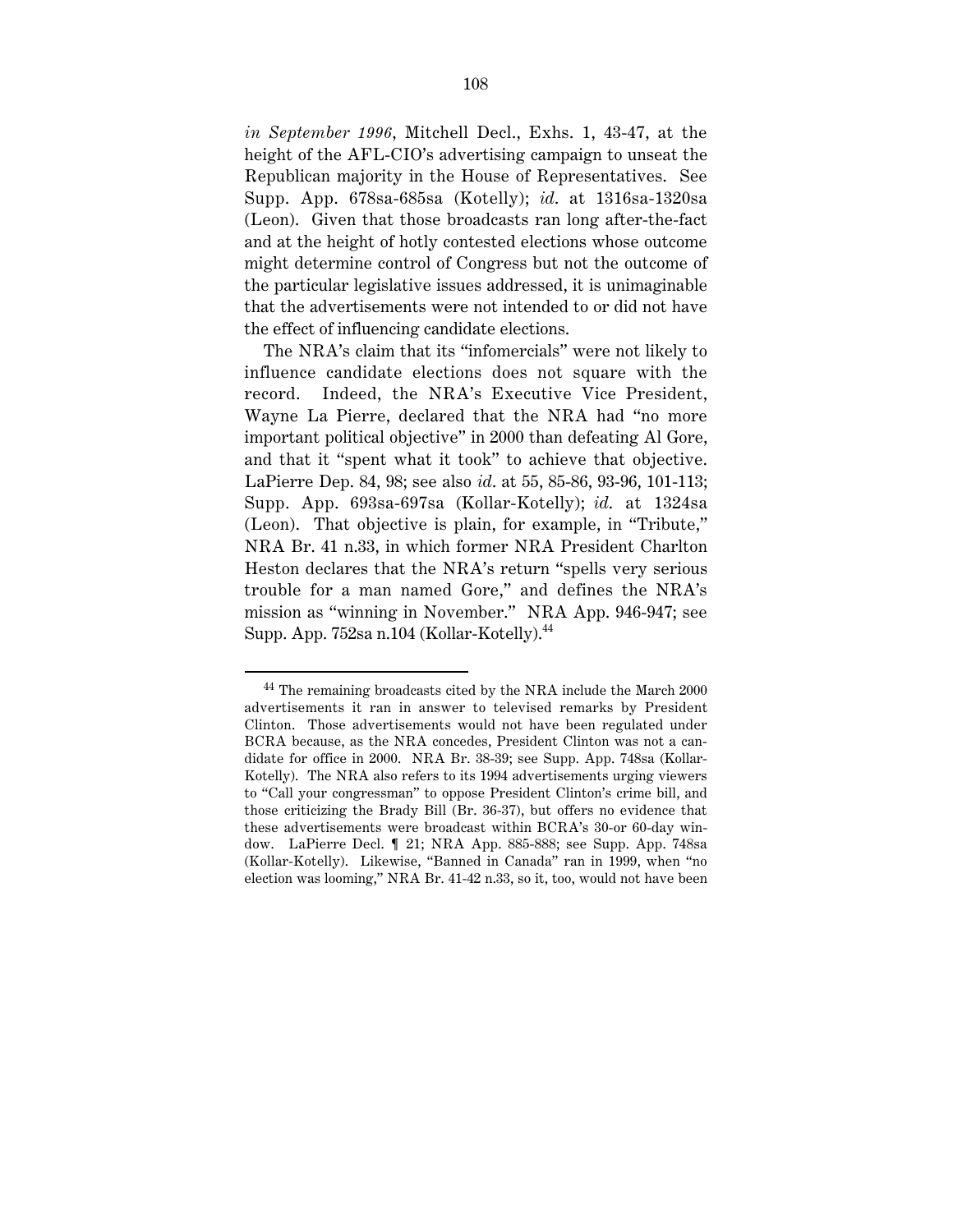At the same time, a closer examination of the allegedly "genuine" issue advertisements touted by plaintiffs simply underscores the wisdom of the objective criteria selected by Congress for defining the "electioneering communications" subject to BCRA. As Judge Kollar-Kotelly explained, although plaintiffs "rely on their own self-serving testimony and self-selected advertisements they claim are pure issue advertisements, \* \* \* BCRA's primary definition of electioneering communications presents an empirical test that ignores this type of self-serving *ex post facto* rationalization by focusing on purely objective criteria." Supp. App. 745sa. That is the test that Congress—whose Members are the veterans of federal campaigns and thus are well aware of what constitutes electioneering—determined was best.<sup>45</sup>

d. Plaintiffs erroneously assert that "defendants relied almost exclusively on two reports by the Brennan Center for Justice," the *Buying Time* studies. McConnell Br. 53-54. Although plaintiffs focus their attacks on *Buying Time* studies, in fact the reports represent only a portion of the evidence that was placed in the record to show that BCRA's primary definition of "electioneering communications" is carefully targeted to capture issue advertisements that are likely to influence the outcome of federal candidate elections. Moreover, the *Buying Time* reports contain both (i) objective findings on matters such as when and where certain advertisements were run in connection with recent federal

subject to regulation under BCRA's primary definition of "electioneering communications."

 $45$  Underscoring the lengths to which plaintiffs have gone to try to create an impression of overbreadth, the ACLU (Br. 11) cites the only electioneering communication that it has *ever* sponsored, which, the district court found, "was clearly designed simply to provide the corporation standing to challenge BCRA." Supp. App. 748sa-751sa (Kollar-Kotelly); see *id*. at 1368sa-1369sa (Leon).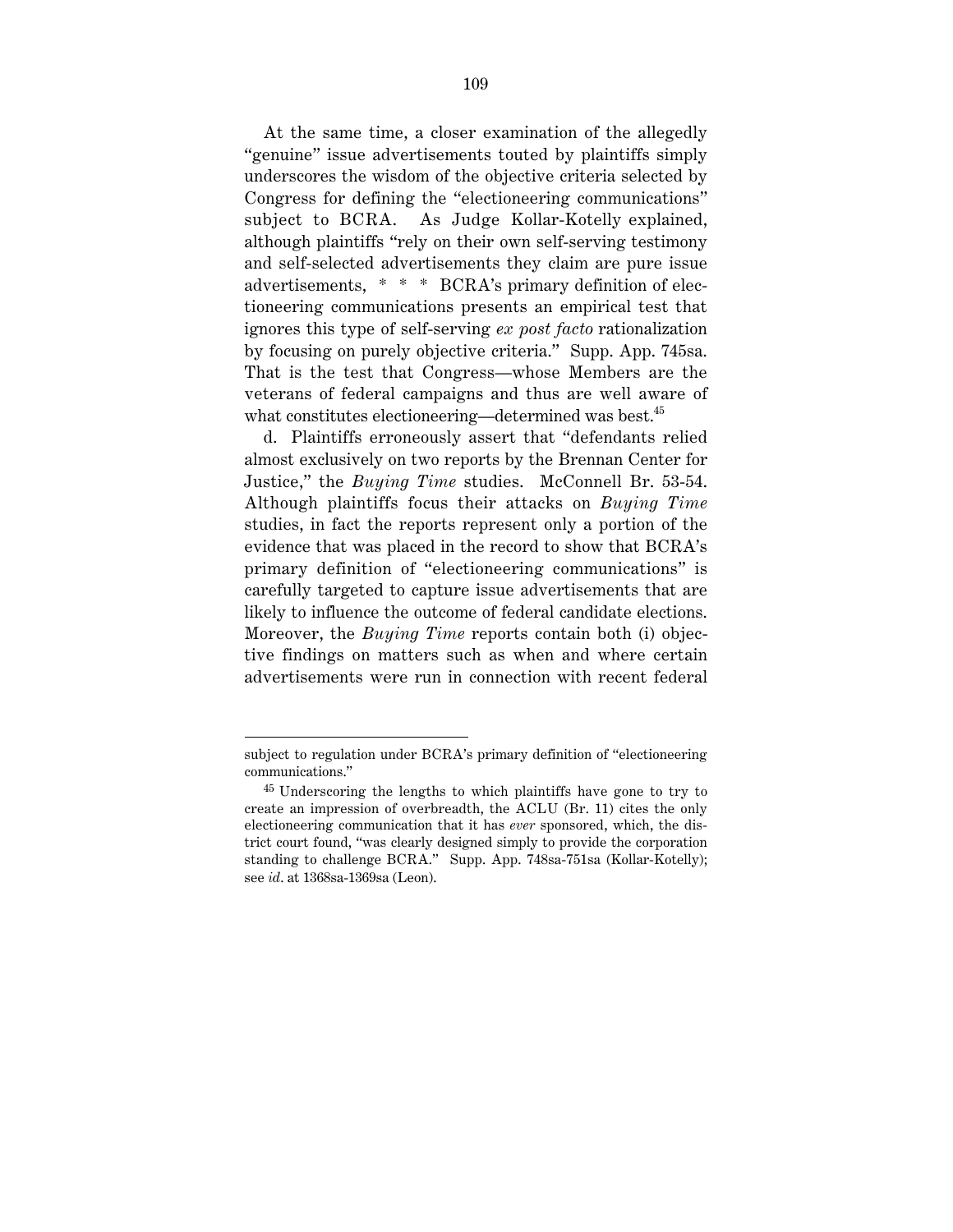elections, and (ii) a subjective analysis of the "genuine" or "electioneering" *purpose* of certain advertisements.

As Judge Kollar-Kotelly explained, "much, if not all, of the objective findings in the *Buying Time* reports have not been undermined by Plaintiffs' expert." Supp. App. 856sa. For example, plaintiffs did not challenge the objective conclusions in the *Buying Time* studies that use of the express advocacy terminology or reference to a candidate outside the 60-day period before a general election is rare; that interest group advertisements that identify candidates are concentrated toward the end of the election campaign; or that such advertisements are overwhelmingly run in a small number of competitive districts. See *ibid*.; Defs.' D. Ct. Reply Br. 69-71 (summarizing undisputed record facts).<sup>46</sup>

Rather, plaintiffs' criticism of the *Buying Time* studies has focused on the *subjective* aspect of the reports, which sought to determine whether the purpose of advertisements was to influence federal elections. That aspect of the *Buying Time* studies is less telling than the objective findings on which Congress based in part the criteria specified in BCRA § 201 because, as discussed, such an analysis does not answer the more important question of whether, or to what extent, BCRA's definition of electioneering communications will impermissibly chill protected expression on a *prospective* basis. See Supp. App. 858sa (Kollar-Kotelly) (The "subjective nature of the effort of trying to capture mental impressions

 <sup>46</sup> Plaintiffs contend that the district court "*unanimously* rejected the conclusions of the *Buying Time* reports." McConnell Br. 53 (emphasis in original). In fact, however, Judge Kollar-Kotelly specifically emphasized that plaintiffs had not controverted the "objective findings in the *Buying Time* reports." Supp. App. 856sa. Judge Leon also accepted many of the studies' objective findings, see *id*. at 1356sa-1359sa (discussing Goldstein Expert Report, which was based on essentially the same database as *Buying Time* studies), and found that even the subjective analysis of "the *Buying Time* studies are entitled to some evidentiary weight." *Id*. at 1154sa; see *id*. at 1339sa-1340sa.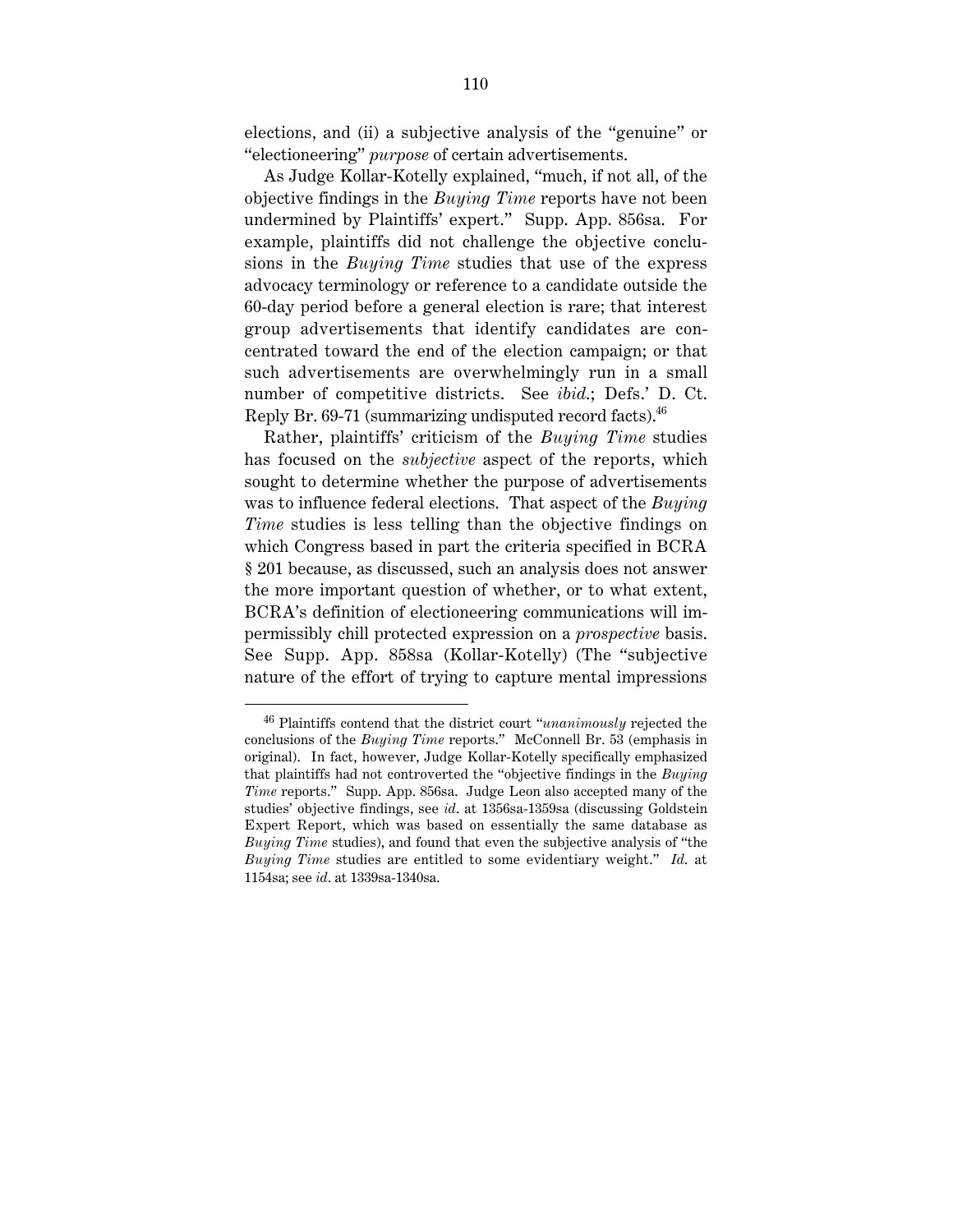of viewers" illustrates "why BCRA's framers have used objective criteria to define 'electioneering communication.' ").

In any event, the subjective analysis in the *Buying Time* reports ultimately bolsters the conclusion that BCRA's definition is not substantially overbroad. Indeed, using the 1998 formula, analysis of the data underlying the *Buying Time* reports leads to the conclusion that only 6.1 percent of genuine issue advertisements that aired in 1998 would have been captured post hoc by BCRA § 201, and 3.14 percent of genuine issue advertisements that aired in 2000. See Supp. App. 1056sa-1057sa (Kollar-Kotelly).

The 1998 formula measures overbreadth in the "absolute sense," *Hicks*, 123 S. Ct. at 2197, in that it compares the number of genuine issue advertisements broadcast that meet BCRA's definition (numerator) with the number of *all* genuine issue advertisements aired in a calendar year (denominator). The 2000 formula used in the *Buying Time* studies uses the same numerator but compares it with the number of all aired advertisements *captured by BCRA's definition*. Because the denominator in the 2000 formula combines both genuine issue *and* electioneering advertisements run within 60 days of a general election, it results in a calculation that may vary significantly depending on the volume of electioneering advertisements in a calendar year. See J.A. 1379-1384, 1395-1405 (Krasno/Sorauf Rep.); J.A. 1179 (Goldstein Rep.)

Plaintiffs assert that "defendants' experts and the [*Buying Time*]'s authors now concede that the underlying data [for the 1998 report] demonstrates that 14.7% of the ads that would have been prohibited by BCRA were 'genuine.'" McConnell Br. 55. That figure, however, is based on the 2000 formula, which measures the percentage of advertisements regulated by BCRA that are genuine, as opposed to the more absolute comparison undertaken by the 1998 formula. Using the 1998 formula, the 14.7 percent figure drops to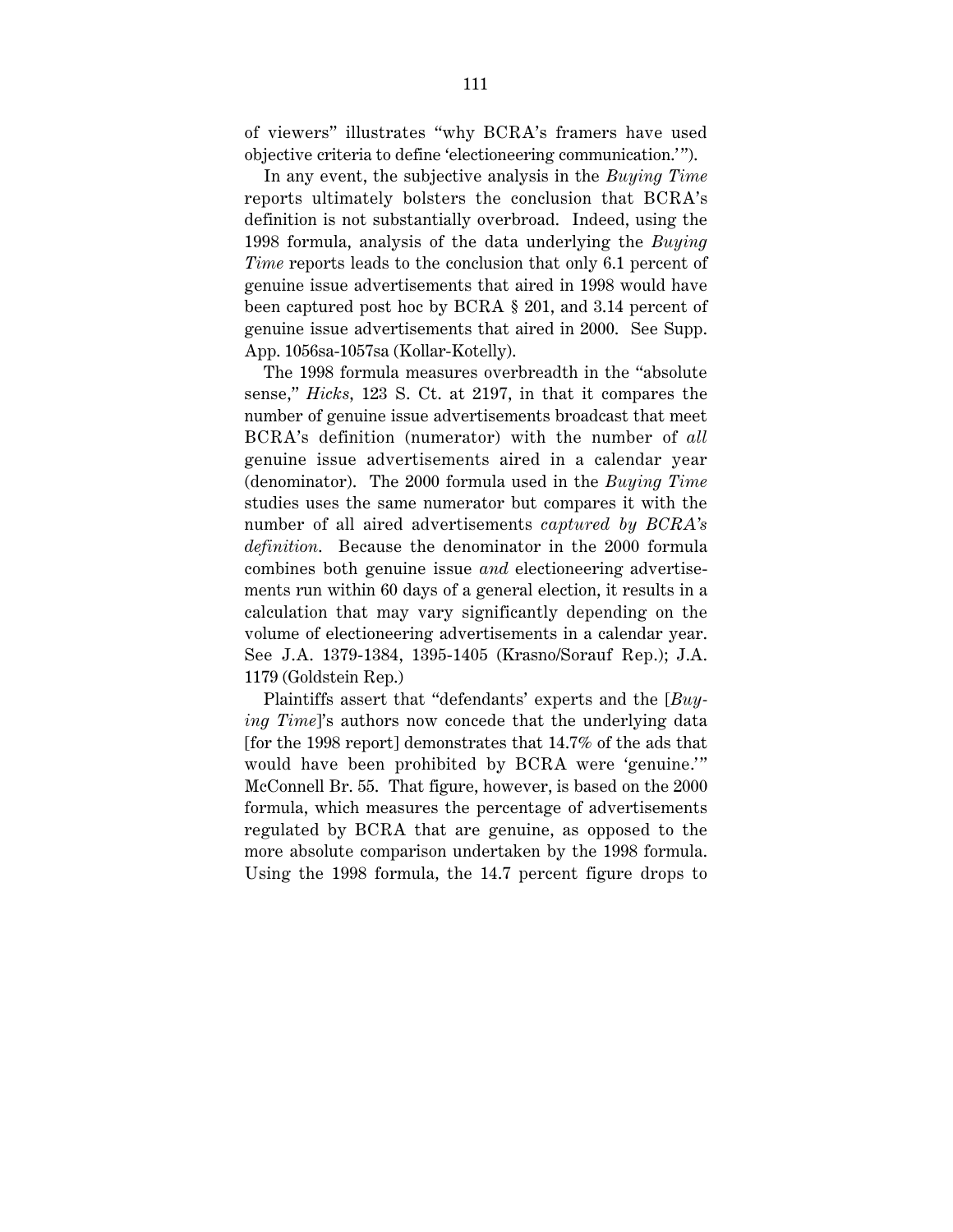around six or seven percent of all genuine issue advertisements aired in the year 1998. A definition that captures only six or seven percent of the genuine issue advertisements broadcast in 1998 is not substantially overbroad.<sup>47</sup>

e. Plaintiffs argue that Title II is overbroad because it does not expressly exempt "*MCFL*' corporations." McConnell Br. 57; see NRA Br. 34-36 & n.29. BCRA § 204 (the Wellstone Amendment) applies the source limitation on electioneering communications to nonprofit organizations established under Section  $501(c)(4)$  and Section  $527(e)(1)$  of the Internal Revenue Code. See BCRA §§ 203, 204; Supp.

 $47$  Plaintiffs argue that "if the data [in the 2000 report] had been correctly analyzed, 17% of the ads that referred to candidates in the last 60 days of the 2000 campaign were 'genuine' issues ads." McConnell Br. 56. That figure, however, was calculated by one of defendants' experts at a deposition based on an *erroneous* premise—that five of the six advertisements in the year 2000 database which had been coded by the authors of the *Buying Time* reports as "electioneering" should have been recoded "genuine" (even though they had been originally coded "electioneering" by students). When the figure is calculated with the five advertisements properly coded as "electioneering" rather than "genuine," the overbreadth figure is properly reduced to around two to three percent. See Goldstein Cross-Exam. 144-145, 151-152, 160; Goldstein Rebuttal Report 16. Moreover, as Judge Kollar-Kotelly explained, even "accept[ing] the 17 percent figure as a valid metric for determining overbreadth," it would not render the definition "substantially overbroad." Supp. App. 859sa-860sa. Rather, "any such impact of BCRA is substantially counterbalanced by the record in this case and the objective empirical determinants related to these advertisements." *Id*. at 860sa.

Plaintiffs also argue that, in the 1998 report, certain advertisements were improperly recoded by the authors as "electioneering," and that if those advertisements had not been recoded, the 1998 report would have concluded (using the 2000 formula) that "64% of ads mentioning a candidate in the 60 days before the 1998 general election were coded by students as 'genuine.'" McConnell Br. 56. The advertisements at issue, however, were recoded to account for the fact that the students had given internally inconsistent responses with respect to the advertisements; even plaintiffs' own expert concluded that he would have recoded the advertisements under those circumstances. See Gibson Cross Tr. 120-121; Defs.' D. Ct. Reply Br. 74-76.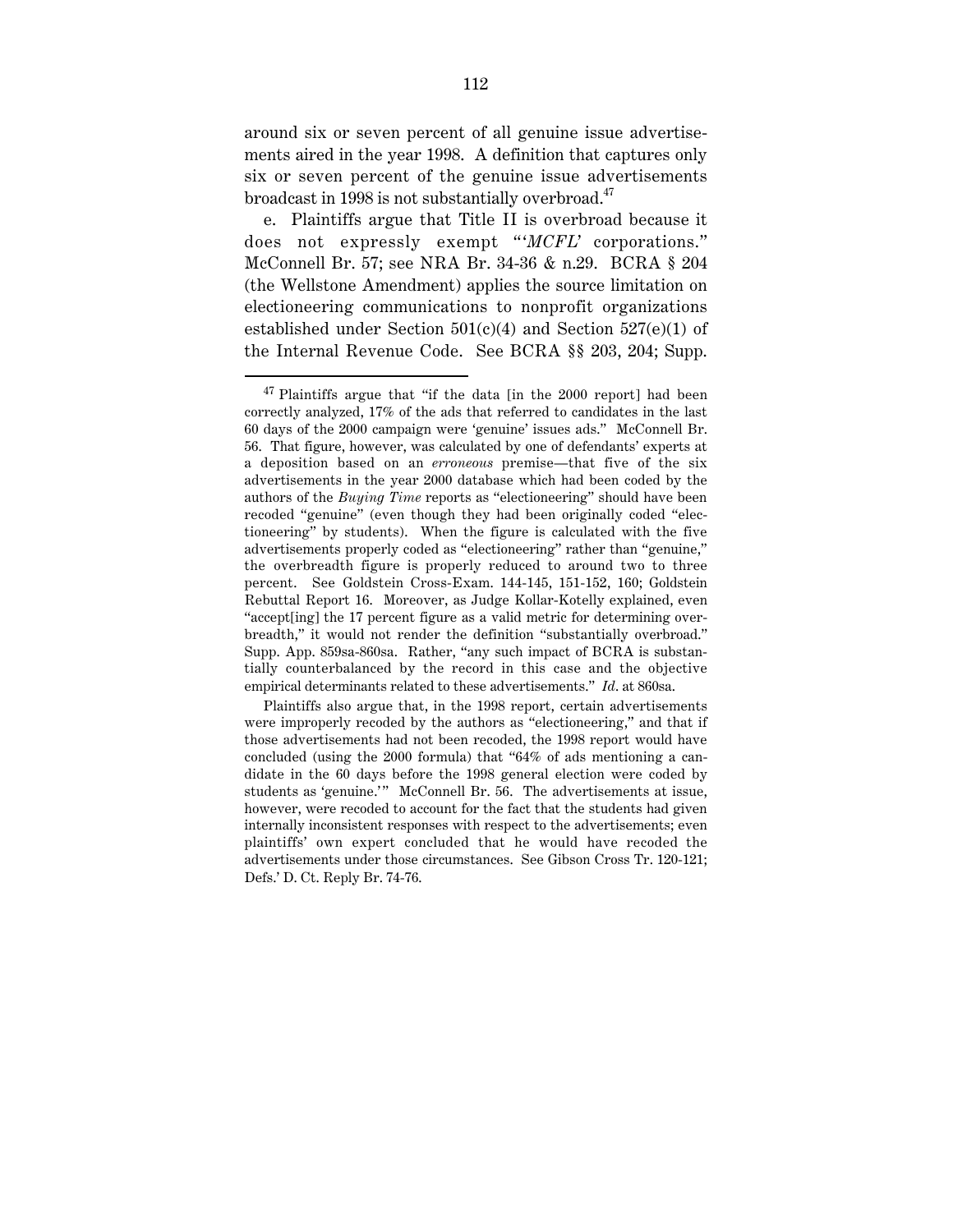App. 65sa (per curiam). Although BCRA § 204 does not expressly address *MCFL* corporations, the "well-settled prsumption" is "that Congress understands the state of existing law when it legislates." *Bowen* v. *Massachusetts*, 487 U.S. 879, 896 (1988). Nor, in light of the Court's treatment of statutes that similarly lacked a specific exception for nonprofits in *MCFL* and *Austin,* would Congress have perceived any necessity in expressly carving out "*MCFL* corporations." In addition, the FEC's regulations implementing BCRA, just like its pre-BCRA regulations implementing 2 U.S.C. 441b, specifically exempt *MCFL*-type corporations from Title II's source limitation. See 11 C.F.R. 114.10.

The district court concluded that BCRA § 204 would be unconstitutional as applied to nonprofit corporations that meet the criteria specified in *MCFL*. See *MCFL*, 479 U.S. at 264; Supp. App. 865sa-872sa & n.139 (Kollar-Kotelly); *id*. at 1166sa-1169sa (Leon). The government has not challenged that ruling. 02-1676 J.S. 24 n.8. The NRA (Br. 21-22) and ACLU (Br. 34-37)—both of which elect to receive corporate contributions, see NRA Br. 3; ACLU Br. 17 n.12—urge the Court to *expand* the *MCFL* exception to cover *any* Section  $501(c)(4)$  corporation, not just those that meet the criteria specified in *MCFL*. That argument is out of place in this case and, in any event, should be rejected. See Supp. App. 871sa (Kollar-Kotelly); p. 87-88 & note 38, *supra*. Indeed, as this Court recognized in *Beaumont*, nonprofit corporations that "qualify for favorable tax treatment under  $\S~501(c)(4)$ ," including the NRA, are among "the Nation's politically powerful organizations." 123 S. Ct. at 2209.

f. Lastly, it is significant that, although plaintiffs go to extraordinary lengths in attempting to show that BCRA's definition of "electioneering communications" is imperfect at its margins, they have never proposed a better test for identifying such communications other than claiming that it is necessary to adhere to the express-advocacy test. As dis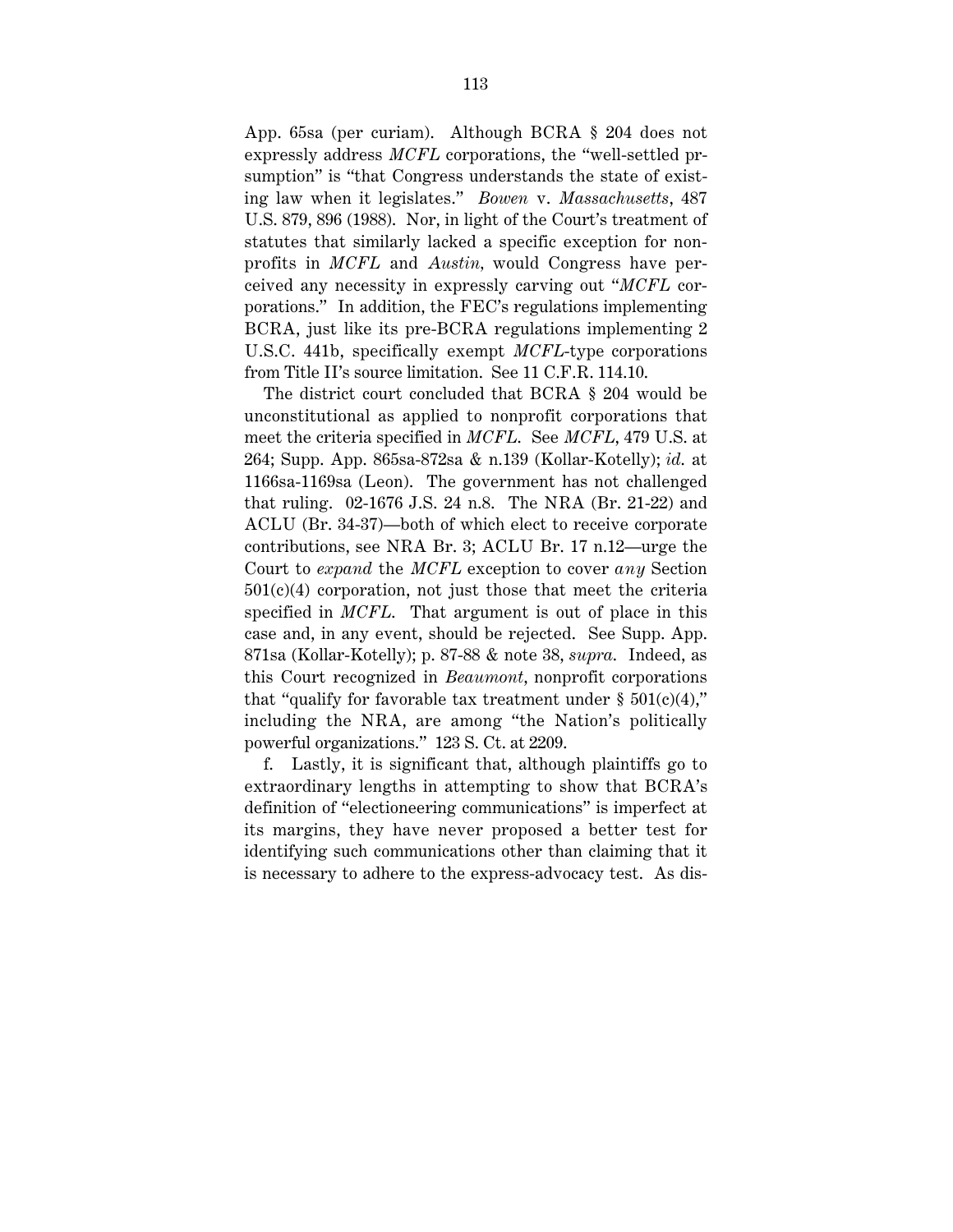cussed, the uncontroverted evidence shows that the express advocacy test is a grossly inaccurate proxy for identifying electioneering communications. Indeed, nearly 90% of the advertisements that federal candidates themselves aired in 2000 did not contain express advocacy, though presumably *all* of them were designed to influence their own election. See pp. 82-83, *supra*. The overbreadth doctrine provides no basis for invalidating Congress's definition of "electioneering communications" in BCRA and limiting federal regulation of the source-of-funding for electioneering advertisements to the blunt proxy of the express-advocacy test.

#### **4.** *The Primary Definition Of "Electioneering Communications" Is Not Too Narrow*

a. Plaintiffs argue that the definition of electioneering communications is fatally *under*inclusive because it applies (FECA § 304 $(f)(3)(A)(i)$ , 2 U.S.C. 434 $(f)(3)(A)(i)$ ) only to advertisements run in broadcast media and not to advertisements run in other media, such as print. See McConnell Br. 61-62; ACLU Br. 37-41. That argument should be rejected. Congress's decision in BCRA to take the more limited step of focusing only on broadcast advertisements does not render the Act unconstitutional. See *MCFL*, 479 U.S. at 258 n.11 (Congress may proceed in the area of campaign finance in a "cautious advance, step by step."); *Buckley*, 424 U.S. at 105 ("[R]eform may take one step at a time, addressing itself to the phase of the problem which seems most acute to the legislative mind."). Moreover, as a general matter, broadcast media have historically been subjected to much greater federal regulation than print media.

Two considerations in particular support Congress's decision to take a more limited approach here. First, "[t]he uncontroverted testimony of experts and political consultants is that broadcast advertising is the most effective form of communicating an electioneering message." Supp. App.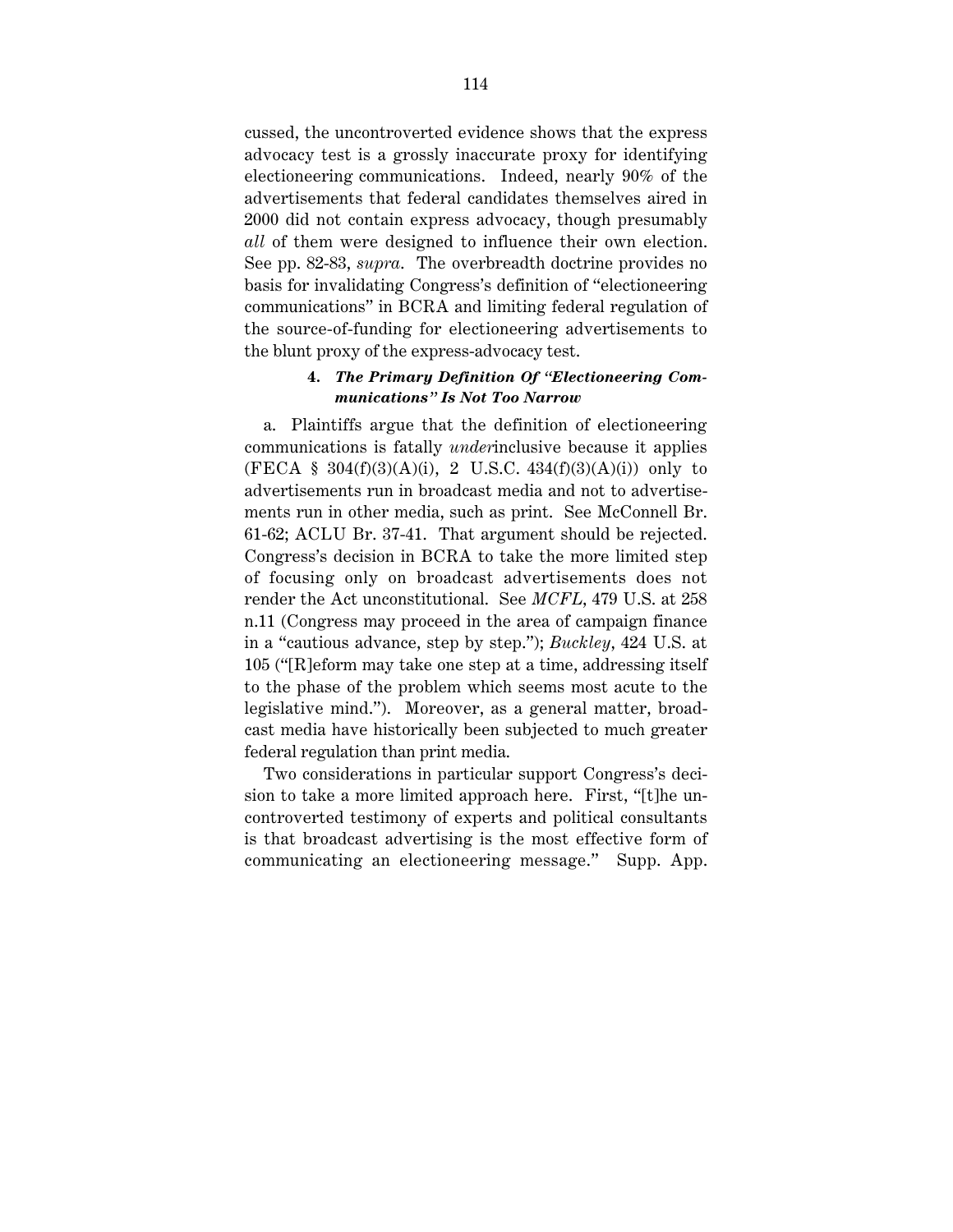879sa (Kollar-Kotelly); see *id*. at 876sa. Second, broadcast time is more expensive than space in other media. Indeed, the increased cost of airing advertisements on television and radio is one of the principal causes of the escalating costs of the modern political campaign for federal office. As a result, broadcast advertisements are much more likely than other types of advertisements to cause the fact or appearance of the "corrosive and distorting effects [that] immense aggregations of wealth" can inflict on the electoral process. *Austin*, 494 U.S. at 660; see also 145 Cong. Rec. S511 (daily ed. Jan. 19, 1999) (statement of Sen. Snowe) (broadcast advertisements "constitute the most blatant form of [unregulated] electioneering").48

b. The NRA likewise argues that the definition of "electioneering communications" is impermissibly narrow because it excludes "communication[s] appearing in a news story, commentary, or editorial distributed through the facilities of any broadcast station." BCRA § 201(a). In *Austin*, however, the Court expressly rejected a challenge to a state law modeled on 2 U.S.C. 441b that contained the same type of media exception from the restriction on corporate independent expenditures. 494 U.S. at 655 n.1, 666- 668. As the Court explained, "[a] valid distinction \* \* \* exists between corporations that are part of the media industry and other corporations that are not involved in the regular business of imparting news to the public." *Id*. at 668. And, the Court held, the "press' unique societal role \* \* \*

 <sup>48</sup> The newspaper-tax cases relied upon by the ACLU are inapposite. See ACLU Br. 40-41 (citing, *e.g.*, *Minneapolis Star & Tribune Co.* v. *Minnesota Comm'r of Rev.*, 460 U.S. 575 (1983)). BCRA does not impose any tax on any media outlet and therefore does not implicate any of the special concerns involving "taxation of the press." *Minneapolis Star*, 460 U.S. at 585. Moreover, unlike the selective treatment involved in *Minneapolis Star*, see *id*. at 593, there is ample justification for Congress's decision to focus on broadcast media as opposed to other media in enacting BCRA.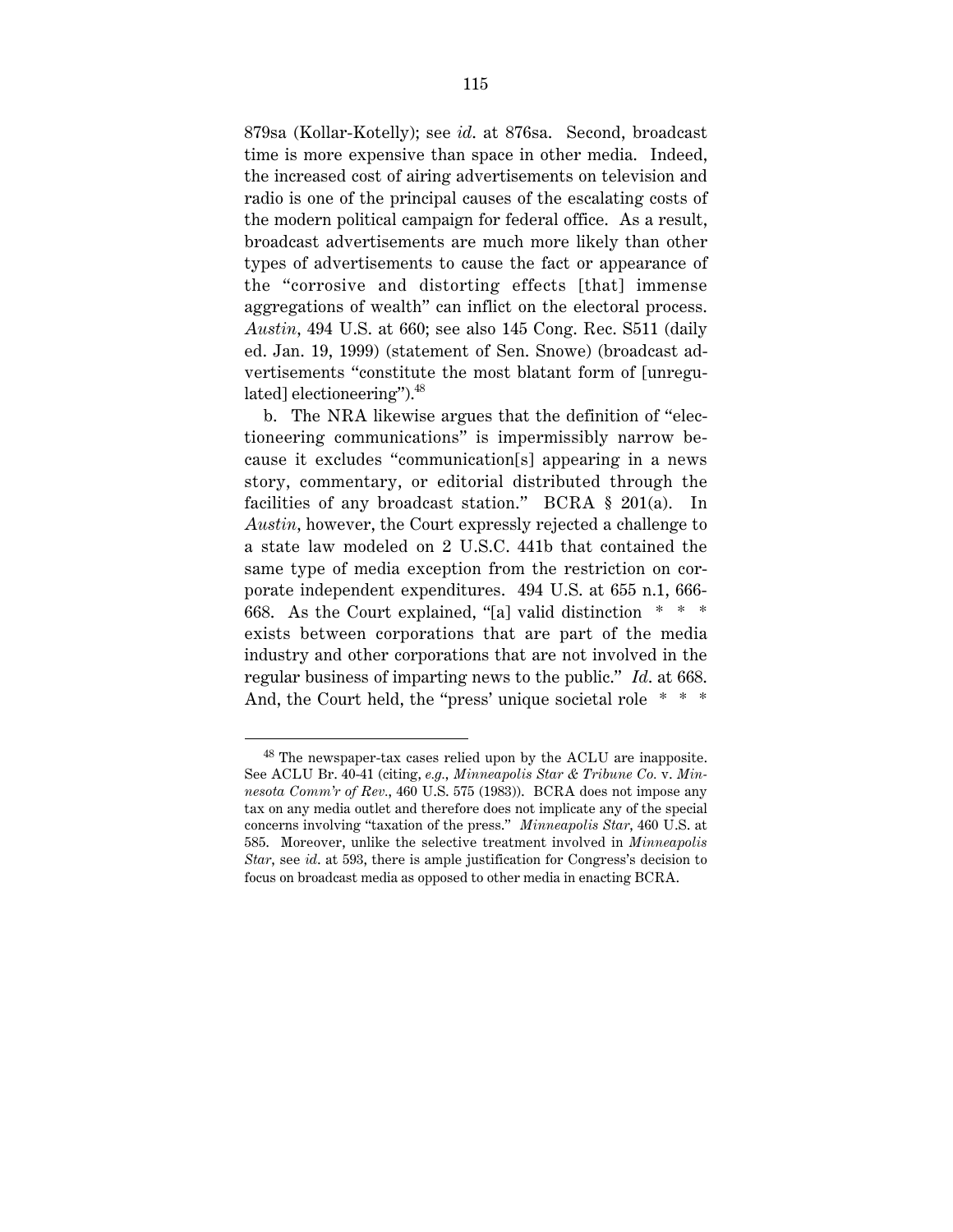provide[s] a compelling reason for the State to exempt media corporations from the scope of political expenditure limitations." *Ibid*. Nothing has changed either in this Court's case law or in the role of the media since *Austin* that would warrant revisiting much less overturning that holding of *Austin*. See Supp. App. 883sa-884sa (Kollar-Kotelly).

#### **5.** *BCRA's Fallback Definition Of "Electioneering Communications" Is Valid*

Plaintiffs attack BCRA's fallback definition of "electioneering communications" on the ground that it is unconstitutionally vague. See McConnell Br. 57-61; AFL-CIO Br. 24-33. Judge Leon—who wrote the controlling decision on the issue for the district court—held that the fallback definition of "electioneering communications" is constitutional except for its final clause, which further specifies that a covered communication must be "suggestive of no plausible meaning other than an exhortation to vote." BCRA § 201(a) (adding FECA  $\S$  304(f)(3)(A)(ii)); see Supp. App. 1159sa-1166sa (Leon); *id*. at 885sa-886sa (Kollar-Kotelly). But Judge Leon concluded that the final clause "can be excised" and upheld the backup definition as so modified. *Id*. at 1165sa. If the Court concludes that the primary definition of "electioneering communications" is invalid, it should uphold BCRA's backup definition in its entirety.

"[T]he vagueness doctrine bars enforcement of a statute which either forbids or requires the doing of an act in terms so vague that men of common intelligence must necessarily guess at its meaning and differ as to its application." *United States* v. *Lanier*, 520 U.S. 259, 266 (1997) (internal quotation marks omitted); see *Grayned* v. *City of Rockford*, 408 U.S. 104, 108 (1972). But by no means does the mere possibility of imprecision render a law unconstitutionally vague. As this Court has observed, "[c]ondemned to the use of words, we can never expect mathematical certainty from our lan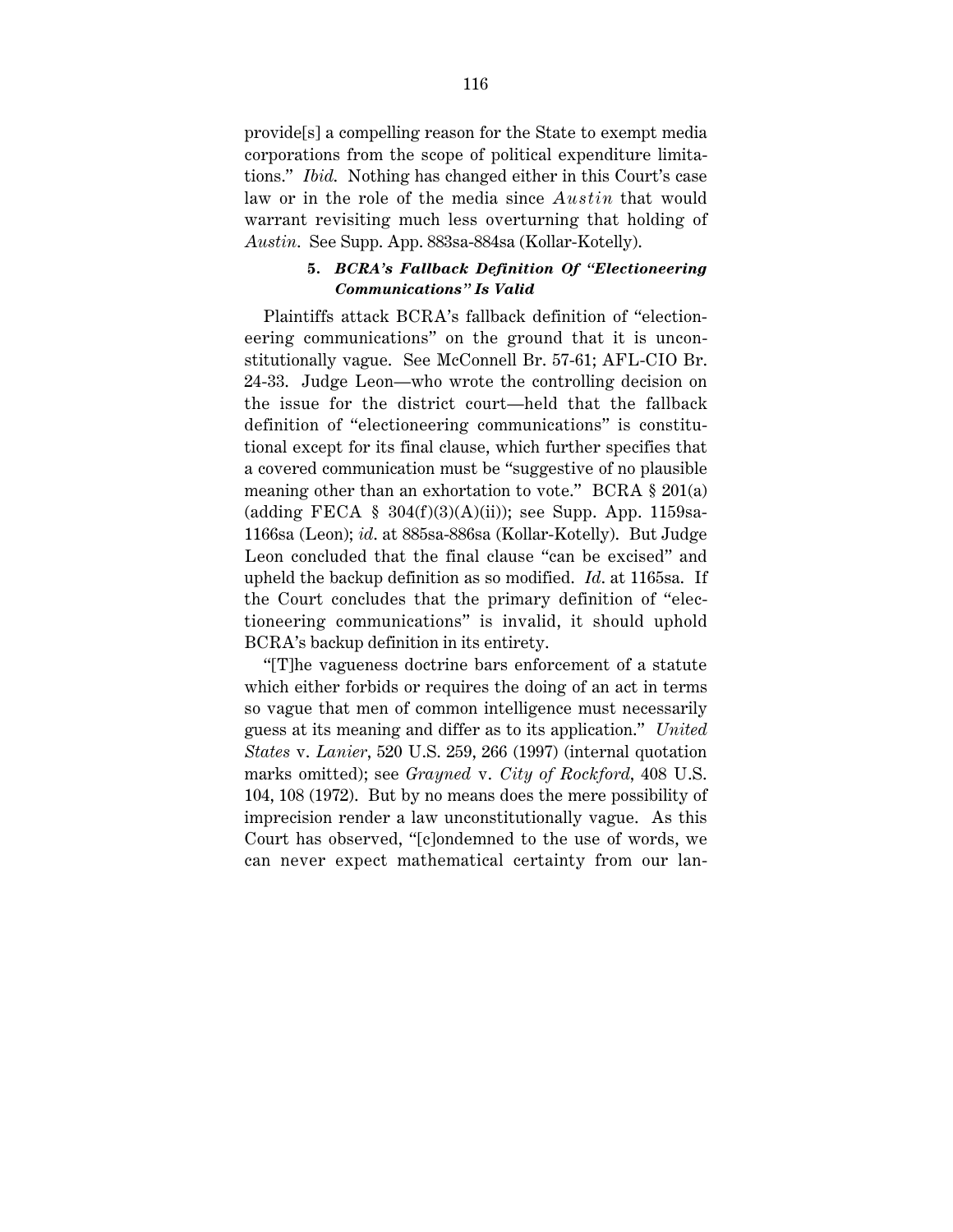guage," and "[i]t will always be true that the fertile legal 'imagination can conjure up hypothetical cases in which the meaning of [disputed] terms will be in nice question." *Id.* at 110 & n.15; see also *United States* v. *Powell*, 423 U.S. 87, 93- 94 (1975); *NRWC*, 459 U.S. at 211. The Court is especially reluctant to invalidate a law for vagueness when, as here, the vagueness challenge is made to a law *on its face*. See *National Endowment for the Arts* v. *Finley*, 524 U.S. 569, 580, 588-590 (1998); *Hill*, 530 U.S. at 733.

Nothing about the final clause of the definition is unconstitutionally vague. Indeed, that clause is designed to *protect* corporate and union speakers, and to *narrow* the reach of BCRA's restrictions on corporate and union expenditures, by reducing BCRA § 203's potential applicability to communications that are not in fact intended to affect federal elections. To the extent that there is any ambiguity in that last sentence, it is only a question of how much otherwise regulable electioneering speech Congress has voluntarily *forgone* addressing in an effort to avoid any conceivable chilling effect. Any degree of uncertainty in a standard designed to protect speech—like whatever uncertainty might remain about the exact contours of *New York Times* v. *Sullivan*'s "actual malice" standard—is not the kind of vagueness that should condemn a statute. Cf. *Schenck* v. *Pro-Choice Network of Western N.Y.*, 519 U.S. 357, 383-384 (1997) (rejecting First Amendment challenge to sidewalkcounselor exception to cease-and-desist order restricting certain demonstrations; "the entire exception for sidewalk counselors was an effort to enhance petitioners' speech rights, and the 'cease and desist' limitation must be assessed in that light") (citations omitted).

Judge Leon reasoned that "[w]hether an ad is suggestive of no plausible meaning other than an exhortation to vote depends on a number of variables such as the context of the campaign, the issues that are the centerpiece of the cam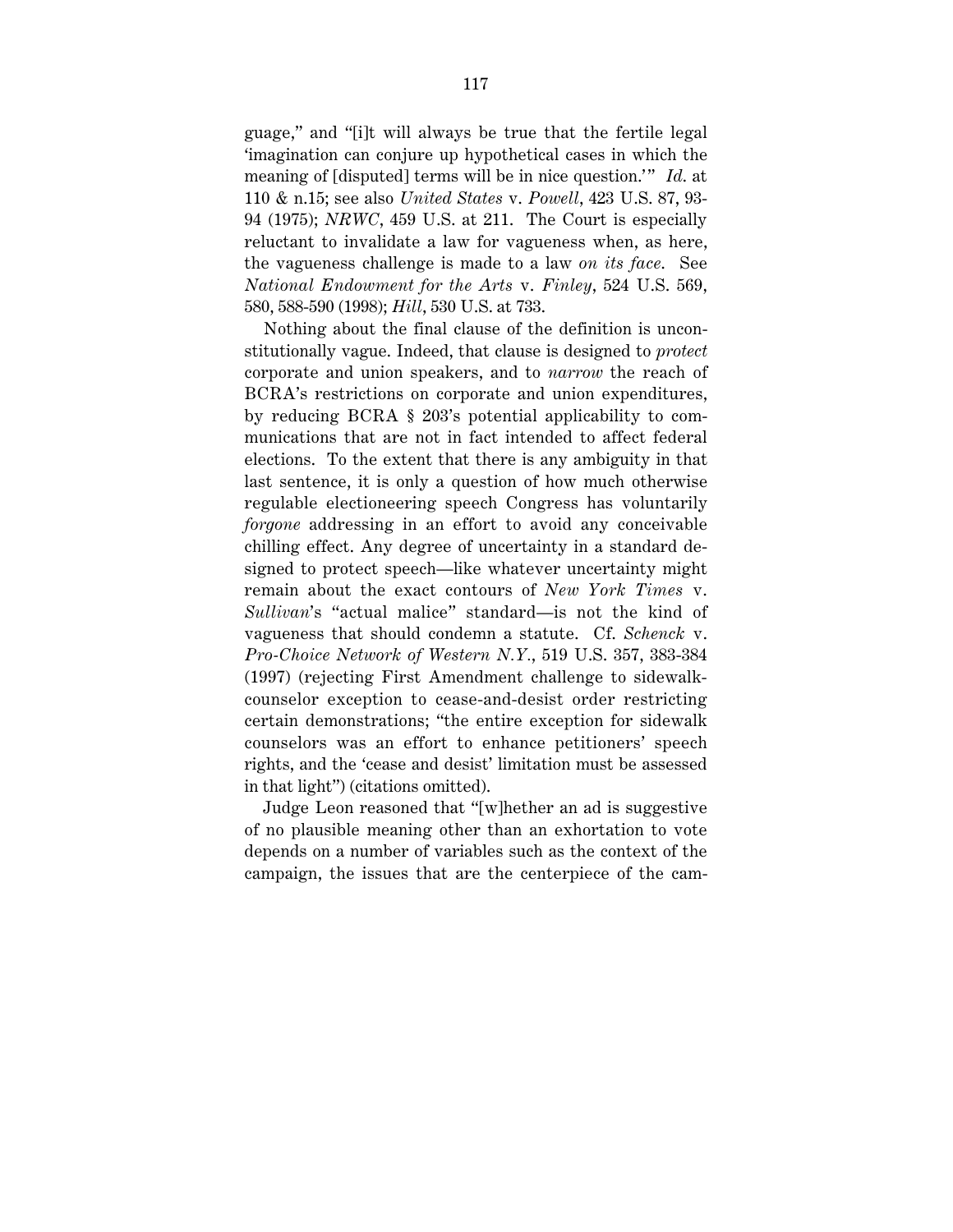paign, the timing of the ad, and the issues with which the candidates are identified." Supp. App. 1164sa. The context in which the advertisement is broadcast is indeed important. But that does not mean that a corporation or labor union preparing to broadcast such an advertisement would have any difficulty in determining—based on its understanding of the context in which its own advertisement will be aired whether that communication is reasonably capable of no other meaning than an exhortation to vote for or against a specific candidate. See *FEC* v. *Furgatch*, 807 F.2d 857, 864 (9th Cir.) (construing FECA's express-advocacy test to apply to communications that do not contain *Buckley*'s magic words, but are "susceptible of no other reasonable interpretation but as an exhortation to vote for or against a specific candidate"), cert. denied, 484 U.S. 850 (1987).49

As Judge Leon himself concluded, plaintiffs' vagueness challenge to the other terms of the backup definition similarly lacks merit. See Supp. App. 1163sa-1164sa. In considering that challenge, Judge Leon properly refused to follow the deposition testimony cited by plaintiffs (see McConnell Br. 58-60) based on their own pop quiz of certain witnesses, during which plaintiffs refused to answer the witnesses' requests to supply them with additional information concerning the context in which the advertisement was

 <sup>49</sup> Although BCRA's backup definition does not incorporate the specific, objective criteria included in BCRA's primary definition of "electioneering communications," it is nonetheless akin to other First Amendment standards that omit such express criteria and instead use an objective "reasonable person" or "ordinary observer" standard. See *Ashcroft* v. *Free Speech Coalition*, 535 U.S. 234, 246 (2002); *County of Allegheny* v. *ACLU*, 492 U.S. 573, 599-600 (1989); see also *Zelman* v. *Simmons-Harris*, 536 U.S. 639, 655 (2002) (a reasonable observer must be deemed to be aware of the "history and context" of the program at issue); *Greenbelt Coop. Publ'g Ass'n* v. *Bresler*, 398 U.S. 6, 14 (1970). Moreover, the traditional vagueness inquiry itself must be undertaken from the standpoint of a reasonable person—presumed to be aware of the world around him.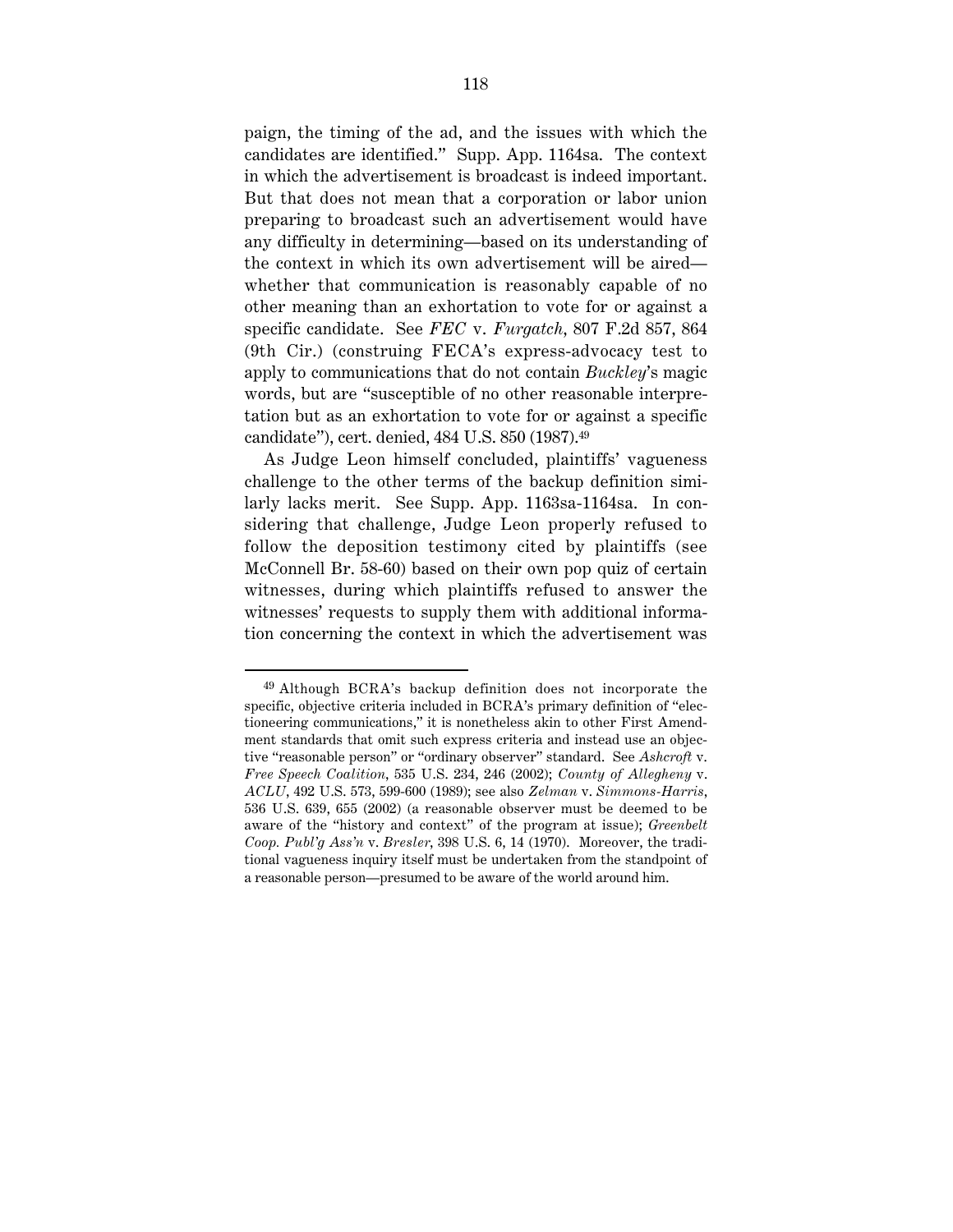aired (which a corporation or union determining whether an advertisement is covered by the backup definition would have). See Defs.' D. Ct. Opp. Br. 95 & n.103 (citing depositions). Disagreement over whether a particular advertisement falls within the backup definition suggests only that a communication may be susceptible to more than one interpretation, not that the statute's *definition* is unconstitutionally vague. The backup definition itself makes clear that if a communication is susceptible to more than one reasonable interpretation, it is not covered.

#### **D. BCRA's Disclosure Requirements With Respect To Electioneering Communications Are Valid**

BCRA § 201 amends FECA § 304 (2 U.S.C. 434) to require any person who makes a disbursement for the direct costs of producing or airing "electioneering communications" in an aggregate of more than \$10,000 in a calendar year to disclosure certain information to the FEC. See Supp. App. 66sa-67sa (per curiam). That provision simply updates the requirements that have long applied to express advocacy, and were upheld in *Buckley*, to reflect BCRA's adjustment of Section 441b to apply to "electioneering communications." In fact, BCRA's disclosure provisions are *less* intrusive than the disclosure requirements for independent expenditures that have long applied under 2 U.S.C. 434(c). Whereas that provision requires groups making independent expenditures to identify each of their donors contributing over \$200 and to file disclosure reports for expenditures exceeding \$250, 2 U.S.C. 434(c)(2)(C), BCRA's new requirements apply only to each of their donors contributing over \$1000 and do not require disclosure at all until \$10,000 has been spent. FECA  $§ 304(f)(2)(E) (2 U.S.C. 434(f)(2)(E)).$ 

The district court sustained BCRA § 201's disclosure provisions in principal part, see Supp. App. 106sa-128sa (per curiam), emphasizing that "[t]he factual record demonstrates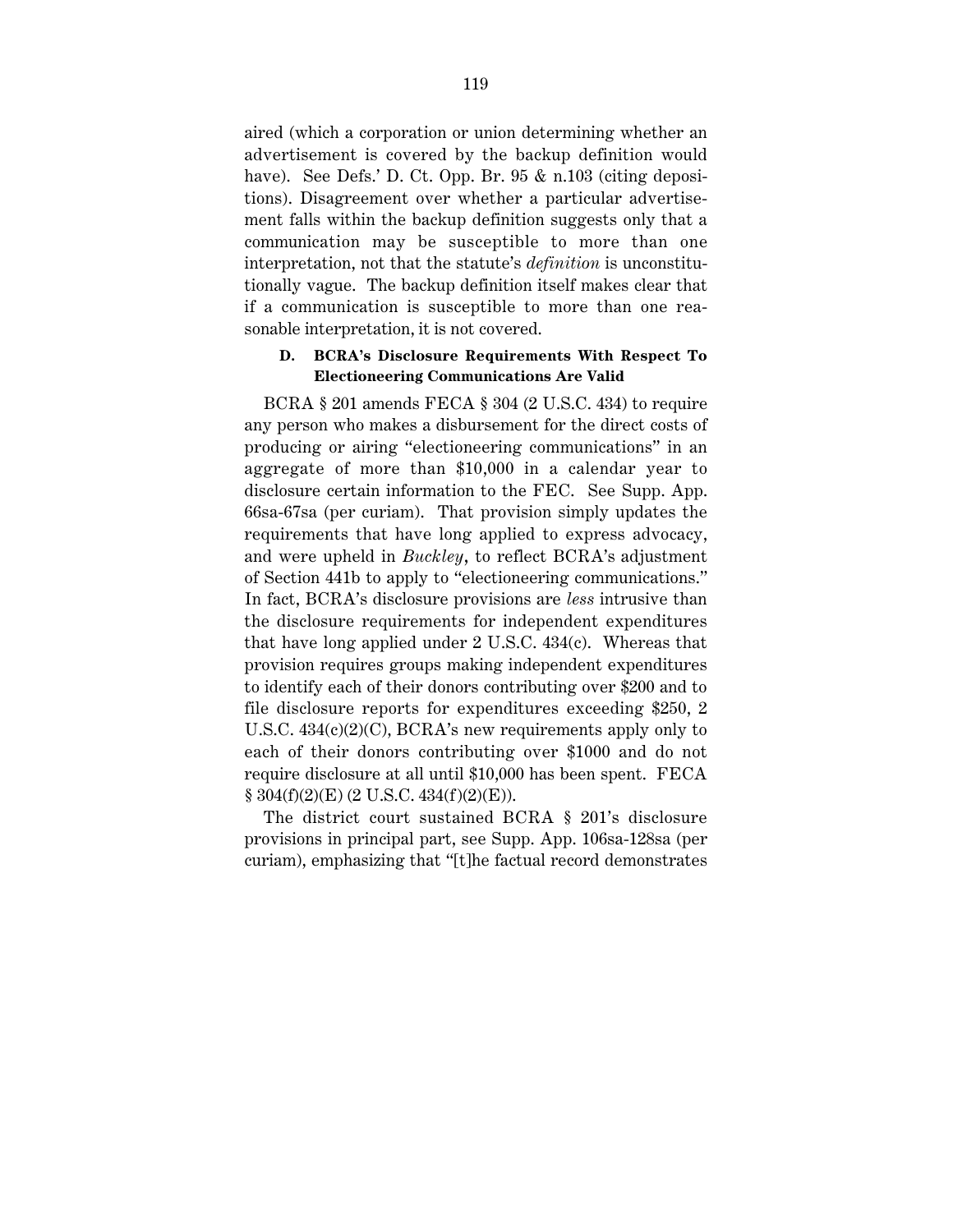that the abuse of the present law not only permits corporations and labor unions to fund broadcast advertisements designed to influence federal elections, but permits them to do so while concealing their identities from the public," *id*. at 106sa; see also *id*. at 675sa-677sa (Kollar-Kotelly). That ruling is unassailable.

This Court has recognized that disclosure laws in the campaign-finance context serve several compelling interests. First, laws requiring disclosures concerning the sources of financial support "alert the voter to the interests to which a candidate is most likely to be responsive and thus facilitate predictions of future performance in office." *Buckley*, 424 U.S. at 67. Second, "[d]isclosure requirements deter actual corruption and avoid the appearance of corruption by exposing large contributions and expenditures to the light of publicity." *Ibid*. Third, "recordkeeping, reporting, and disclosure requirements are an essential means of gathering the data necessary to detect violations of [campaign finance laws]." *Id*. at 67-68. BCRA's disclosure requirements directly advance each of those interests.

The ACLU argues (Br. 41-46) that BCRA  $\S$  201's disclosure provisions impermissibly chill speech and violate its "right to anonymous political speech and association." *Id*. at 42 (citing, *e.g.*, *NAACP* v. *Alabama ex rel. Patterson*, 357 U.S. 449 (1958)). In *Buckley*, however, this Court rejected a similar challenge to FECA's disclosure provisions, holding that electioneering "disclosure requirements, as a general matter, serve substantial government interests" and "appear to be the least restrictive means of curbing the evils of campaign ignorance and corruption that Congress found to exist." See 424 U.S. at 68; see *id*. at 66-68 (discussing the important government interests served by FECA's recordkeeping and disclosure requirements). As the district court found, BCRA's disclosure requirements directly advance the same interests given the number of organizations that have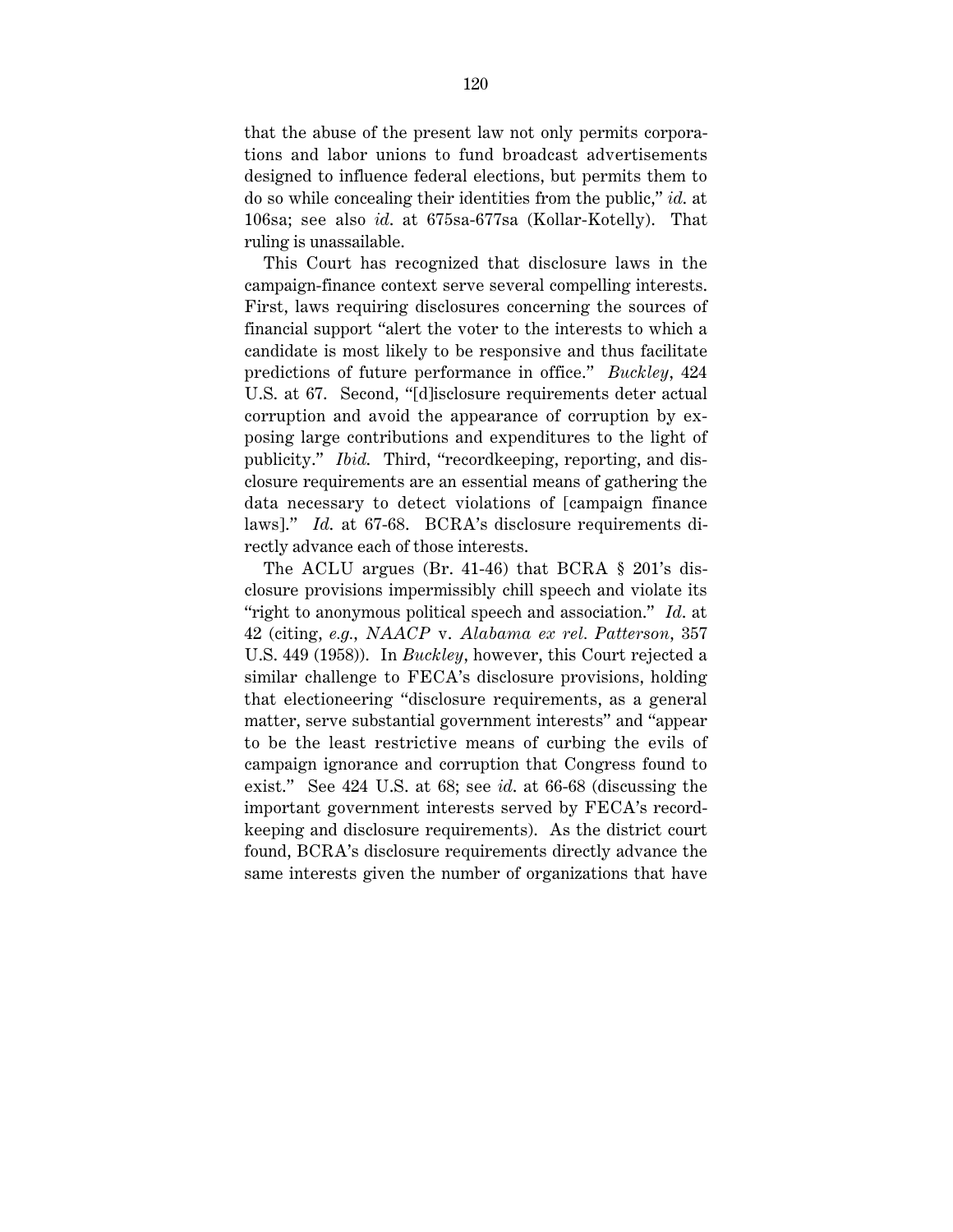financed electioneering communications but sought to conceal their identities through the use of misleading or nondescript pseudonyms. See Supp. App. 118sa (per curiam); see also *Citizens Against Rent Control* v. *Berkeley*, 454 U.S. 290, 298 (1982) ("[W]hen individuals and corporations speak through committees, they often adopt seductive names that may tend to conceal the true identity of the source.").

In *Buckley*, this Court also held "that *NAACP* v. Alabama is inapposite where \* \* \* any serious infringement on First Amendment rights brought about by the compelled disclosure of contributors is highly speculative." 424 U.S. at 70. Instead, the Court held, to implicate the concerns identified in that case, the plaintiffs must establish "a reasonable probability that the compelled disclosure of a party's contributors' names will subject them to threats, harassment, or reprisals from either government officials or private parties." *Id*. at 74; see *ibid*. ("The proof may include, for example, specific evidence of past or present harassment of members due to their associational ties, or of harassment directed against the organization itself."). In this facial challenge, as in *Buckley*'s, plaintiffs have failed to meet that evidentiary burden. Indeed, as the district court explained, "the ACLU has presented the Court with no facts that place it in the same category of threatened associations such as the NAACP." Supp. App. 122sa (per curiam).

The district court concluded that BCRA § 201 is invalid insofar as it requires disclosure of executed contracts for electioneering communications that have not yet been publicly distributed. See Supp. App. 107sa-116sa (per curiam); see 2 U.S.C.  $434(f)(5)$  (added by BCRA § 201) ("For purposes" of this subsection, a person shall be treated as having made the disbursement if the person has executed a contract to make a disbursement."). That holding is erroneous. Because the time and location of the actual broadcast is an element of BCRA's definition of electioneering communication, the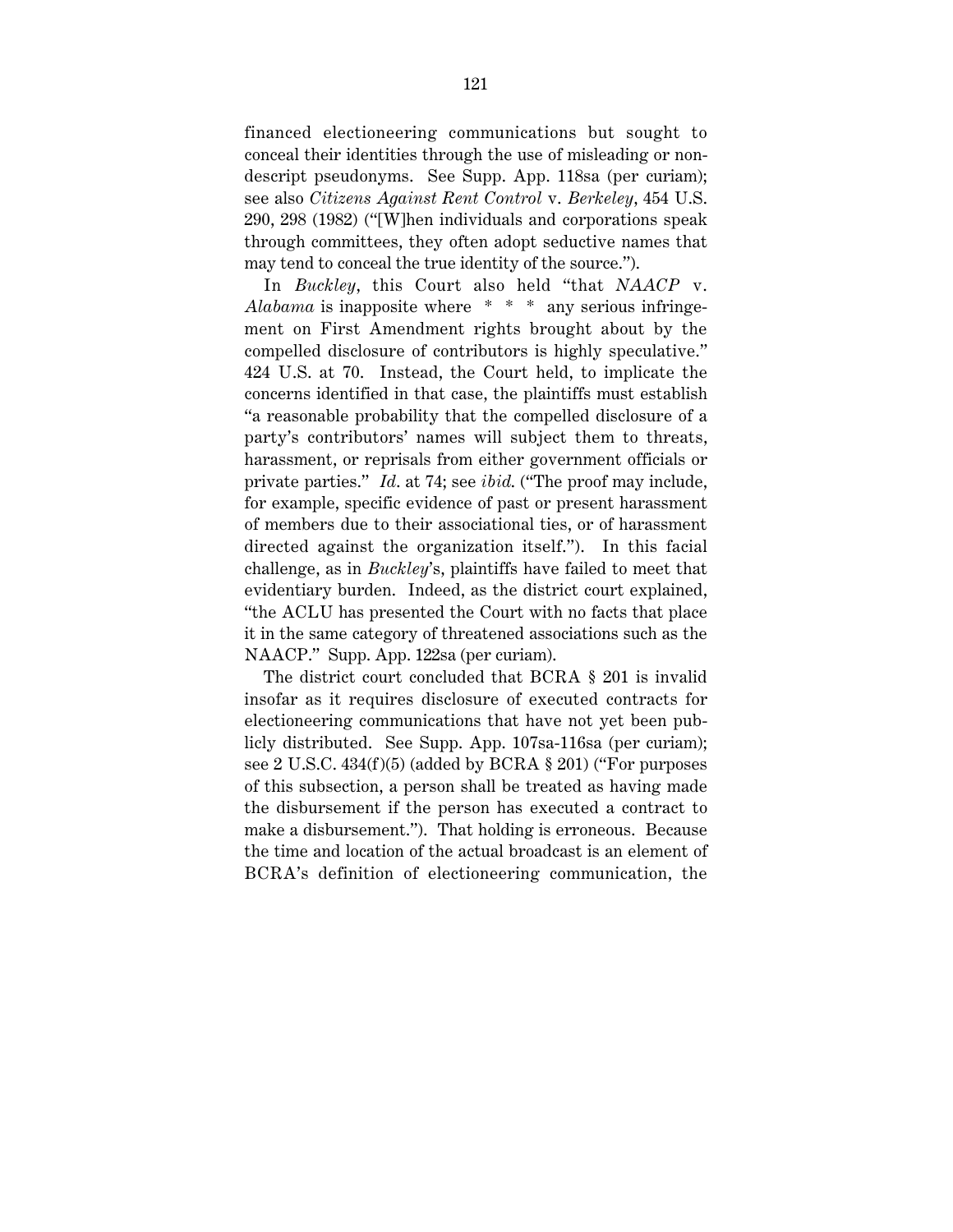FEC has interpreted the provision at issue not to require disclosure until after "the date on which a communication is publicly distributed." 67 Fed. Reg. 64,555, 64,656 (2002). But even assuming that new FECA  $\S 304(f)(5)$  might sometimes have the effect of requiring that contracts be disclosed before public distribution of an electioneering communication, that requirement would neither prevent any person from speaking nor require disclosure of the specific content of any advertisement. Indeed, under the pre-BCRA regime the definition of "expenditure" included a "written contract, promise, or agreement to make an expenditure." 2 U.S.C.  $431(9)(A)(ii)$ ; see 11 C.F.R. 104.11(b).<sup>50</sup>

#### **E. The District Court Correctly Dismissed Plaintiffs' Challenges To BCRA § 214(a)-(c)**

Federal law has long provided that expenditures made "in cooperation, consultation, or concert with, or at the request or suggestion of," a federal candidate will be treated as contributions to the candidate's campaign. 2 U.S.C. 441a(a)(7)(B)(i); see p. 17, *supra*. In December 2000, the FEC revised its regulations defining the circumstances under which election-related expenditures will be treated as "coordinated" with a candidate or party committee. See 65 Fed. Reg. 76,138 (2000); 11 C.F.R. 100.23 (2002). Evidently concluding that the FEC had redefined the concept of coordination in an unduly narrow way, see 148 Cong. Rec.

 $^{50}$  BCRA  $\,$  311 amends FECA  $\,$  318 to impose additional requirements concerning the identification of sponsors of election-related advertisements, and to make the sponsorship-identification requirements applicable to "electioneering communications." Like the other disclosure requirements that BCRA imposes with respect to electioneering communications, BCRA § 311 furthers the government's interest in ensuring an informed electorate. Plaintiffs' challenge to BCRA § 311 is premised entirely on their contention that *Buckley* precludes Congress from imposing restrictions on speech that is not express advocacy. See McConnell Br. 38-45; Bus. Pls. Br. 32-33; Supp. App. 157sa-158sa (per curiam). That argument lacks merit for the reasons stated at pp. 101-103, *supra*.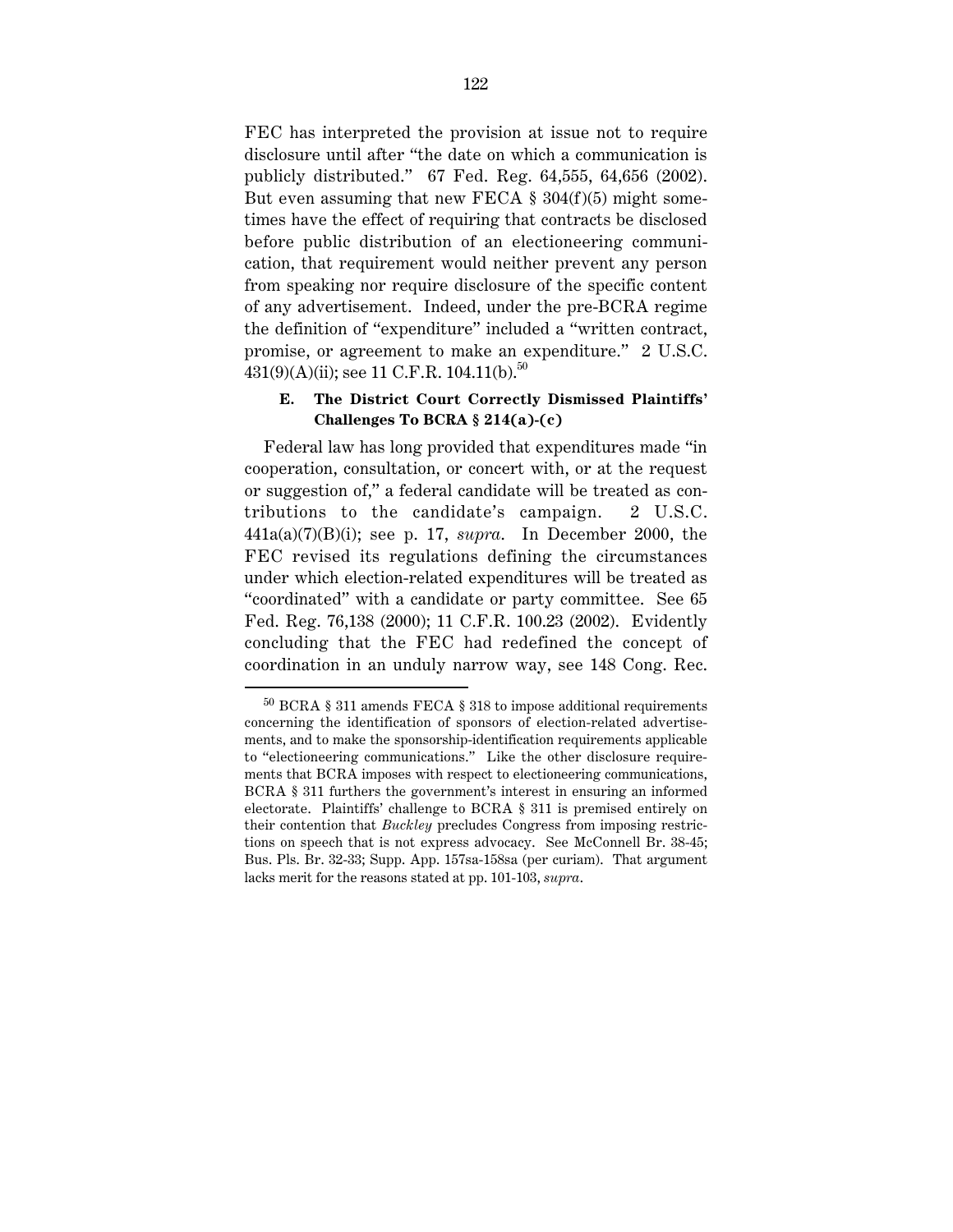S2145 (daily ed. Mar. 20, 2002) (statement of Sen. McCain), Congress directed the agency to reconsider the matter. BCRA § 214(b) repeals the Commission's December 2000 coordination regulations, and BCRA § 214(c) requires the FEC to promulgate new regulations that "shall not require agreement or formal collaboration to establish coordination." In addition, BCRA  $\S 214(a)(2)$  amends FECA  $\S 315(a)(7)(B)$ to provide that expenditures made "in cooperation, consultation, or concert with, or at the request or suggestion of," a political party committee shall be considered contributions to that committee.

Plaintiffs challenged BCRA § 214, contending that it is unconstitutionally vague and that it reflects an unduly broad understanding of "coordination." In December 2002, while plaintiffs' claims were pending in the district court, the FEC promulgated new coordination rules in accordance with the statutory directive. See 68 Fed. Reg. 421 (2003). The district court rejected plaintiffs' challenge to BCRA § 214(a) and held that their challenge to BCRA § 214(b) and (c) is not justiciable in this facial challenge. See Supp. App. 134sa-156sa (per curiam); but see *id*. at 386sa-396sa (Henderson, dissenting). Those holdings are correct.

1. The text of BCRA  $\S$  214(a)(2) tracks the preexisting language of 2 U.S.C.  $441a(a)(7)(B)(ii)$ . As the district court observed, "this same definition has been applied to expenditures coordinated with political candidates for over 25 years and was recently found by [this] Court to apply to political party expenditures." Supp. App. 135sa-136sa (per curiam) (citing *Colorado II*, 533 U.S. at 467). "Plaintiffs have provided no explanation as to why the application of this coordination formula to the context of political parties chills political speech any more than when applied to expenditures coordinated with political candidates." *Id*. at 137sa. And by directing the FEC to promulgate new regulations addressing the subject of coordination, subject to judicial review if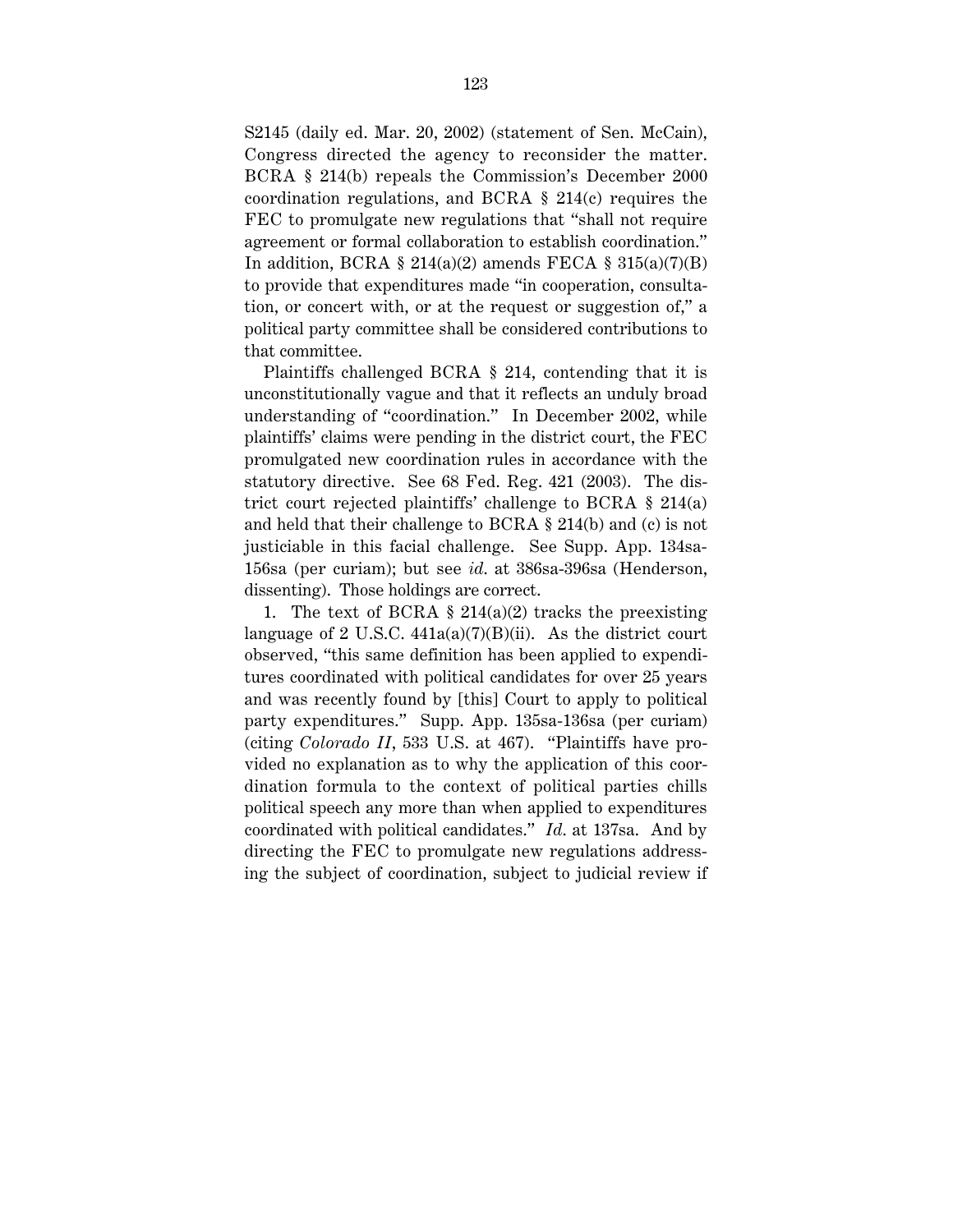necessary (see p. 124, *infra*), BCRA § 214(c) provides a mechanism for alleviating any uncertainty that regulated entities may feel regarding the scope of BCRA § 214(a). See Supp. App. 137sa-138sa (per curiam). Plaintiffs' vagueness challenge therefore lacks merit.

2. BCRA § 214(b) and (c) does not define the standard for determining when an expenditure is "coordinated" with a candidate or party, nor does it otherwise alter the plaintiffs' legal rights or obligations. Rather, the Act directs the expert agency to address the question of coordination in the first instance. Any impairment of plaintiffs' ability to engage in campaign-related activity is attributable to the FEC rules adopted in response to the statutory directive, not to BCRA § 214(b) and (c) on its face. The FEC has now promulgated the required regulations, which are subject to judicial review under the Administrative Procedure Act (APA). If plaintiffs believe that the rules promulgated by the FEC in December 2002 define coordination in an unconstitutionally broad (or otherwise improper) manner, their proper recourse is to file suit under the APA to challenge those regulations. In and of itself, however, BCRA § 214(b) and (c) causes plaintiffs no injury, and it therefore is not subject to challenge in this  $lawsuit.<sup>51</sup>$ 

3. Plaintiffs contend that "agreement is *always* required before coordination can constitutionally be found," and that any FEC regulation that is consistent with BCRA § 214(b) and (c) would therefore necessarily violate the First Amend-

 <sup>51</sup> As the district court observed, any plaintiff in an APA action challenging the FEC's coordination regulations could "seek a stay from the FEC or a court to prevent the application of the rule pending review." Supp. App. 156sa n.99 (per curiam) (citing 5 U.S.C. 705). There is consequently no basis for the McConnell plaintiffs' suggestion (Br. 65) that immediate review by this Court of their abstract constitutional challenge to BCRA § 214(b) and (c) is necessary in order to avoid hardship to regulated entities.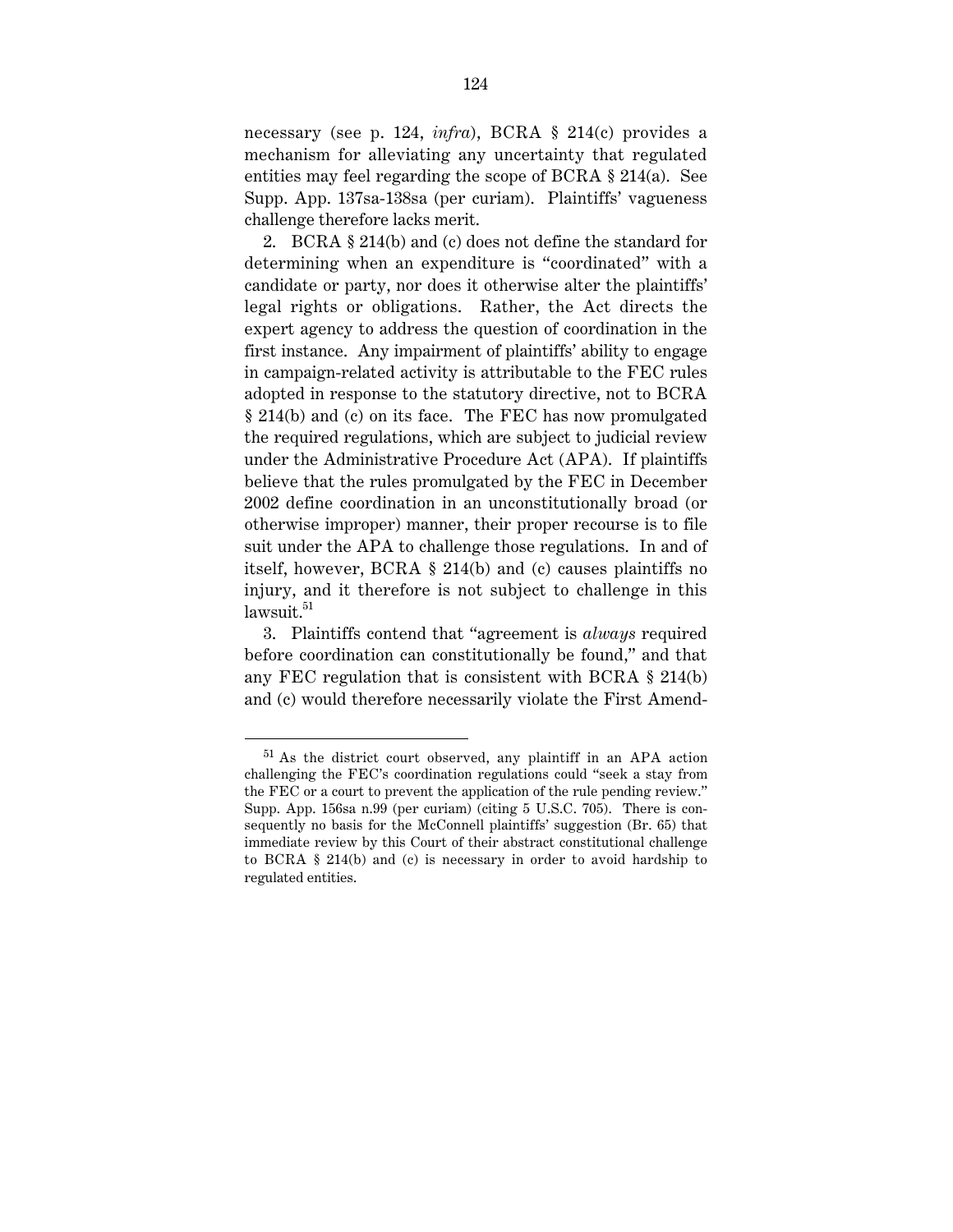ment. McConnell Br. 65; see RNC Br. 78. FECA has long provided, however, that expenditures made "at the request or suggestion of " a candidate will be treated as contributions to that candidate. 2 U.S.C.  $441a(a)(7)(B)(i)$ . This Court has recognized that coordinated spending "covers a spectrum of activity," *Colorado II*, 533 U.S. at 445, including "wink or nod" arrangements, *id*. at 442. And while plaintiffs contend that BCRA § 214(b) and (c) effectively compels the FEC to promulgate coordination rules that violate the First Amendment, they have not filed suit to challenge the regulations that the Commission has actually adopted. $52$ 

# **III. PLAINTIFFS' CHALLENGES TO TITLES III AND V OF BCRA SHOULD BE REJECTED**

# **A. The District Court Correctly Dismissed Plaintiffs' Challenges To The Increased Individual Contribution Limits In BCRA § 307**

1. To establish Article III standing, a plaintiff must demonstrate an actual or imminent injury that is fairly traceable to the defendant's challenged conduct and is likely to be redressed by a favorable decision. *Lujan* v. *Defenders of Wildlife*, 504 U.S. 555, 560-561 (1992). The district court correctly held that the Adams plaintiffs lack standing to challenge BCRA  $\S 307(a)(1)$ , which increases from \$1000 to \$2000 the per-election limit on individual contributions to

 <sup>52</sup> Plaintiffs' reliance (McConnell Br. 65) on *Abbott Labs.* v. *Gardner*, 387 U.S. 136 (1967), is misplaced. *Abbott Labs.* holds that an agency regulation may appropriately be made the subject of a judicial challenge, even before the rule has been applied to a discrete set of facts, if the regulation "is a substantive rule which as a practical matter requires the plaintiff to adjust his conduct immediately." *Lujan* v. *National Wildlife Fed'n*, 497 U.S. 871, 891 (1990) (citing *Abbott Labs.*). *Abbott Labs.* does not suggest, however, that a plaintiff may bring a facial challenge to a statutory provision that imposes no substantive obligation upon any private party, but simply requires the promulgation of rules by an Executive Branch agency.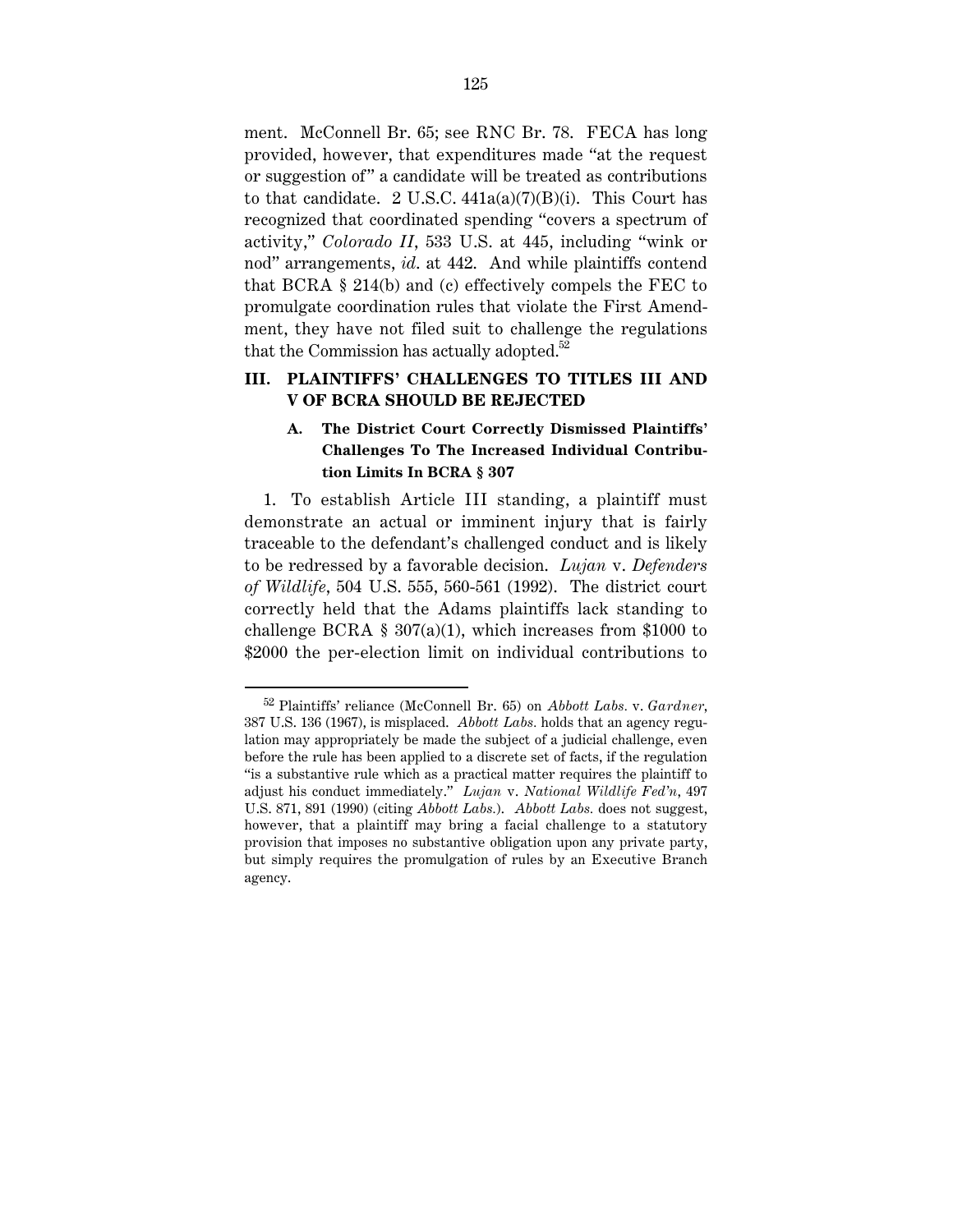federal candidates. See Supp. App. 472sa-475sa (Henderson); *id.* at 1008sa (Kollar-Kotelly).<sup>53</sup>

The Adams plaintiffs include both voters and potential federal candidates. See Adams Br. 2. BCRA § 307 allows those plaintiffs to make and receive *larger* contributions than were previously lawful. Plaintiffs' contention (Br. 2-3) that other donors and candidates will derive a greater practical benefit from the increase is far too speculative to establish actual or imminent injury. And even if plaintiffs had adequately alleged a likelihood of "actual or imminent" injury, their harm would not be "fairly traceable" to BCRA or to any action of the defendants. See Supp. App. 474sa (Henderson).

2. In any event, plaintiffs' equal protection claim lacks merit. Because plaintiffs themselves can now make and receive contributions up to the new \$2000 limit, BCRA § 307 does not deny them any right or privilege that it confers on others. Plaintiffs' claim logically presumes that limits on individual contributions to federal candidates are constitutionally compelled—a proposition clearly belied by the absence of any such restrictions until 1974. And, having concluded that a contribution limit is appropriate, Congress has considerable discretion to choose and adjust the applicable

 <sup>53</sup> Unlike the Adams plaintiffs, the Paul plaintiffs contend (Br. 46) that Congress should have *increased* the contribution limit applicable to political committees other than political parties, and that it should have indexed that limit for inflation. This Court lacks jurisdiction over that claim because it is in substance a challenge to the pre-existing FECA limit on contributions to non-party political committees, not to any provision of BCRA (which left that contribution limit unchanged). Challenges to the constitutionality of FECA are subject to direct review before an appropriate en banc court of appeals, see 2 U.S.C. 437h, not in the threejudge district court convened pursuant to BCRA § 403(a). In any event, Congress has broad authority to conclude that different types of organizations "may require different forms of regulation in order to protect the integrity of the electoral process," *California Med. Ass'n*, 453 U.S. at 201; see pp. 70-72, *supra*, and it did not exceed that authority here.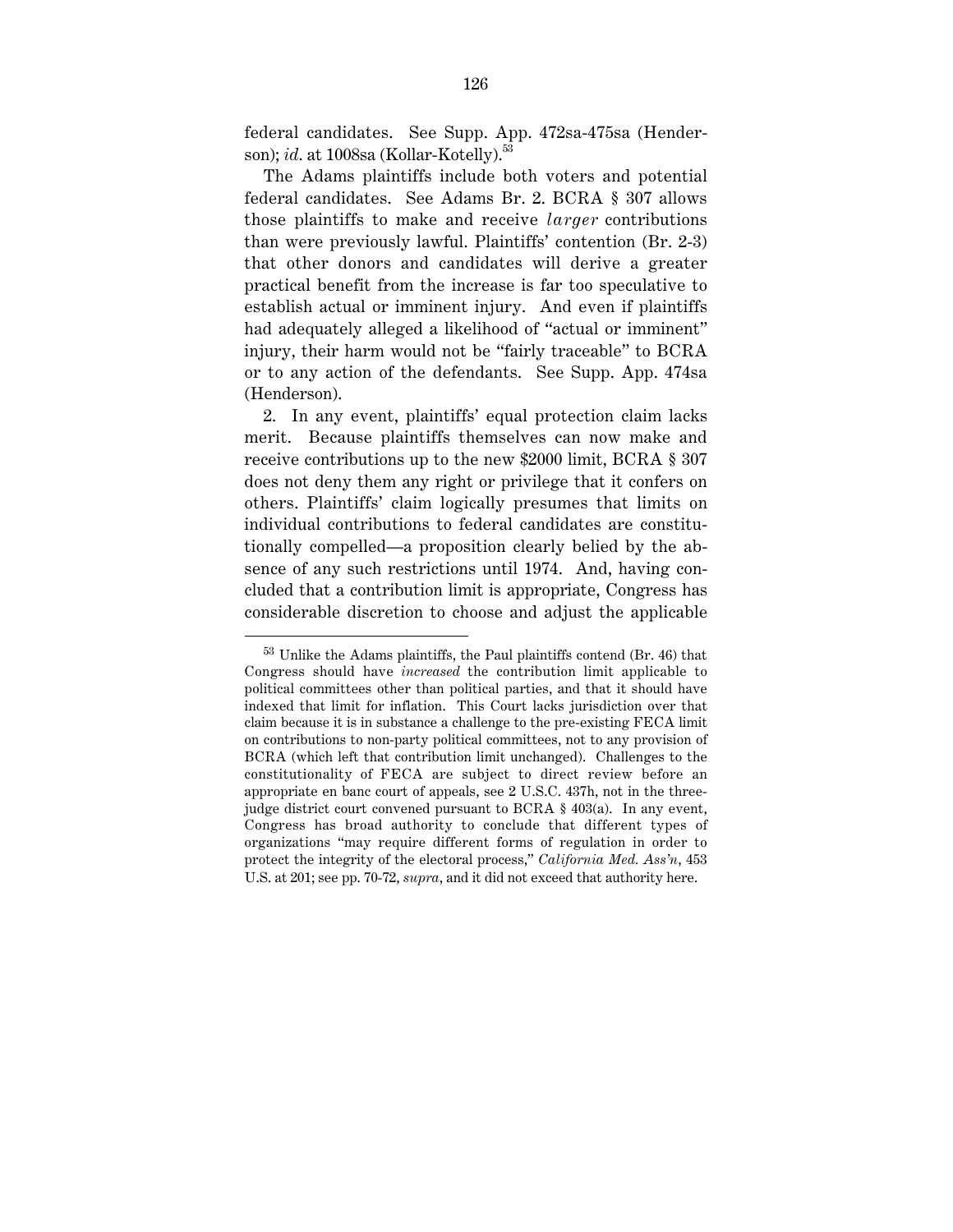ceiling. Indeed, the Court in *Buckley* specifically noted that "a court has no scalpel to probe" whether a "\$2,000" or "\$1,000" cap would be preferable. 424 U.S. at 30.

# **B. The District Court Correctly Dismissed Plaintiffs' Challenge To The "Millionaire Provisions" Of BCRA §§ 304 And 319**

1. The Adams plaintiffs also challenge BCRA §§ 304 and 319 (collectively referred to as the "millionaire provisions"), which allow congressional candidates to accept contributions that exceed the generally applicable FECA/BCRA limits in certain circumstances when the candidate faces an opponent who expends substantial personal funds on his own campaign. See BCRA § 304(a)(2) (Senate); BCRA § 319(a) (House of Representatives). Plaintiffs contend (Adams Br. 11-12) that non-wealthy candidates "whose supporters cannot make large donations" will be unable to compete on even terms in any future election in which their opponents include *both* a self-funded candidate *and* another candidate who receives contributions in excess of the general \$2000 limit by invoking the "millionaire" provisions. The district court correctly held that plaintiffs lack standing to challenge BCRA §§ 304 and 319. See Supp. App. 475sa-477sa (Henderson); *id*. at 1008sa (Kollar-Kotelly).

Plaintiffs' claim of injury resulting from BCRA §§ 304 and 319 is even more speculative than their claim with respect to BCRA § 307. It is wholly uncertain whether any plaintiff will be a candidate in any election affected by the millionaire provisions. See Supp. App. 476sa (Henderson). And even if one of the plaintiffs becomes a candidate in such a race, the immediate consequence of BCRA §§ 304 and 319 (like that of BCRA § 307) would be to *increase* the amount of money that could be contributed to his campaign. Plaintiffs' claim of harm depends not only on the uncertain prospect that a plaintiff candidate will face a self-funded opponent in an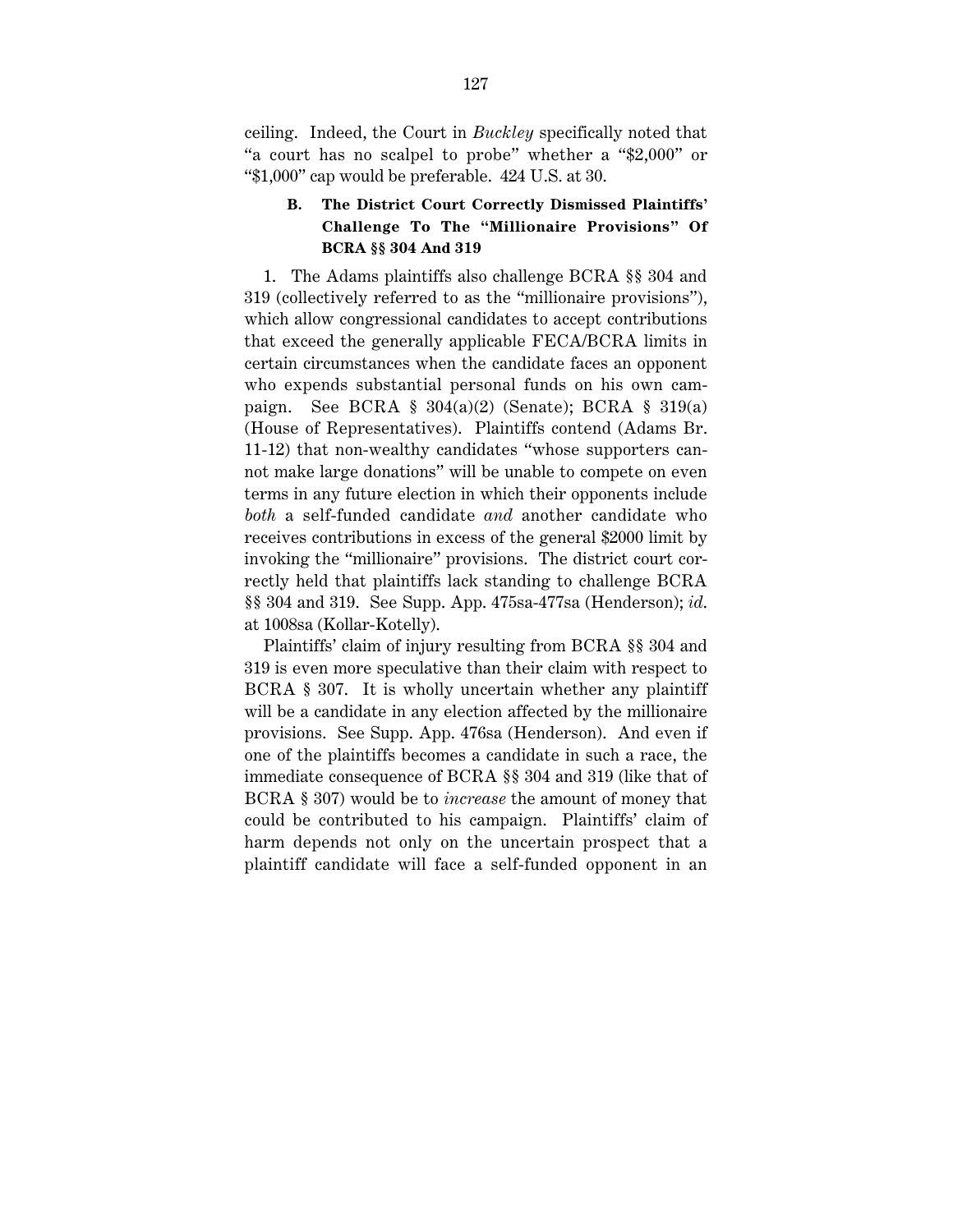upcoming federal election, but also on speculative predictions that a *third* candidate in the same race will qualify for and benefit significantly from the increased contribution limits provided by BCRA §§ 304 and 319, and that plaintiffs themselves will be unable to derive a comparable benefit. Even in that circumstance, any competitive electoral disadvantage that plaintiffs might suffer would not be attributable to BCRA or to the defendants. See p. 126, *supra*.

2. In any event, the millionaire provisions do not deprive plaintiffs of their right to equal protection of the laws. In any election where a self-funded opponent's expenditures trigger the higher contribution limits provided by BCRA §§ 304 and 319, plaintiffs themselves will have the same opportunity as any other donors and candidates to make and receive contributions in the increased amounts. The possibility that other donors and candidates will derive a greater practical advantage from the increased limits is insufficient to establish an equal protection violation. See pp. 126-127, *supra*.

## **C. The District Court Correctly Dismissed Plaintiffs' Challenge To BCRA § 305**

Under BCRA § 305, a candidate for federal office may invoke his statutory entitlement (see p. 19, *supra*) to the "lowest unit charge" for broadcast advertising only if he either (a) promises that his advertisements will "not make any direct reference to another candidate for the same office," or (b) makes clear, in any advertisement that does include a direct reference to an opposing candidate, that the sponsoring candidate has approved the broadcast. If the sponsoring candidate chooses option (b), BCRA § 305 prescribes the form in which he must state his approval of the advertisement. For television broadcasts, the advertisement must include "a clearly identifiable photographic or similar image of the candidate," and "a clearly readable printed statement" expressing the candidate's approval.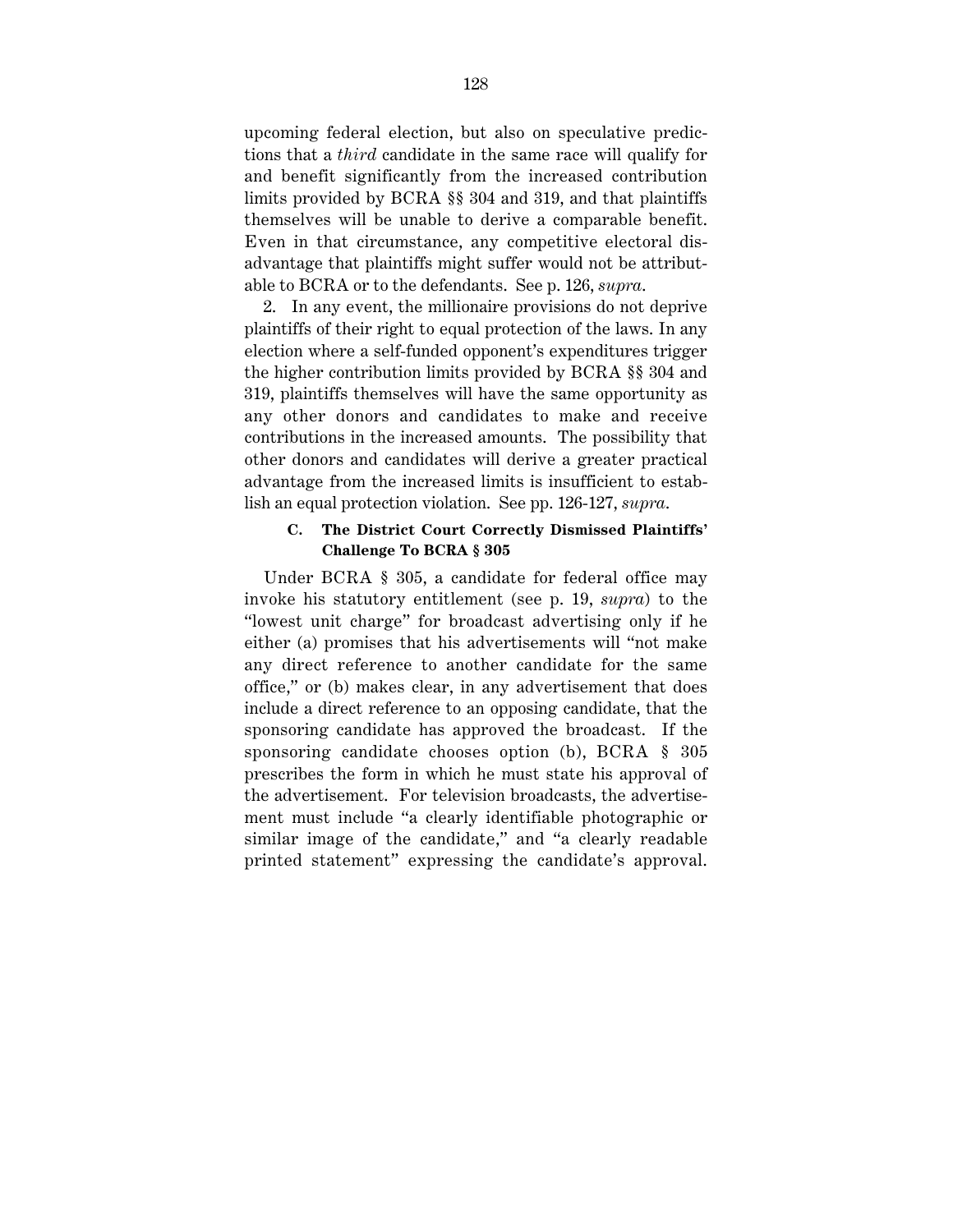BCRA § 305(a)(3) (adding 47 U.S.C. 315(b)(2)(C)(i) and (ii)). For radio advertisements, the broadcast must include "a personal audio statement by the candidate that identifies the candidate, the office the candidate is seeking, and indicates that the candidate has approved the broadcast." BCRA  $§ 305(a)(3)$  (adding 47 U.S.C. 315(b)(2)(D)). The district court correctly held that plaintiffs lack standing to challenge BCRA § 305. See Supp. App. 467sa-472sa (Henderson); *id*. at 1008sa (Kollar-Kotelly). In any event, plaintiffs' challenge lacks merit.

1. Plaintiffs' claim of injury resulting from BCRA § 305 rests entirely on the affidavit of Senator McConnell. Senator McConnell testified that in prior campaigns, he has run advertisements "that made contrasts between me and my opponent." McConnell Aff. para. 12. He further testified that he would run similar advertisements in future campaigns because he considers it "important for Kentucky voters to have as much information as possible about the qualifications of those who choose to run for the office of United States Senator." J.A. 404; see McConnell Br. 67.

Senator McConnell's current term does not expire until the year 2008. Because a candidate for federal office is entitled to the "lowest unit charge" for broadcast advertising only during specific periods directly preceding an election, see 47 U.S.C. 315(b)(1), BCRA § 305 has no immediate impact on any communicative activities in which Senator McConnell might wish to engage. Rather, "the earliest date he could feel the effect of [BCRA § 305] is 45 days before the Republican primary election in 2008." Supp. App. 470sa (Henderson). The length of time before Senator McConnell could be tangibly affected by the challenged provision, and the inevitable uncertainty regarding the type of advertisements he will wish to run if he indeed stands for reelection in 2008, precludes him from establishing that his alleged injury is "*certainly* impending." *Defenders of Wildlife*, 504 U.S. at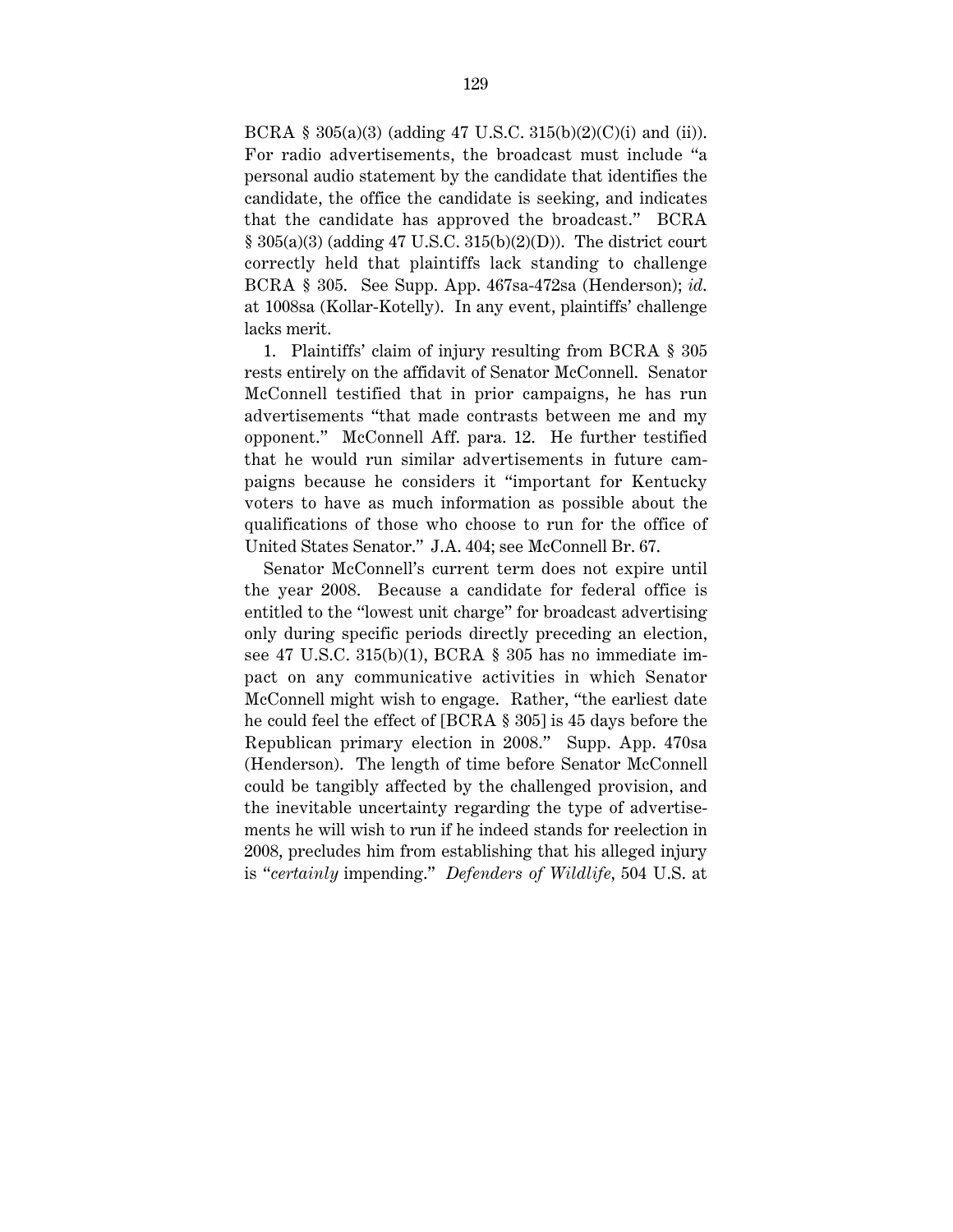565 n.2. And neither Senator McConnell's affidavit nor plaintiffs' brief explains how his ability to inform Kentucky voters "about the qualifications of those who choose to run for the office of United States Senator" (J.A. 404) would be compromised if he were to state his approval of the relevant broadcasts in the manner specified by BCRA § 305—a course of action that would allow him to refer directly to opposing candidates while retaining his entitlement to the "lowest unit charge."

2. BCRA § 305 does not violate the First Amendment. Contrary to plaintiffs' contention (McConnell Br. 68), BCRA § 305 does not discriminate on the basis of viewpoint. Rather, it applies by its terms to all radio and television broadcasts that make a "direct reference" to a candidate's opponent, regardless of the party affiliation of either candidate or the message that the sponsoring candidate seeks to convey. BCRA § 305 is not invalid simply because it may induce candidates to include in their advertisements a statement of personal approval that they would not otherwise make. An FCC regulation that long predates BCRA requires that the sponsor of *every* broadcast advertisement must be identified within the advertisement itself. See 47 C.F.R. 73.1212 (2002). Although BCRA § 305 imposes additional requirements regarding the *manner* in which the sponsorship-identification information must be conveyed, plaintiffs do not explain why that greater specificity should alter the constitutional analysis. Indeed, BCRA § 305 is in one significant respect *less* burdensome than the pre-existing FCC rule, since it applies only if the candidate invokes his statutory entitlement to the "lowest unit charge."

BCRA § 305 reflects Congress's determination that, if a candidate for federal office seeks the "lowest unit charge" for a broadcast advertisement that includes a direct reference to his opponent, the candidate should identify himself as the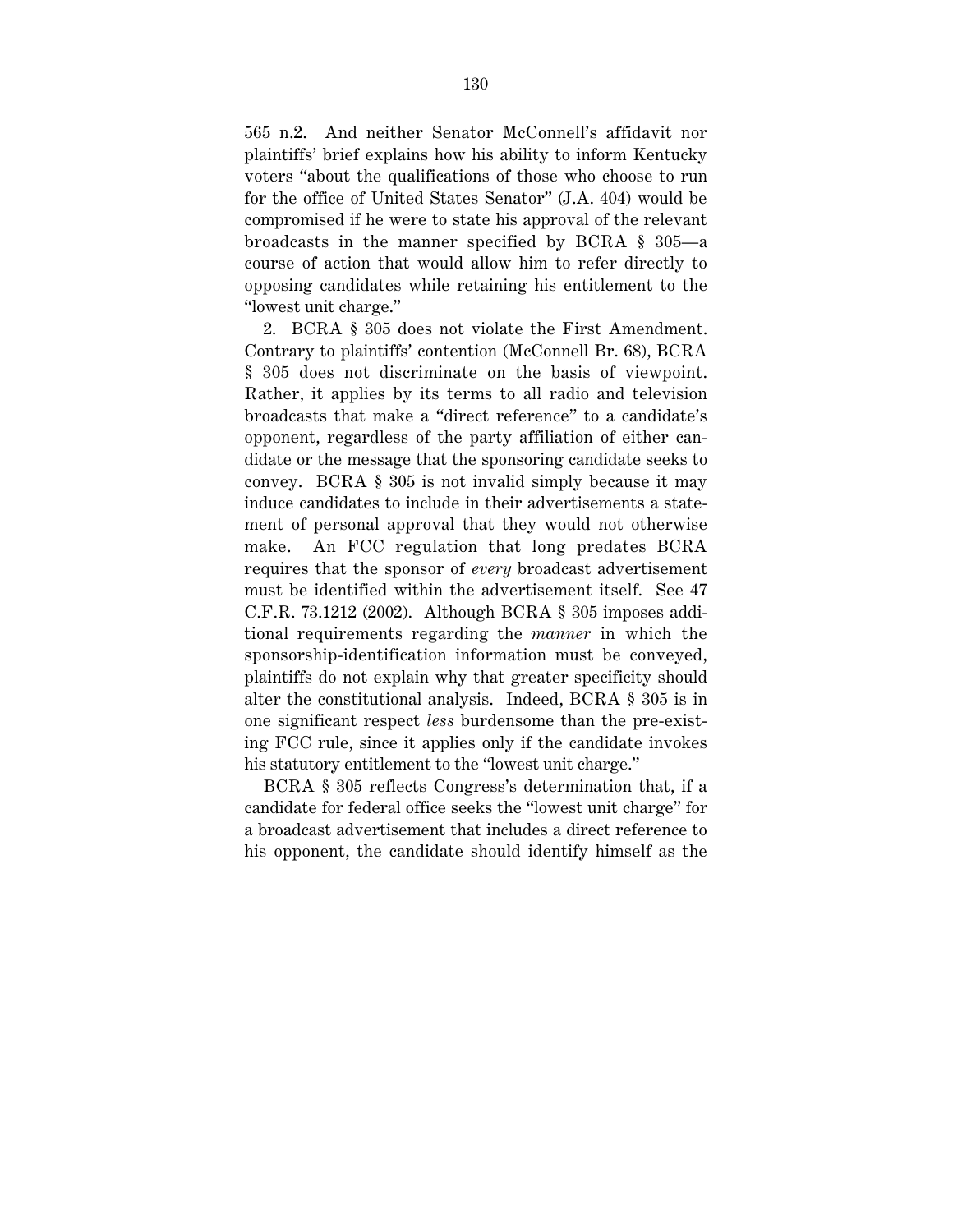sponsor in a particularly clear and unmistakable manner. $54$ See 147 Cong. Rec. S2693 (daily ed. Mar. 22, 2001) (statement of Sen. Collins). Federal candidates have no First Amendment right to utilize the broadcast media anonymously, let alone to do so at a particularly favorable rate. They likewise have no constitutional right to avoid a mode of sponsorship-identification that is especially likely to achieve its intended objective.

## **D. The Disclosure Requirements In BCRA § 504 Are Constitutional**

BCRA § 504 requires a broadcast station to maintain and make publicly available a complete record of requests to purchase broadcast time to "communicate[] a message relating to any political matter of national importance, including \* \* \* a national legislative issue of public importance." BCRA  $\S$  504 (adding 47 U.S.C. 315(e)(1)(B)). Plaintiffs' First Amendment challenge to that provision (McConnell Br. 73- 75) lacks merit.<sup>55</sup>

 $54$  The analogous FCC rule, in addition to requiring generally that the sponsor of broadcast advertising be identified within the advertisement itself, see 47 C.F.R.  $73.1212(a)(1)$  and  $(2)$   $(2002)$ , imposes more specific sponsorship-identification requirements with respect to candidate advertising. See 47 C.F.R. 73.1212(a)(2)(ii) (2002) ("In the case of any television political advertisement concerning candidates for public office, the sponsor shall be identified with letters equal to or greater than four percent of the vertical picture height that air for not less than four seconds."). Thus, the fact that BCRA § 305's more specific sponsorship-identification requirement is triggered by the content (but not the viewpoint) of the pertinent advertisement reflects no departure from the established principles governing broadcast communications.

<sup>55</sup> BCRA §§ 305 and 504 impose distinct types of sponsorship-identification requirements, though the two provisions serve closely related purposes. BCRA § 305 requires, as a prerequisite for entitlement to the "lowest unit charge," that the sponsor of certain broadcast advertisements must be identified in a specified manner *in the advertisement itself*. BCRA § 504 applies to a broader class of advertisements and requires that additional information be submitted to the broadcast licensee and made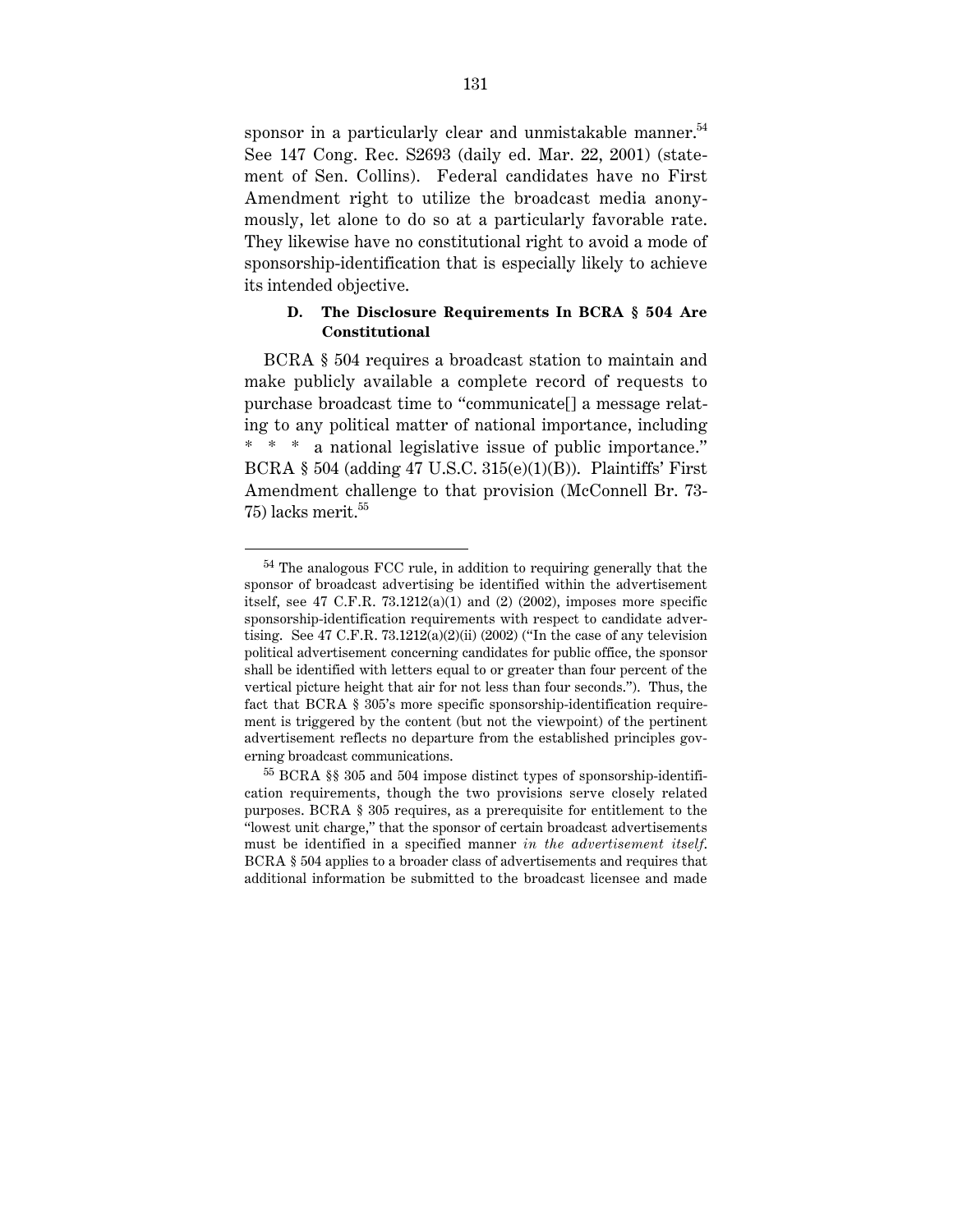1. Plaintiffs contend (McConnell Br. 73) that the First Amendment bars Congress from imposing disclosure requirements for speech that does not expressly advocate the election or defeat of a candidate for public office. That argument is foreclosed by this Court's precedents. See *Bellotti*, 435 U.S. at 792 n.32 (State may require disclosure of sponsor of corporate advertisement regarding referendum proposal); *Buckley* v. *Am. Constitutional Law Found.*, 525 U.S. 182, 202-203 (1999) (State may require disclosure of the names of ballot initiative petition sponsors and the amounts paid to gather support for the initiatives).

2. As explained in the government's brief in opposition to the motion for summary affirmance on this issue filed by plaintiff National Association of Broadcasters (NAB), longstanding FCC regulations impose disclosure requirements with respect to the sponsorship of broadcast matter "involving the discussion of a controversial issue of public importance." 47 C.F.R. 73.1212(d) and (e) (2002); see 47 C.F.R. 76.1701(d) (2002) (same standard used in disclosure regulation governing cablecasting). By enabling viewers and listeners to identify the persons actually responsible for communications aimed at a mass audience, those regulations assist the public in evaluating the message transmitted. See *Bellotti*, 435 U.S. at 792 n.32 ("Identification of the source of advertising may be required \* \* \* so that the people will be able to evaluate the arguments to which they are being subjected.").

publicly available upon request. Both provisions have close analogues in longstanding FCC regulatory requirements. See 47 C.F.R. 73.1212(a), (d), and (e) (2002); p. 130, *supra*; p. 132, *infra*. Plaintiffs' mode of attack on BCRA §§ 305 and 504—characterizing those provisions as unprecedented assaults on the First Amendment, while simply ignoring their established historical antecedents—is symptomatic of plaintiffs' approach to the entire case.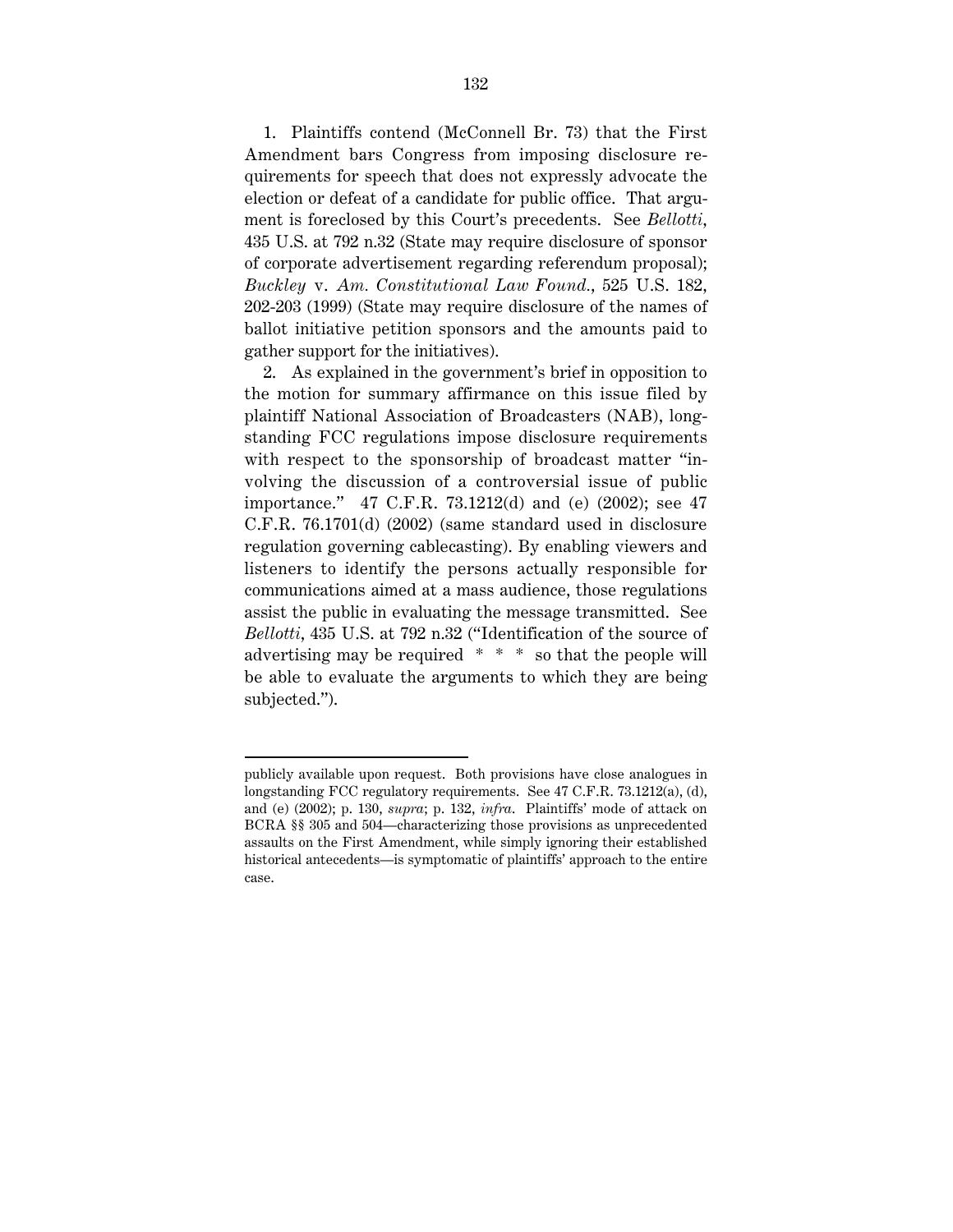The range of information required to be disclosed under BCRA § 504 is comparable to the disclosures mandated by pre-existing FCC rules. Compare 47 U.S.C.  $315(e)(2)(G)$ (added by BCRA § 504), with 47 C.F.R. 73.1212(e) and 76.1701(d) (2002). Plaintiffs do not attempt to show that BCRA § 504's requirements are more onerous than the FCC's longstanding rules, nor do they contend that the preexisting agency regulations are themselves unconstitutional. See generally 02-1676 Gov't Br. in Opp. to Mot. of NAB for Summ. Aff. 4-9. Because BCRA § 504 is essentially a codification of established and unchallenged regulatory requirements, plaintiffs' First Amendment claim should be rejected.

3. Plaintiffs' vagueness argument (McConnell Br. 74-75) also lacks merit. Broadcasters have evidently achieved a workable understanding of FCC disclosure requirements that apply to broadcast matter "involving the discussion of a controversial issue of public importance." 47 C.F.R. 73.1212(d) and (e) (2002); 47 C.F.R. 76.1701(d) (2002). Plaintiffs offer no reason to believe that the BCRA terms "political matter of national importance" and "national legislative issue of public importance" will be more difficult to comprehend. See generally 02-1676 Gov't Br. in Opp. to Mot. of NAB for Summ. Aff. 2-4.

## **E. BCRA § 318, Which Prohibits Any Minor From Making A Contribution To A Federal Candidate Or Political Party, Is Constitutional**

1. This Court's decision in *Beaumont* forecloses the Echols plaintiffs' argument (Br. 34 n.38) that BCRA § 318 is subject to strict scrutiny. In *Beaumont*, a nonprofit corporation "argue[d] that application of the ban on its contributions should be subject to a strict level of scrutiny, on the ground that [2 U.S.C.] § 441b does not merely limit [corporate] contributions, but bans them on the basis of their source."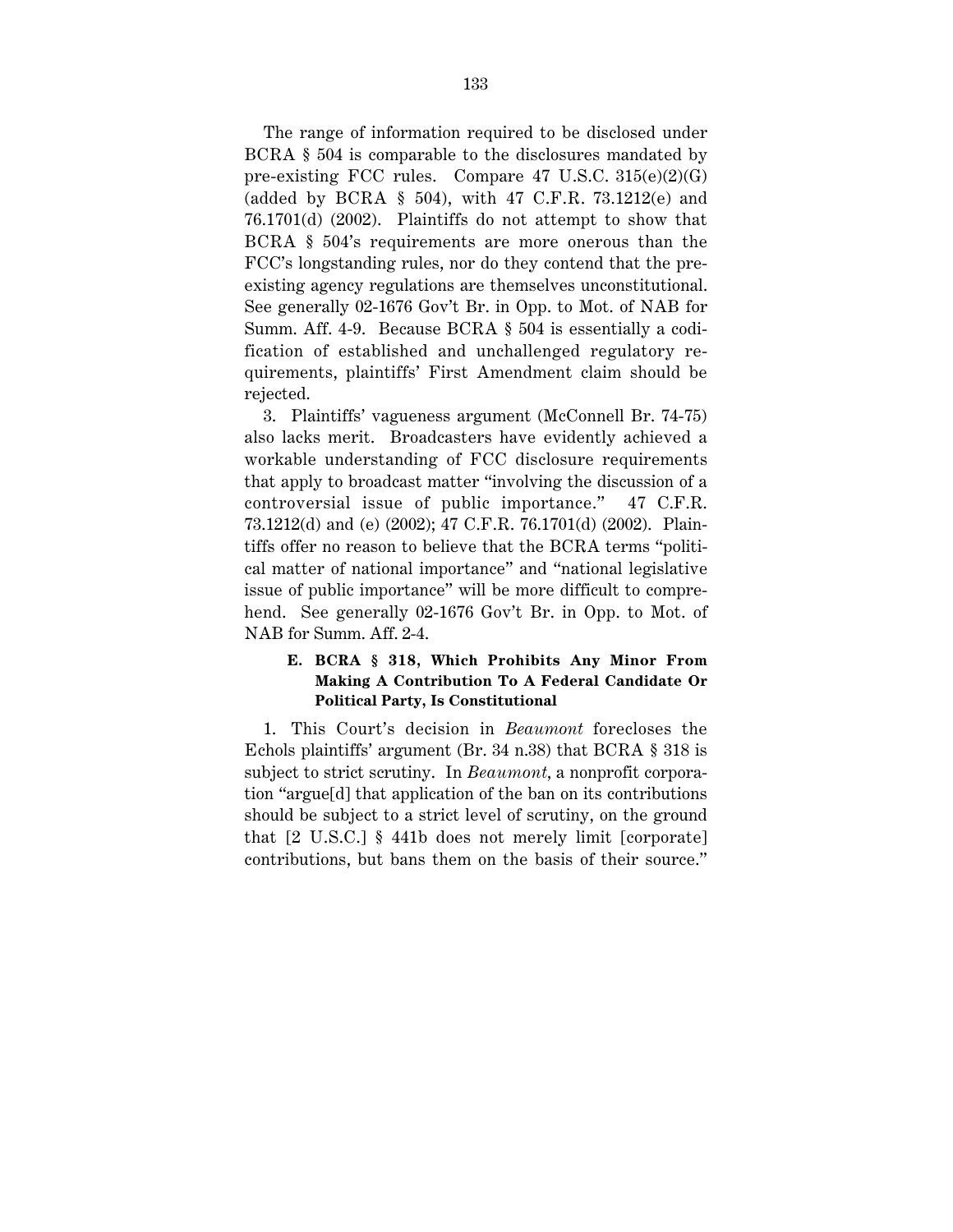*Beaumont*, 123 S. Ct. at 2210. The Court rejected that contention, explaining that "restrictions on political contributions have been treated as merely 'marginal' speech restrictions subject to relatively complaisant review under the First Amendment." *Ibid*.; see p. 35, *supra*. The Court further observed that "the difference between a [contribution] ban and a limit" is properly considered "when applying scrutiny at the level selected, not in selecting the standard of review itself." *Id*. at 2211. Similarly here, the fact that BCRA § 318 bans rather than limits contributions by minors to federal candidates and political parties is relevant to the First Amendment analysis, but it provides no basis for applying strict scrutiny.

2. BCRA § 318 is a valid means of preventing circumvention of the FECA/BCRA contribution limits by adults who might otherwise use minors as surrogate contributors. Minors have historically been barred from voting, from entering into binding contracts, and from disposing of property. BCRA § 318 therefore does not meaningfully burden any right that minors have traditionally been understood to possess. Congress surely has power to identify *some* minimum age for making political contributions, and it reasonably chose the age at which individuals acquire a host of other political, civil, and property rights. BCRA § 318 will have no meaningful impact on the ability of candidates and parties to acquire the resources needed for their own advocacy—the principal constitutional value implicated by contribution limits. And because BCRA § 318 bars only transfers of money to federal candidates and political parties, it leaves minors free to volunteer for federal campaigns and to engage in a variety of other political activities. See generally 02-1676 Gov't Br. in Opp. to Mot. of Echols, et al., for Summ. Aff. 2-9.